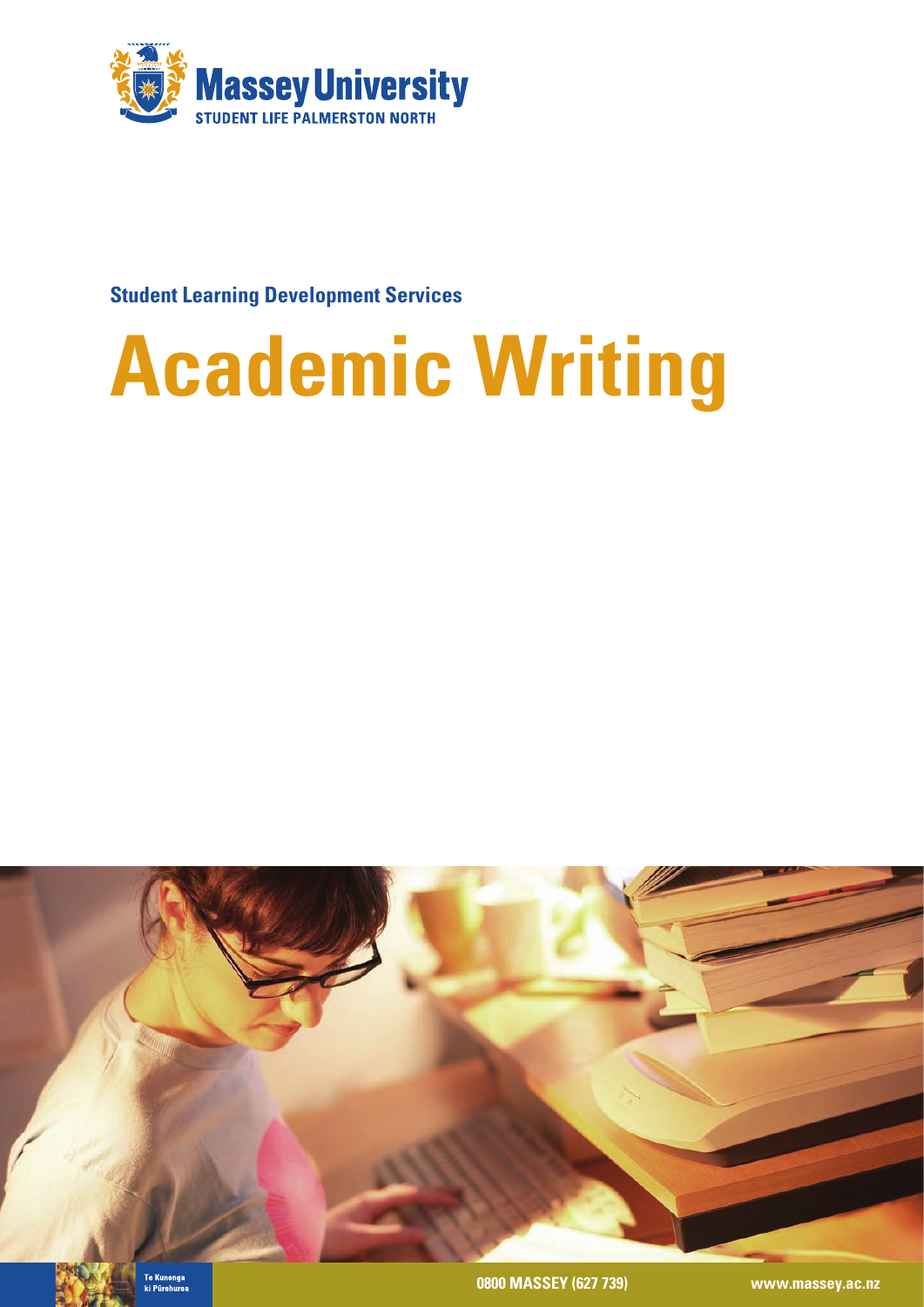# **Academic Writing: A Guide to Tertiary Level Writing**

Edited by Dr Natilene Bowker 2007

Academic Writing: A Guide to Tertiary Level Writing | i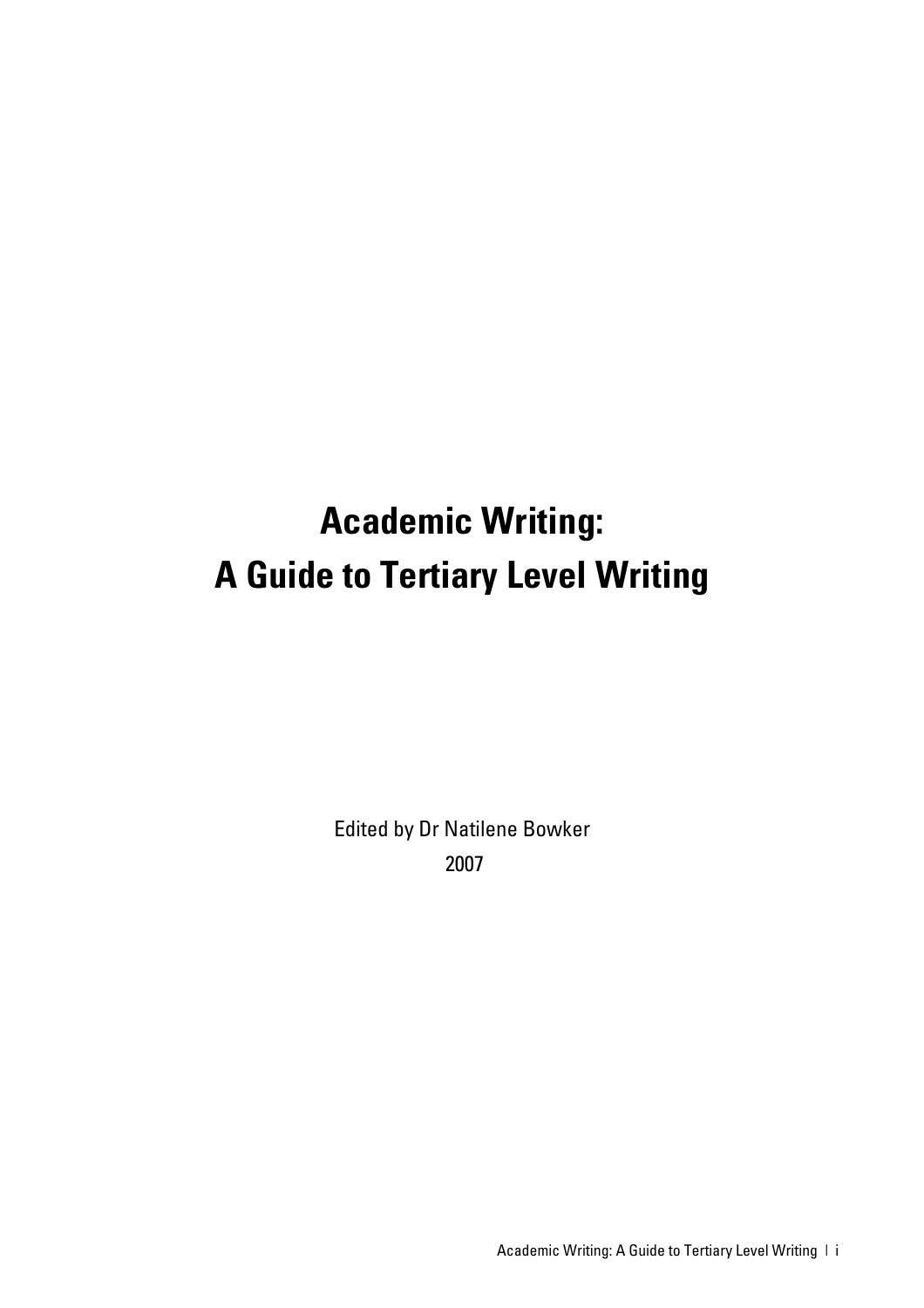#### Welcome to Academic Writing!

This resource has been designed for Massey University students who are new to the conventions of academic writing. Many students, including extramural, internal, and both domestic and international, may find this book useful, especially as the examples provided are not limited to a specific discipline. The book offers advice and guidance on how to write university assignments, including a section on the writing process with particular reference to essays. Another section deals with the basics of report writing, incorporating sub-sections on business report writing as well as lab report writing. When writing university assignments, referencing the work of others is integral, hence there are sections on integrating the opinions of authors into your assignments, as well as how to construct a Reference List at the end of your assignment.

As a student for many years, as well as an academic author of research publications, I have designed the book to help new students with their journey into academic writing. Rather than becoming aware of the features of academic writing through trial and error, as I have done, it is hoped that this resource will fast track you through to many of the key requisites underlying academic assignments. Indeed, that is why there are sections introducing you to marking guides, and lecturers and course co-ordinators' expectations surrounding university assessments. Further, having personally experienced the paralysing effects of procrastination and perfectionism, I have added some advice and guidance, towards the end of the book, for managing these commonly encountered obstacles to successful writing. A final section provides a range of resources focusing on grammar skills and the spelling of difficult words.

While I have compiled, edited, and revised the book, in addition to contributing many sections, other staff, past and present, from the Palmerston North Student Learning Centre deserve acknowledgement. Sections of this book derive from Anne-Marie Tokley's (2002) Academic Writing booklet, and Heather Kavan's (2003) revised edition. Several pages of this book have been reproduced from the Student Learning Centre's resource handouts (prepared by Lisa Emerson, Grant Harris, Emmanuel Manalo, Yumiko Olliver, and others whose names do not appear), in addition to Christopher Van der Krogt's (2001) Academic Writing Study Guide.

Please forward any comments or suggestions on improvements for future editions to the Student Learning Centre, Massey University, Private Bag 11-222, Palmerston North, ph. (06) 350-2251, fax (06) 350-5760, or email SLC-PN@massey.ac.nz. For more information on planning, drafting, and revising academic assignments, Student Learning Centre staff from all three Massey University campuses are available for guidance and support.

Writing is a difficult process. Hopefully, though, if you are able to read and reflect on the ideas and suggestions offered in this book, the process will develop into a more manageable and rewarding experience. Best wishes on your journey into academic writing. It can be a life changing experience, as mine has been.

Dr Natilene Bowker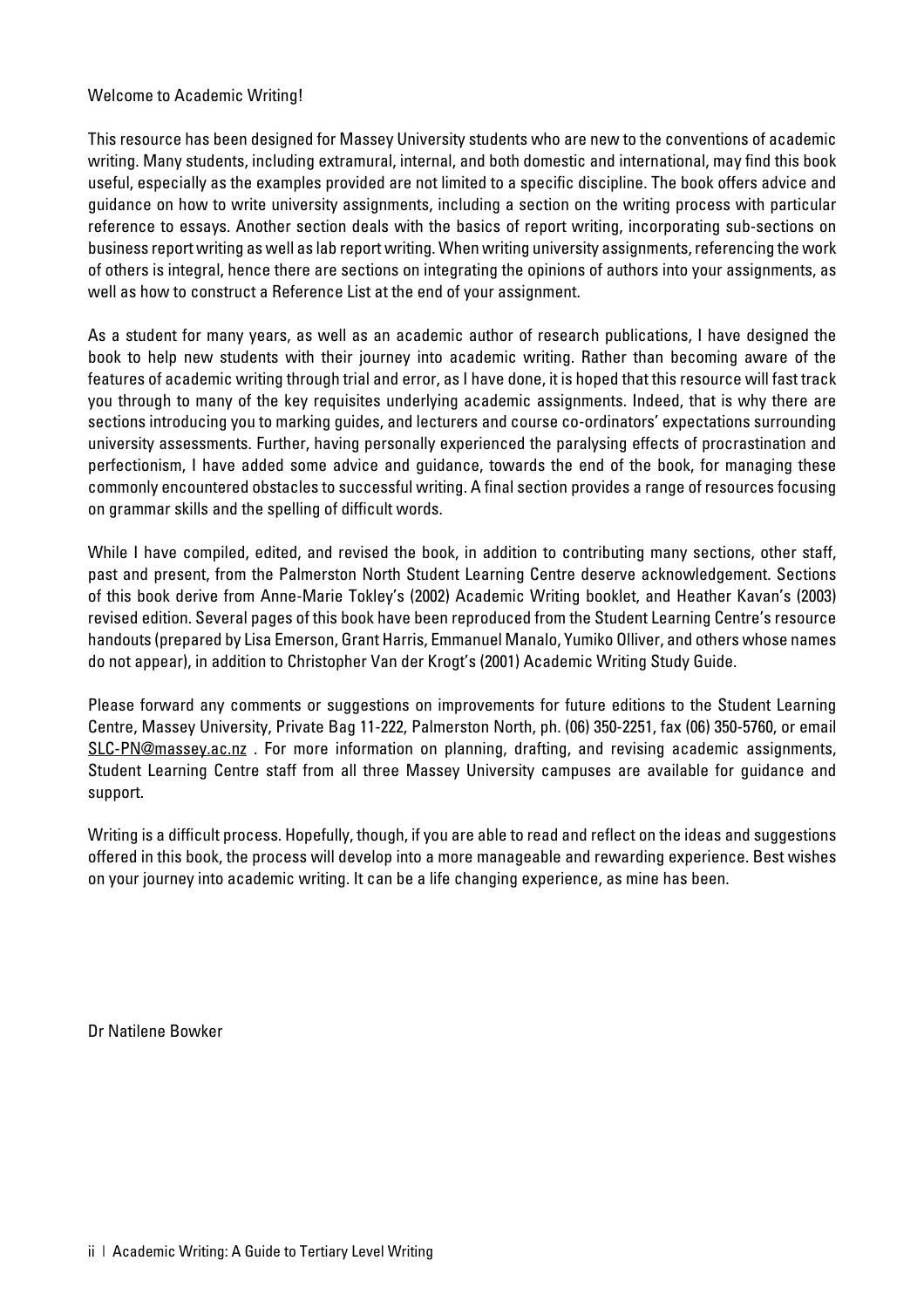# **Table of Contents**

|                               | ji             |
|-------------------------------|----------------|
|                               | jij            |
| <b>Academic Writing</b>       |                |
|                               | $\overline{c}$ |
|                               | 5              |
| <b>Citing and Referencing</b> |                |
|                               | 8              |
|                               | 9              |
|                               | 9              |
|                               | 9              |
|                               | 12             |
|                               | 12             |
|                               | 13             |
|                               | 14             |
|                               | 15             |
|                               | 16             |
|                               | 16             |
|                               |                |
|                               | 16             |
|                               | 17             |
|                               | 19             |
|                               | 21             |
|                               | 21             |
|                               | 23             |
|                               | 23             |
|                               | 26             |
|                               | 26             |
|                               | 27             |
|                               | 27             |
|                               | 28             |
|                               | 28             |
|                               | 28             |
|                               | 29             |
|                               | 29             |
|                               | 30             |
| <b>Essays</b>                 |                |
| The Writing Process           | 32             |
|                               | 33             |
|                               | 34             |
|                               | 34             |
|                               | 36             |
|                               | 37             |
|                               | 38             |
|                               | 38             |
|                               | 40             |
|                               | 40             |
|                               | 42             |
|                               | 43             |
|                               | 43             |
|                               | 44             |
|                               | 45             |
|                               | 50             |
| <b>Reports</b>                |                |
|                               | 62             |
|                               | 62             |
|                               | 62             |
|                               | 63             |
|                               |                |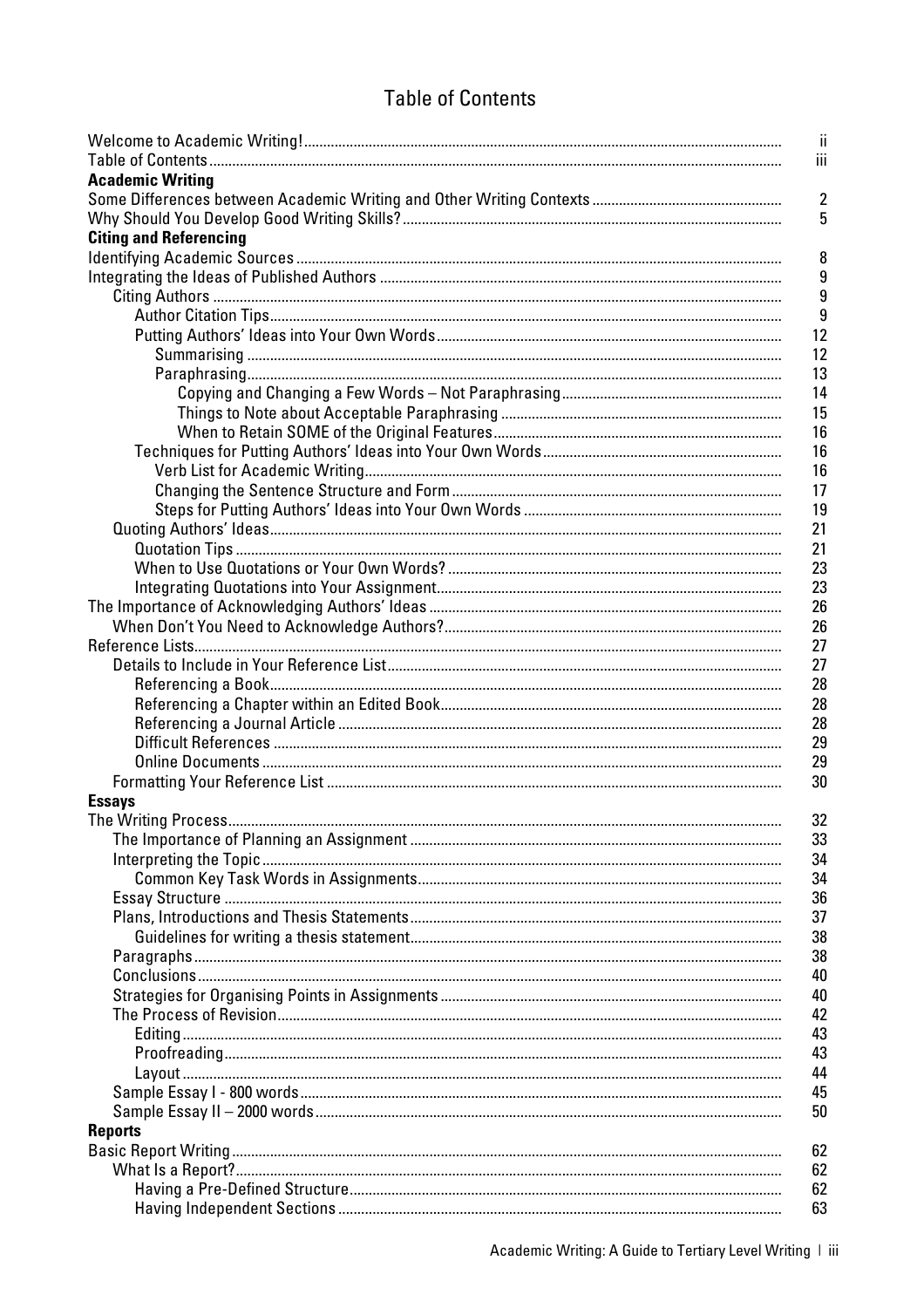|                          | 63  |
|--------------------------|-----|
|                          | 63  |
|                          | 63  |
|                          | 64  |
|                          | 64  |
|                          | 64  |
|                          | 65  |
|                          | 66  |
|                          | 67  |
|                          | 68  |
|                          | 69  |
|                          | 80  |
|                          | 80  |
|                          | 80  |
|                          | 80  |
|                          | 81  |
|                          | 81  |
|                          | 82  |
|                          | 82  |
|                          | 82  |
|                          | 82  |
|                          | 83  |
|                          | 83  |
|                          | 83  |
|                          | 84  |
|                          | 84  |
|                          | 85  |
|                          | 85  |
|                          | 86  |
|                          | 86  |
|                          | 86  |
| <b>Critical Thinking</b> |     |
|                          | 89  |
|                          | 90  |
|                          | 91  |
|                          | 92  |
|                          | 93  |
|                          | 94  |
|                          | 95  |
|                          | 95  |
|                          | 95  |
|                          | 95  |
|                          | 96  |
|                          | 97  |
| <b>Other Useful Tips</b> |     |
|                          | 100 |
|                          | 101 |
|                          | 102 |
|                          | 103 |
|                          | 104 |
|                          | 104 |
|                          | 107 |
|                          | 109 |
|                          | 112 |
|                          | 114 |
|                          |     |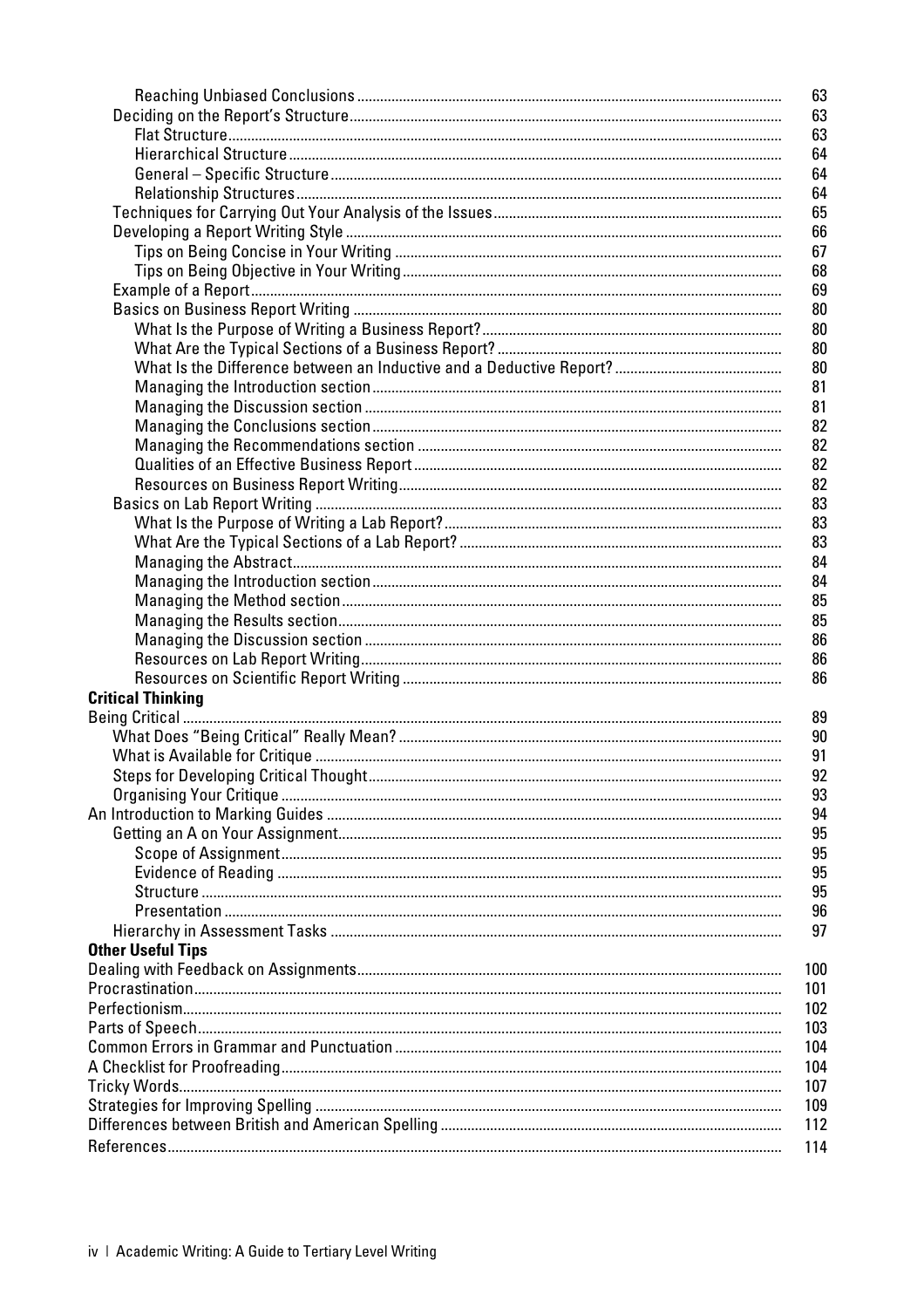# **Academic Writing**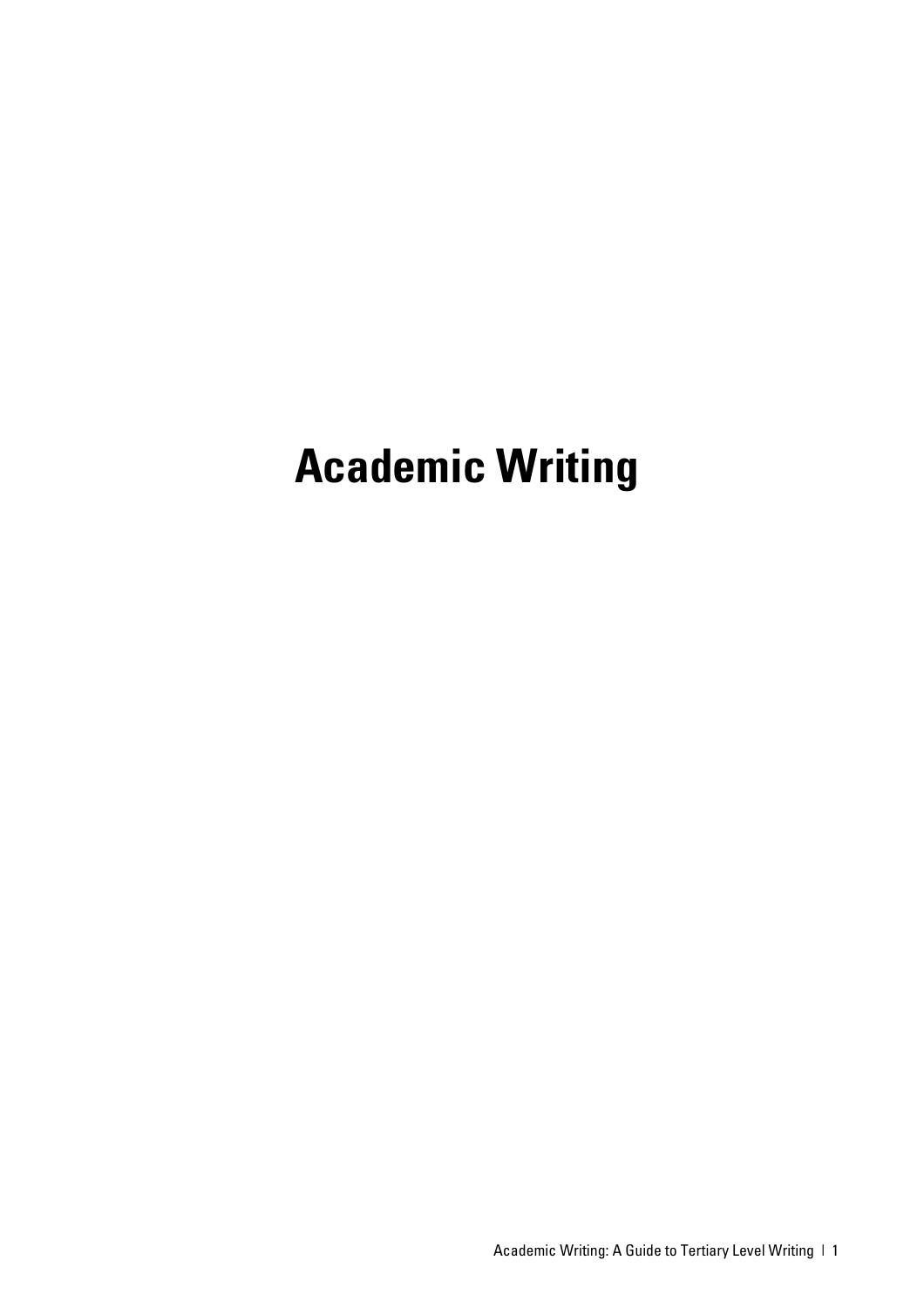# **Some Differences between Academic Writing & Other Writing Contexts**

Writing is a skill that is required in many contexts throughout life. For instance, you can write an email to a friend or reflect on what happened during the day in your personal diary.

- In these kinds of interpersonal settings (or intrapersonal in the case of a diary record), the aim may be to communicate the events that have happened in your life to someone close to you, or to yourself.
- Opportunities abound for personal reflection.
- It is expected that in writing about these life events, you will include your personal judgements and evaluations, which may be measured by your feelings and thoughts.
- The personal stories you write in a diary or email to friends can be written down at the moment they enter your mind.
- There is no need to follow a structure, as prose on the page or the computer screen appears through freely associated ideas.

Similarly, another quality of writing in personal contexts is that it is typically informal, so there is no need to adhere to structures of punctuation or grammar (although your reader may be quite appreciative if you do so).

• In these settings, it is perfectly acceptable to deploy colloquialisms, casual expressions, and abbreviations, like "that's cool", "by the way…", "slacker", "Palmy", "b4", and "thru".

**In contrast, academic writing does many of the things that personal writing does not.** Firstly, some kind of structure is required, such as a beginning, middle, and end. This simple structure is typical of an essay format, as well as other assignment writing tasks, which may not have a clearly articulated structure.

- In the case of an essay, the introductory paragraph informs the reader about the nature of the topic, which is discussed and evaluated in the middle of the essay, also referred to as the body.
- The introduction may also summarise very succinctly, in a sentence or two, your position on the issue, which is then elaborated on at length in the series of paragraphs that make up the essay's body.
- Lastly, the end paragraph constitutes a conclusion in which you may summarise the overall points made, but obviously not every single one, as there is often never the word space to do so.
- The concluding paragraph is also a good point at which to move the essay forward to touch on implications or future advancements surrounding the issues addressed.
- Another type of structure, common in university assignments is that of a report, often organised around the identification of problems or difficulties and corresponding solutions.
	- Unlike most essays, a report is divided according to clearly labelled sections, such as "Introduction", "Discussion", "Conclusions", and "Recommendations".
	- Further, unlike an essay, reports allow for bulleted points with respect to the Conclusions and Recommendations sections.

Consequently, in briefly considering the formats expected of typical university assignments, it is clear that they do follow a formal structure, which is often less clearly demarcated, if at all, in personal writing contexts.

#### **A second difference between academic writing and other writing genres is based on the citation of published authors.**

- If you make judgements about something in academic writing, there is an expectation that you will support your opinion by linking it to what a published author has previously written about the issue.
- Indeed, citing the work of other authors is central to academic writing because it shows you have read the literature, understood the ideas, and have integrated these issues and varying perspectives into the assignment task.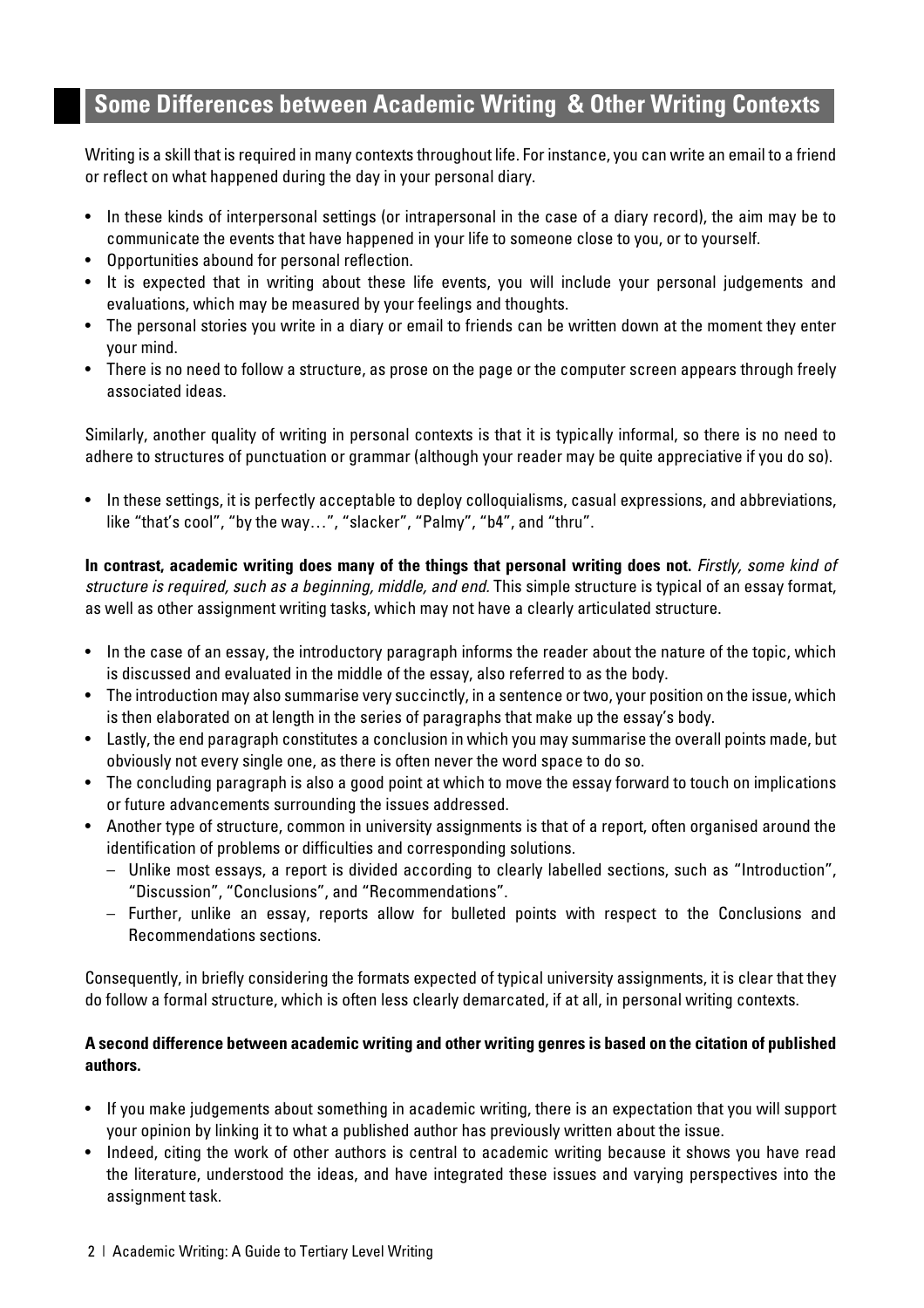• The importance placed on referring to other authors in your work can be reflected in the elaborate referencing conventions that have been created within different disciplines, such as APA (American Psychological Association) referencing, which is used in psychology, education, some social sciences, as well as for business.

**Thirdly, in academic writing you should always follow rules of punctuation and grammar, especially as the end-user or consumer of your writing, unlike a friend, is likely to be very different from you and will not always know to what you are referring.** Hence, it is vital that you are clear. Punctuation as well as the conventions of grammar are universally known systems (within English speaking cultures) that maintain clarity and avoid ambiguity in expression.

Interestingly though, there are other situations where you may find yourself adhering to some of the principles underlying academic writing.

- One example is writing a covering letter for an employment position, or, even, taking minutes in a meeting. On the other hand, minute-taking may focus more on brief note-taking as opposed to fully constructed sentences furnished with marks of punctuation.
- Nevertheless, in a covering letter it would be unwise to use colloquialisms for a potential employer to read.
- Similarly, it would be to your advantage to write down your ideas using some kind of structure, even if it is ensuring that you have paragraphs that contain a distinct set of things to talk about, which then can be differentiated from another paragraph.

Yet, aside from all this, there are still some features of covering letters and meeting minutes that are distinct from other aspects of academic writing.

**Traditionally, academic topics have focused on abstract things, like ideas and concepts, which cannot, necessarily, be given in a concrete or physical form.** Hence, while minute-taking in meetings and covering letters for potential employers draw on physical, practical, and functional tasks, academic writing is often more likely to focus on abstract processes and relationships. Yet, despite the abstract, non-material structure of some academic topics, you may be able to borrow concrete and physically oriented words to explain these abstract ideas and the relationships between them.

- Typically, academic writing requires you to clearly describe abstract forms and their component parts, their links to other abstract forms, as well as where they are positioned in relation to a general, overall system.
- Even if you are dealing with a practically oriented topic like economics, computer science, rehabilitation, nursing, or teaching, the academic practice of learning about these things will likely require you to delve into theories, philosophies, concepts, and other abstract ideas that underlie the practical nature of the activities concerned.
- Therefore, the very nature of academic writing is also different from many practically-oriented or sociallyoriented writing tasks. This is because academic writing tasks require you to look beneath the surface for underlying principles, theories, and concepts that can offer mainstream as well as alternative explanations for common practices, processes, and procedures.

#### **To summarise this introductory section, academic writing is a special genre of writing that prescribes its own set of rules and practices.**

- 1. These rules and practices may be organised around a formal order or structure in which to present ideas, in addition to ensuring that ideas are supported by author citations in the literature.
- 2. Further, academic writing adheres to traditional conventions of punctuation, grammar, and spelling.
- 3. Finally, in contrast to many other personal writing contexts, academic writing is different because it deals with the underlying theories and causes governing processes and practices in everyday life, as well as exploring alternative explanations for these events.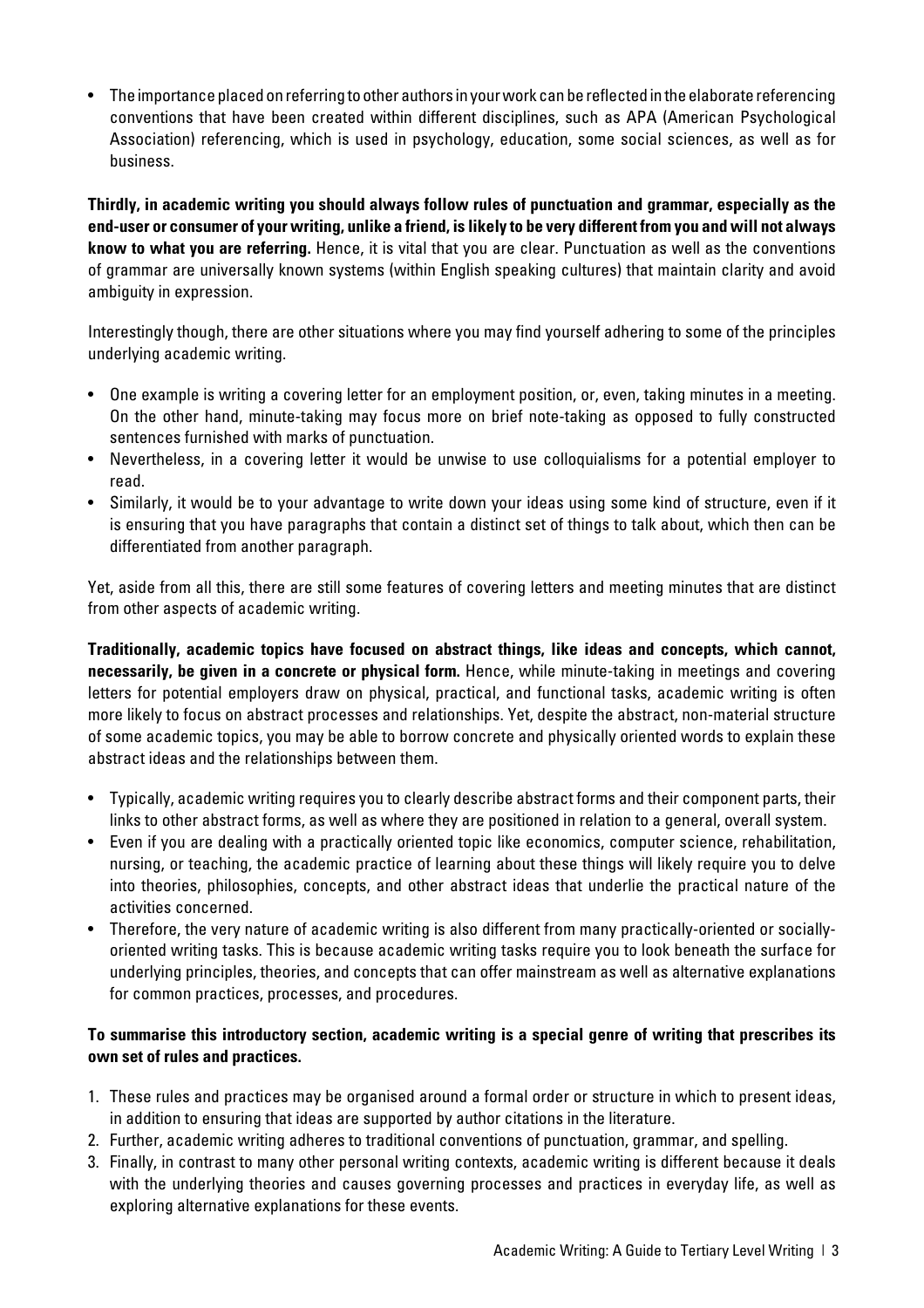This book is designed to address each of these components in one way or another. There are sections on citing authors, referencing at the end of the assignment, planning and organising your assignment, to being critical and understanding marking guides. Some useful resources on parts of speech, and common errors in grammar and punctuation, among other helpful supplementary material, are also presented at the end. Before moving onto each of these components, I would like to take this moment to focus on why it is important to develop good academic writing skills.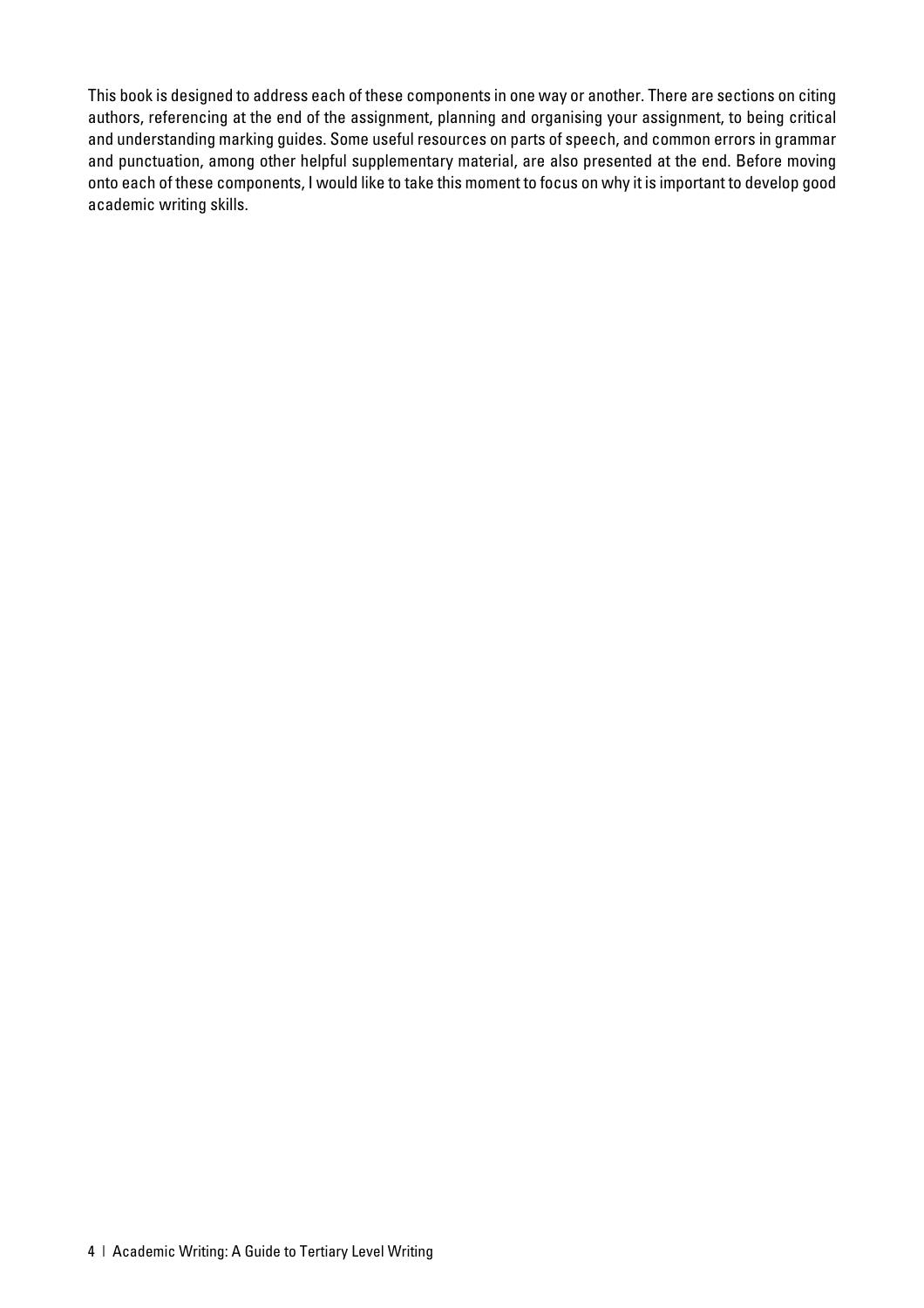# **Why Should You Develop Good Writing Skills?**

Whatever subjects you are studying, the readers of your assignments – usually the markers – need to be able to understand exactly what you are trying to say.

- Hence, in order to persuade and convince them of your argument, in which you integrate ideas from the literature to help ground your argument, it is vital that you have good communication skills.
- Generally, the only way in which to demonstrate your skill in communicating to the marker is through your writing.
- Therefore, developing sound writing, as well as research skills, is an essential part of succeeding at university.
- Further, developing these skills is also a fundamental aim of course co-ordinators and lecturers, and accords with the principles underlying a university education.

Even though assignments may cause a lot of unexpected stress, they are a fact of university life. Therefore, it is worth your investment in time and commitment to develop good writing skills. In doing so, you will not only be rewarded by better grades, but also by more efficient and effective procedures in which to carry out writing tasks, both at university and in later life.

#### **Remember …**

- Assignments allow you to come to a better understanding of the subject.
- They provide you with the opportunity to explore something in a more in-depth and analytic way.
- They allow you to become more active in your learning as well as to become responsible for your own learning.
- They are a vehicle for demonstrating your knowledge and understanding to the marker, as well as displaying your ability to reason and write academically.

#### **However …**

- Assignments are not last minute tasks.
- They require thought and planning.
- They are activities that allow you to form your own opinions, often guided and based on the literature.
- They also require you to turn your opinions into a clearly presented argument.
- They require you to make sure your sentences are as clear as possible because written language can be easily misunderstood.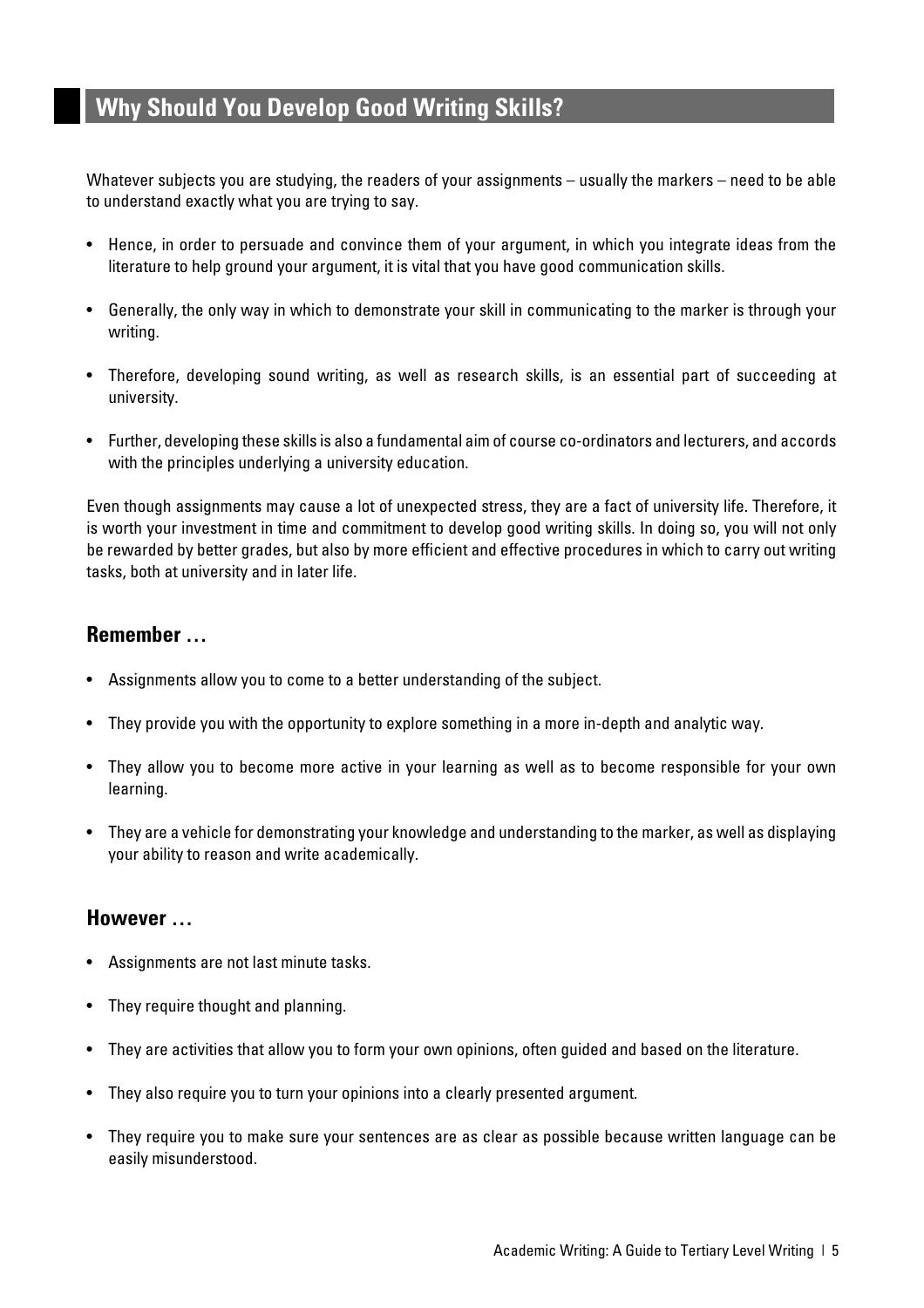Finally, assignments are NOT just about grades – they allow you to develop and enhance your own thinking, writing, and evaluation skills, which can have spin-offs in many other aspects of your present and future life.

#### **Do not be afraid to take your time in learning how to write good assignments.**

#### **It will be worth it!**

The following sections in this book have been designed to address how you can do well on an assignment and conform to an accepted standard in academic writing and structure. The first section focuses on a key feature of academic writing: showing the marker you have integrated the ideas of published authors. Before looking at this topic in depth, it is important to clarify the kinds of sources recommended to be used in university assignments.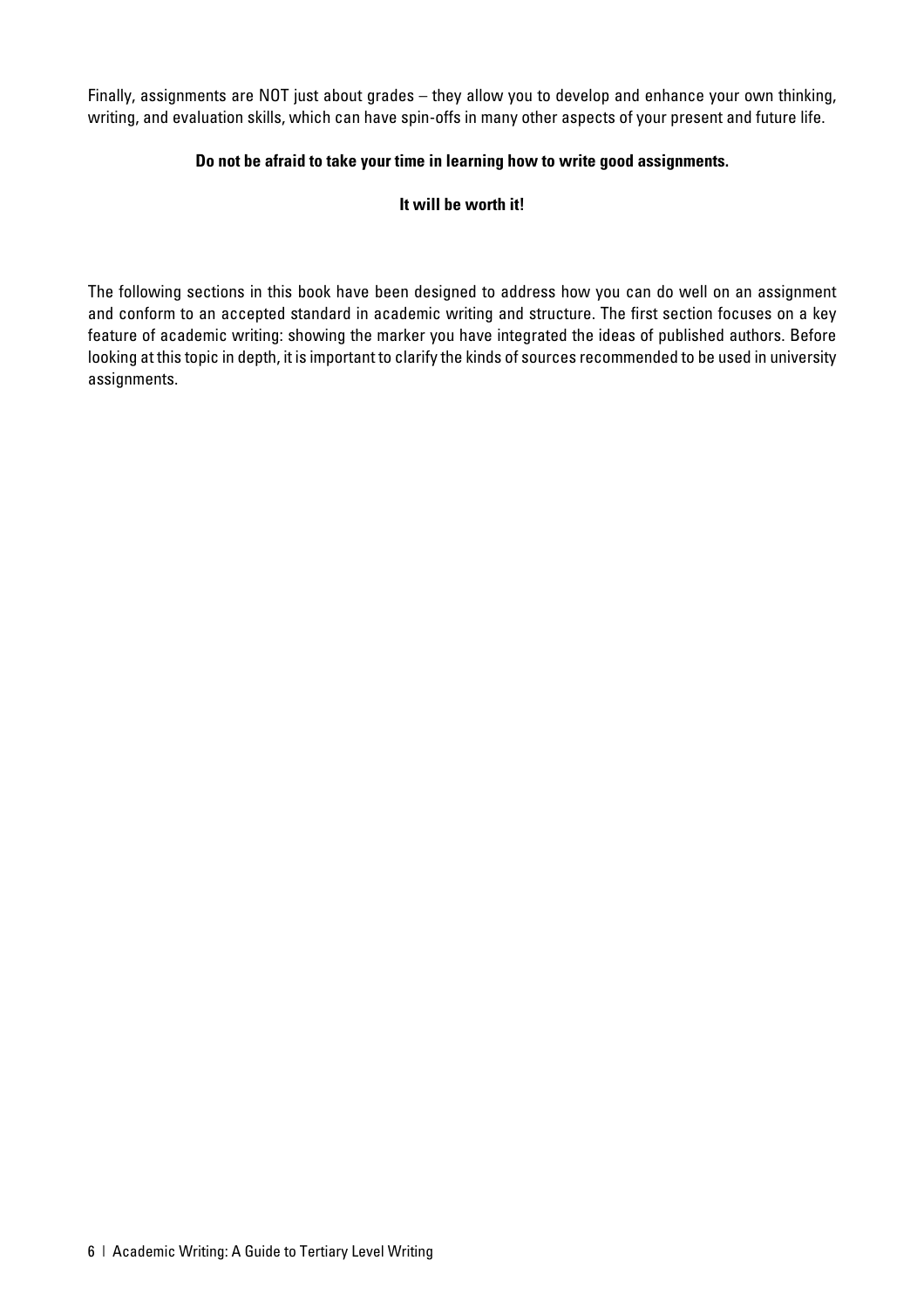# **Citing & Referencing**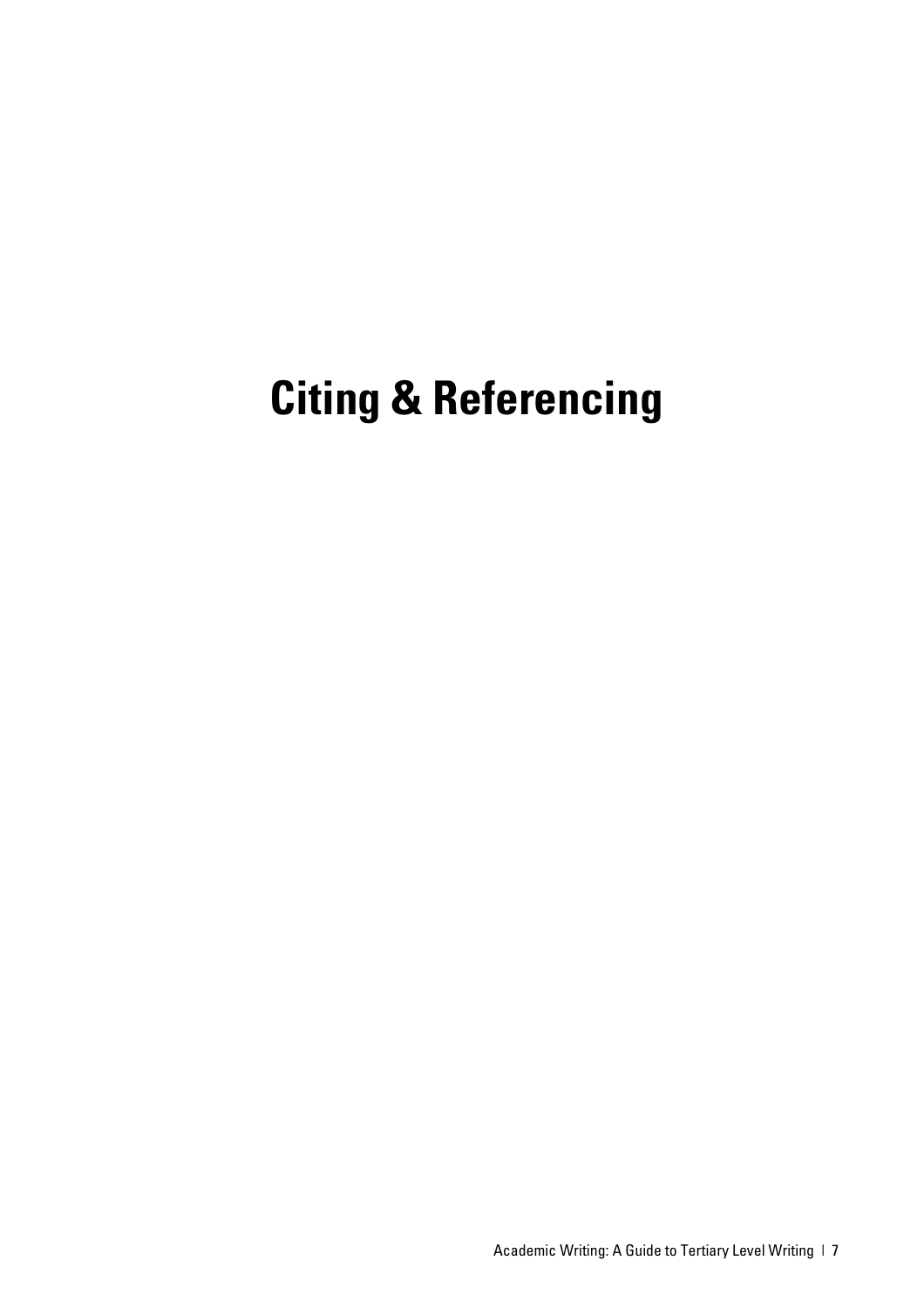## **Identifying Academic Sources**

The sources of information you can document in university assignments are typically those from an authority. In an academic setting, an authority is usually someone who has been the author of published material. This material may come in the form of……

- Books
- Journal articles
- Published reports

This kind of information is useful in that it provides evidence, which may be in the form of –

theoretical ideas, critical evaluations, research findings, and scholarly opinions

- to back up the points you are making. Sometimes, these sources can be grouped into two categories: primary and secondary sources.

Primary sources relate to publicly available data, like historical documents (e.g. a transcript of oral history, interview data), raw data from an experiment, or demographic records. Secondary sources draw on these primary sources of data, but have been produced for public consumption in the form of a journal article or a chapter in an edited book.

You are more likely to use secondary sources in your assignments. Secondary sources differ from secondary citations, which occur when you use a reference that was cited in another source and not the original. Secondary citations are dealt with in a later section (see page 10).

Academic sources of information, or evidence, differ from……

- Your own opinions.
- Conclusions or outcomes of discussions on the issue with friends or relatives.
- A celebrity's opinion.
- Articles in popular magazines, like the Women's Weekly.
- Opinion columns in newspapers (as opposed to newspaper articles).

You can certainly draw on these materials for ideas to be developed in your assignment, but do not use them as sources of evidence, unless requested to in the assignment instructions. Having identified acceptable academic sources, the next section considers how to integrate these sources into your writing.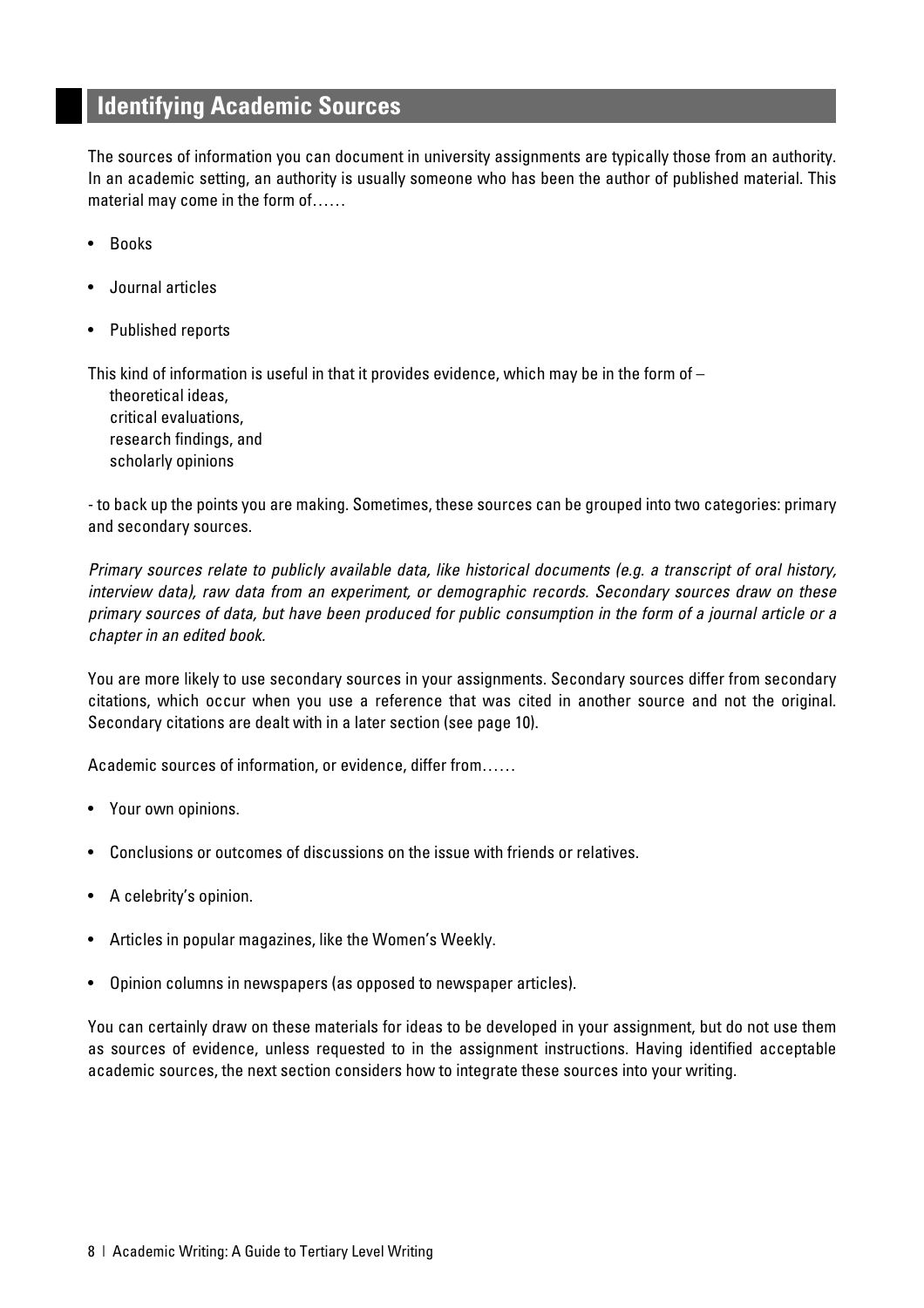# **Integrating the Ideas of Published Authors**

One of the primary features of academic writing is using the literature to support your ideas. This requires you to read widely in order to seek out the different sides of a debate within a particular field of inquiry.

In a sense, university assignments can be considered as vehicles for exploring the literature and finding out points of difference, agreement, and variability amongst different authors.

What this means is that you need to demonstrate evidence of your literature exploration by including these authors in your writing and mentioning their points of view. This technique of referring to authors in your writing is often termed **citing, documenting, or in-text referencing.** 

# **Citing Authors**

Within academia, different disciplines have their own conventions for citing authors. One of the most common conventions at Massey is the American Psychological Association's referencing system, otherwise known as APA. Other referencing systems used to document authors in your assignments, namely MLA, Harvard, and Chicago, will be outlined in a later section.

APA follows an author-date pattern for citing authors. In the body of your assignment, this involves recording the author's surname (or family name) followed by the year in which their work was published. This author-date pattern can be used in the body of a sentence, or in brackets at the end of the sentence. It is worth noting that by using the former, the reference becomes part of the sentence, and, therefore, clarity of attribution is often increased in the mind of the reader.



You will notice that in the body version, the authors are embedded into the sentence, with the year of publication in brackets. In contrast, the brackets version involves all the author details placed in brackets. The full reference details for Holmes and Smith (1986) should be found in the reference list at the end of the assignment. How to construct reference lists is covered in a later section.

#### *Author Citation Tips*

• There is no rule concerning which citation method – whether citing authors in the body of a sentence or in brackets – is best. Either method is fine. However, it is always useful for the reader to provide variety when citing authors in your assignment. So, try to alternate between these two methods.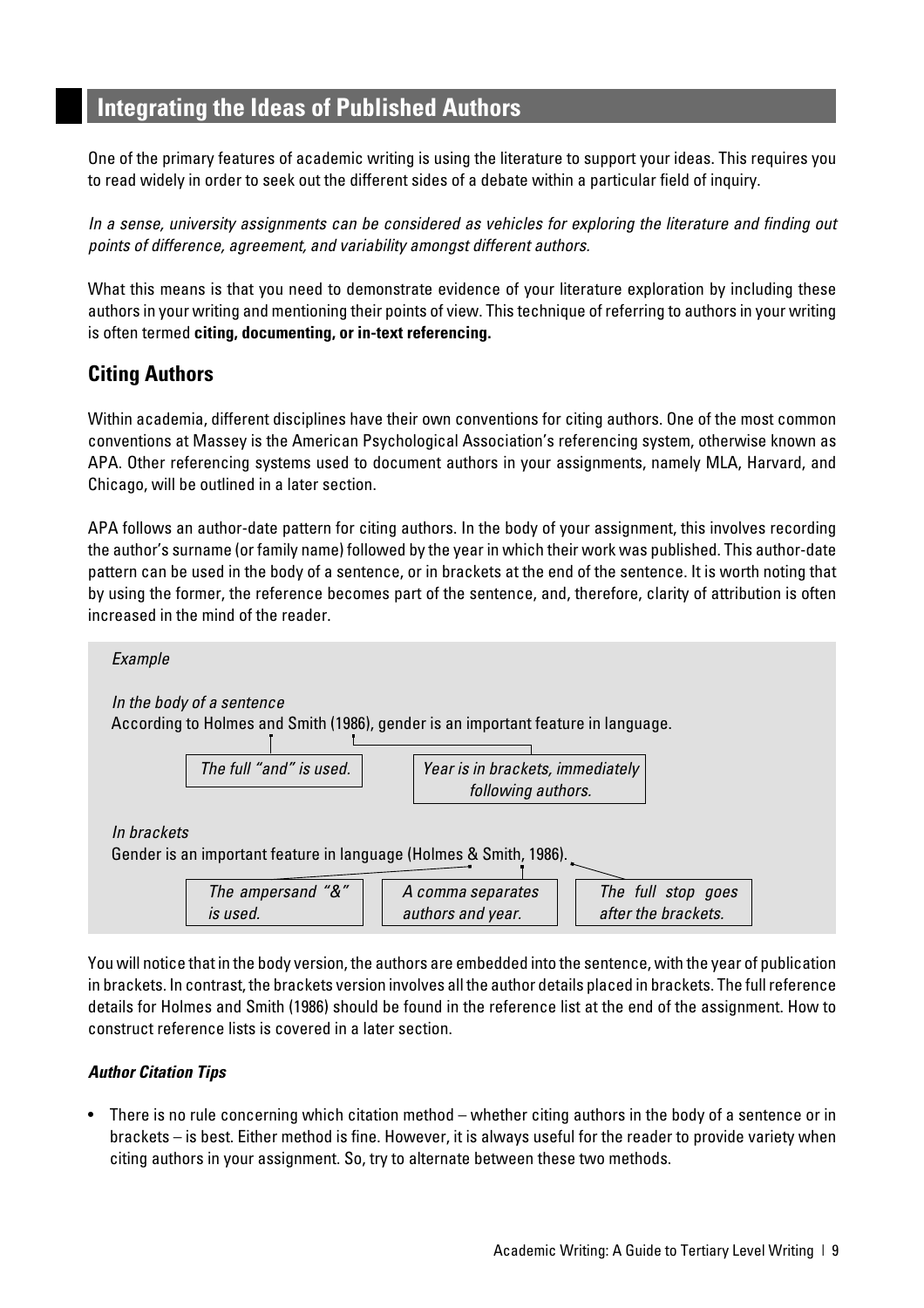• To avoid relying on the same verbs when introducing authors into your sentence, as in the case of "McDonald (1992) says…" or "Anderson (2003) states…", a list of verbs is provided to add variety to your sentenceembedded citations.

 agrees asserts believes claims comments; concedes that challenges; concludes; compares defines; delves deeper describes examines; explains; explores; echoes feels; felt that focuses on goes further holds that insists; includes; identifies is clear that; was clear on maintains; mentions notes observes points out; points to prefers; poses provides evidence qualifies recalls; recounts refers to reminds; responds reports; reveals says; sees shows speaks of states; suggests summarises; supports tells; tells of touches on verifies writes that

• If there are two or more authors with the same surname, regardless of year of publication, include their first initials to distinguish the publications.

#### Example

In the body of a sentence

According to R. B. Holmes (1995) and J. S. Holmes (1995), management principles underlie many organisational practices.

In brackets Management principles underlie many organisational practices (R. B. Holmes, 1995; J. S. Holmes, 1995).

NB: When listing two or more authors in brackets, use a semi-colon to separate each reference.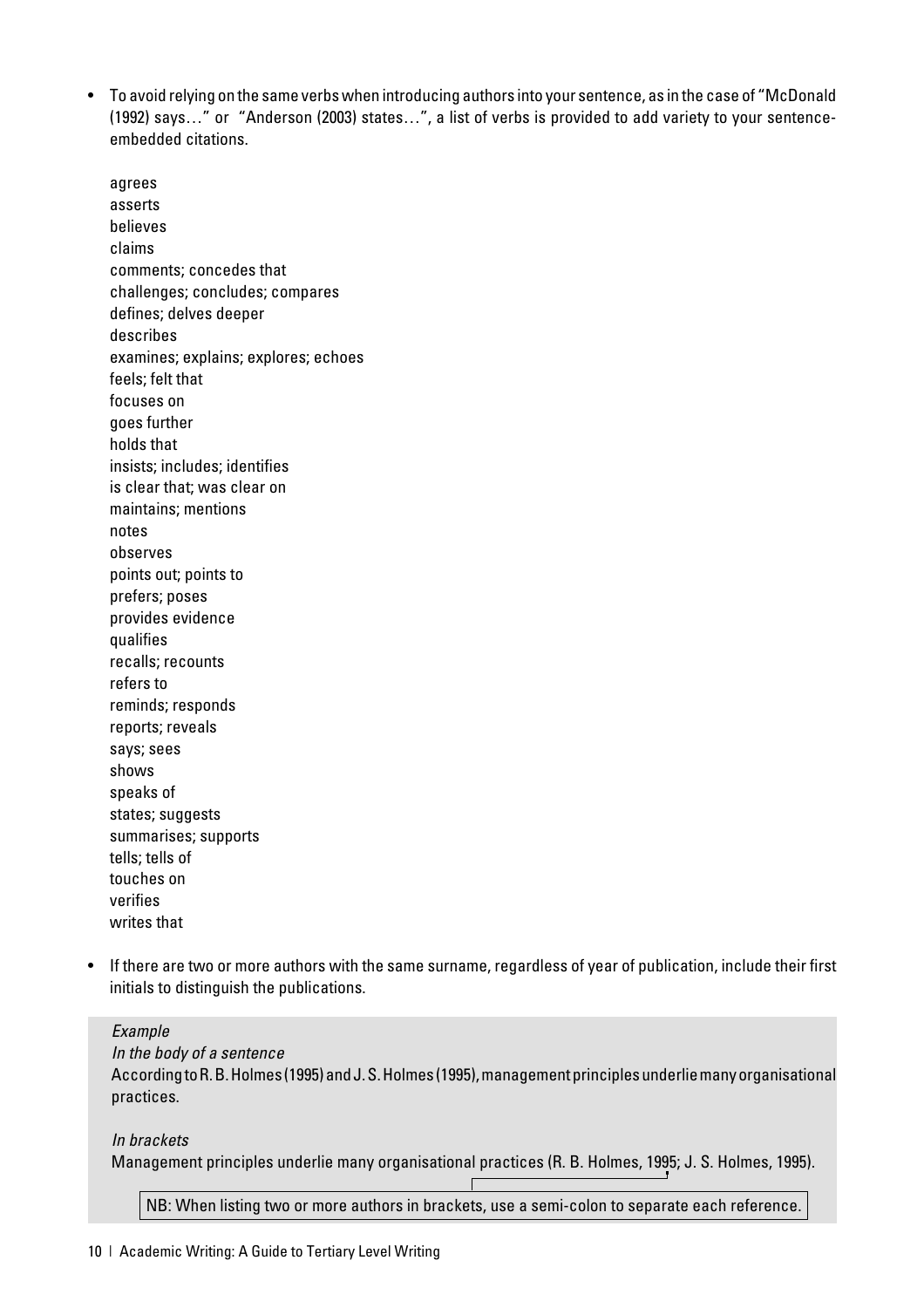• If there are two or more publications written by the same author in the same year, then add the letter "a" immediately after the year of the first publication mentioned in the text, and add the letter "b" after the second, and so on. Ensure the same detail is reflected in your Reference List.

#### **Example**

 McMillan (1992a) illustrates cross-cultural awareness in organisations, while McMillan (1992b) argues for the significance of gender in cross-cultural awareness.

When stating the same author twice in a single paragraph, the year only needs mentioning the first time in the paragraph (unless it could be confused with another reference, such as in the case of publications written by the same author in the same year).

#### Example

The notion of anger has been debated for centuries (Wilkinson, 1976). Indeed, Wilkinson points out that….

• For works with no identifiable date, include n.d. in brackets.

#### Example

The notion of anger has been debated for centuries (Wilkinson, n.d.).

• When citing a publication written by three to five authors, for the first text citation, include all names. On subsequent citations, state the first author followed by "et al.", which is a Latin abbreviation for "et als", meaning "and others".

#### Example

#### In the body of a sentence

According to Slater et al. (1978, p. 120), it is important to establish the grounds of the argument.

#### In brackets It is important to establish the grounds of the argument (Slater et al. 1978, p. 120).

- For works of six or more authors, for all citations, including the first, include the first author's surname followed by "et al."
- In the case of secondary citations, that is when a source you are using cites someone else's work which is the work you want to include, but you do not have access to the original document – it is important to acknowledge both the original source and the source you have access to. When documenting both sources in brackets, use "as cited in" before the secondary source.

#### Example

 Riechter's (1984, as cited in Smith, 2003) study highlights how business models offer a framework for understanding commercial mechanisms.

 In the reference list at the back of the assignment, only list details for the source that you have been able to access, which is the source by Smith in the example above.

• On occasion, you may be in a situation where an expert, such as a lecturer, or a consultant working within an organisation, communicates a point, which happens to be relevant to your assignment. This point may have been communicated in an email, in face-to-face communication, or via a telephone conversation. In such cases, the information can still be included in your assignment as a personal communication – although only include these in your assignments if absolutely necessary.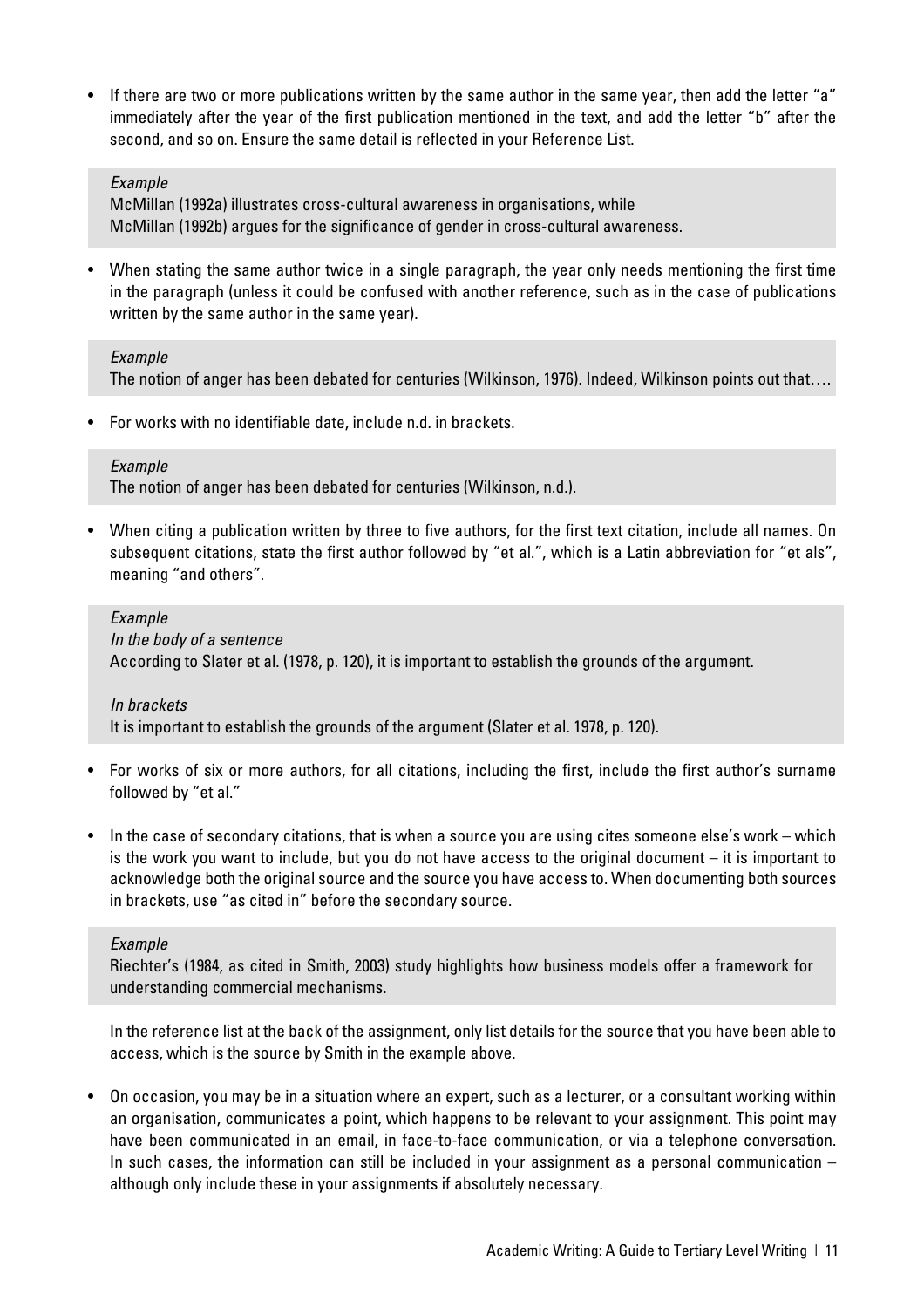#### Example

The legal firm, Cole and More, also practise criminal law (R. J. More, personal communication, December 14, 2005), which...

 It is important not to rely on personal communications in your writing, as these do not demonstrate your interpretation of the literature. Personal communications are mentioned in the body of an assignment only. Consequently, they are not included in your Reference List at the end of the assignment.

Having explained the techniques involved in citing authors in the body of your assignment, the following section illustrates two different approaches to embedding authors' ideas in your writing: putting their ideas into your own words, or quoting their ideas verbatim.

#### *Putting Authors' Ideas into Your Own Words*

It is important to be able to explain the ideas of authors in your own words because this shows you understand the concepts and opinions. It does take some skill to alter the form in which information appears without significantly changing the meaning of that information. You may find though that, with practice, it becomes easier. Dictionaries and thesauruses are useful starting points for putting authors' ideas into your words. Indeed, the more word resources you have at your fingertips, the greater flexibility you have in reshaping the words of others, while still retaining as much of the original meaning as possible. There are two approaches to putting authors' ideas into your own words: summarising and paraphrasing. Summarising will be dealt with first, followed by paraphrasing.

#### **Summarising**

Summarising involves selecting out some key features and then using those to create a shortened version of the author's prose. Of course, in your assignment, you need to ensure that there is enough difference in form between the original version and your own summarised version. This may be achieved by simplifying the ideas, as well as using a different sentence structure or sentence order to present those ideas.

#### Examples

"Children spend a very large proportion of their daily lives in school. They go there to learn, not only in a narrow academic sense, but in the widest possible interpretation of the word – about themselves, about being a person within a group of others, about the community in which they live, and about the world around them. Schools provide the setting in which such learning takes place."

Leyden, S. (1985). Helping the child of exceptional ability. London: Croom Helm, page 38.

#### Summaries

#### Author citation in the body of the sentence

As Leyden (1985) points out, schools are places for children to learn about life, themselves, other people, as well as academic information.

#### Author citation in brackets

Schools are places for children to learn about life, themselves, other people, as well as academic information (Leyden, 1985).

You will notice that in the examples above I have relied on some of the same key words that were used in the original version from Leyden, such as schools, children, learn, other(s), themselves, and academic. This is often the case when you are creating your own version of the author's words because many concepts and ideas cannot be broken down to a more basic level, without losing a sense of their original meaning. However, the difference between my summary and the author's version has been created through the arrangement of these key words in combination with other words which I have selected.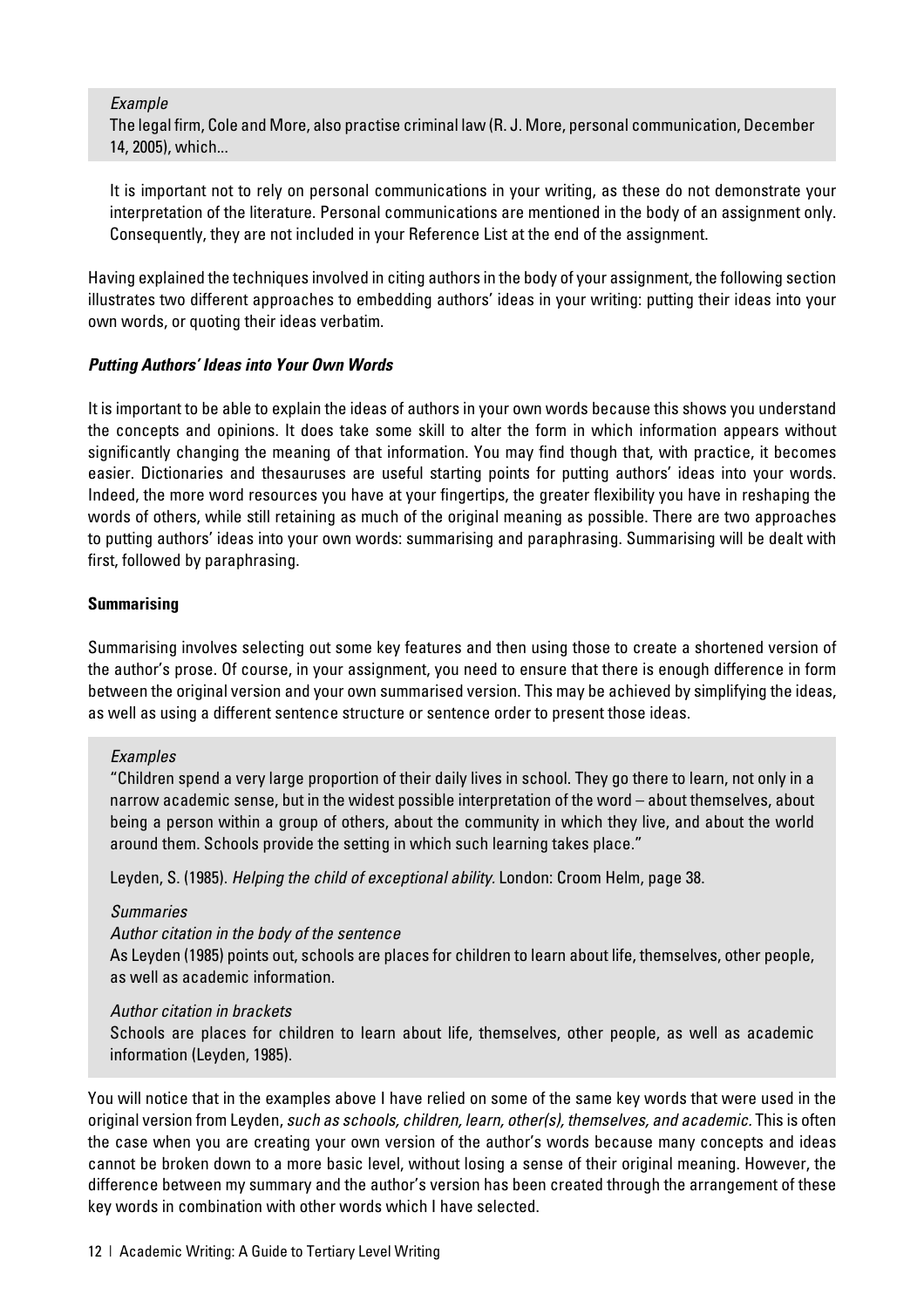Secondly, the very selection of ideas from the total pool available within the original version has also contributed to the difference between my version and the author's version. For instance, you will notice that I have not focused on the meaning contained in the first sentence about children spending much of their "daily lives in school." Instead I have summarised the ideas contained in the last two sentences. Yet, at the same time, I have omitted specific details within the second sentence, such as "the community", and interpreting academic in the "widest possible" sense. Further, instead of allocating a whole sentence to the point that "schools provide the setting in which such learning takes place", I have condensed this idea and merged it with the ideas in the second sentence, as evident in "schools are places for children to…"

Thirdly, difference from the original version has also been created through the order in which the ideas are presented. For example, in Leyden's version, she mentions the academic focus of learning first, followed by a broader context of issues which children also learn about while they are at school. In contrast, my version presents the broader context of issues first followed by the academic focus of learning.

Consequently, when summarising the ideas of authors, you can use several techniques. Firstly, you can identify some key words and link these with other words to create a different combination. Secondly, you can be selective about the specific ideas you choose to adopt, while leaving out others. In this way, you are actively summarising the information. Finally, by reordering the ideas in your own framework, you are also creating a distinction between your version and the author's. All this can be achieved without significantly altering the meaning of the information. Many of these techniques can also be applied to the strategy of paraphrasing authors' ideas.

#### **Paraphrasing**

Before you begin to paraphrase, it is **REALLY IMPORTANT** to build-up your **OWN IDEA** of the information or try to develop a picture in your mind, and then use this as a model to help **FRAME** or **GUIDE** your paraphrase of the author's idea.

Paraphrasing means to restate information using different words. Unlike summarising though, paraphrasing focuses less on shortening and condensing the information. Paraphrasing aims to rewrite the information by drawing on different words and phrases.

#### **Examples**

"Children spend a very large proportion of their daily lives in school. They go there to learn, not only in a narrow academic sense, but in the widest possible interpretation of the word – about themselves, about being a person within a group of others, about the community in which they live, and about the world around them. Schools provide the setting in which such learning takes place."

Leyden, S. (1985). Helping the child of exceptional ability. London: Croom Helm, page 38.

#### **Paraphrasing**

#### Author citation in the body of the sentence

As Leyden (1985) points out, schools are places where children spend a significant amount of time. Beyond merely going to school to learn academic information, Leyden argues that learning occurs within a far wider context as children also learn about who they are, by being in groups, their local community, as well as the wider world which surrounds them. Hence, schools offer the settings to facilitate children's learning about a great many things.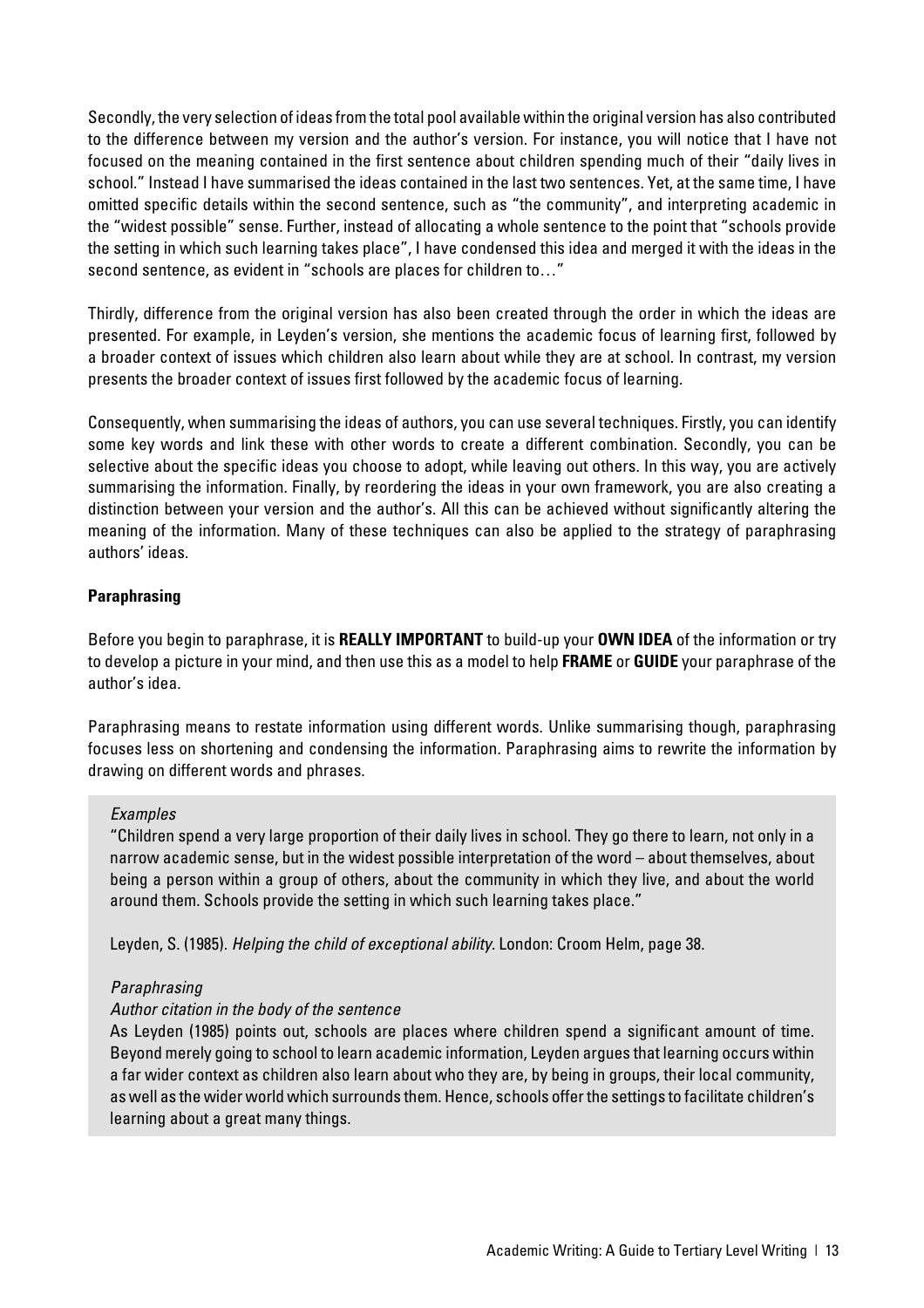#### Author citation in brackets

Schools are places where children spend a significant amount of time (Leyden, 1985). Beyond merely going to school to learn academic information, learning occurs within a far wider context as children also learn about who they are, by being in groups, their local community, as well as the wider world which surrounds them (Leyden). Hence, schools offer the settings to facilitate children's learning about a great many things.

You will notice that in the paraphrased examples above, the version I have created is very detailed, compared to the one-sentence, summarised version. The paraphrased version rewrites each of the three sentences that make up the original version from Leyden. Further**, it relies on a few more of the key words** Leyden uses, such as schools, children, academic, learn, spend, groups, community, world, them, setting(s), and learning.

A second difference between the summarised version and the paraphrased one is that the same order of ideas is retained in the paraphrased version. For instance, unlike the summarised version, the paraphrased one mentions the academic focus of learning first, followed by a broader context of issues which children also learn about while they are at school. Moreover, the paraphrased version also represents more closely the specific points addressed by Leyden. In contrast, the summarised version presents a very general representation of the ideas, while leaving out specific aspects.

However, the paraphrased version does have at least one thing in common with the summarised version. Indeed, **the paraphrased example integrates many other words and phrases not used by Leyden to get across Leyden's message.** Further, even though the order, in which these ideas are presented, is the same as Leyden's order, the choice of phrases is significantly different. For example, while Leyden refers to learning "not only in a narrow academic sense, but in the widest possible interpretation of the word – about themselves…", the paraphrased version refers to the same idea in terms of the following: "beyond merely going to school to learn academic information, learning occurs within a far wider context as children also learn about who they are…"

#### Copying and Changing a Few Words – Not Paraphrasing

As already highlighted, it is vital that you create enough distinction between your paraphrased version and the author's version. Commonly, however, many students do not make enough of a difference between their words and the author's. In some cases, for instance, they may copy large phrases from the original, and only change a few words.

#### Example

"**Capital** represents human creations that are used in the production of goods and services. We often distinguish between human capital and physical capital. Human capital consists of the knowledge and skills people develop (through education and formal or on-the-job training) that enhance their ability to produce, such as the taxi driver's knowledge of the city's streets or the surgeon's knowledge of the human body. Physical capital consists of buildings, machinery, tools, and other manufactured items that are used to produce goods and services. Physical capital includes the driver's cab, the surgeon's scalpel, the ten-ton press used to print Newsweek, and the building where your economics class meets."

McEachern, W.A. (1991). Economics: A contemporary introduction (2nd ed.). Cincinnati, OH: South-Western, page 3.

Copying and changing a few words – Unacceptable paraphrasing

**Capital** signifies human products that are utilised in the creation of goods and services (McEachern, 1991). Human capital comprises knowledge and skills that people develop (through education and onthe-job training) to enhance their capacity to produce. In contrast, physical capital comprises buildings, machinery, tools, and other manufactured items that are utilised to produce goods and services (McEachern).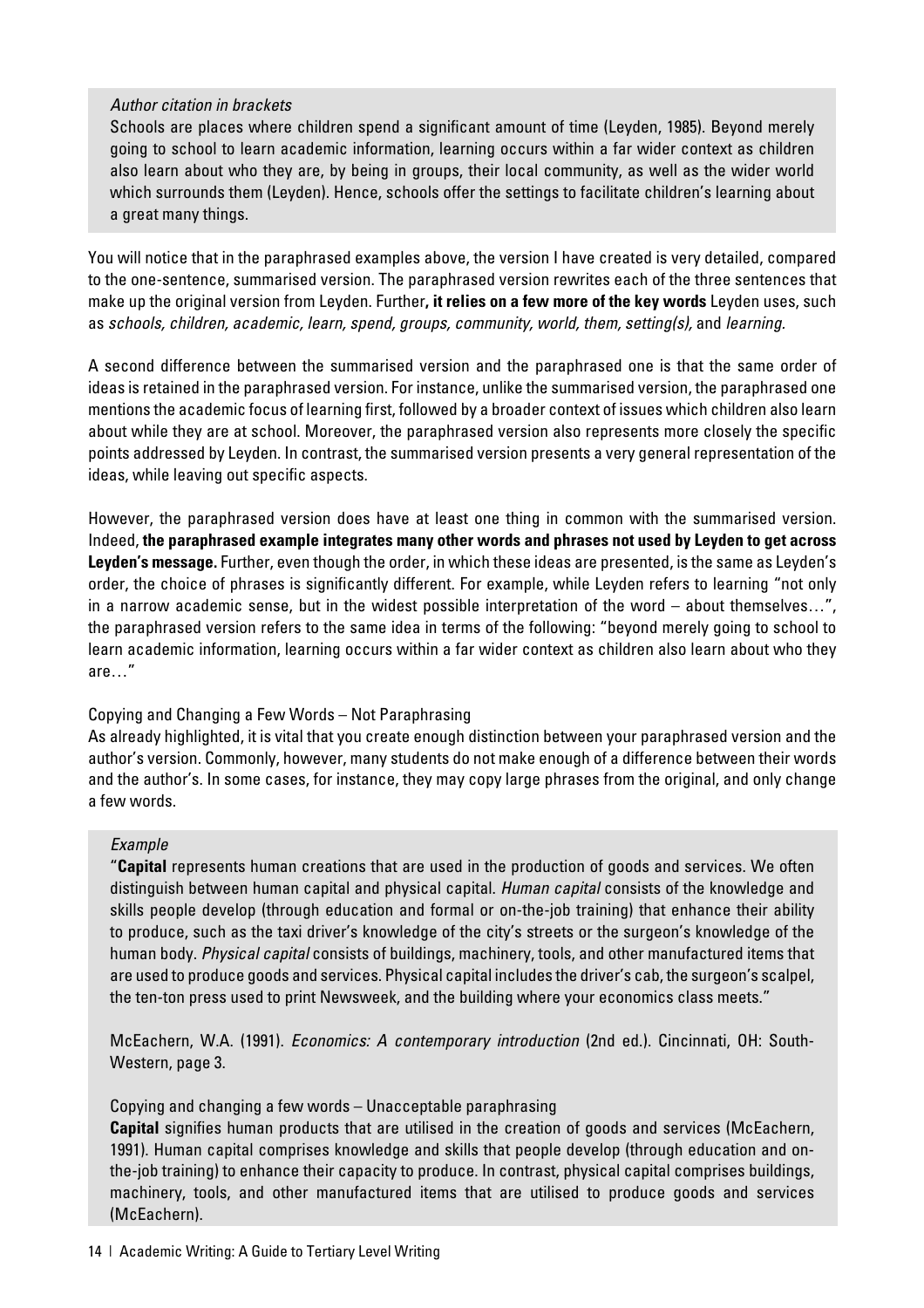The above example demonstrates what **NOT** to do when paraphrasing an author's ideas. Although acknowledgement of the author is made in the bracketed citations, this is not enough to distinguish the author's version from your own version. You also need to ensure that the phrasing is sufficiently different. The paraphrased version has only substituted individual words, as follows:

 $represents =$  signifies creations = products production = creation ability = capacity used = utilised consist of = comprises

This leaves the structure of the original version intact. Although most of the examples have been excluded, the sentence structure is exactly the same as the author's. Including linking phrases, like "In contrast", on their own do not adequately restate the author's idea. The whole passage needs to be restated in different words to meet the requirements of paraphrasing. The example below demonstrates this.

#### Example

"**Capital** represents human creations that are used in the production of goods and services. We often distinguish between human capital and physical capital. Human capital consists of the knowledge and skills people develop (through education and formal or on-the-job training) that enhance their ability to produce, such as the taxi driver's knowledge of the city's streets or the surgeon's knowledge of the human body. Physical capital consists of buildings, machinery, tools, and other manufactured items that are used to produce goods and services. Physical capital includes the driver's cab, the surgeon's scalpel, the ten-ton press used to print Newsweek, and the building where your economics class meets."

McEachern, W.A. (1991). Economics: A contemporary introduction (2nd ed.). Cincinnati, OH: South-Western, page 3.

#### Acceptable Paraphrasing

Capital is an economic concept referring to the things humans make, which are then used "in the production of goods and services" (McEachern, 1991, p. 3). This broad concept can be divided into human as well as physical capital, as McEachern illsutrates. Indeed, human capital focuses on the products pertaining to individuals' skills and expertise, which function to improve individuals' production capacity. This type of capital can be gained through some form of education and/or training. In contrast, physical capital involves the kinds of tools and equipment, including buildings that are central to providing goods and services.

#### Things to Note about Acceptable Paraphrasing

You will notice that in the example above I have constructed a number of things to create some difference between the original and my paraphrased version.

- 1. I have crafted capital as "an economic concept". Hence even at the basic word level I have drawn on my own understanding to help guide the process of rewriting the author's idea.
- 2. Instead of distinguishing between two types of capital, as the original version does, I have talked about this in terms of dividing the "broad concept" of capital into two. Similarly, as in the point above, I have reframed the author's words within my own framework of understanding to help guide my rewriting of the author's idea.
- 3. Linking words at the beginning of sentences have been used to help with my flow of writing, such as "Indeed", and "In contrast".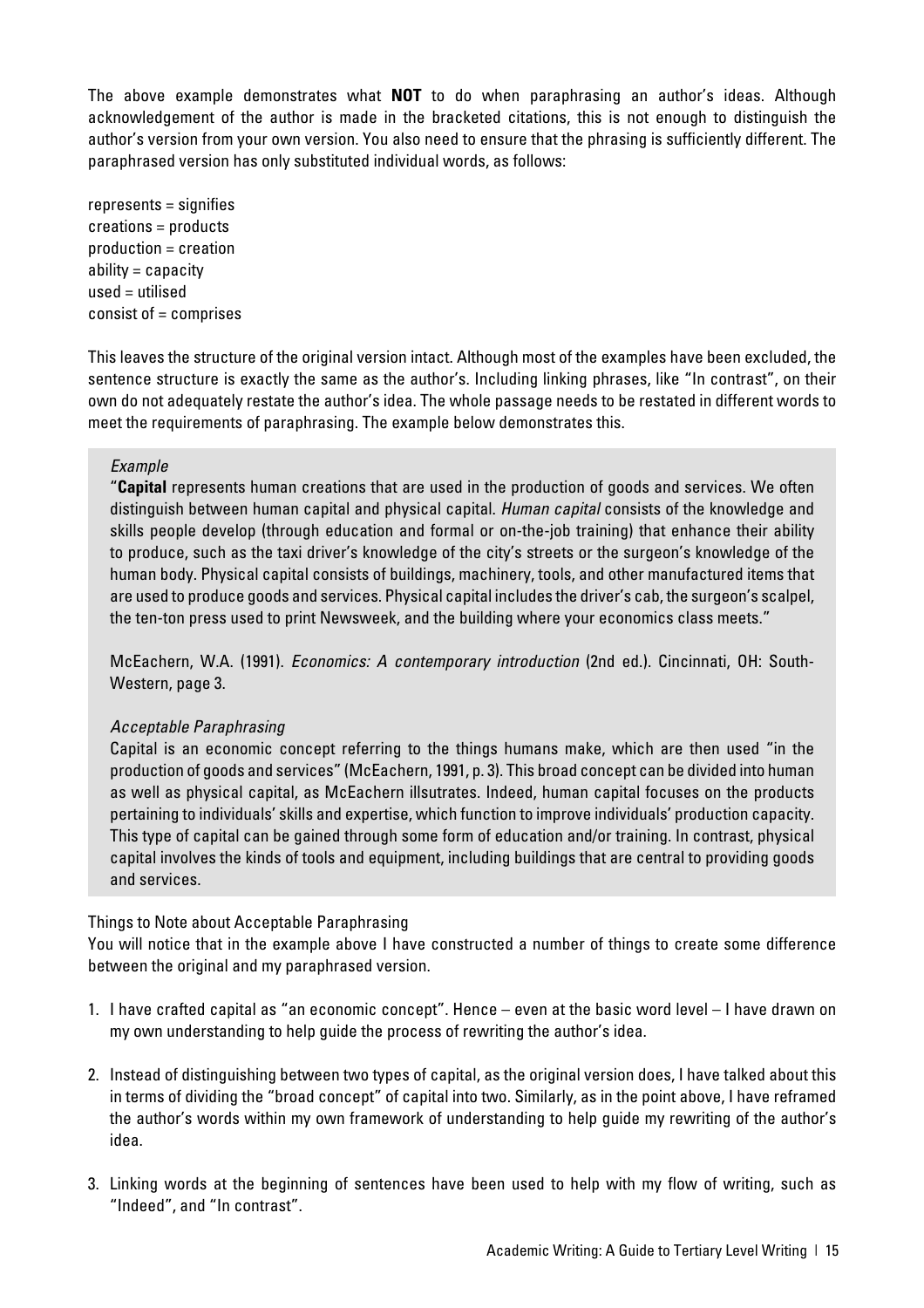- 4. Rather than defining human and physical capital in terms of "consists of...", "human capital focuses on..." and "physical capital involves..." have been applied. Similarly, instead of talking about human capital as enhancing people's ability, I have rephrased this as "function[ing] to improve…" Likewise, "central to the production of…" has replaced "used to produce". Hence, I have tried to draw on phrases I am more familiar with to express the author's ideas.
- 5. Individual words have also been replaced by other words, such as "things humans make" for "human creations", and "individuals" instead of "people". Again, at the level of individual words, I have repackaged the information within my own framework of understanding.
- 6. Acknowledgement of the author's ideas are made with two references provided in the paraphrase one in brackets and another embedded in the body of a sentence.

#### When to Retain SOME of the Original Features

Sometimes with paraphrasing, there may be a need to retain **some** of the features of the original. For instance, you will notice that I relied on the author's phrasing for "in the production of goods and services" because it was difficult to restate this in different words. However, the author's words are acknowledged, as evident by the quotation marks around the quoted material, in addition to the author's name, year of publication, and page number where the quote is located. Specific details about quoting authors' ideas are provided in a later section (see page 23).

In addition to using a quotation, a few phrases have been retained from the original, including "physical capital" and "human capital". This is because these phrases are **recognised terms** used within the economics field, and are not specific to the author's usage. More importantly, "physical capital" and "human capital" are the names of concepts, which cannot be changed. Similarly, I have retained the phrase "goods and services" because it is a recognised term, commonly applied in many other contexts beyond an academic setting. Consequently, I felt it was not necessary to use quotation marks around such terms. However, if you are in doubt, it is always best to exercise caution by acknowledging the source and applying quotation marks. Better still, try to restate the idea in your own words.

> Putting authors' ideas in **YOUR WORDS** is likely to be the **SKILL**  you will use **MOST** when writing university assignments. It's worth investing time to develop this **SKILL.**

#### *Techniques for Putting Authors' Ideas into Your Own Words*

#### **Verb List for Academic Writing**

The key to developing the skill of restating other people's ideas in your own words is to develop your own repertoire of words that can be used in academic writing. What follows is a list of verbs organised in different groups, because of their similarity in meaning, which can be integrated into your writing. These words may assist when summarising authors' ideas. They may also be helpful when paraphrasing appropriately the words of other authors. There is room to add your own words to each group.

articulate, comment, mention, maintain, note, point out, say, state, suggest, indicate, refer,…

hypothesise, predict, theorise, conceptualise, understand, demonstrate, show, convey, portray, support, substantiate, corroborate, verify, confirm…..

investigate, research, experiment, conduct, administer, observe, ……..

acknowledge, assert, claim, …

argue, challenge, compare, contradict, contrast, counteract, debate, defend, refute, hold, …. comprise, consist, constitute, embody, characterise, define, identify, recognise, diagnose, ... create, construct, develop, generate, produce, evolve, manufacture, ….…….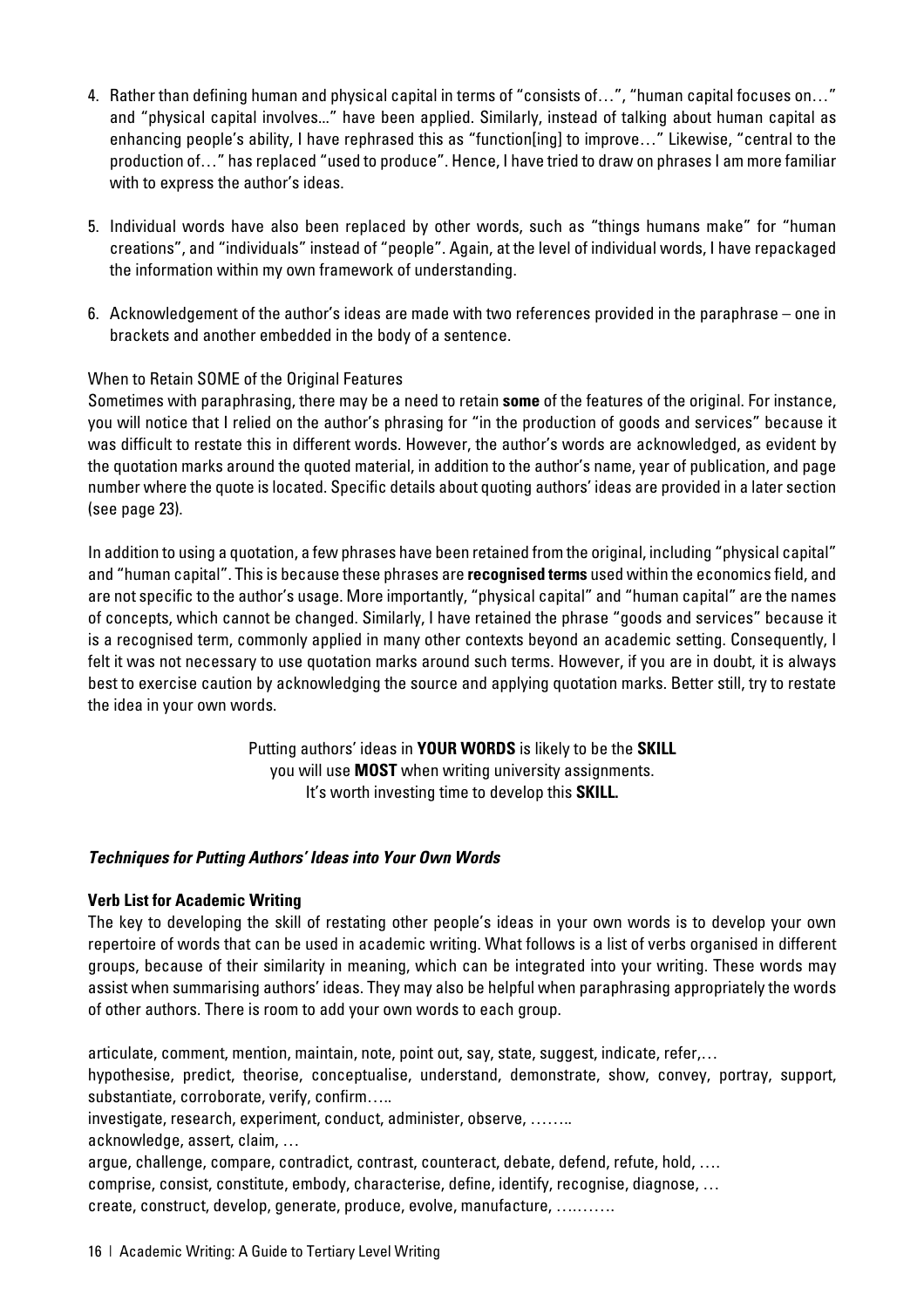synthesise, coordinate, cooperate, correspond, collaborate, contribute, share, … reveal, conceal, …. analyse, examine, evaluate, scrutinise, criticise, … report, record, collect, collate, categorise, document, … differentiate, deviate, distinguish, divide, separate, … access, utilise, deploy, adopt, practise, … strengthen, increase, expand, weaken, reduce, decrease, contract, condense, …. convince, compel, justify, explain, clarify, reason, account, … signify, highlight, specify, specialise, symbolise, … accumulate, calculate, maximise, minimise, formulate, … relate, connect, link, associate, correlate, … exclude, include, situate, locate, place, … condemn, deny, decline, negate, … dominate, segregate, subordinate, … affect, influence, transform, ... conclude, summarise, …

#### **Changing the Sentence Structure and Form**

In addition to building up your repertoire of academic words, another method for creating difference between the author's version and your version is by altering the structure in which information is presented. The following strategies identify a variety of techniques for altering sentence structures.

- 1. Restate the information by referring to the author. EG: McDonald (1992) highlights; According to McDonald (1992); As highlighted by McDonald (1992).
- 2. Embed the author at the beginning of the sentence, the middle, or at the end. EG: As identified by Smith (1990), social dynamics involve...; Social dynamics, as identified by Smith (1990), involve...; Social dynamics  $involve...$ , as identified by Smith (1990).

3. Try to repackage the idea using the following sentence starters: This concept is about… This idea is organised around… This issue focuses on / involves / integrates / highlights / illustrates…. This means… It is comprised of… / constitutes… A central feature underlying this concept is… This functions to… / serves to… / works to…

- 4. Change the order in which the items or events are placed.
- 5. Consult with a thesaurus for ideas on how to say things differently. As an example, Collins Essential English Thesaurus may be a useful resource.
- 6. Draw on different linking words and phrases to begin sentences as well as to link different ideas within the same sentence, such as the following:

| <b>Being specific</b>         |                   |                 |
|-------------------------------|-------------------|-----------------|
| In particular                 | Regarding         | With respect to |
| In relation to<br>Especially, | More specifically | In terms of     |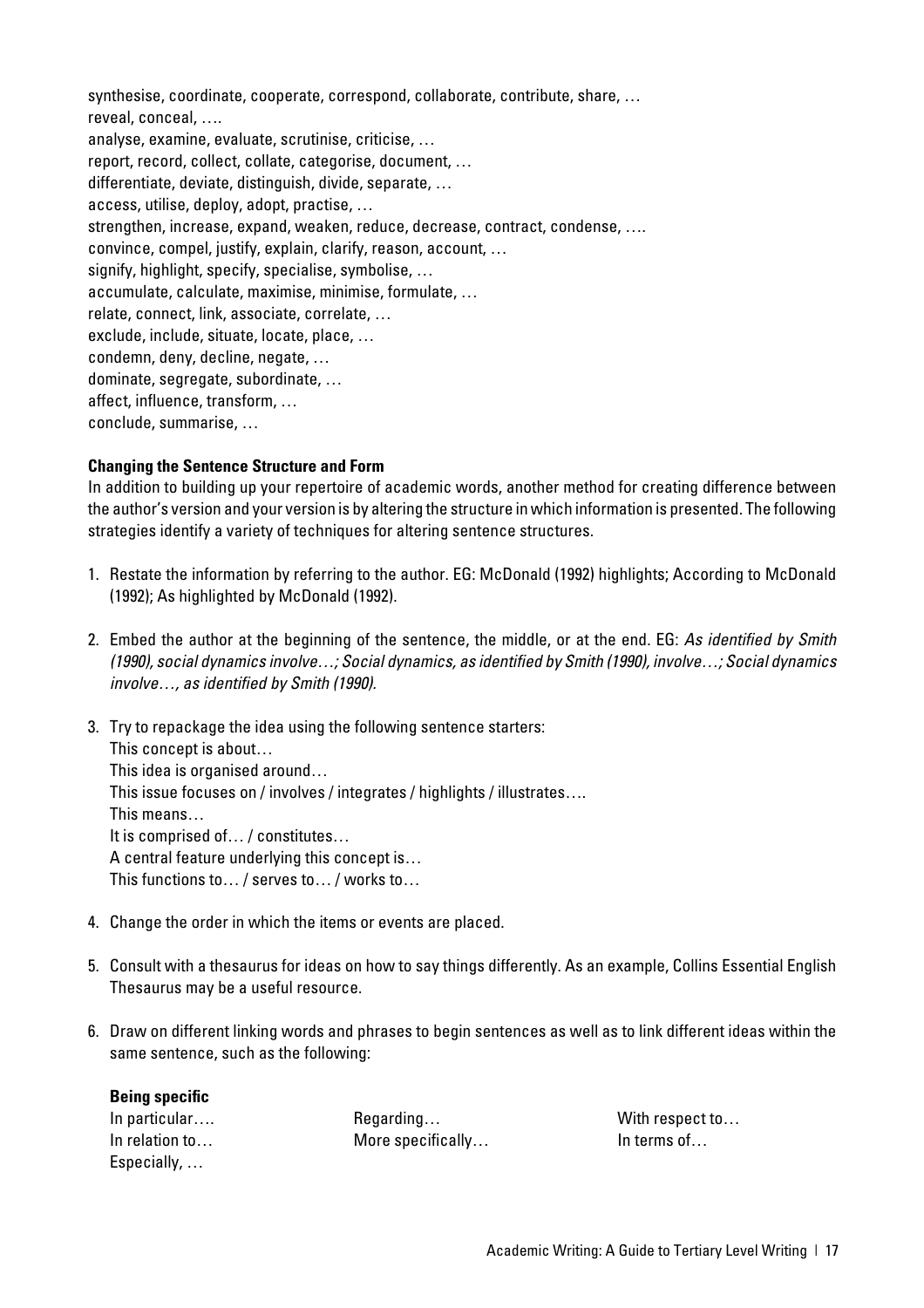| Giving an example<br>For instance,<br>$\dots$ namely, $\dots$                            | For example,<br>$$ such as                  | This can be illustrated by                            |
|------------------------------------------------------------------------------------------|---------------------------------------------|-------------------------------------------------------|
| <b>Clarifying</b><br>In other words,                                                     | Basically,                                  | $\dots$ namely, $\dots$                               |
| <b>Introducing parallels</b><br>Simultaneously,<br>Concurrently,                         | At the same time,                           | Equally,                                              |
| <b>Mentioning a common point</b><br>Traditionally,<br>Commonly,                          | Typically,<br>Often, $\dots$                | Conventionally,                                       |
| Acknowledging something and moving onto a different point<br>Although<br>Notwithstanding | Even though                                 | Despite                                               |
| <b>Following a line of reasoning</b><br>Therefore,<br>Subsequently,<br>As a corollary,   | Hence,<br>As a result,<br>As a consequence, | Consequently,<br>Accordingly,<br>To this end, $\dots$ |

- 7. Can you expand and elaborate on what the author is saying?
- 8. Alternatively, can you simplify and shorten what the author is saying?
- 9. Include a value judgement as you put the idea into your own words. EG: Gibson's (1978) analysis about... is useful because it takes into account external factors.
- 10. Can you summarise in one sentence the ideas from several authors. EG: Based on the ideas of Johnson (1979), McDonald (1988), and Wright (1999), it can be argued that... Similarly, when summarising the findings from different studies, the same structure can be applied. EG: Based on the findings from Johnson (1979), McDonald (1988), and Wright (1999), it can be demonstrated / concluded that…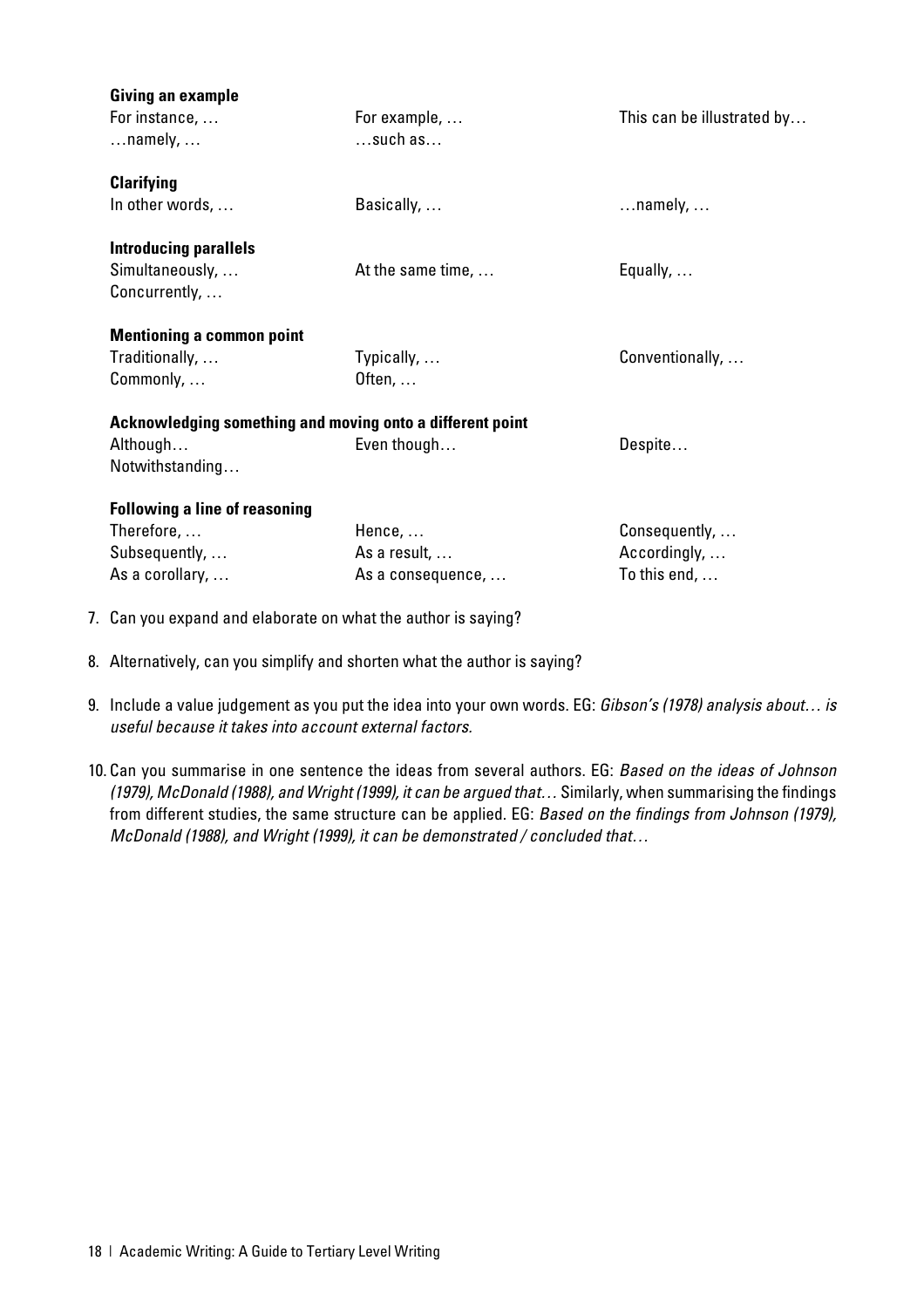#### Steps for Putting Authors' Ideas into Your Own Words

1. Write down or paste a photocopy of the passage you wish to put into your own words. Underline the author's main points.

- 2. List some key ideas, concepts, and phrases. Where possible, note down alternative phrases or synonyms for each of these.
- 3. Identify the author's main point(s) in your words.
- 4. Can you simplify your words further? (This may not always be possible.)
- 5. Now, use your words and phrases in steps 3 and 4 to restate the author's main point, without looking at the original text.

This is your reconstructed version of the author's idea.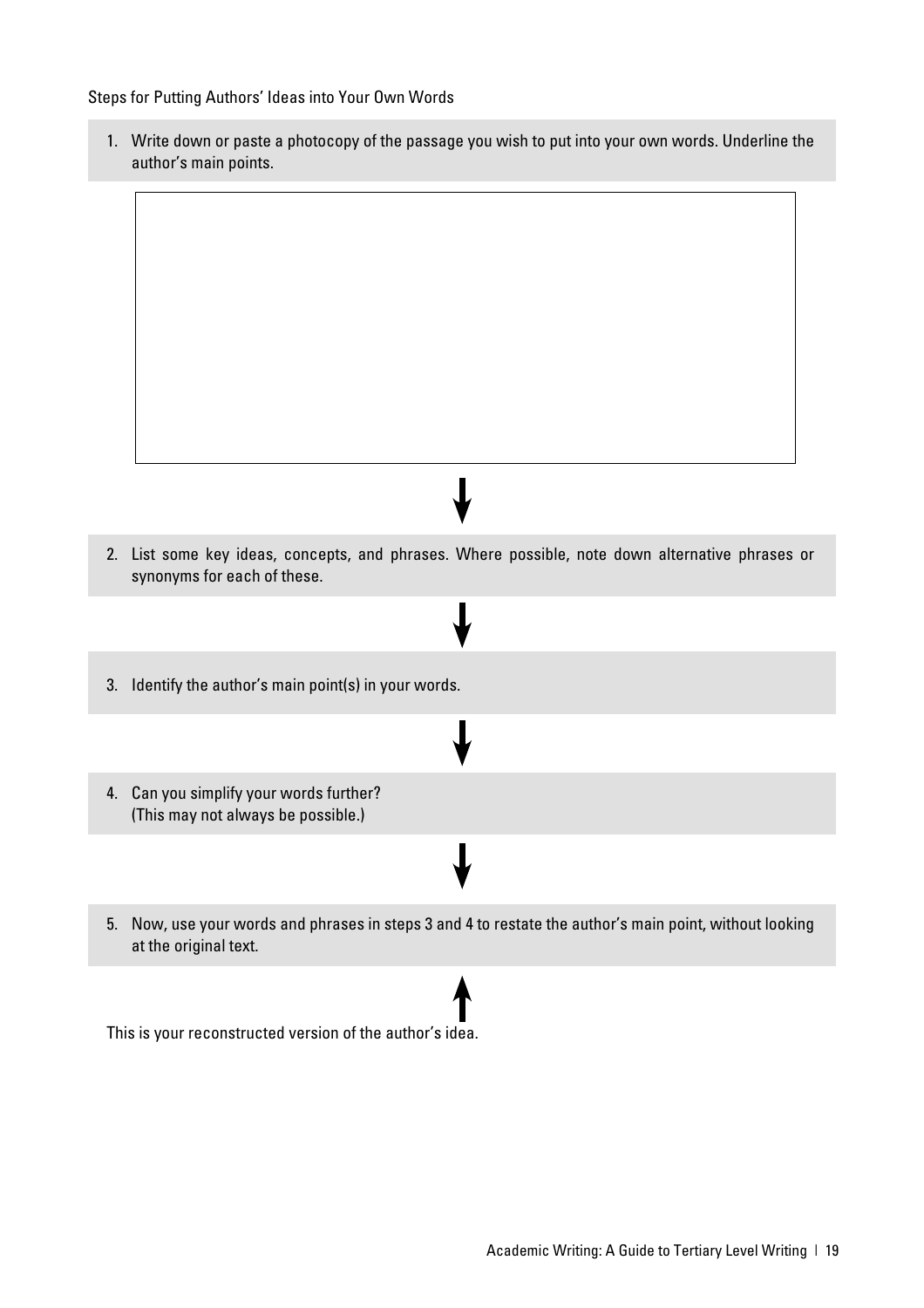#### Steps for Putting Authors' Ideas into Your Own Words

1. Write down or paste a photocopy of the passage you wish to put into your own words. Underline the author's main points.

Marriage was a greater influence on the course of many of the women's lives than choice of job or career, or even family background. Yet few women talked about choosing to get married (although choice may be a misnomer) in the same way they talked about career choices. Relationships are generally believed to belong to the realm of emotion, and 'we fell in love' or 'then I got married' suffices. The decision to marry is not usually something to be analysed or explained, nor is the choice of a particular man. Indeed, both getting married and marrying a particular man often appeared to be inevitabilities rather than choices. Women did talk about how they met their future husbands, however.

Park, J. (Ed.). (1991). Ladies a plate. Auckland, New Zealand: Auckland University Press, page 113. Key points have been underlined.

2. List some key ideas, concepts, and phrases. Where possible, note down alternative phrases or synonyms for each of these.

 marriage, getting married – selecting a life partner marriage was a great influence  $-$  significant impact, influential factor decision to marry – choice, marriage options, choice of partner not usually something to be analysed or explained – typically not talked about, not a topic of discussion getting married and marrying a particular man often appeared to be inevitabilities rather than choices – the process of marriage and choice of partner were more a matter of course, something inevitable, compared to individual choice.

3. Identify the author's main point(s) in your words.

Marriage was an influential factor in the women's lives. This was more so than other factors. Yet, at the same time, marriage options, including choice of partner, were typically not a topic of discussion for most women. Few women actually discussed the subject. Indeed, the process of marriage and choice of partner were more a matter of course, something inevitable, compared to individual choice.

4. Can you simplify your words further?

Although marriage impacted the women's lives significantly, it was not a decision that was analysed. Indeed, it was more a matter of course compared to individual choice.

5. Now, use your words and phrases in steps 3 and 4 to restate the author's main point, without looking at the original text.

Park's (1991) interviews with women showed that although marriage impacted women's lives significantly, it was not typically a decision that was analysed. Few women discussed the topic of marriage, including choice of partner. Rather, marriage was seen as more a matter of course than individual choice.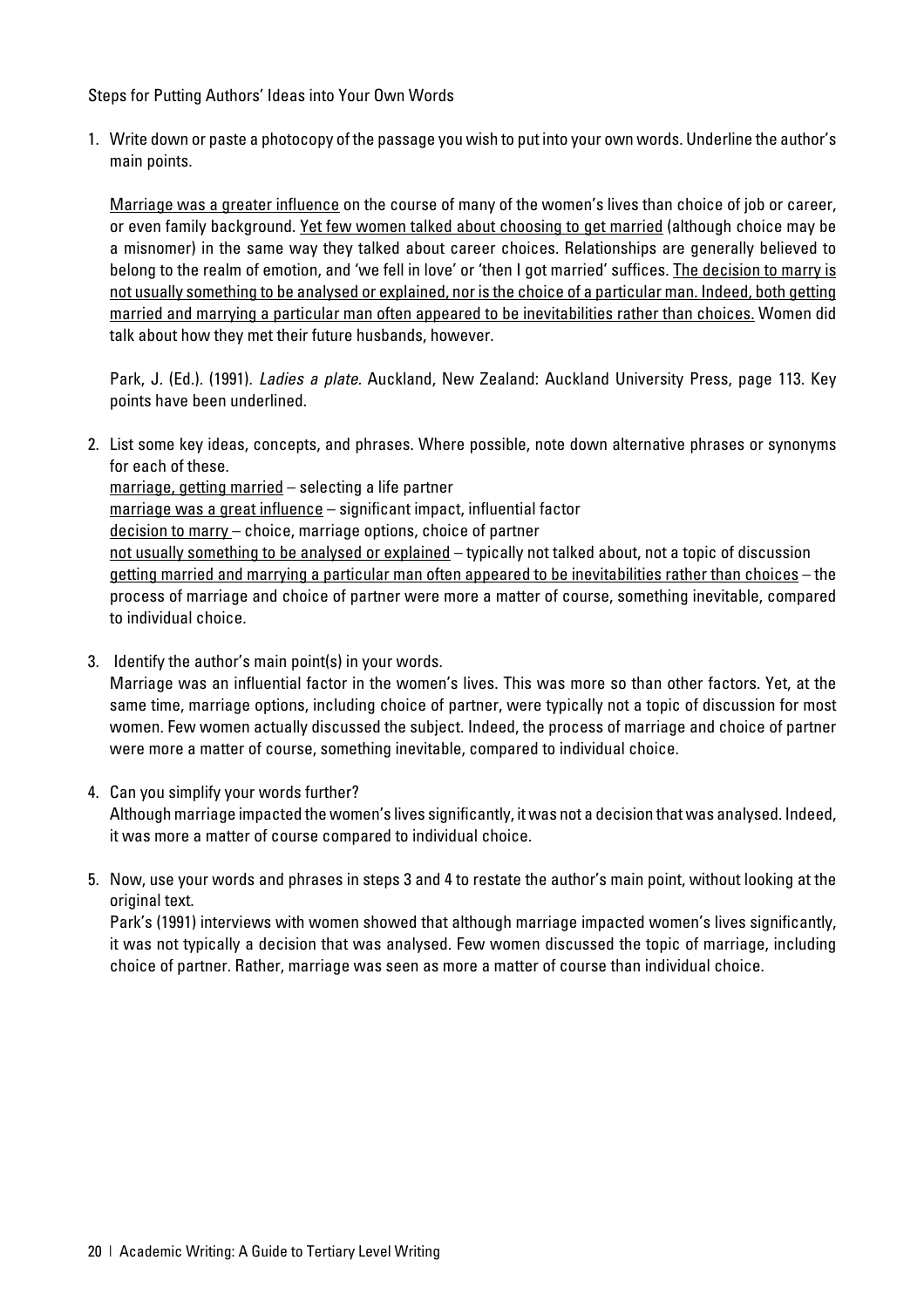## **Quoting Authors' Ideas**

In addition to using authors' ideas in your writing by putting their ideas into your own words, via summarising and paraphrasing, you can also embed authors' ideas using quotations. A quotation is an exact copy of the words that someone else has written or said. These words are placed within quotation marks " ", which are also referred to as speech marks. In addition to documenting the author's surname and year of publication, as with all citations of others' work in accordance with APA referencing, you also need to include the page number where the quotation was located.

#### Example

"Computer game use is likely to remain part of children's media experiences and may well increase as new developments in the medium arrive."

Durkin, K. (1995). Computer games on young people: A review. Sydney, NSW: Office of Film and Literature Classification, page 70.

Quoting authors In the body of the sentence

> The year and the page number appear in brackets, immediately following the author.

The capital "C" in "Computer" has been replaced with a lower case "c" to suit the sentence form.

Durkin (1995, p. 70) highlights that "computer game use is likely to remain part of children's media experiences and may well increase as new developments in the medium arrive."

> The location of the full stop in the original has been retained within the speech marks because the sentence ends here.

In brackets

The capital "C" has been retained because the sentence begins here.

"Computer game use is likely to remain part of children's media experiences and may well increase as new developments in the medium arrive" (Durkin, 1995, p. 70).

> The location of the full stop in the original has been repositioned after the bracketed information because the sentence ends after the reference details.

#### *Quotation Tips*

- 1. Type the exact wording, spelling, and punctuation of the original source, including American spelling.
- 2. If there are errors in the original, put the Latin word 'sic' after the errors in square brackets to indicate that this was how the words appeared in their original location.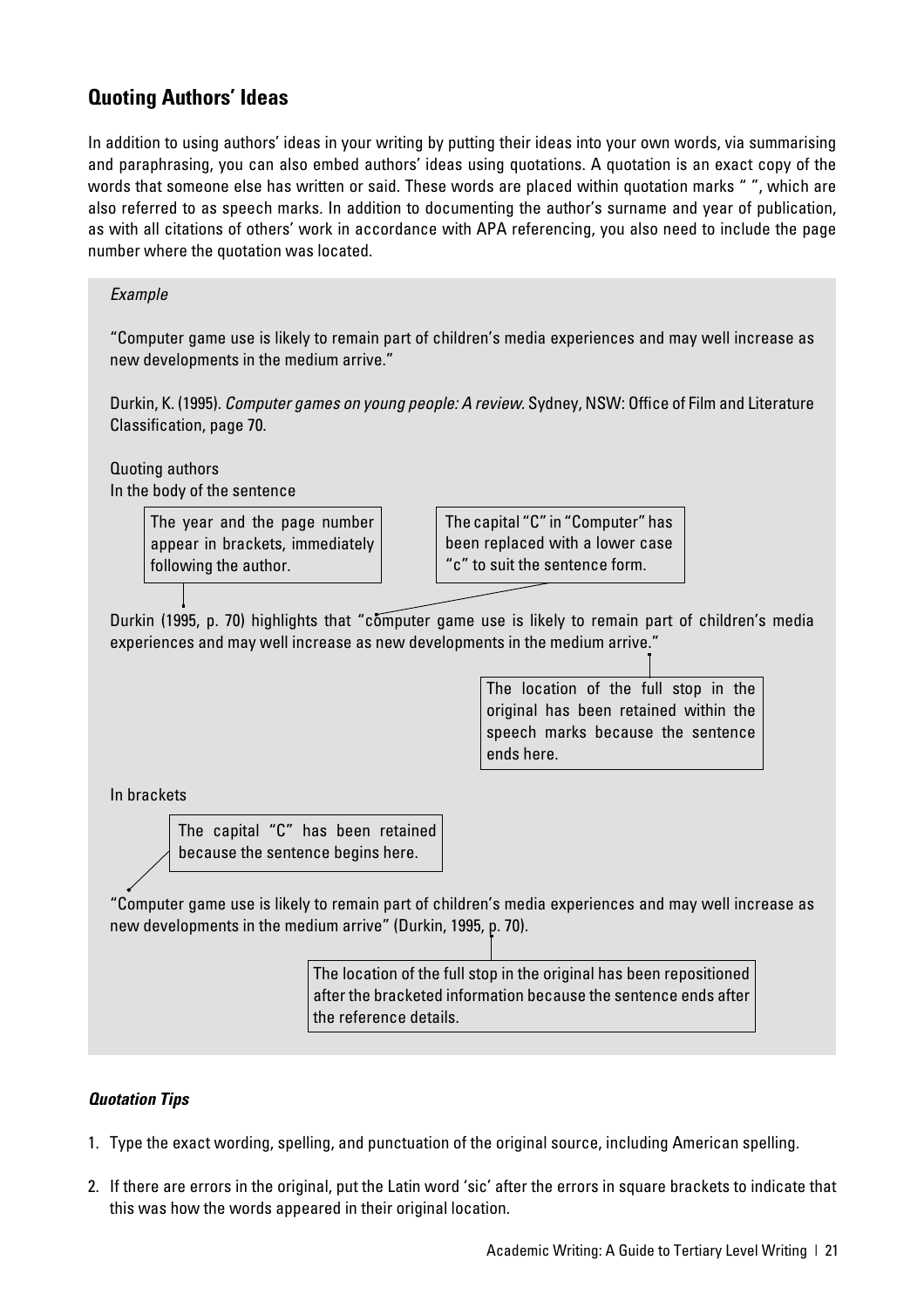Example Braum (1999, p. 125) argues that "there is no way to determines [sic] moral laws."

3. For publications without page numbers, such as online documents (excluding those accessed through Acrobat Reader where page numbers are often specified as they appear on the printed page), use paragraph numbers, indicated by "para."

#### Example

As noted by Handleman and Brown (1995, para. 8), …

4. If you need to add words into a quotation for clarification, place the additional words in square brackets.

#### Example

"The PBRF [Performance Based Research Fund] ensures that tertiary institutions are able to deliver robust research portfolios within a team of professional, and internationally reputed, researchers" (Smith, 2004, p. 501).

5. If you need to remove details from a quotation, replace the words removed with three dots, referred to as ellipses. This is a useful tool to include when you want to incorporate a quotation into your sentence, but some of it is irrelevant or too detailed for your assignment.

#### Example

Jones (2001, p. 115) stated that "the 'placebo effect' … disappeared when all the relevant behaviours were studied."

6. For quotations of 40 or more words, indent the whole quotation (by about 5 spaces) as a block of text, and remove the quotation marks.

#### Example

In respect of social behaviour, there are interesting American findings that computer game play can promote high levels of family involvement, reviving patterns of family togetherness in leisure that, for many, seemed to have diminished or died out with the advent of television. (Durkin, 1995, p. 71)

> For block quotes, the bracketed information appears outside the full stop.

7. For secondary quotations, or quotations that are cited in another source, providing that the original is not available, both sources must be mentioned. When documenting both sources in brackets, use "as cited in" before the secondary source.

#### Example

In the body of the sentence

Smith (2003, p. 111), in reporting a study conducted by Reichter (1984, p. 99), highlights how "commercialisation leads to four major outcomes."

#### In brackets

Riechter's (1984, p. 99, as cited in Smith, 2003, p. 111) study highlights how "commercialisation leads to four major outcomes."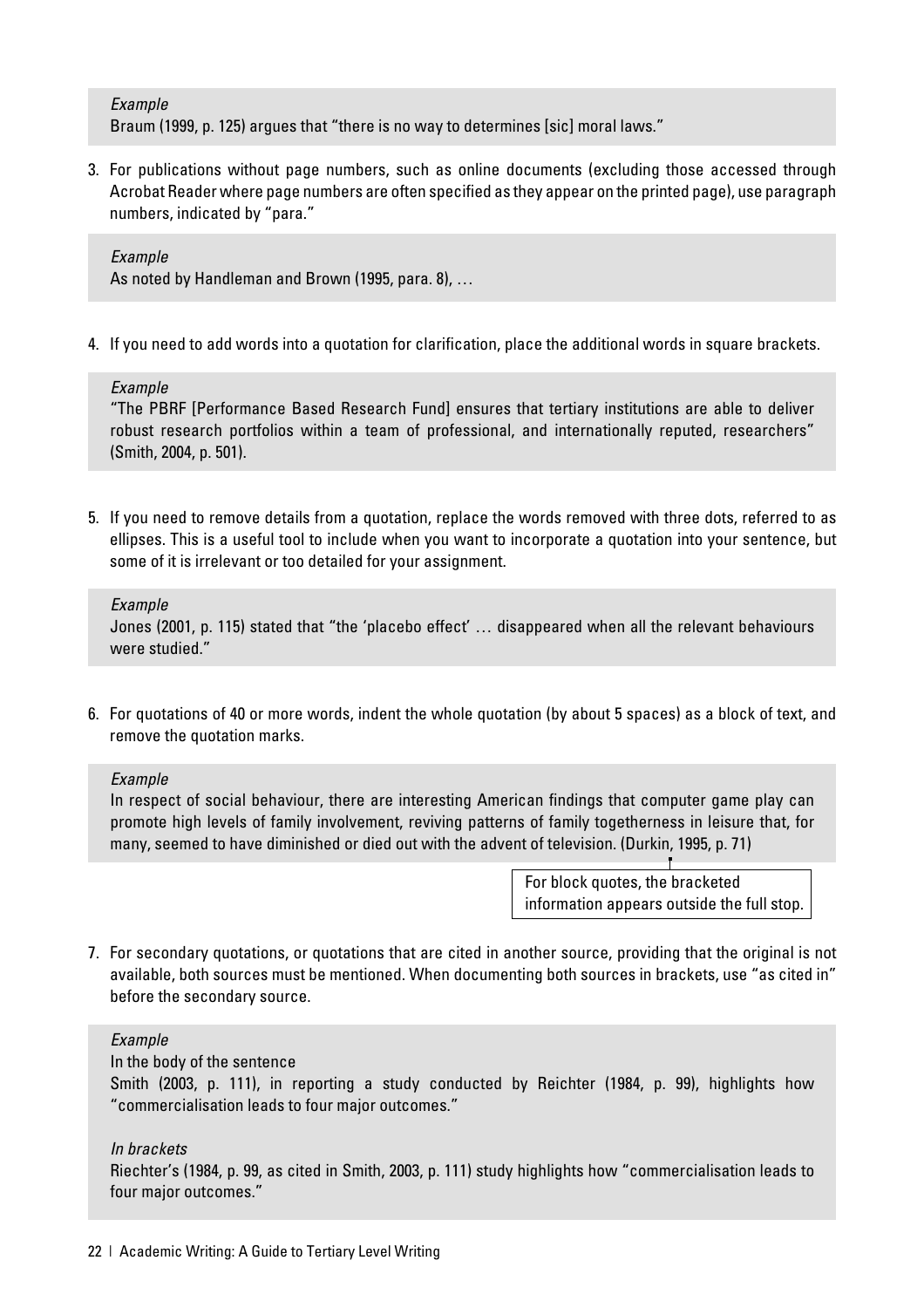In the Reference List at the back of the assignment, only list details for the source that you have been able to access, which is the source by Smith in the examples given above.

#### *When to Use Quotations or Your Own Words?*

While quotations indicate to the marker that you have read the literature and have identified points of interest, quotations can detract the marker's attention away from your own understanding of the topic. Hence, you are far better off to demonstrate to the marker, in the word length available, your understanding of the author's words, rather than relying on the words of others. The best way to do this is by restating or summarising, in your own words, the author's quotation - with acknowledgement of the author. Ensuring frequent use of your own words, as opposed to the words of others, also helps retain a consistent style of writing within your assignment. If you decide to use quotations, be selective.

For an estimate of the number of quotations to use per assignment length, four quotations is a fair number for a 2000 word assignment. This allows enough space for your understanding to shine through beyond the words of others.

It is important to exercise good judgement when deciding on whether or not to use a quotation. Here are some criteria to help you judge the relevance of quotations in your assignment:

- Does the quotation express an important idea in a way that you could not write more simply in your own words?
- Does the quotation express an important idea in an authoritative way, that you could not construct more dramatically / powerfully?
- Is it necessary to make available the original words for a particular purpose? such as in the case of literary analysis, or when displaying legislation.

#### *Integrating Quotations into Your Assignment*

Any quotation needs to be integrated into your text. It should never stand alone, unless it introduces the assignment itself. For instance, it is acceptable to use a quotation to begin your assignment, perhaps, because the quote is from a well-known author in the research area, or the quote may introduce the problem very clearly or poignantly. However, in all other cases, you need to show that the quotation relates to the assignment topic. This will often involve deciding whether the quote supports the points you want to make in some way, supports with some qualification, or disagrees with whatever points you are making in your assignment. Irrespective of the direction, you need to introduce and comment on the quotation by linking it back immediately to the assignment topic. The following examples demonstrate how quotations that support a particular point of view can be integrated into an assignment.

#### Example 1

"Social psychologists study **behavior** because it is behavior that can be observed."

Vaughan, G., & Hogg, M. (1995). Introduction to social psychology. Sydney, Australia: Prentice Hall, page 2.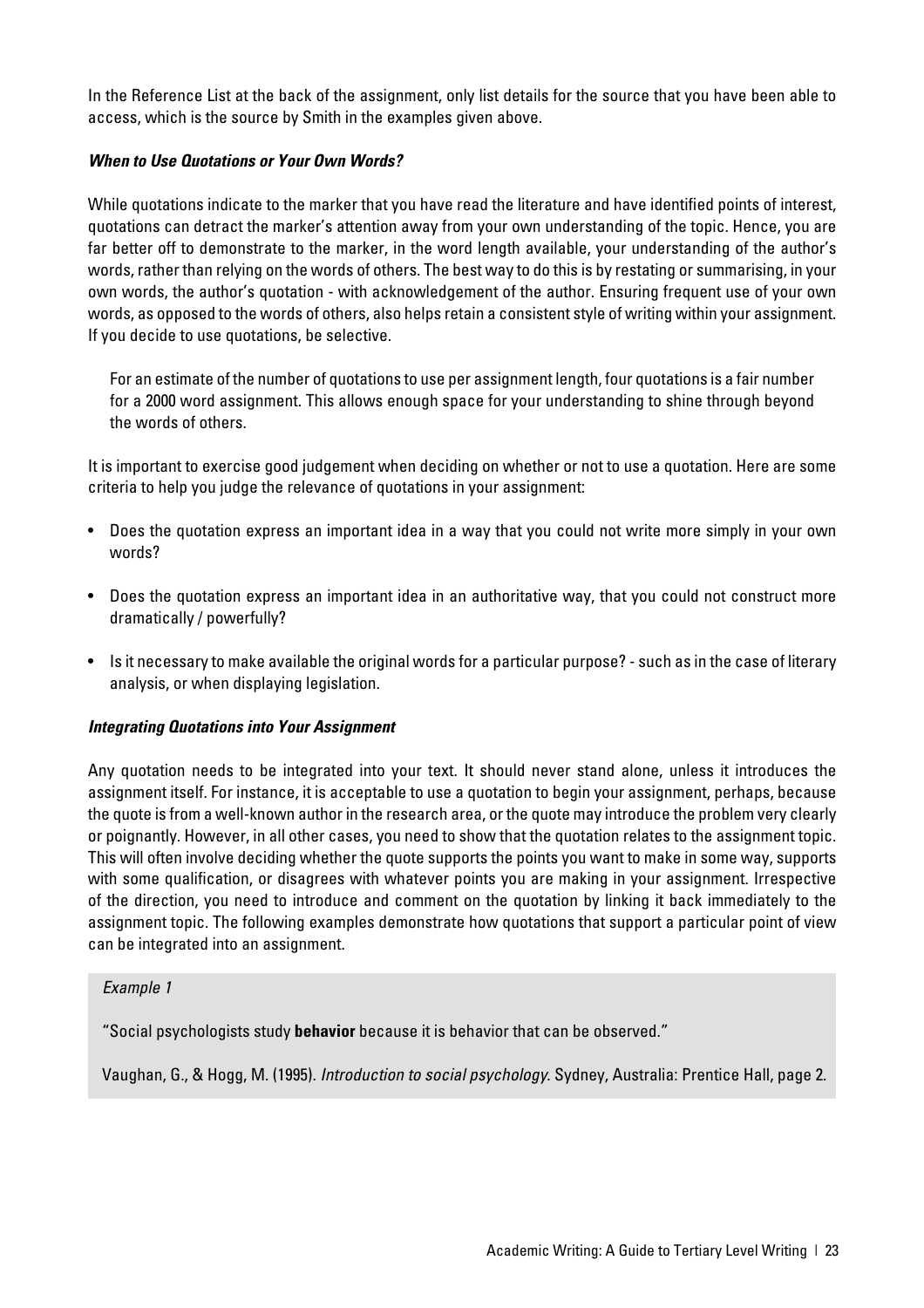**Essay question:** Discuss whether social psychology is a science or an art.

Integrating **Quotation** 

The topic sentence introduces observable events, which provides a lead into the quotation on social psychologists studying observable behaviour.

One of the central characteristics of science is its method of demonstrating knowledge through clearly observable events. According to Vaughan and Hogg (1995, p. 2), "social psychologists study behavior [bold emphasis omitted] because it is behavior that can be observed." This gives strength to the claim that psychology is a science rather than an art because the scientific method constructs knowledge from observable data.

> This sentence links the quotation back to the essay topic by including it within the essay context of psychology being a science versus an art.

#### Example 2

"Such…change cannot help but have a fundamental, permanent effect upon the world's industries and the people who work in them."

Davidow, W. H., & Malone, M. S. (1992). The virtual corporation: Structuring and revitalizing the corporation for the 21st century. New York: Harper Collins, page 2.

**Essay question:** Businesses should embrace the information age. Discuss.

Integrating Quotation

The topic sentence provides a general statement about the issue, which functions to help clarify the change referred to in the quotation.

The information age is a significant technological force. "Such...change cannot help but have a fundamental, permanent effect upon the world's industries and the people who work in them" (Davidow & Malone, 1992, p. 2). This suggests that if businesses fail to recognise the impact of this technological change, they may be left behind. Consequently, this gives credence to the view that businesses should embrace the information age.

> These last two sentences link the quotation back to the essay topic. The first sentence connects the quote to the focus of businesses being left behind if they do not change. The second sentence takes this idea further and explicitly links it back to the essay topic with respect to the need for businesses to embrace the information age.

**In other cases, you may use a quotation to highlight areas of contention or debate.** When you bring in opposing points of view and then contest or refute them, this can make your essay more convincing and stronger to the reader. This is because not only have you provided supportive evidence, but you have also brought in disconfirming views and then argued against them by bringing in better and stronger evidence. Ultimately, this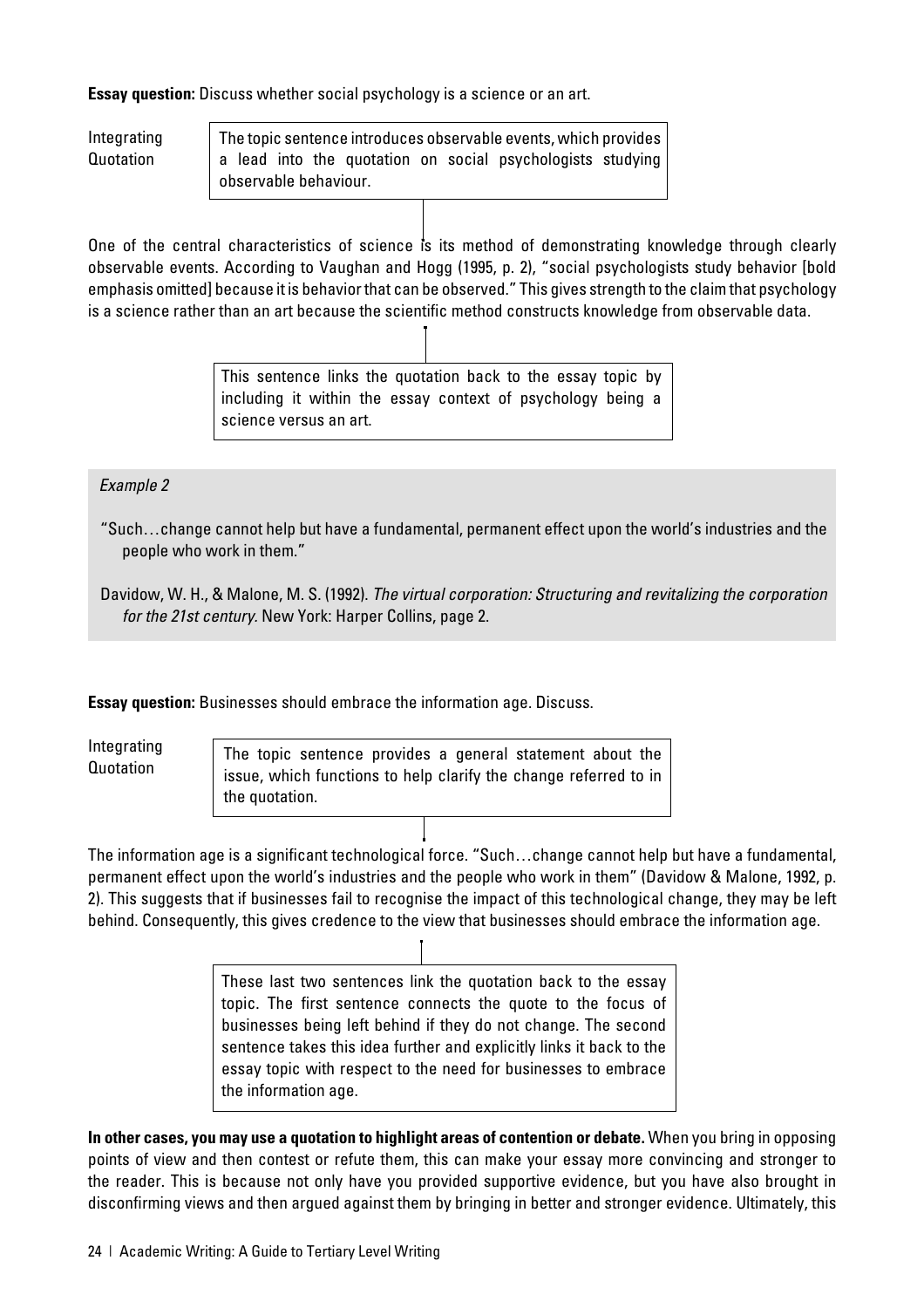shows you have read widely, and, more importantly, you have been able to integrate diverging points of view into your assignment. You may not agree with the quotation, but you can still use it to demonstrate that another piece of evidence from somewhere else, that you support, is more compelling than the opinion expressed in the quotation. The following examples demonstrate how contrasting quotations can be utilised to open up debate.

#### Examples

In contrast to demonstrating the advances in employment relations, "Equal Employment Opportunity (EEO) in New Zealand is at a crossroads" (Sayers & Tremaine, 1994, p.11).

Snook's (1996, p. 55) contention, that "bulk funding, management models of school governance and the promotion of so-called 'choice' will do more to destroy decent education than any defective curricula", is open to debate.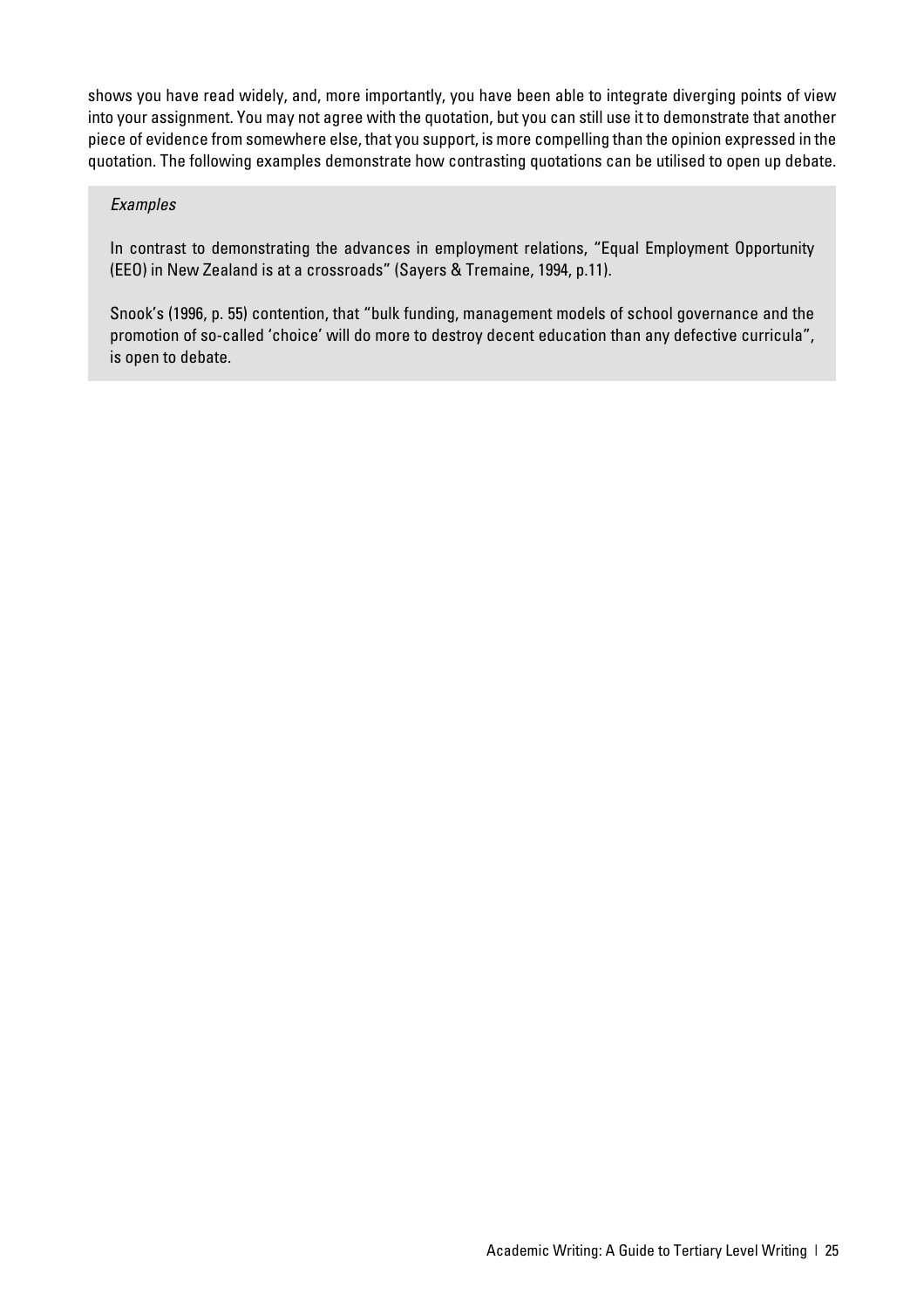# **The Importance of Acknowledging Authors' Ideas**

Acknowledging, adequately, the information you use in your university assignments is an important part of all academic work. Failure to acknowledge a source of information (adequately), or using other people's ideas as your own is called plagiarism, and is a serious form of academic dishonesty. Any idea which is not your own, but which the reader might regard as yours, should have a citation. It is better to give too many citations to your sources than too few.

By acknowledging authors…………….

- You support your own ideas.
- You make your argument convincing for the marker.
- You show the marker you have read widely.
- You show the marker you understand the literature.
- You follow the conventions of academia.
- You avoid being accused of plagiarism. By law, published information is copyright, which may mean you have the right to copy as long as you acknowledge the source.

### **When Don't You Need to Acknowledge Authors?**

There are instances when it is acceptable to refer to information without locating a source for that information. Consequently, this forgoes the need to acknowledge the author of that information. Such instances relate to the common knowledge, which may also be thought of as general knowledge or taken-for-granted knowledge. This common knowledge is often culture bound, however. For instance, the common knowledge within New Zealand culture, may differ from the taken-for-granted knowledge in another geographical region of the world.

#### *Examples of common knowledge within New Zealand*

- Beijing is the capital of China.
- Wellington is the capital of New Zealand.
- The Treaty of Waitangi was signed in 1840.
- Maori are the indigenous people of New Zealand.

Most university assignments do not require you to focus on common knowledge. Rather, their purpose is to enable you to read the ideas of published authors and debate the pros and cons of these ideas.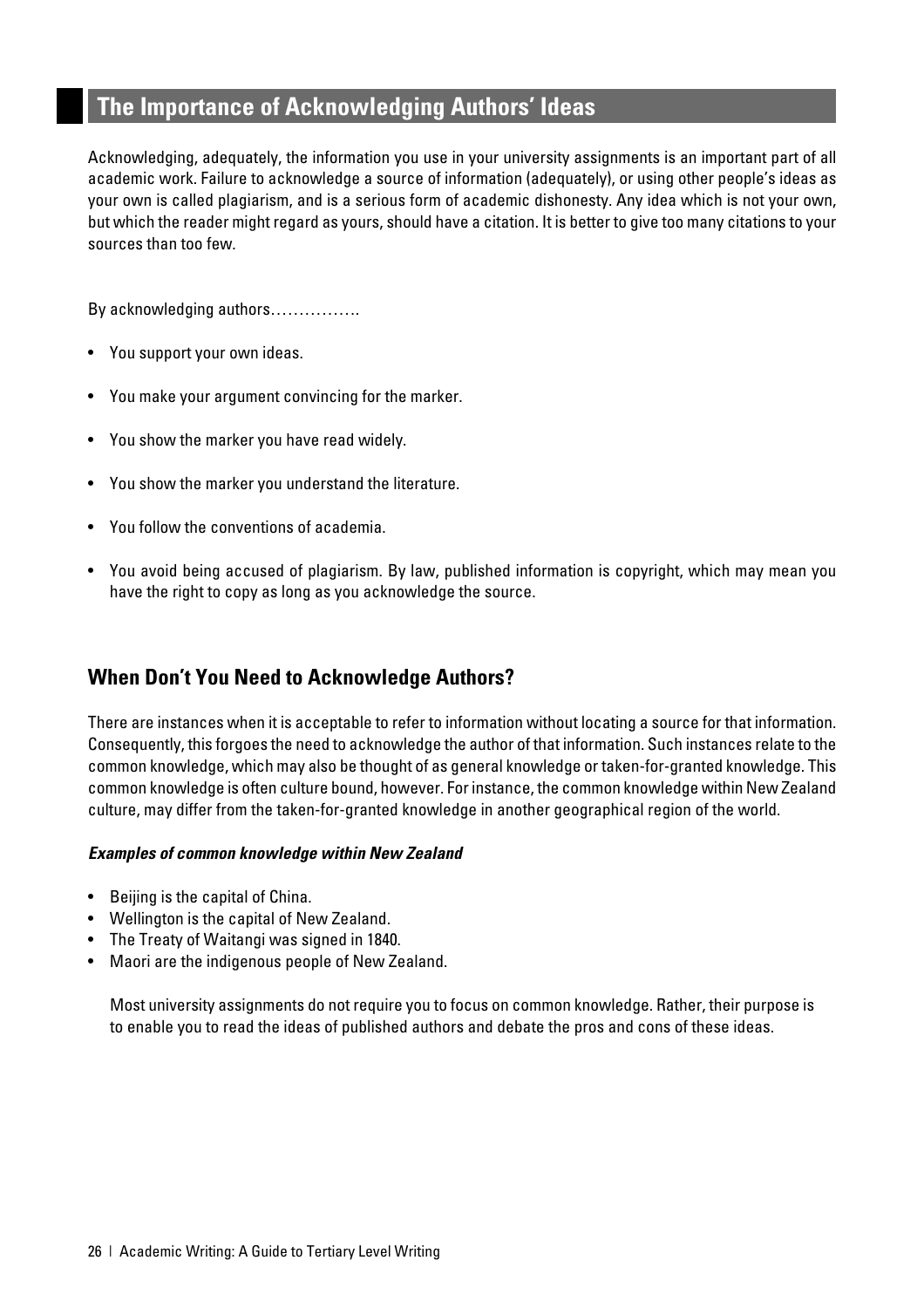## **Reference Lists**

Having referred to sources by author in the body of your assignment, you will also need to provide a detailed list of these sources at the end of your assignment. If you are using APA conventions, then this is referred to as a Reference List and is headed up References. In some **disciplines**, you may also be asked to include a Bibliography, which is a list of sources you used to develop ideas around the assignment topic, but which you did not actually cite or include in the body of your assignment. Occasionally, you may be asked to include only a Bibliography, which is likely to cover all sources, whether or not they were used in your assignment.

While the general procedure is presented on the following pages according to APA guidelines for listing references at the end of your assignment, **CHECK WITH YOUR STUDY GUIDE**, since lecturers and course coordinators may develop their individual preferences.

For further information, not provided here, you can always consult with the Publication Manual of the American Psychological Association (2001), 5th edition, available in the Massey University library.

### **Details to Include in Your Reference List**

1. APA follows an author-date style for listing references at the end of your assignment. This involves placing the authors surname first, followed by initials. With two or more authors, an ampersand, &, is required before the last author. The publication date appears in brackets, with a full stop after it.



2. When there are more than six authors, list the first six followed by et al. for the remaining authors.

#### Example

Bligh, T., Johnson, P., Quok, S. K., Smart, G., Masters, Y., Tressler, U., et al. (1999).

3. If there is no individual author, but an organisation has created the document, include the organisation as the author.

#### Example

Ministry of Consumer Affairs. (1999). Pyramid schemes. Wellington, New Zealand: Author.

When the author is also the publisher, avoid duplicating information by substituting the name of the publisher with "Author".

T.

4. When no author information is available, place the publication title in the author position, followed by year of publication, location, and publisher's name. Retain formatting of the title, including italics.

#### Example

Significance of the Human Rights Act 1993. (2000). Wellington, New Zealand: Human Rights Commission.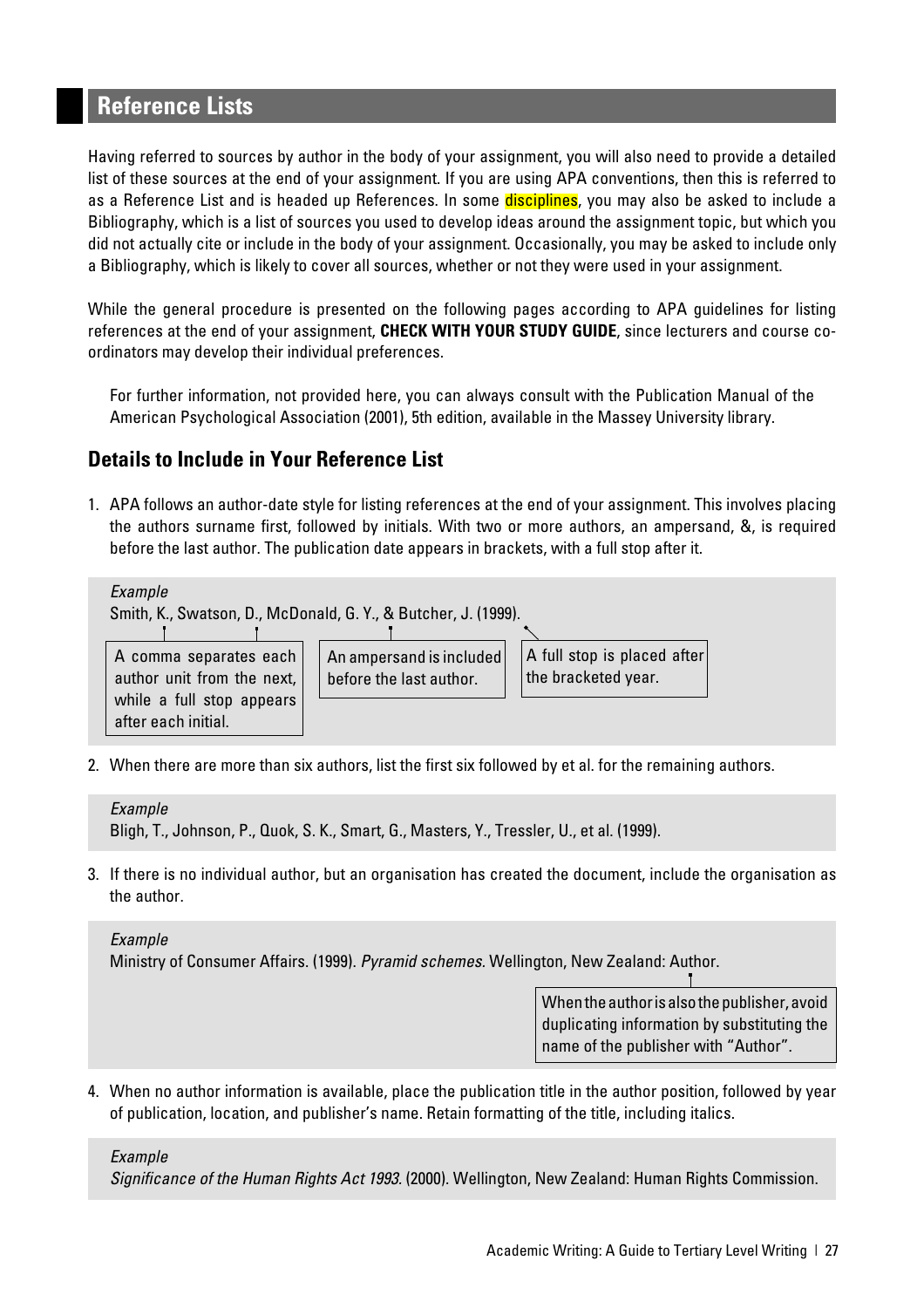#### *Referencing a Book*

Book title Herbert, A. P. (1935). What a word! London: Methuen. Date of publication **Publisher** Author **Famous city of publication** 

- When referencing a book, you need the book title, with only the first word of the title capitalised, and thereafter, the first word after a colon or dash in the title. Book titles are *italicised*.
- You also need the location in which the book was published, followed by the name of the publishing company. For well known cities, like London, Los Angeles, New York, Amsterdam, Milan, Moscow, Paris, Rome, Tokyo, this is all that is needed. Other places require city and state (if in US) or city and country. All US states have abbreviations, e.g. AL - Alabama, CA - California, DC - District of Columbia, TX - Texas.

#### *Referencing a Chapter within an Edited Book*

Author of chapter Date of publication Title of chapter Editor Shaw, G. B. (1963). Saint Joan's appeal. In L.A. Coser (Ed.), Sociology and literature (pp. 45-78). Englewood Cliffs, NJ: Prentice-Hall. Indent 2nd line  $\diagdown$  Region and US State location Publisher Title of book Chapter page numbers

- When referencing chapters in edited books, include the authors of the chapter, year of book publication, and title of the chapter.
- List the names of the editors in the order of first initial followed by last name, and place the abbreviation (Ed.) or (Eds.) after the editor or editors' names.
- Italicise (or underline) the book title only.
- Include the page numbers of the chapter in brackets after the book title, but before the full stop.

#### *Referencing a Journal Article*

|                                                                     |                     |  |                  | Volume number Issue No. |              |  |
|---------------------------------------------------------------------|---------------------|--|------------------|-------------------------|--------------|--|
|                                                                     |                     |  |                  |                         |              |  |
| Velde, M. (2000). Sharing is best. Education Gazette, 79(21), 9-10. |                     |  |                  |                         |              |  |
|                                                                     |                     |  |                  |                         |              |  |
| Author                                                              | Title of article    |  |                  |                         |              |  |
|                                                                     | Date of publication |  | Title of journal |                         | Page numbers |  |

- When referencing journal articles, italicise or underline the journal title and its volume number.
- Capitalise all main words in the journal title.
- Put the issue or part number in brackets, immediately after the volume number.
- Page numbers are the last piece of information given, followed by a full stop.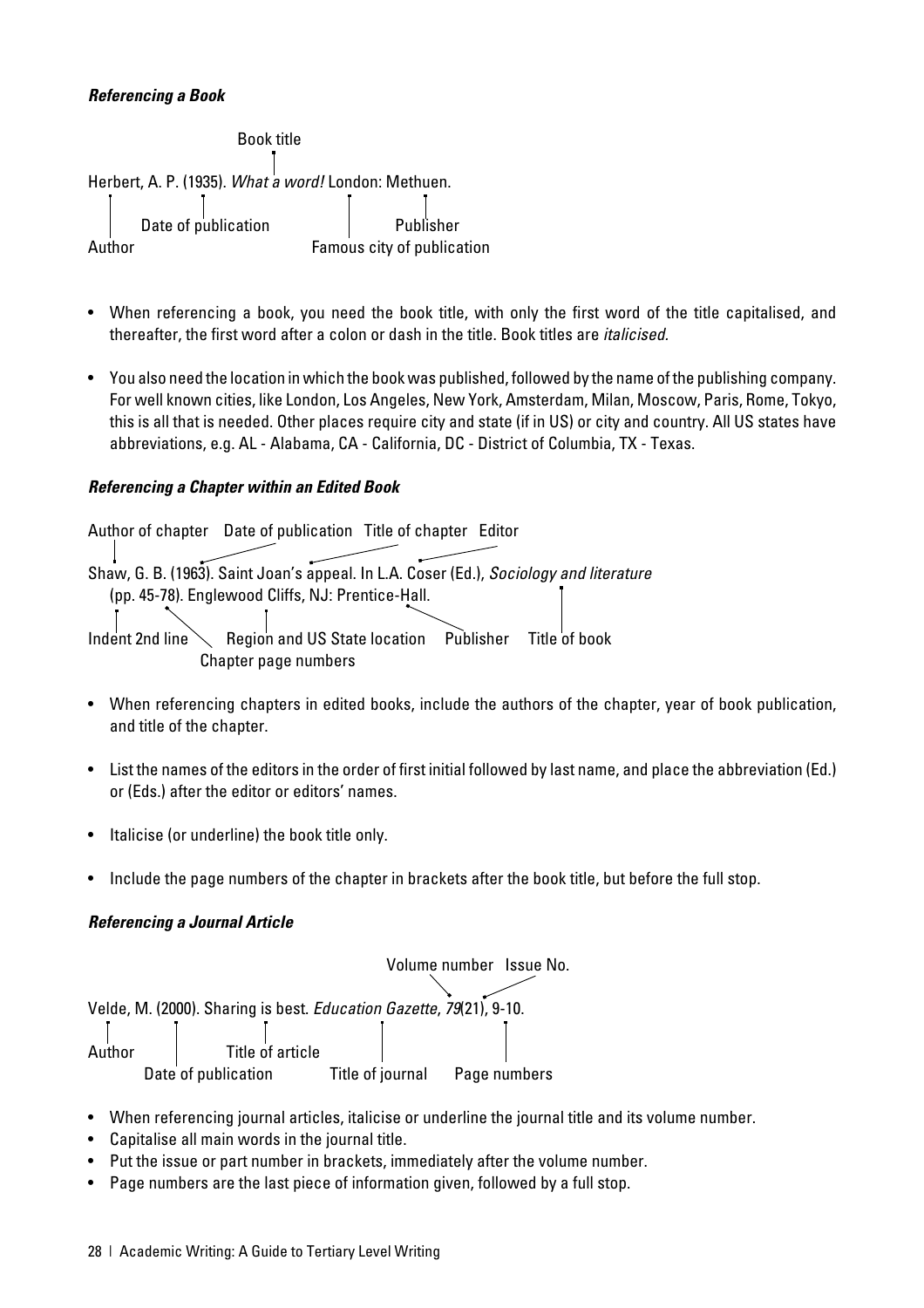#### *Diffi cult References*

#### **Newspaper Articles (author and no author)**

Brown, K. (1998, March 15). Health Ministry at loggerheads with Pharmac. The Herald, p. 2. New drug appears to sharply cut risk of death from heart failure. (1993, July 15). The Washington Post, p. A12.

#### **Conference Proceedings**

Bowker, N., & Tuffin, K. (2002). Users with disabilities' social and economic development through online access. In M. Boumedine (Ed.), Proceedings of the IASTED International Conference on Information and Knowledge Sharing (pp. 122-127). Anaheim, CA: ACTA Press.

#### **Book Reviews**

Schatz, B. R. (2000). Learning by text or context? [Review of the book The social life of information]. Science, 290 (5498), 1910-1917.

#### **Study Guides (author and no author)**

(This type of reference has been adapted from the APA Publication Manual, 5th edition, 2001, because there is currently no category available for study guides.)

- Hudson, J. M. (1994). Second language learning: Study guide 2. Palmerston North, New Zealand: School of Language Studies, Massey University.
- School of Psychology, College of Social Science, Massey University. (1997). 175.100 Introduction to industrial psychology. Palmerston North, New Zealand: Author.

#### *Online Documents*

#### **Article in Internet-Only Journal**

- Breen, M. (1997). Information does not equal knowledge: Theorizing the political economy of virtuality. Journal of Computer-Mediated Communication, 3(3). Retrieved March 4, 2001, from http://209.130.1.169/jcmc/vol3/ issue3/breen.html
- For online documents, always include the date of access, in terms of month, day, and year, and the full web address.

#### **Entire Website**

Te Papa. (2004). Museum of New Zealand Te Papa Tongarewa. Retrieved June 23, 2005, from http://www. tepapa.govt.nz/TePapa/

For a **site with multiple pages**, include a web address that links back to the homepage.

#### **Webpage**

- Te Papa. (2004). Museum of New Zealand Te Papa Tongarewa (What's on). Retrieved June 23, 2005, from http:// www.tepapa.govt.nz/TePapa/English/WhatsOn/
- To indicate a particular page or section within a website, include the **chapter number or section title in brackets, without italics, after the website title.** Include a web address that links directly to the section within the website.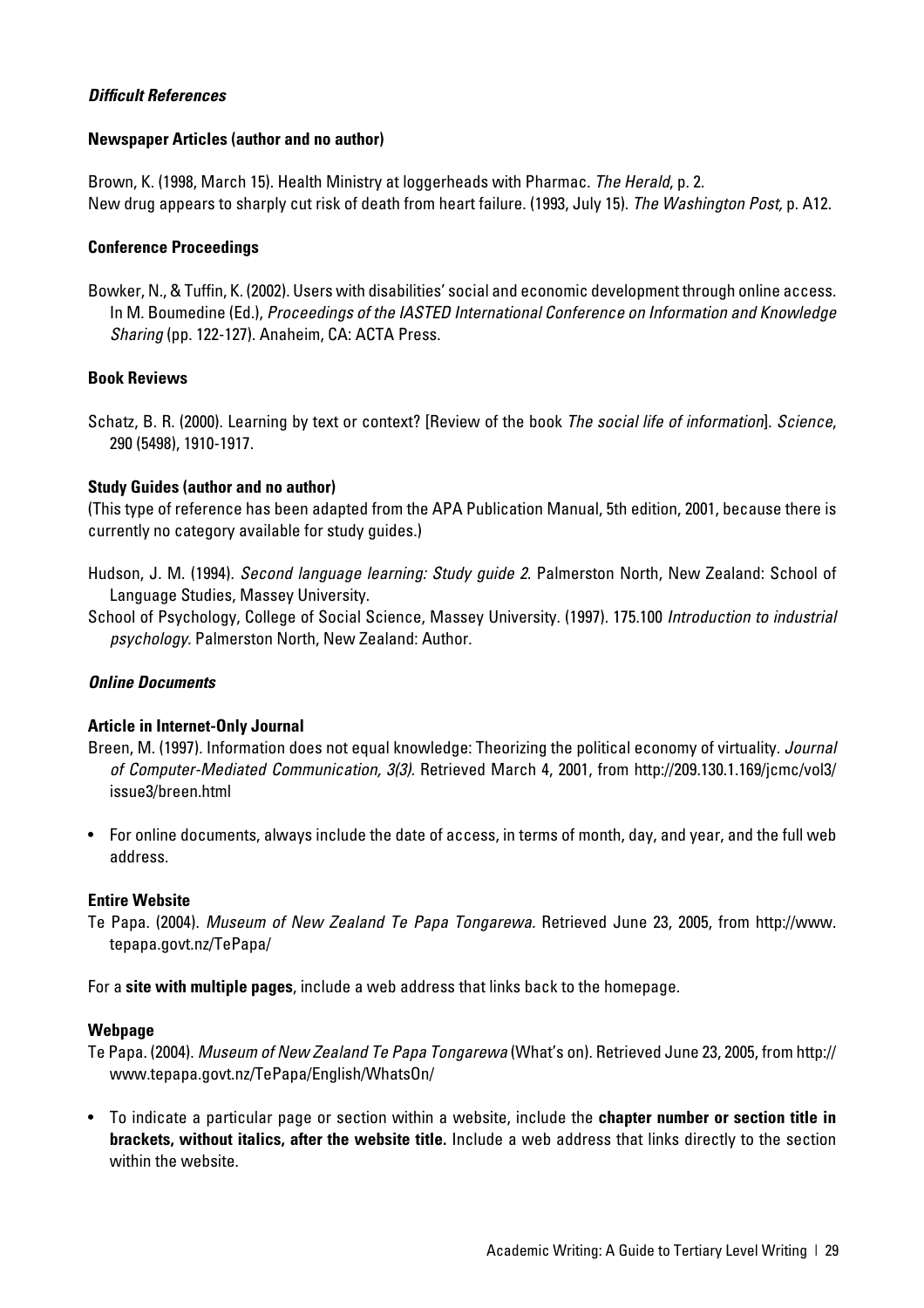#### *Formatting Your Reference List*

- References are in alphabetical order according to the first author's surname.
- With two or more publications by the same author, list the earliest dated publication first.
- The second line of each reference (and thereafter) is indented by about 5 spaces. This can be formatted automatically by using the "Hanging" feature under "Indentation" within the "Indents and Spacing" section within the "Paragraph" option of the "Format" column of the menu bar, found in most Microsoft Word programmes.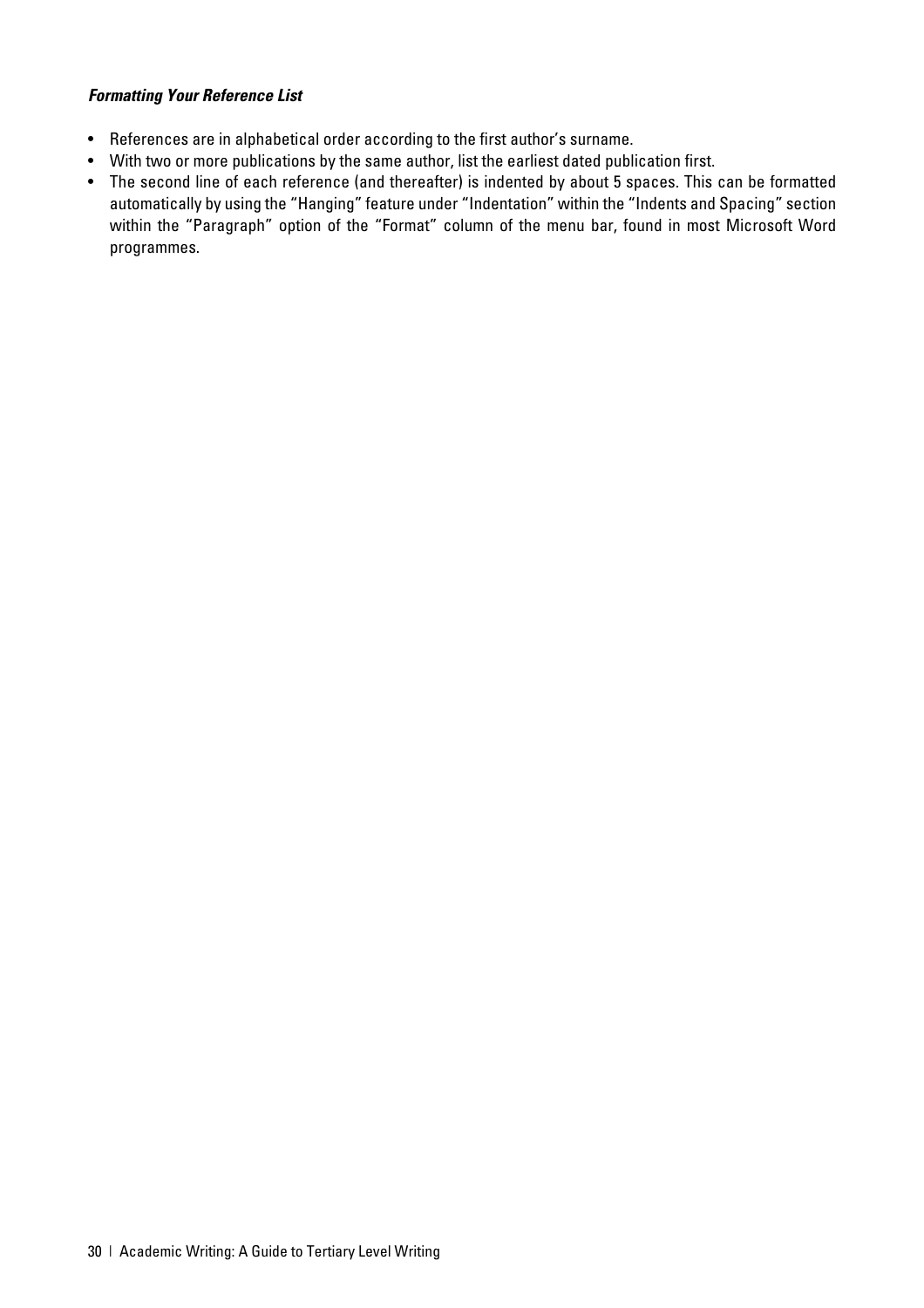# **Essays**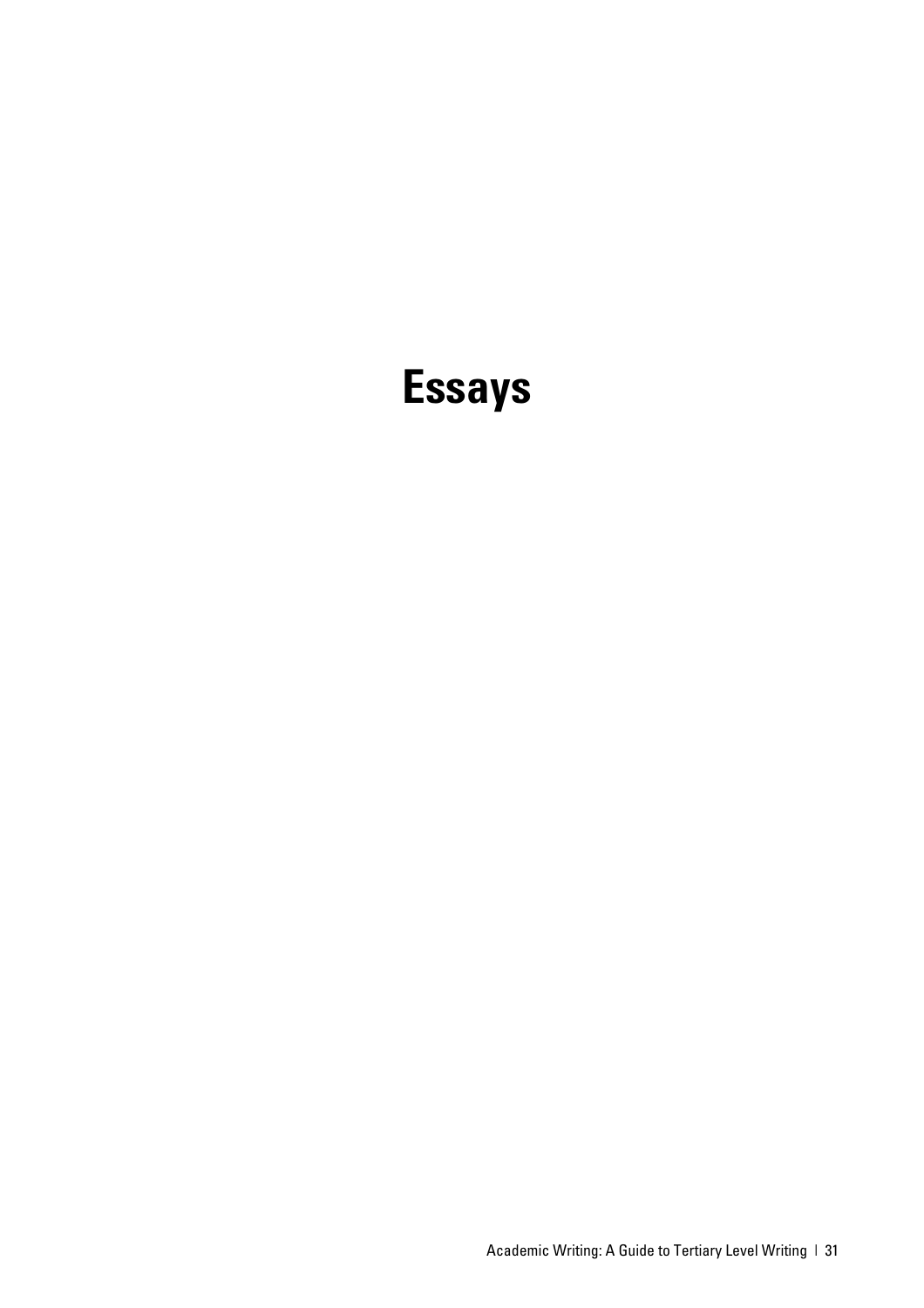# **The Writing Process**

Writing is a long and winding process. In managing this process, there are certain steps that you can take every time you begin an assignment. These steps will help to maximise your efforts and make meaning out of the chaos and disorder that often appears when first embarking on any assignment.

One of the most comprehensive and sophisticated assignment tasks you will find at university is essay writing. What follows are some guidelines on how to go about essay writing. However, the steps outlined have general application for almost any other assignment that you will be given.

- **Think about topic** It is essential that you interpret the topic correctly. This can be achieved by brainstorming to generate ideas, and then formulating a point of view, even if it is a very rough one. Some people have found that reading around the assignment topic, by looking up some of the key words in their course materials and textbooks or glancing through relevant readings in their study guide, is helpful in familiarising themselves with the question.
- **Research topic** Start your research by reading your study guide, text book, and lecture notes (if lectures are available). Then look in the library, or access the online catalogue, to see if there are other useful materials, but only look at information relevant to the topic. However, to do well in an assignment, it is not always necessary to have references outside your course materials. For 100 level papers, 3-5 references may be enough to do well, as long as you explain the ideas thoroughly and relate them effectively to the essay topic. **Sometimes, course co-ordinators may specify the minimum number of references expected in the assignment instructions.** Also, remember that you will be marked on what you write, not what you read. So try to look at everything you read in terms of whether it is worthy of summarising on paper. Simply writing something down in your own words will help clarify your understanding of the topic.
- **Plan your essay** Now that you have made notes and summaries on the essay topic, you should be in a much better position to decide on the type of position or argument you are going to back up or argue in your essay. With your argument in mind, write down the main points that support it. Make sure they are in complete sentences, and arrange them in the order that best supports your stance. These sentences can function as an essay plan. Each sentence represents a paragraph in your essay.
- **Write your essay** Remember, writing often does not come easily. Be patient and start with getting your ideas down on paper. After the first draft, you can work on refining them. If you have already made summaries and notes, the process of writing your essay may be easier. However, if you are having difficulty, try writing some headings that are relevant to the essay topic – perhaps they summarise each of the main points you want to make – or perhaps they are just words that have some relevance to the topic. Under each heading start summarising information from one book or study guide reading.

Suspend the need to connect your writing to other readings or parts of the essay. Just write. Trying to control the way your essay will look and its structure early on can waste time because, as you write more and read more, you end up developing groups of information that you can link together due to similar features they have in common. However, doing this at the beginning is difficult as you cannot see the overall picture since you are just starting out and your knowledge of the essay topic has not had sufficient time to develop. Uncertainty at the beginning is perfectly acceptable and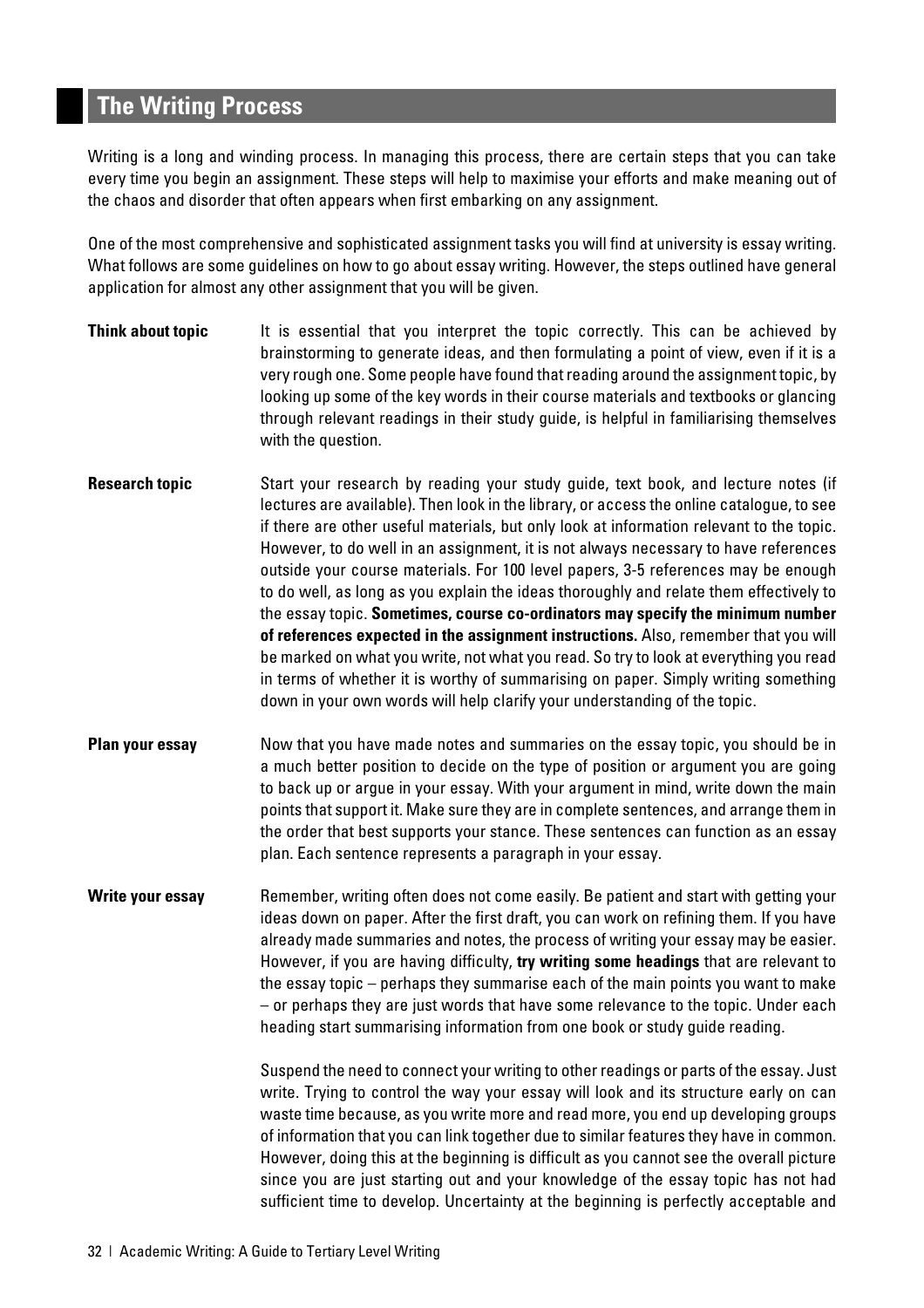|                        | normal. Once you are more familiar with the issues, it becomes easier to work out the<br>main themes or sections and even the order to place them. What is important though<br>is writing down information in your own words, so that you have something to show<br>at the end of your reading and analysis.                                                                                                                                                                                                                                                                                                                                                                      |
|------------------------|-----------------------------------------------------------------------------------------------------------------------------------------------------------------------------------------------------------------------------------------------------------------------------------------------------------------------------------------------------------------------------------------------------------------------------------------------------------------------------------------------------------------------------------------------------------------------------------------------------------------------------------------------------------------------------------|
| Revise your essay      | Look over your essay to make sure that you have answered the essay question.<br>Have you stuck to the topic?<br>Have you left out anything vital?<br>You may have to revise your essay several times before it effectively addresses the<br>topic and question.                                                                                                                                                                                                                                                                                                                                                                                                                   |
|                        | Try to leave yourself at least 24 hours between finishing your first draft and revisions.<br>This will allow you time to distance yourself from the topic and reflect on it with a<br>critical eye. It is also really useful if you can access someone independent who is<br>not doing the course to have a read over your assignment to see if it makes sense. If<br>they understand it, then your marker should understand it. Take note of anything this<br>external person does not understand, because it may suggest that you need to clarify<br>and explain details further. Providing such extra detail can only reinforce what you<br>know and understand to the marker. |
| <b>Edit your essay</b> | You should check for errors (punctuation, spelling, grammar), bad sentence structure,<br>jargon, slang etc.<br>Is your presentation OK? Can it be improved?<br>Is the referencing correct?                                                                                                                                                                                                                                                                                                                                                                                                                                                                                        |

# **The Importance of Planning an Assignment**

Overall, writing university assignments takes a lot of time. Often, people do not do as well as they would like because they have not allocated enough time to give justice to each of the stages outlined.

Ideally, four weeks is a good amount of time to allocate for the preparation, planning, writing, and revising of an assignment.

In the first week, you may be just figuring out what the actual assignment topic means and then reading through some course material to get a broader view or a more in-depth view of the issues. During this first week, you may also evaluate what course materials are useful for answering the assignment and what you can leave out. You may also, of course, choose to look in Massey library's Kea catalogue to see whether there are any other useful materials.

Remember, **if you are an extramural**, you have to **factor in extra time** for the delivery of library books, as well as the time it takes for the completed assignment to reach its destination. Hence, rather than the four weeks mentioned above, six weeks may be a more realistic time frame, so initial delay is unwise.

Once you have been able to prioritise the most useful resources for your assignment, Week Two may involve reading to make notes and summaries. By the end of Week Two, you may have half your summaries complete, allowing you to finish them in Week Three. During these weeks, you may also begin to develop a firmer idea of your argument or point of view in response to the assignment topic.

At the start of Week Four, you may be in a good position to write an introductory paragraph, a Conclusion, as well as construct a Reference List. The last few days before you submit it may give you time to check spelling and grammar as well as get someone you know to read it through to ensure that it is understood by someone independent. The next section provides advice on how to interpret assignment topics.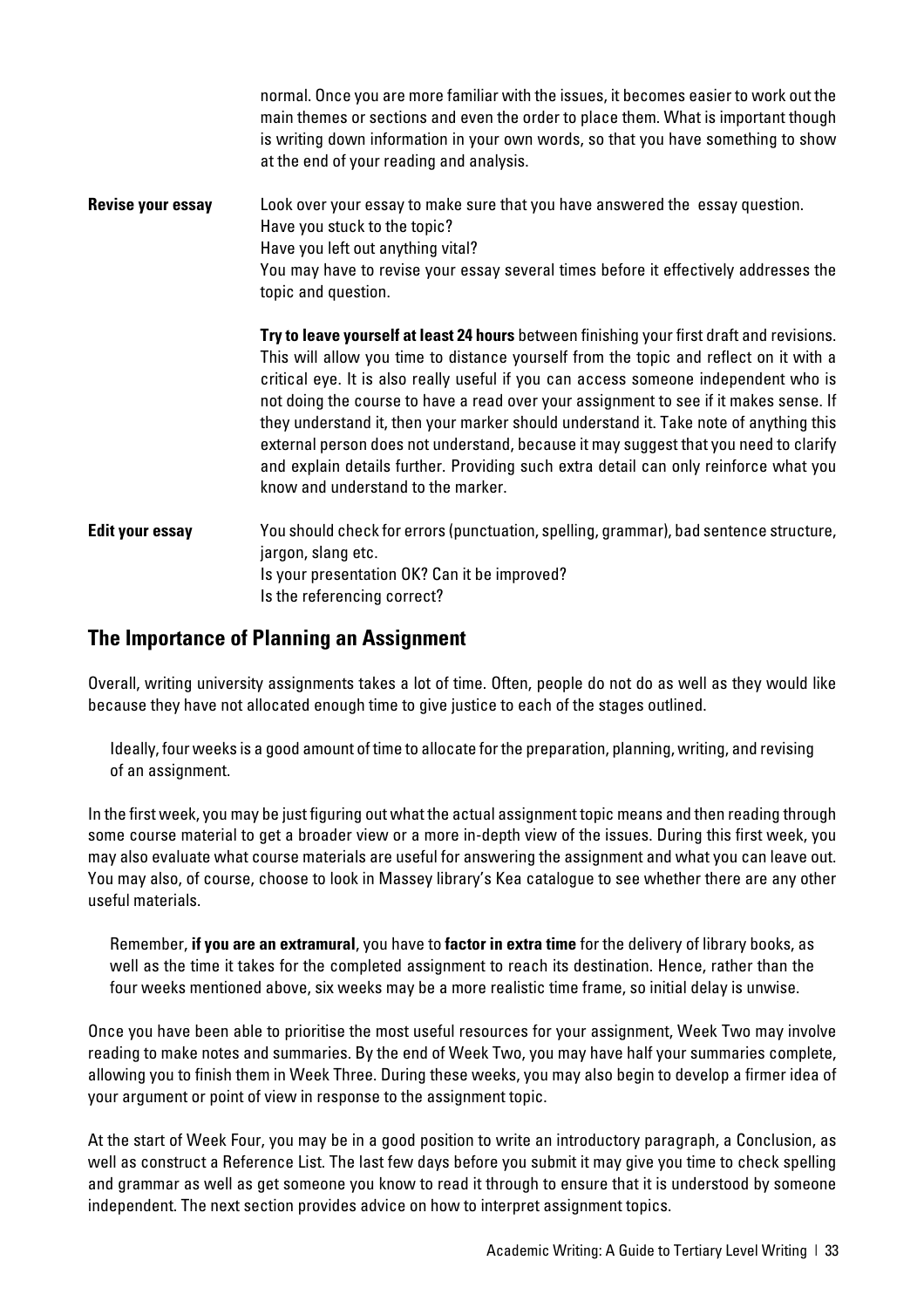# **Interpreting the Topic**

- In order to get good grades, you must be able to interpret an essay topic accurately.
- You also need to stay on track essay writers often waste words on background or side issues instead of directing their entire essay to answering the question.
- There are 3 things you need to look for when interpreting an essay topic:

| - the general area of discussion<br>- the specific area of discussion |
|-----------------------------------------------------------------------|
|                                                                       |

Universities should not be run like businesses. **Discuss** topic focus topic command

For this essay topic, the general area of discussion is universities being run like businesses. The specific area of discussion is whether or not it is OK for universities to be run like businesses. The command word "discuss" means that you are to "investigate and present the different aspects of a problem or subject and come to some conclusion."

• You can also turn the statement into a question. This sometimes makes the topic easier to understand.

## Should universities be run like businesses?

All you need to remember when writing your essay is to answer the essay question directly.

• A list of the most commonly used command words or instructions and their meanings is presented on the next page.

Essays are one of the hardest assignment tasks to get a handle on. They require more than presenting what has happened in a field of work. Typically, they involve you constructing a debate around the different arguments in favour of or not in favour of a particular issue. It is often a good idea to imagine yourself as a lawyer when thinking about how you are going to write your essay. As a lawyer, you have to be able to persuade and convince the jury of your point of view, while also acknowledging the opposition's arguments, but then downplaying them in some way by mentioning their weaknesses or disadvantages. By highlighting the weaknesses in arguments that oppose your point of view, this functions to strengthen the merits of your argument. It is always good to be aware of alternative views, interpretations, and evidence surrounding an assignment topic and to acknowledge them in your assignment. However, this does not necessarily mean that you have to agree with these views. At least, by mentioning them you show the marker that you have read widely, you are well informed on the issue, and you are not biased in your position.

## *Common Key Task Words in Assignments*

| To give reasons, explain why something has happened.                                          |  |
|-----------------------------------------------------------------------------------------------|--|
| To break the subject up into its main ideas, and evaluate them.                               |  |
| To judge the value of a subject critically.                                                   |  |
| To discuss, explain, and give your opinion on the ideas expressed.                            |  |
| To show the similarities and differences between two or more subjects.                        |  |
| To make your judgement about the views expressed and support your<br>judgement with evidence. |  |
|                                                                                               |  |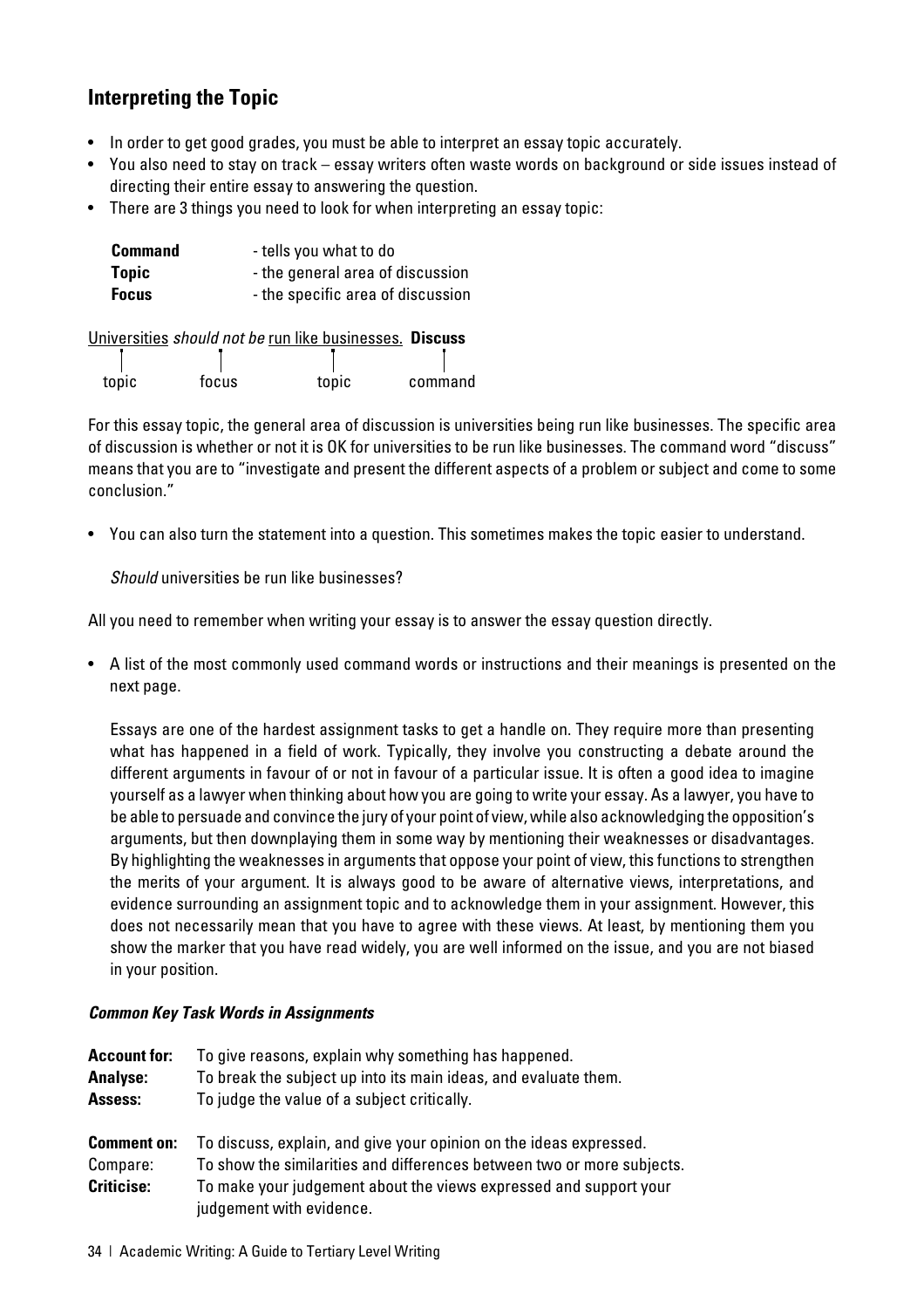| Define:                                                                                             | To give the meaning of a word term, distinguishing it from closely related subjects, sometimes<br>by examples and illustrations.                                                                                                                                                                      |  |  |
|-----------------------------------------------------------------------------------------------------|-------------------------------------------------------------------------------------------------------------------------------------------------------------------------------------------------------------------------------------------------------------------------------------------------------|--|--|
| <b>Describe:</b>                                                                                    | To give a detailed account of the characteristics of a subject.                                                                                                                                                                                                                                       |  |  |
| <b>Discuss:</b>                                                                                     | To investigate and present the different aspects of a problem or subject and come to some<br>conclusion.                                                                                                                                                                                              |  |  |
| <b>Evaluate:</b>                                                                                    | To appraise or estimate the worth of something, to some extent an explained personal<br>opinion.                                                                                                                                                                                                      |  |  |
| <b>Examine:</b>                                                                                     | To inquire into, and consider a problem carefully.                                                                                                                                                                                                                                                    |  |  |
| <b>Explain:</b>                                                                                     | To account for a subject's character, causes, results, implications, etc., by clearly stating and<br>interpreting the relevant details.                                                                                                                                                               |  |  |
| <b>Generate:</b>                                                                                    | To propose new ideas or new interpretations of available subjects.                                                                                                                                                                                                                                    |  |  |
| <b>Hypothesise:</b>                                                                                 | To propose a supposition which can be used as a basis for testing conclusions.                                                                                                                                                                                                                        |  |  |
| <b>Illustrate:</b><br>Integrate:<br>Interpret:                                                      | To explain or clarify a problem using concrete examples, diagrams, or figures.<br>To draw together in a logical related way two or more subjects not previously related.<br>To explain the meaning of something, to make it clear and explicit, and to evaluate it in terms of<br>your own knowledge. |  |  |
| Justify:                                                                                            | To provide the reasons for your conclusions or for the statement made in the question.                                                                                                                                                                                                                |  |  |
| Outline:<br>To give the main features or general principles of a subject leaving out minor details. |                                                                                                                                                                                                                                                                                                       |  |  |
| Prove:                                                                                              | To show the truth of a statement by argument, experiment, or test.                                                                                                                                                                                                                                    |  |  |
| <b>Relate:</b><br><b>Review:</b>                                                                    | To establish the connection between one thing and another.<br>To survey and critically examine a subject.                                                                                                                                                                                             |  |  |
| State:<br><b>Summarise:</b>                                                                         | To describe the subject in precise terms, or set down an exact meaning.<br>To make a concise account of the main ideas of a subject or argument, omitting explanatory<br>details and examples.                                                                                                        |  |  |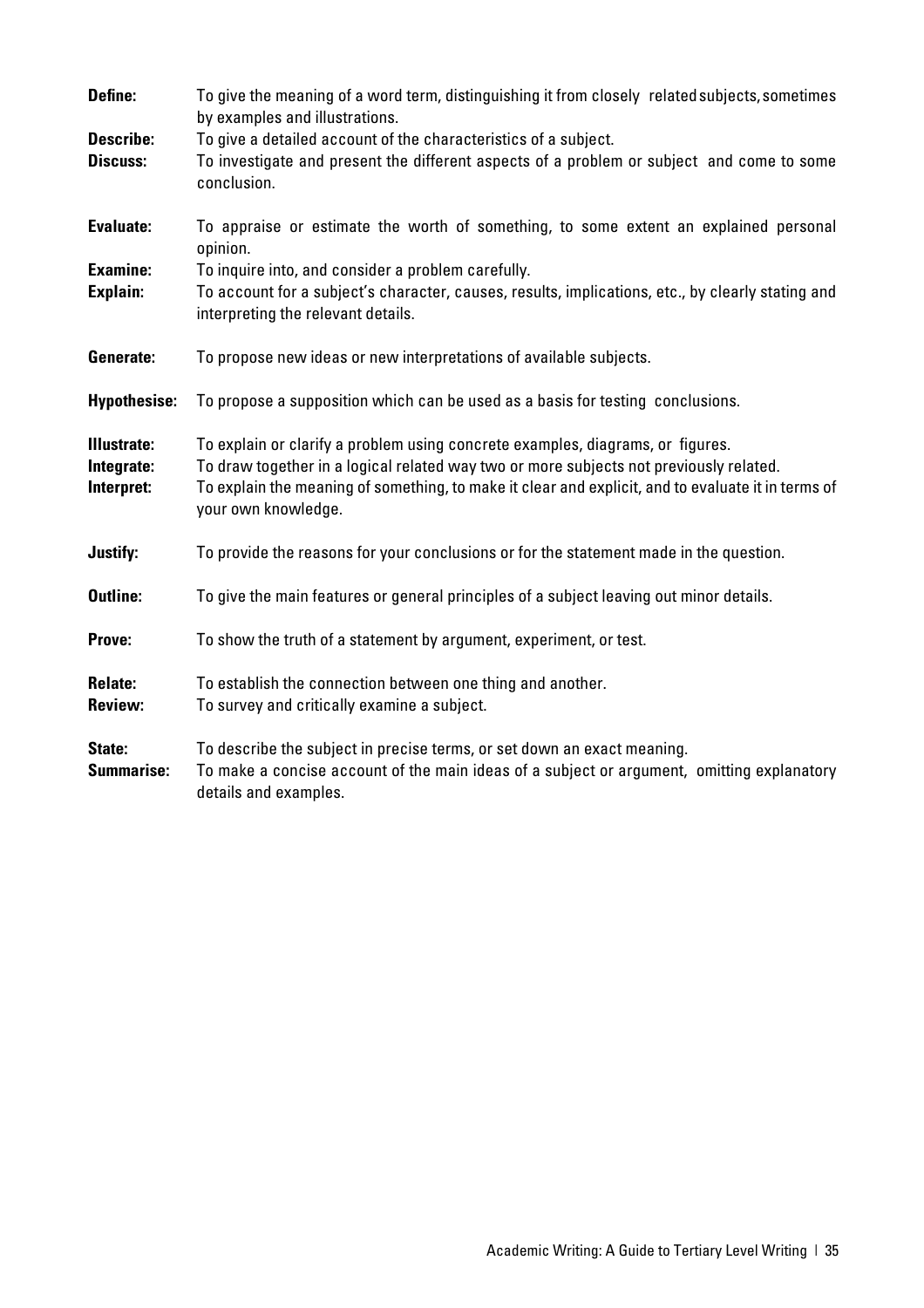# **Essay Structure**

All essays share the same basic structure, although they may differ in content and style. The essence of an essay is an opinion, expressed as a thesis statement or proposition, and a logical sequence of arguments and information organised in support of the proposition.

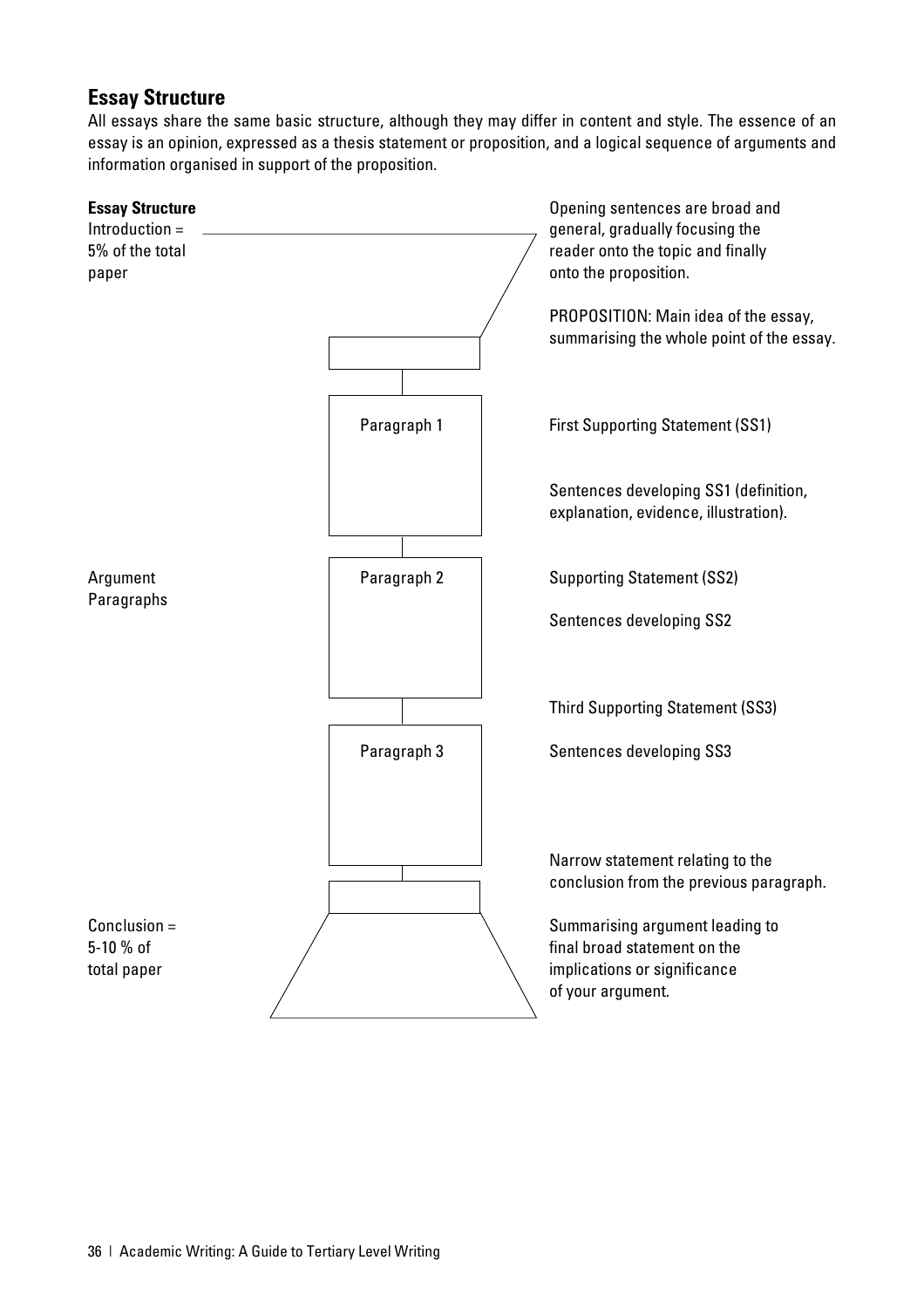# **Plans, Introductions and Thesis Statements**

It is really important to plan your essay before you begin writing. Planning will save you time later. It is also essential that you have a starting point to plan from, even if it is in a very rough form. The thesis statement is the obvious place to start from as this is the answer to the essay question. From there you can decide what your essay's subtopics will be and what you want to say about them. After you have a basic idea of what you want to talk about, you can begin to write the essay.

However, when writing an essay, it can also be difficult to come up with a point of view early on, at least until you have surveyed most of the literature. So, instead of developing a thesis statement early on, you may choose to read up on the assignment question and make notes on the relevant concepts, theories, and studies that support different points of view. Once you have been able to make these notes and develop a summary of the issues, you may then be in a far better position to write a thesis statement that accurately summarises the issue and takes into account any divergences in opinion and evidence from the literature.

The notes you have already written will not go to waste because these can be the building blocks for your paragraphs that support your thesis statement. In fact, if you have made really good notes, you may only need a linking sentence between paragraphs to link your argument together in support of your thesis statement. Irrespective of the approach you use, it is important that you have a good structure to your essay. This begins with an introductory paragraph.

#### **Introductions and thesis statements**

- An introduction should begin with a broad opening statement that establishes the context of your essay.
- For a thorough introduction, you might want to ask yourself, "Who, What, When, Where, How, and/or Why?"
- It is often useful to think about the literature on the topic and indicate how your contribution is related to what others have written. You can include why the topic is important.
- It is really important that your introduction tells the reader where you will be going, so mention what is going to come up in the essay.
- By the end of the introduction, the focus is narrowed down to the thesis statement. (However, sometimes you may wish to begin your introduction with the thesis statement, or use a rhetorical question instead of a thesis statement)

| <b>Broad opening statement</b> |  |
|--------------------------------|--|
|                                |  |
| More focused middle            |  |
|                                |  |
| Thesis statement               |  |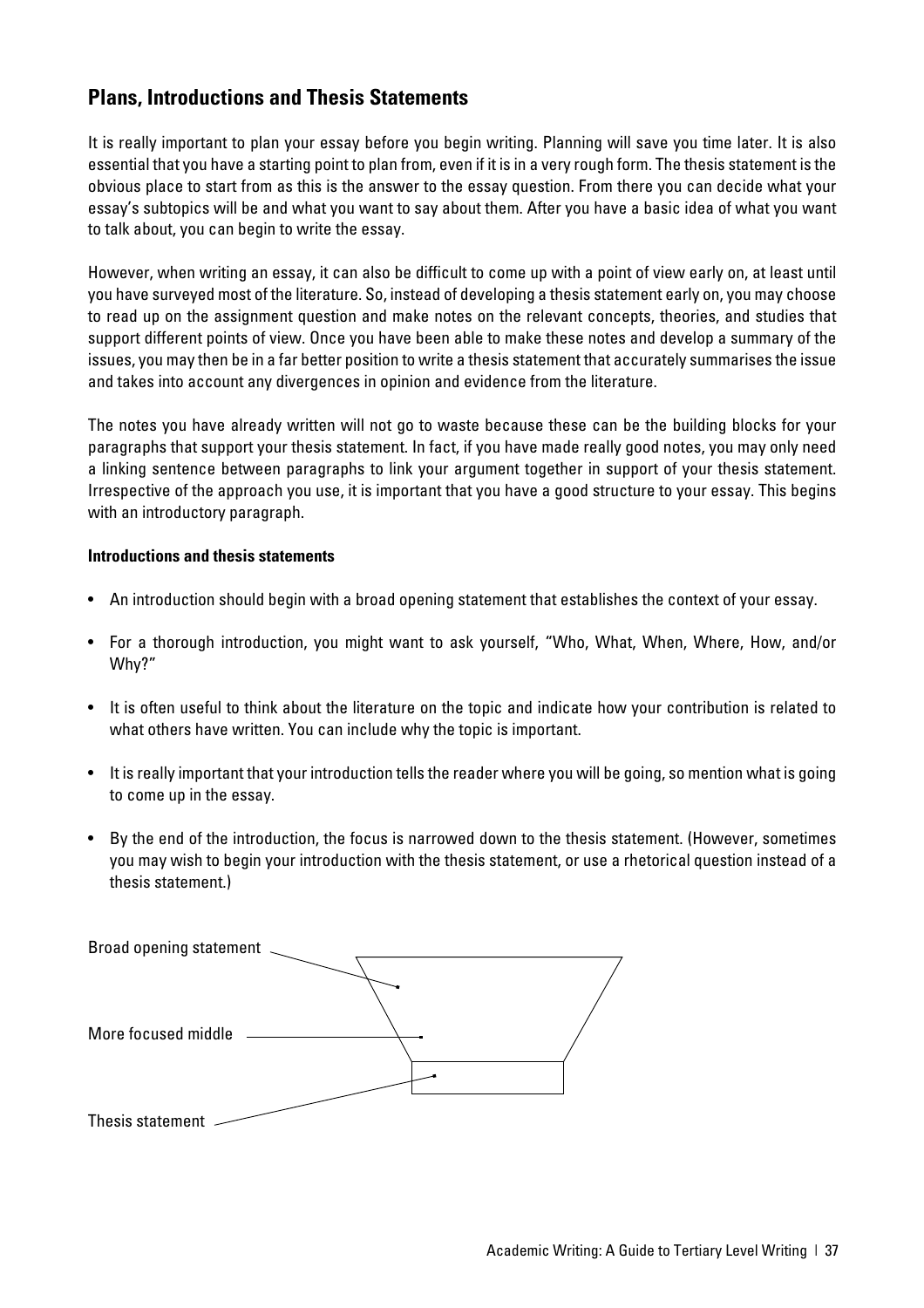#### *Guidelines for writing a thesis statement*

Try to state the outcome of your analysis, rather than announcing your intention to investigate, as in the case of "this essay will," "this essay intends to," or "I will" statements.

- Make sure you are very specific.
- Make sure you are very clear.
- A thesis statement is brief, 1-2 sentences only.
- Make sure your claim is realistic so that your essay does not sound ridiculous, or fanciful.
- Ensure your thesis statement has some significance.
- A thesis statement generally does two things: it answers the essay question and provides a reason or explanation for the answer chosen.

# Example Essay topic: Do the advertisements targeting speeding drivers work? Thesis: Although the number of speeding drivers will never be reduced to zero, the advertisements targeting them are having a positive effect because people are taking notice of the gruesome consequences of excessive speed.

#### Sample introduction

Every teenager is thrilled at the prospect of sitting behind the driver's wheel of a car. At some stage, though, the excitement turns into complacency and bad habits are often formed. Many of these bad habits have little effect on safety. A few, however, such as drunk driving and speeding, are dangerous and a great deal of time and effort is put into getting people out of these habits. Many campaigns, though, are not successful because they are easily ignored. This has not been the case with the campaign against speeding drivers. **Although the number of speeding drivers will never be reduced to zero, the advertisements targeting them are having a positive effect because people are taking notice of the gruesome consequences of excessive speed.** 

# **Paragraphs**

In order for your argument to come across clearly, it is essential that your paragraphs are well structured.

- Generally, each paragraph should develop one idea only referred to as the *controlling idea*. This idea can be summarised in a topic sentence, which may be the first sentence, although it can also be the last sentence of the previous paragraph. The controlling idea should be developed in the rest of the paragraph with relevant factual details, examples, explanations, definitions, or research data.
- Try to ensure that you have n**o less than three sentences** per **paragraph.**
- Sentences within the paragraph should be well linked so connections between them are obvious. Be careful to avoid sentences that may be too long. Ideally, a **sentence** should be **no longer than three lines.**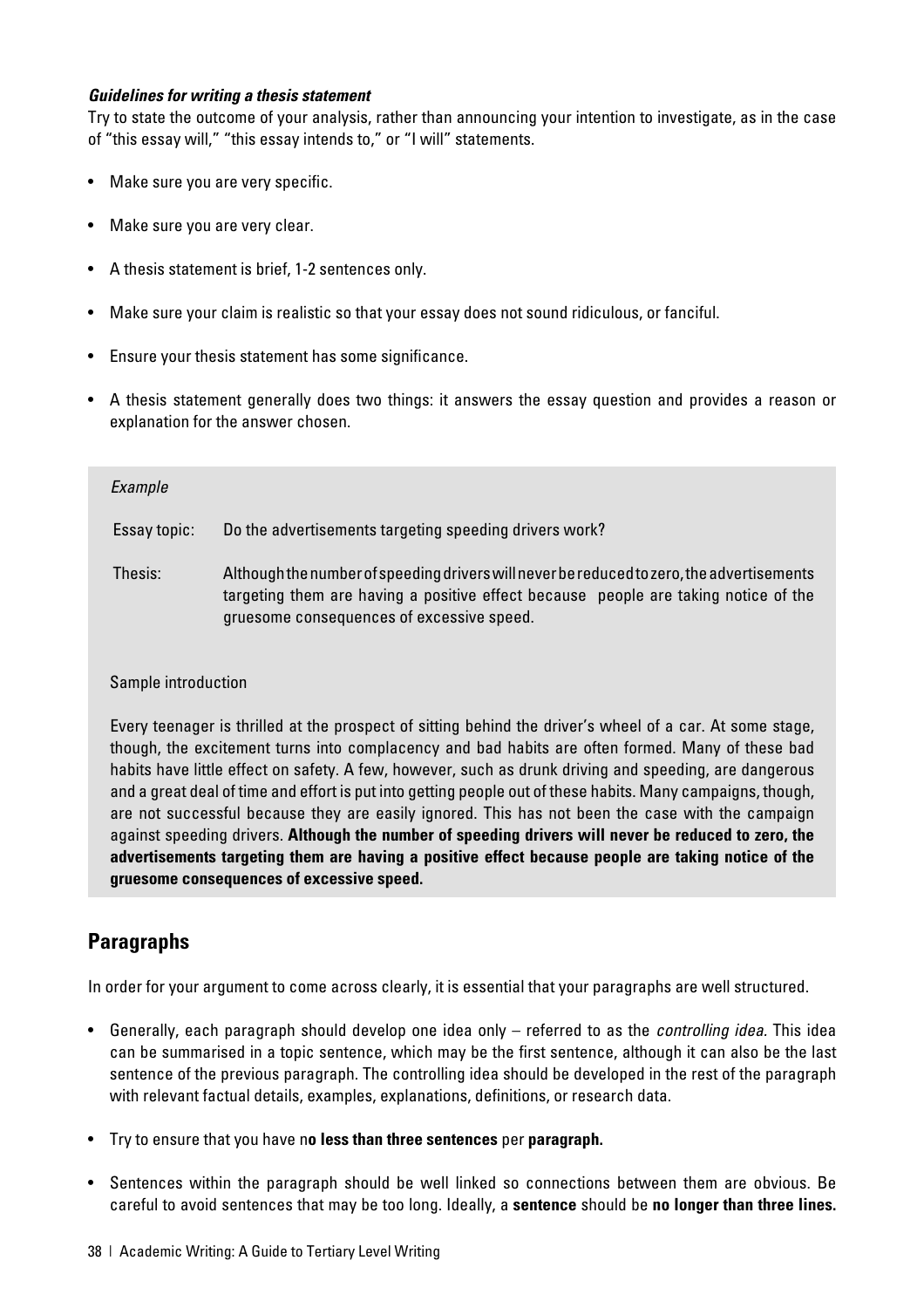However, there is no lower limit on how short a sentence should be – as long as there is a subject (e.g. it, the theory, she, Smith) and a verb phrase (run, speak, accept, agree, disagree, have disagreed, will accept), the sentence is complete.

- Paragraphs should be arranged in a logical sequence and should also be well linked.
- Connections can be made **between sentences** and **between paragraphs** by using signposts or transitional words and phrases to indicate change, comparison, or agreement.

| <b>Highlighting a point</b>                        |                        |                           |
|----------------------------------------------------|------------------------|---------------------------|
| Importantly,                                       | Indeed,                | In fact, $\dots$          |
| More importantly,                                  | Furthermore,           | Moreover,                 |
| It is also important to highlight                  |                        |                           |
| <b>Changing direction and creating comparisons</b> |                        |                           |
| However,                                           | In contrast,           | Conversely,               |
| Nevertheless,                                      | On the contrary,       | Unfortunately,            |
| Rather,                                            | On one hand,           | On the other hand,        |
| Compared to                                        | In comparison, $\dots$ | Another perspective holds |
| Adding another noint                               |                        |                           |

| <b>AUGHLY GROUP PUTTLE</b>    |                  |                              |
|-------------------------------|------------------|------------------------------|
| In addition,                  | Further,         | Another point to consider is |
| Secondly,                     | Thirdly, $\dots$ | Also, $\dots$                |
| <b>Adding a similar point</b> |                  |                              |
| Similarly,                    | Likewise,        | Again, $\dots$               |
| <b>Summarising</b>            |                  |                              |
| Finally, $\dots$              | Lastly, $\dots$  | In conclusion, $\dots$       |
| To conclude this,             | To summarise,    | In summary, $\dots$          |
| $ln sum, \ldots$              | Overall,         | The three main points are    |

- Signposts tell the reader
	- What is going to be said, what is being said, and what has been said.
	- How the main ideas support the thesis.
	- How each group of ideas follows from the one before.
- Signposts make your writing flow more smoothly and make it easier to follow.
- More signposts are provided within the section on Techniques for putting authors' ideas in your own words (see page 16).

#### Example

Incorporation offers several advantages to businesses and their owners. **For one thing**, ownership is easy to transfer. The business is able to maintain a continuous existence even when the original owners are no longer involved. **In addition,** the stockholders of a corporation are not held responsible for the business's debts. If the XYZ Corporation defaults on a \$1 million loan, **for example**, its investors will not be held responsible for paying that liability. Incorporation also enables a business to obtain professional managers with centralised authority and responsibility; **therefore**, the business can be run more efficiently. Finally, incorporation gives a business certain legal rights. For example, it can enter into contracts, owning property, and borrowing money.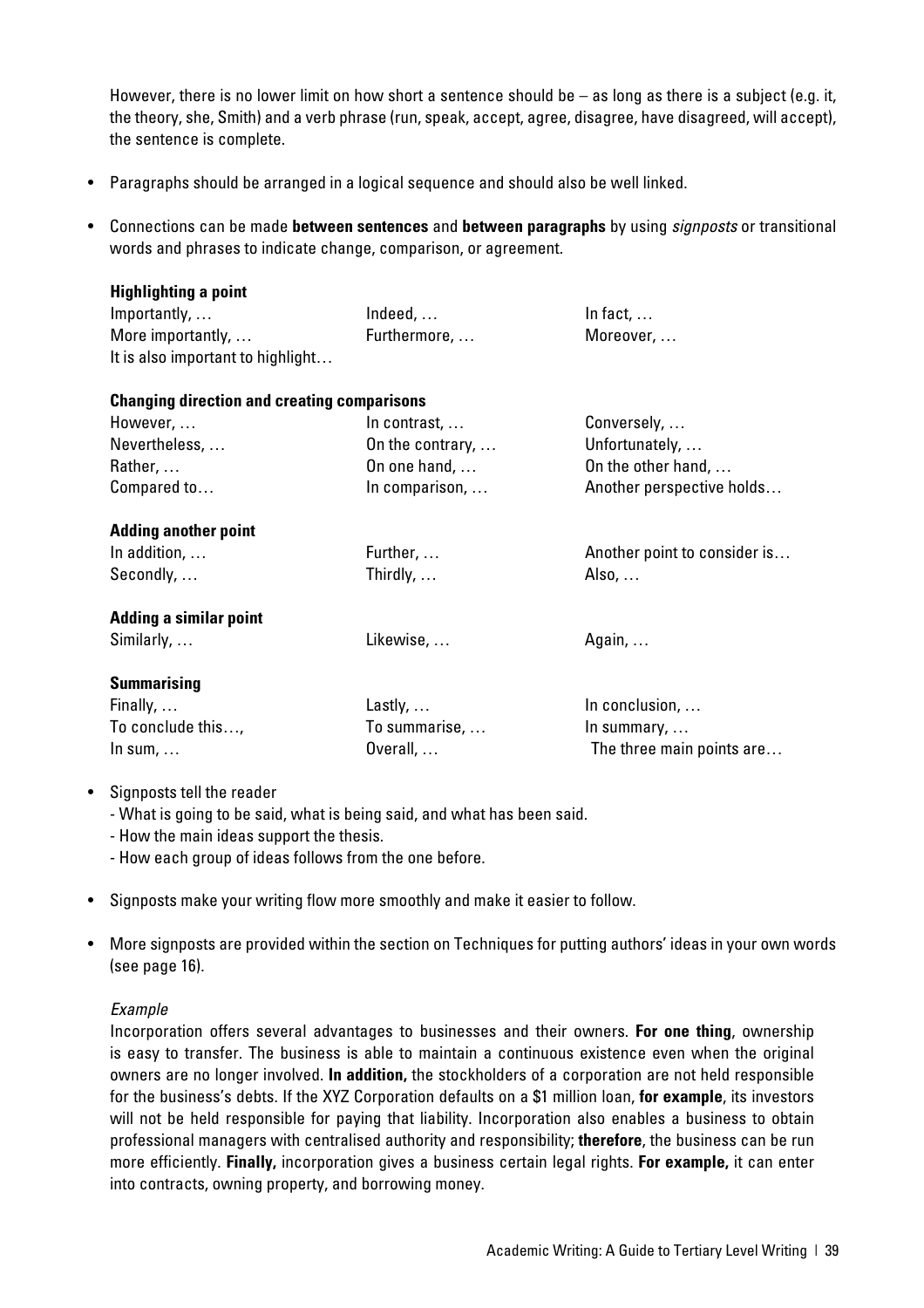# **Conclusions**

- Conclusions round off your essay. They remind the reader of all your main points and explain the significance of your argument.
- The concluding paragraph of an essay should include:
	- A narrow statement relating the conclusion to the preceding paragraph.
	- A restatement of the proposition or thesis statement.
	- A brief summary of the main points made in the essay.
	- A final, broad statement on the significance of the argument, and, if appropriate, its implications.
- Your conclusion should not just be a list of the points you have made.

| Link to previous paragraph     |  |  |
|--------------------------------|--|--|
| Restatement of thesis $-$      |  |  |
|                                |  |  |
| Summary of argument -          |  |  |
|                                |  |  |
|                                |  |  |
| <b>Broad closing statement</b> |  |  |

## Example

By promoting a caring atmosphere in schools, teachers can reduce the likelihood of bullying. Above all, teachers need to inform themselves and the rest of the school community so that together they can develop a policy to discourage bullying. By educating themselves about bullying, teachers and parents have the knowledge to set up effective programmes and structures both within the classroom and for the whole school. Furthermore, by removing the opportunity for children to bully, providing children with a stimulating environment, and giving them the tools to deal with conflict appropriately, teachers can reduce children's inclination to bully. **Although bullying will never be fully eradicated and must be dealt with as soon as it occurs, increasing awareness of the problem is making schools a safer and more enjoyable environment in which children can learn.** 

# **Strategies for Organising Points in Assignments**

In understanding how to organise and structure the points you want to make in an assignment, it is worthwhile demonstrating several different patterns to use for an essay, which could easily be adapted for other assignment forms.

Mock essay: Discuss the social effects surrounding an Act of Parliament.

Imagine you have chosen an Act of Parliament and have identified two main effects, with each effect incorporating several other sub-effects. Paragraphs could be structured around one or more sub-effects that comprise a main effect.

## **Introduction**

Introduce effects A and B.

## **Effect A**

- 1. Sub-effect (1st paragraph in body of assignment)
- 2. Sub-effect (2nd paragraph)
- 3. Sub-effect (3rd paragraph)
- 40 | Academic Writing: A Guide to Tertiary Level Writing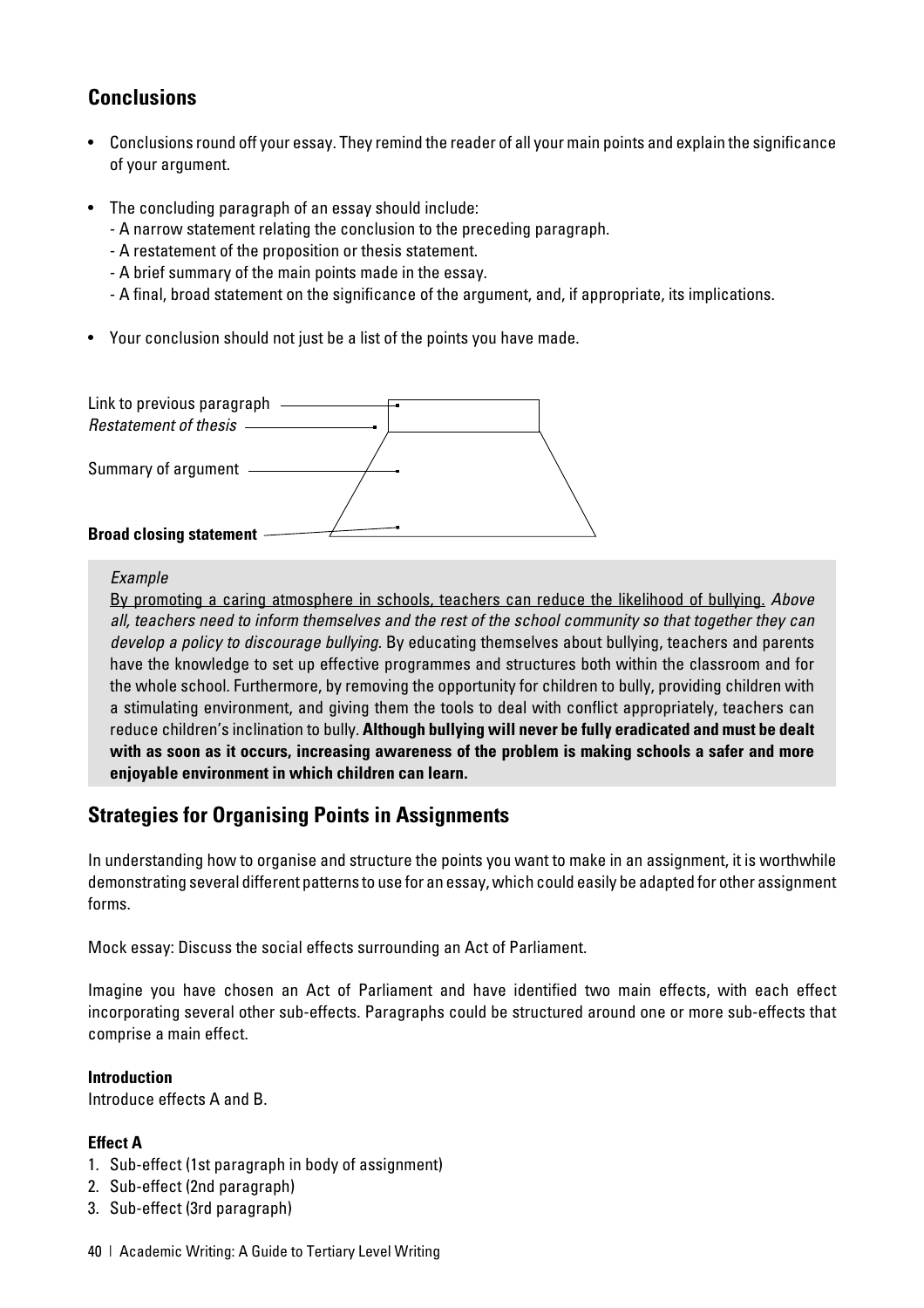4. Sub-effect (joined onto 3rd paragraph)

## **Effect B**

- 1. Sub-effect (4th and 5th paragraphs)
- 2. Sub-effect (6th paragraph)
- 3. Sub effect (7th paragraph)

## **Conclusion**

Summarise, and highlight the three main sub-effects, as well as future implications of the Act.

Mock essay: Compare and contrast Smith and Brown's theories about human development.

This question is basically asking you to write about the similarities and differences between two things. Imagine you have read up on both theories, but have found that there are more differences than similarities. Further, within the similarities there are two main features and within the differences there are three main features.

## **Introduction**

Introduce Similarities and Differences

## **Similarities**

## **Feature A**

- 1. Example from Smith's theory
- 2. Example from Brown's theory

## **Feature B**

- 1. Example from Brown's theory
- 2. Example from Smith's theory
- 3. Another example from Smith's theory that replicates a part of Brown's theory.

## **Differences**

## **Feature C**

1. Examples of different processes of analysis from each theory.

## **Feature D**

- 1. Example from Smith's theory that is not provided in Brown's.
- 2. Reason why Brown's theory does not include the stage in Smith's

## **Feature E**

- 1. Example from Brown's theory that is not in Smith's.
- 2. Reason why Smith's theory does not include the stage in Brown's.

## **Conclusion**

Summarise, and highlight overall there are more differences than similarities, which may derive from the structural differences between the theories.

Mock essay: Discuss cross-cultural communication issues in business organisations.

Imagine you have identified four main issues, their associated causes, and potential solutions.

## **Introduction**

Introduce the topic of cross-cultural communication and its influence upon business environments. Then briefly introduce the four main issues surrounding cross-cultural communication to be discussed in the essay.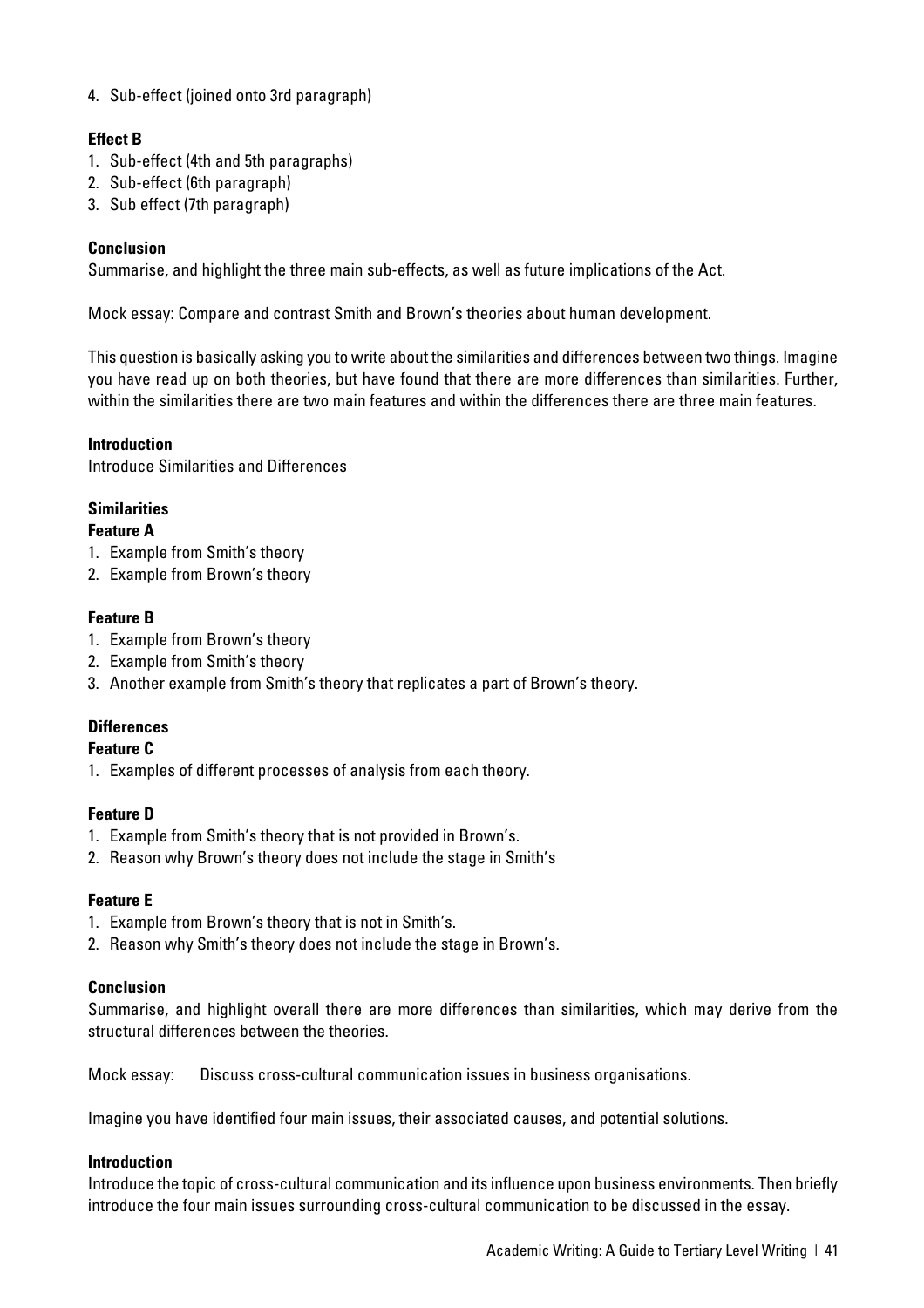#### **Issue 1**

- 1. Identify and explain nature of problem or difficulty
- 2. Outline causal factors
- 3. Describe two possible solutions and briefly evaluate pros and cons of each solution.

## **Issue 2**

- 1. Identify and explain nature of problem or difficulty
- 2. Outline causal factors
- 3. Describe two possible solutions and briefly evaluate pros and cons of each solution.

## **Issue 3**

- 1. Identify and explain nature of problem or difficulty
- 2. Outline causal factors
- 3. Describe two possible solutions and briefly evaluate pros and cons of each solution.

## **Issue 4**

- 1. Identify and explain nature of problem or difficulty
- 2. Outline causal factors
- 3. Describe two possible solutions and briefly evaluate pros and cons of each solution.

## **Conclusion**

# **The Process of Revision**

- Revising occurs when you have finished your draft. It is a good idea to take reasonable breaks in-between drafts, so you can look at your assignment with fresh eyes.
- Here is a revision checklist for essays, which can be adapted for other assignments.

**Key question:** Have I answered the question posed by my topic?

| <b>Introduction</b> | Is my opening broad and interesting?<br>Have I followed the funnel shape?<br>Is my thesis statement clear?                                             |
|---------------------|--------------------------------------------------------------------------------------------------------------------------------------------------------|
| <b>Body</b>         | Does each paragraph have a topic sentence?<br>Have I kept to one main idea per paragraph?<br>Are my ideas fully developed?                             |
| <b>Conclusion</b>   | Have I summed up my argument effectively?<br>Is there a clear re-statement of my proposition?<br>Have I given the essay a sense of completion?         |
| Referencing         | Are quotations introduced smoothly?<br>Are quotations accurate?<br>Are quotations justified as relevant to the topic?<br>Is the formatting correct?    |
| <b>Presentation</b> | Is my essay professionally presented?                                                                                                                  |
| <b>Content</b>      | Have I answered all parts of the essay question?<br>Is there any information in the wrong section?<br>Do the points I am making agree with each other? |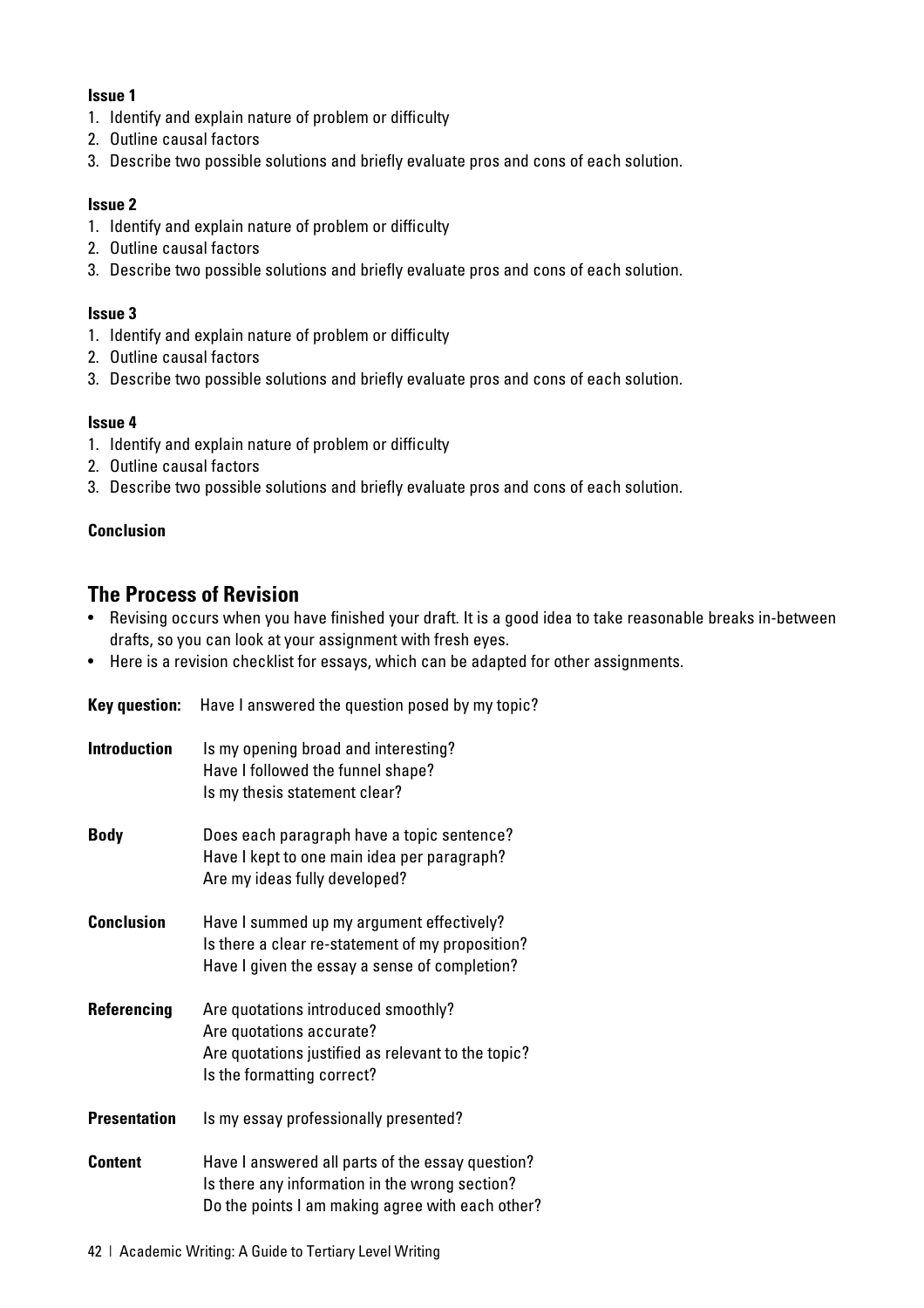Is there any irrelevant information? Can I write anything more clearly? Are the main ideas summed up briefly?

## *Editing*

Editing is a crucial part of the revision process. Editing involves checking your assignment from the paragraph level right down to the word level, and, even, to individual punctuation marks.

Does your writing make sense?

- You must make sure that your sentences say what you meant them to say.
- Write as simply as possible. Try not to make things more complicated than they have to be.

 It has been posited that a high degree of curiosity proved lethal to a feline. This can be more simply expressed as……………. Curiosity killed the cat.

- Make sure that your reader understands the jargon you use.
- Try to avoid clichés (a word or expression that has lost its impact because it has been used too much e.g. avoid clichés like the plague) because they are boring.
- It is best not to clutter your writing with unnecessary words.
- Try to keep your writing as active as possible…….

The study was conducted by Smith and Jones (1987). This could be more simply and directly expressed as……. Smith and Jones (1987) conducted the study.

- Aim to vary your sentence length. Try not to use too many, very long or very short sentences.
- Make sure your writing is formal avoid personal pronouns (I, we, you), unless assignment instructions advise otherwise.
- Do not try to make your writing overly complex by cramming in long or 'scholarly' phrases. **Keep it simple and clear.**

## *Proofreading*

- You must proofread your essay reading it aloud will help you find errors. You could even tape record yourself as you read and replay the tape to check for sentence and paragraph flow.
- Make sure you take your time when proofreading.
- Check spelling carefully. DO NOT TRUST THE SPELL-CHECKER. It cannot pick up where you have used an incorrect word.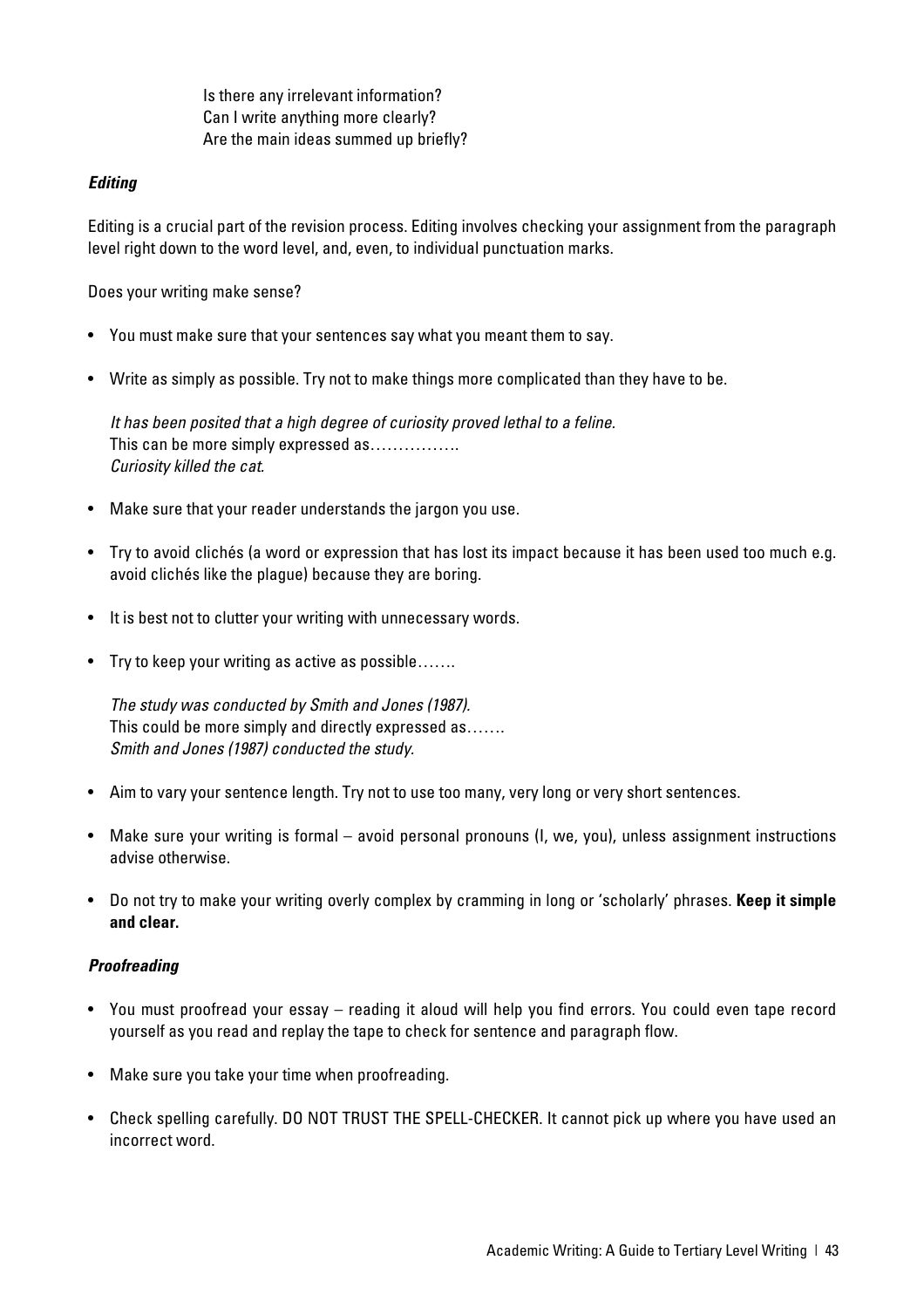I have a spelling checker, I've run this poem threw it, It came with my PC. I'm sure your please to no, Mistakes I cannot sea. My checker tolled me sew.

It plainly marks four my revue It's letter perfect in it's weigh,

## *Layout*

• Layout is important too. Your assignment should look good for your personal satisfaction, but your marker will be grateful if it is easy to read!

#### Hints:

- Check that spaces between words and lines are consistent.
- Line spacing should be at least 1.5. You need to leave space for the marker's comments. Hence, it's good to ensure you have a 4cm margin on the left hand side for markers to insert comments. Space also makes your essay easier to read.
- Try not to start a new sentence on a new line, unless it is a new paragraph.
- Mark new paragraphs consistently preferably, leave a line between each paragraph.
- Make sure that your font size is at least 12 point.
- Ensure that your References page is formatted correctly.

# **Sample Essay I - 800 words**

**Question:** How can schools make the best use of information technology in the classroom?

Topic – schools' use of information technology in the classroom. Command – how can Focus – the best use

## **Word limit:** 800

**Analysis:** This question requires you to go beyond merely identifying schools' use of information technology in the classroom, in order to develop an argument around how schools can make the best use possible of such technology in the classroom. There may be many uses of information technology in the classroom, and you may wish to acknowledge this in the beginning of the essay. However, the focus of your essay needs to be based on examining and explaining the best usage of information technology. It may be that there are several best methods available. Hence, you could then proceed to explain each of these and how they can be implemented in the classroom. Alternatively, there may be one overall best method amongst a group of very good methods, in which case you will need to highlight why one method is better than the others, and how this method can be implemented in the classroom.

Keywords and phrases which may be useful in searching for information: computers and education, computers in schools, computers in classrooms, internet in classrooms, online technology and education, computer-mediated communication and classrooms, online classrooms, online schools, e-learning.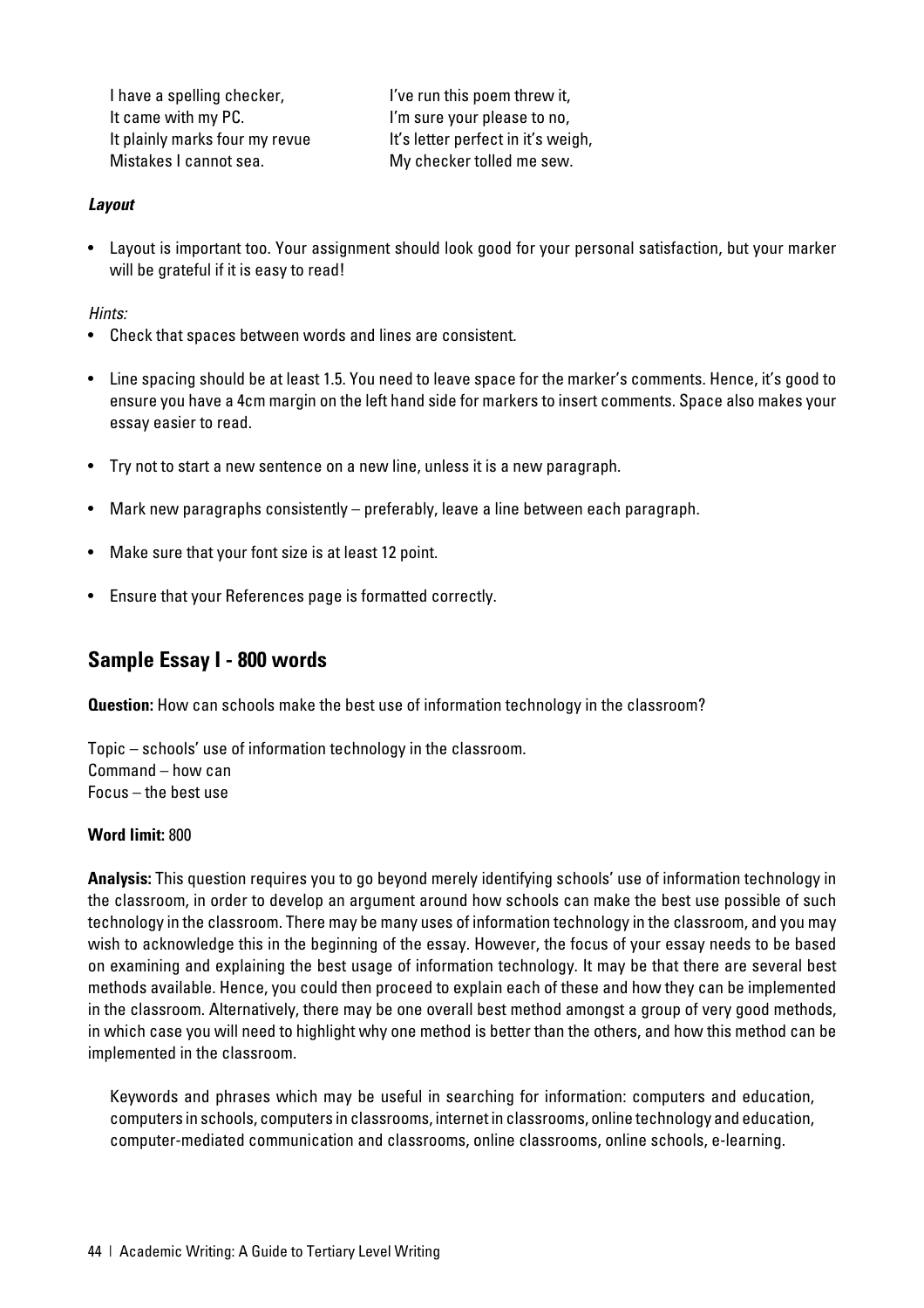The following essay includes additional notes in the margin, which identify specific points in the development and structure of the argument, as well as paragraph structure, and APA referencing conventions.

#### Essay on how schools can make the best use of infor mation

#### technology in the classroom

Education means considerably more than just teaching a student to read, write, and manipulate numbers. Computers, the Internet, and advanced electronic devices are becoming essential in everyday life and have changed the way information is gathered. How this new technology is utilised in the curriculum and managed by teachers will have an important role to play in widening the resource and knowledge base for all students. Technology affects the way teachers teach and students learn. To make the best use of information technology (IT), schools need a workable plan to fully integrate it into all aspects of the curriculum so students are taught how, why and when to use technology to further enhance their learning.

If a school does not have a clear plan of how and why it wishes to implement IT, then it runs the risk of wasting money. In schools today, nearly all classrooms have access to a computer. However, many schools mistake this as incorporating information technology into

nbowker 15/12/05 8:56 AM **Comment:** General lead into the broad topic by

indicating the inadequacy of traditional teaching alone.

nbowker 15/12/05 8:56 AM

**Comment:** Narrowing the topic further by affirming the significance of IT for teachers and students.

nbowker 15/12/05 8:56 AM **Comment:** Information technology is followed with its abbreviated form, i.e. IT, in brackets, indicating to the reader that the next time this phrase is mentioned, it will be abbreviated to IT.

nbowker 15/12/05 8:56 AM **Comment:** Thesis statement. Notice how the beginning of the sentence is constructed in such a way as to answer the essay question: "To make the best use of information technology (IT), schools need…"

nbowker 15/12/05 8:56 AM

**Comment:** Topic sentence indicating the paragraph is about how schools need a clear plan for implementing IT. This point follows-up on the first point made in the thesis statement: schools need a .<br>workable plan.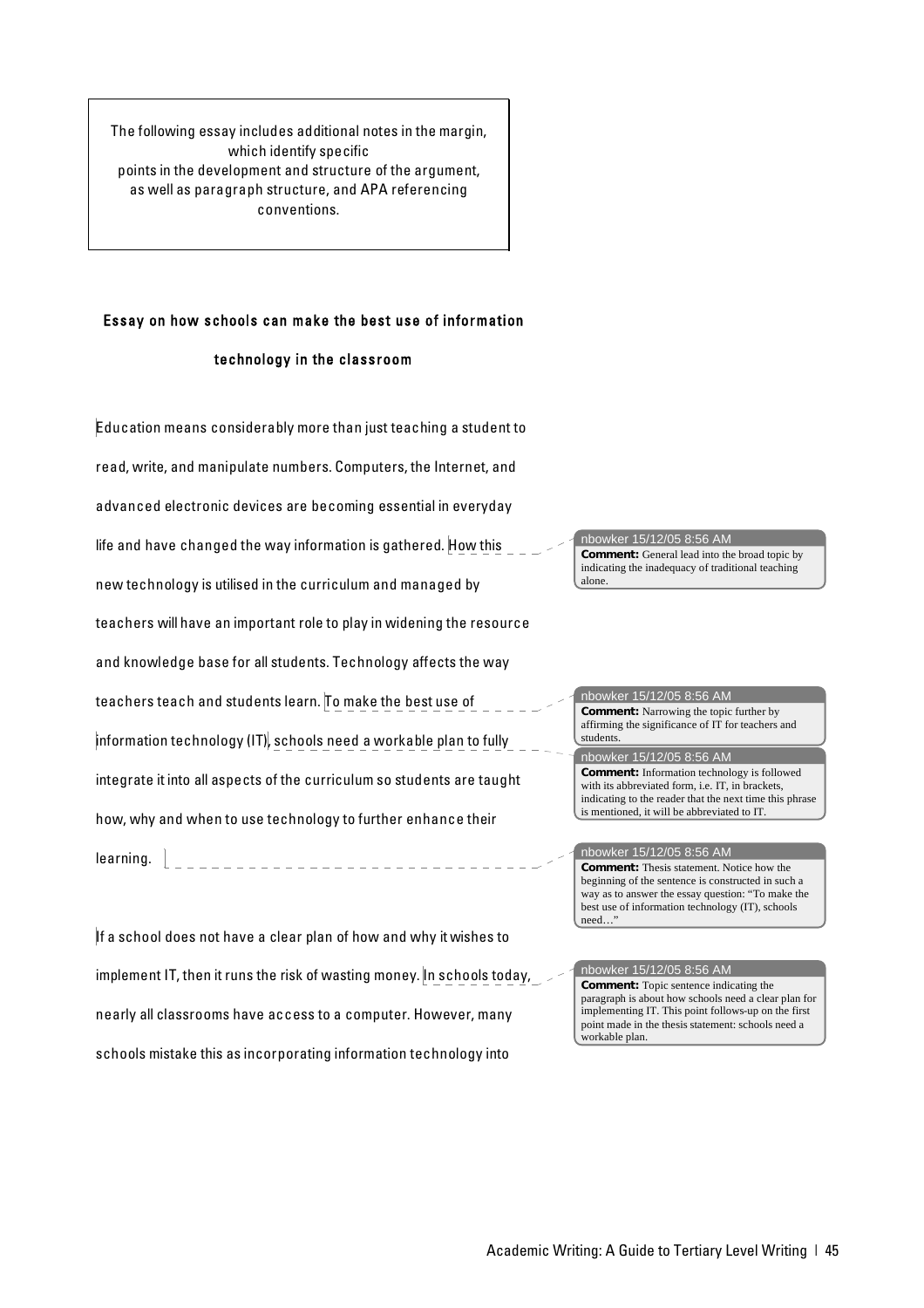the curriculum. School staff need to research what IT is available and what would best serve the school's purpose, not simply purchase the latest equipment. There should be a policy stating how IT is going to assist pupils' development and what teachers want pupils to achieve (Reksten, 2000). Staff members need to be clear about what they want IT to do for them before they can start incorporating it into their lessons.

The only way information technology is going to be useful to schools is if all staff members are well-informed and fully supported. It is the principal's responsibility, and should be part of the school's plan, to ensure that all staff are consulted about the changes, and that the change is carefully organised. Some teachers may be resistant, especially if they have not had much experience with computers, so training teachers is essential in implementing IT into the school curriculum. Staff members must feel involved in the process of acquiring technology, and in learning how to operate it, in order for them to increase their confidence in using IT as a curriculum tool. Teachers are only going to be able to incorporate IT into their lessons if they are competent users themselves (Reksten, 2000).

In addition, teachers need to be aware that IT within the classroom is extremely flexible, but that they need to plan what purpose IT serves in each lesson. The skills a child learns are the important part of any lesson, and it is the same with technology. IT needs to be used and understood in all subjects in the same way as the ability to read

nbowker 15/12/05 8:56 AM **Comment:** Example backing up the topic sentence.

nbowker 15/12/05 8:56 AM **Comment:** Statement about what schools need to do in order to develop a plan.

nbowker 15/12/05 8:56 AM **Comment:** A citation from Reksten to provide additional evidence about how to develop a plan for implementing IT in schools.

nbowker 15/12/05 8:56 AM **Comment:** A summary sentence, which restates the idea in the topic sentence.

nbowker 15/12/05 8:56 AM **Comment:** Another topic sentence. This may be seen to build on the idea of good planning by ensuring staff are well supported and informed about changes.

nbowker 15/12/05 8:56 AM **Comment:** Backs up the topic sentence by identifying a range of points to be considered.

nbowker 15/12/05 8:56 AM **Comment:** The final sentence in the paragraph presents further support for the need to prepare teachers well for change by citing the literature.

nbowker 15/12/05 8:56 AM **Comment:** A useful linking word to start a new paragraph, which indicates another relevant point.

#### nbowker 15/12/05 8:56 AM

**Comment:** A third topic sentence, which advances the point that teachers need to plan their use of IT in the classroom. More specifically, this topic sentence indicates that the paragraph will serve to support the point made in the thesis statement about fully integrating IT into all aspects of the curriculum, as mentioned in the third sentence.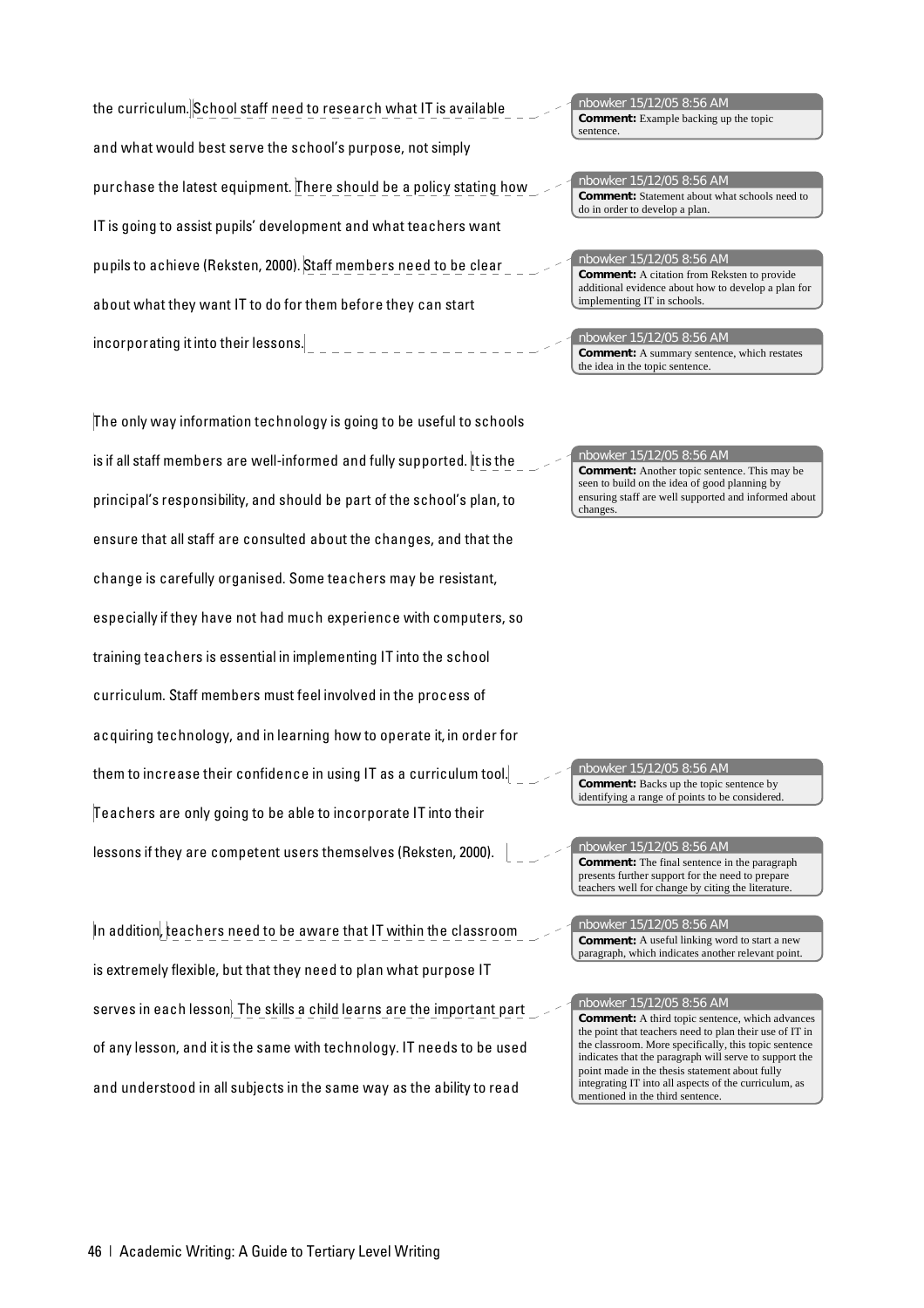is necessary for all subjects, and "must be used across the curriculum, in the same way that a pen and pencil are used in most subject areas" (Ager, 2000, p. 15). The best way to plan the use of IT in the classroom is to approach it as simply a learning tool that is more advanced (and more exciting) than the traditional pen and paper.

It is vitally important for students to be taught the strategies for using IT. Children also need to be fully informed about the capabilities of IT before being asked to use it. Pupils should be aware that the contexts in which they use IT will change, and they need to know what is the appropriate use of IT and what is not. Whilst it is important that children learn to use IT effectively, teachers must emphasise that IT is not always suitable. For example, personal communication is a better option than an email when thanking someone. According to Apter (1968), the danger is that the "computer dehumanises people and inevitably leads them to act like machines themselves" (p. 58). Teachers must make sure they plan to use variety in their lessons. Too much IT instruction may be just as harmful to a child as not enough.

The usefulness of IT in the classroom, as with any learning tool, depends on the innovation and imagination of the teacher. It is imperative, though, that the implementation of IT into a school is carefully planned. The current information explosion makes it essential that IT be used extensively within the classroom so

#### nbowker 19/1/06 4:05 PM

**Comment:** Rather than standing alone, the quotation is integrated into the sentence, with appropriate acknowledgement made, by including the author's name and year of publication, the page number, as well as speech marks around the quotation.

#### nbowker 15/12/05 8:56 AM

**Comment:** This sentence brings the detail mentioned in the paragraph back to addressing the essay question by focusing on "the best way to…use…IT in the classroom".

#### nbowker 15/12/05 8:56 AM

**Comment:** This topic sentence deals with the final points made in the thesis statement, with respect to teaching students how, why, and when to use technology.

#### nbowker 15/12/05 8:56 AM

**Comment:** Another author citation, followed by a quote. Notice that throughout the body of the essay, each paragraph includes one author citation – this is a good formula to use for 100 level papers because throughout each paragraph there is evidence that you have been engaging with the literature when writing the assignment.

nbowker 15/12/05 8:56 AM

**Comment:** This sentence refocuses the essay towards the general theme of how to effectively use IT in the classroom. The sentence acknowledges that the teacher's skills are central to this.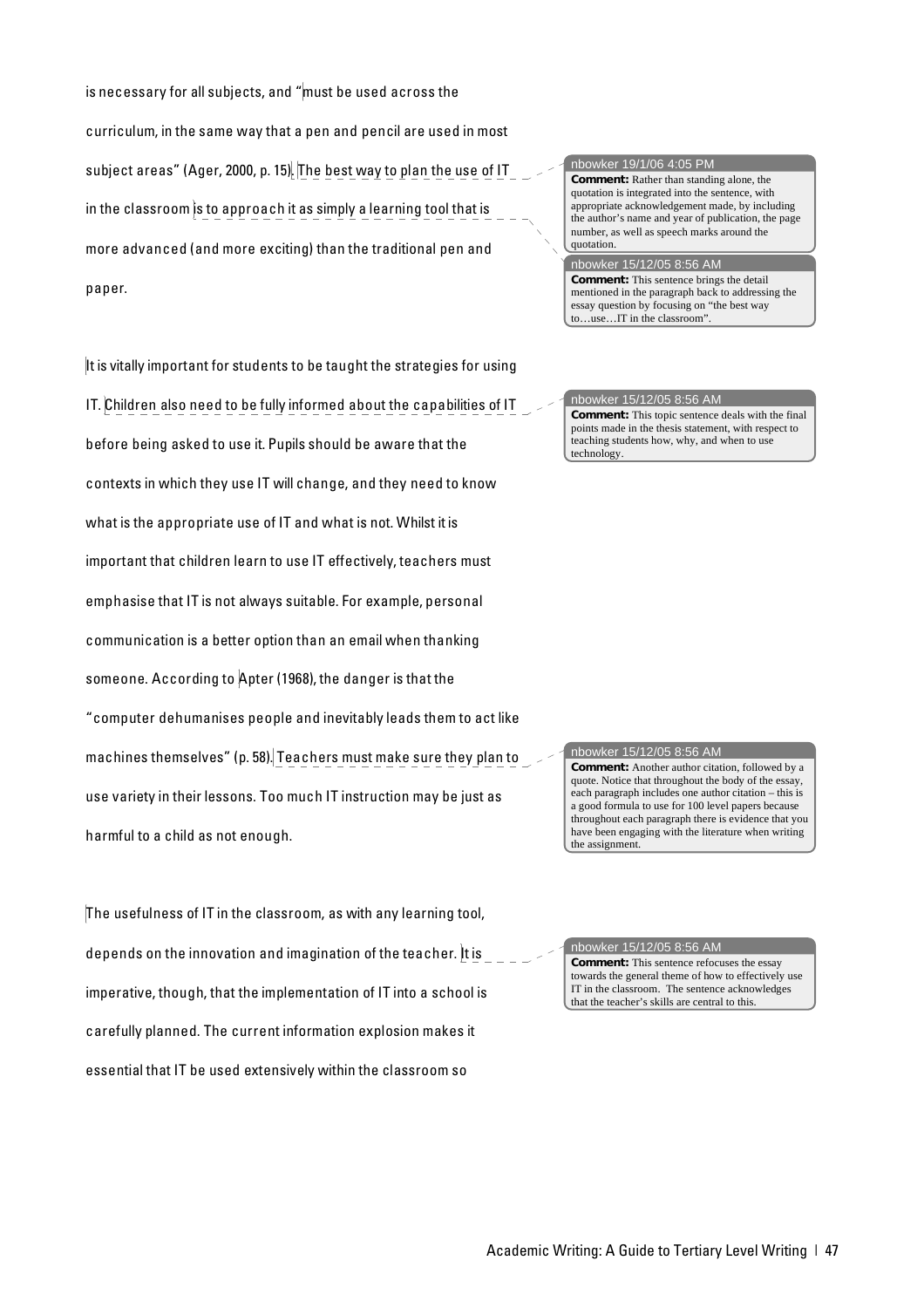children know how to use IT appropriately and effectively. Teachers must, therefore, be fully informed about what kinds of IT are available and whether or not they are appropriate for classroom use. School boards and teachers must therefore ensure that all staff have a clear plan about what they want their students to achieve through IT. The appropriate incorporation of IT into the classroom  $\Box$ will broaden the minds and skills of students, allowing them to be better prepared for further technological advances.

nbowker 15/12/05 8:56 AM **Comment:** The final paragraph functions to reaffirm the points made in the body of the essay, which, in turn, support the thesis statement.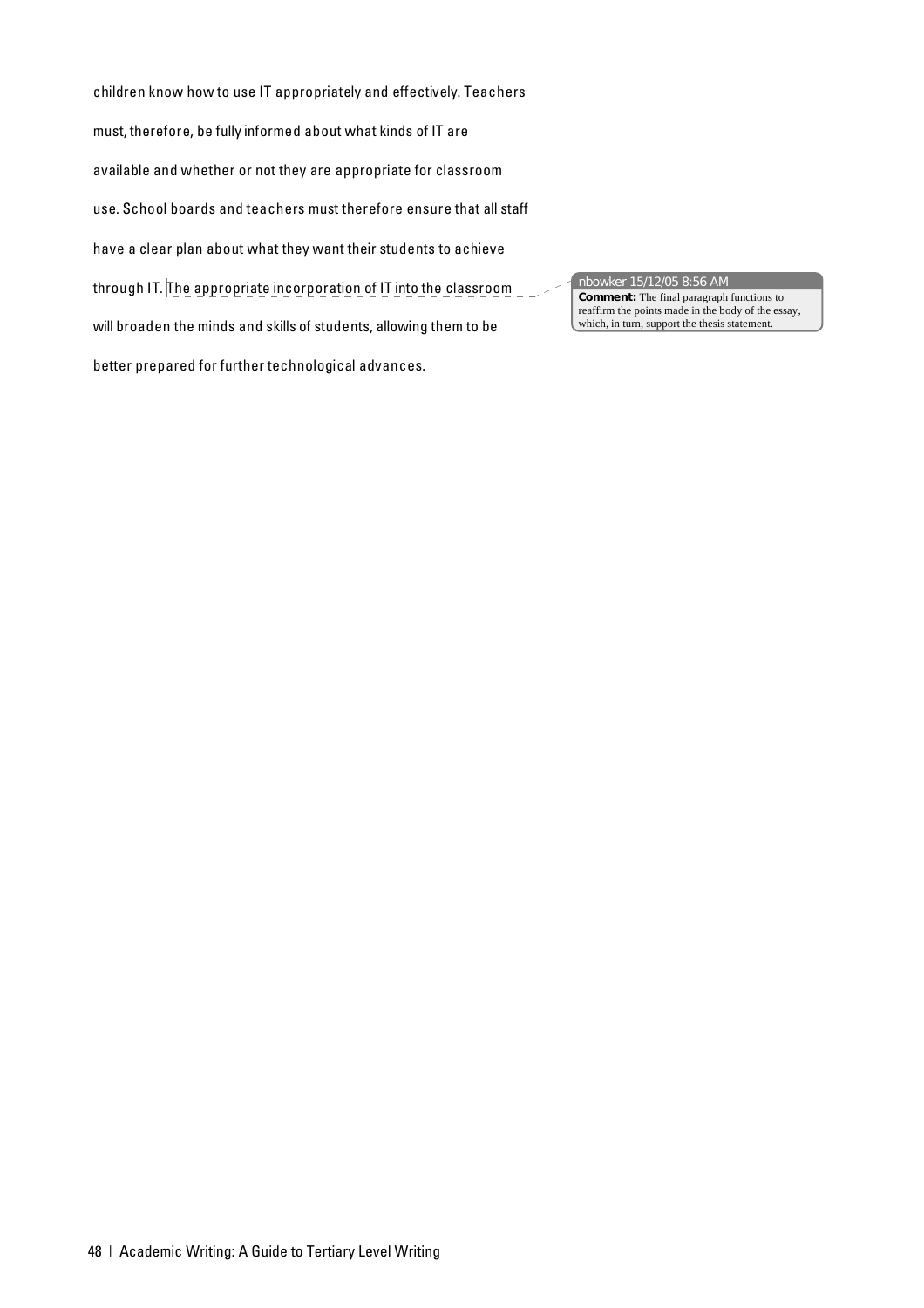#### **References**

Ager, R. (2000). The art of information and communications technology for teachers. London: David Fulton. Apter, A. J. (1968). The new technology of education. London: Macmillan.

Reksten, L. E. (2000). Using technology to increase student learning. Thousand Oaks, CA: Corwin Press.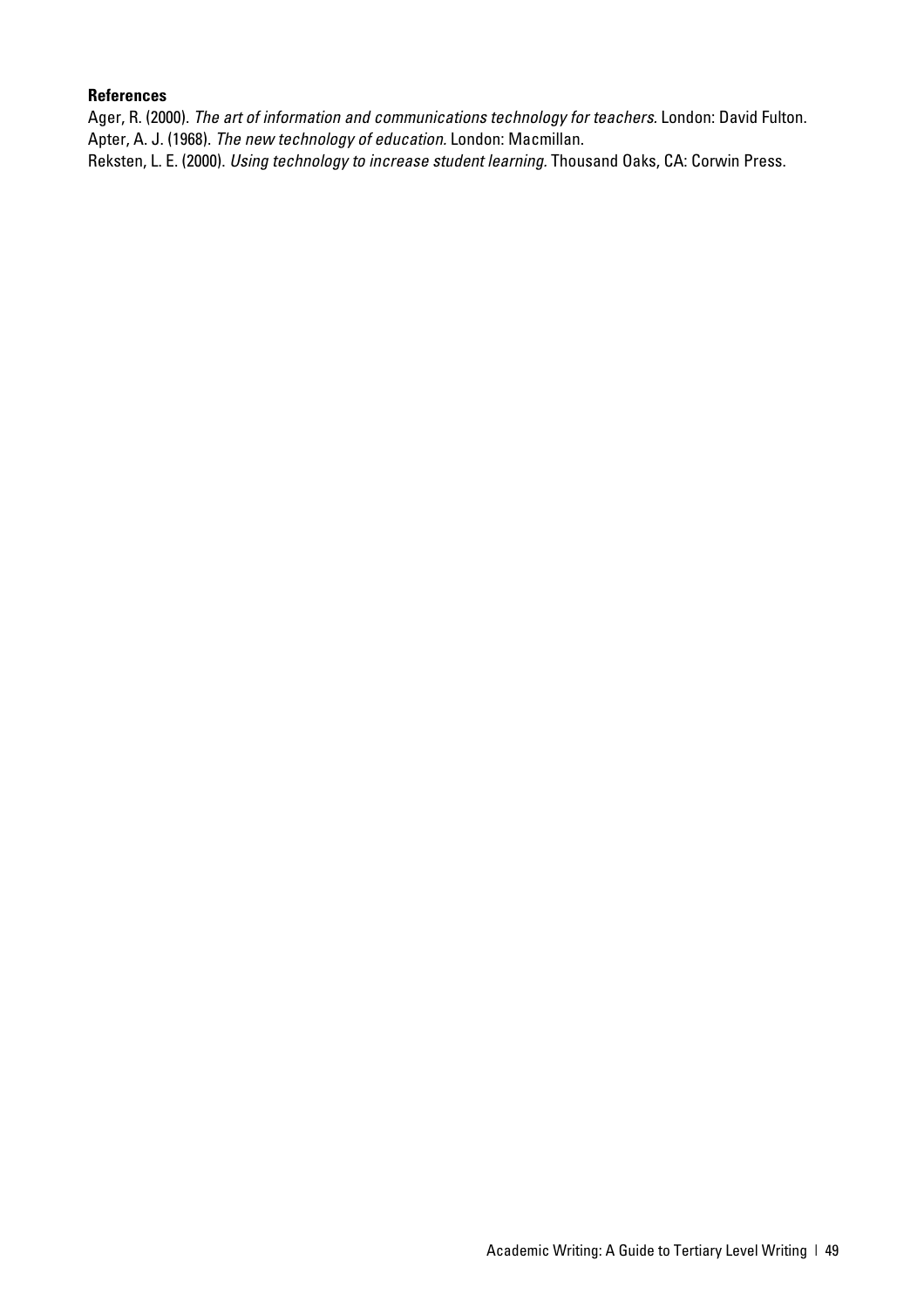# **Sample Essay II – 2000 words**

**Question:** Discuss the extent to which online users alter their identity

Topic – online users alter their identity Command – discuss Focus – the extent to which

**Analysis:** This is quite a difficult question because it is asking you to examine how much people alter their identity online, rather than highlighting the fact that people can change their identity – a potential trap for firsttime essay writers. Certainly, it is good at the beginning of the essay, whether in the introduction or the body, to acknowledge that people do alter their identity. However, to actually answer this question, you need to go beyond acknowledging the fact that people do change their identity, and discuss or debate the extent to which this happens and why. It may be that identity alteration occurs in different contexts. For instance, it may be that different groups are more likely to alter their identity than other groups, who do not alter their identity online. Alternatively, some groups may alter their identity to a greater degree than other groups. Answering this essay question requires a thorough analysis and examination of the different variables or factors influencing people's identity construction online.

Keywords used in searching for information: identity, social identity, alter ego, persona, internet, online, chatrooms, IRC, multi-user dungeons, MUDs, computer-mediated communication.

In writing this essay, notes were constructed in my own words from the ideas in books, book chapters, and journal articles surrounding the topic. These notes were then grouped together according to similar ideas and points of view to create topic units, in which I was not concerned about their size as long as they were distinct. From there, it became possible to identify a position or argument on which to base the essay. The introductory paragraph was then written, with a thesis statement crafted which functioned to summarise the ideas in the essay. At this time, a concluding paragraph was also roughly put together. Then the paragraphs forming the body of the essay were polished up from their rough shape and were checked to ensure that they were in line with the thesis statement. Topic sentences were crafted for paragraphs in the body, along with summary sentences rounding off the paragraphs. Finally, the concluding paragraph was elaborated on from its original form, ensuring that it adequately summarised the whole essay, but also managed to move the essay forward to the future. In total, the essay (excluding the Reference List) came to 1895 words, which fits easily within a 2000 word limit.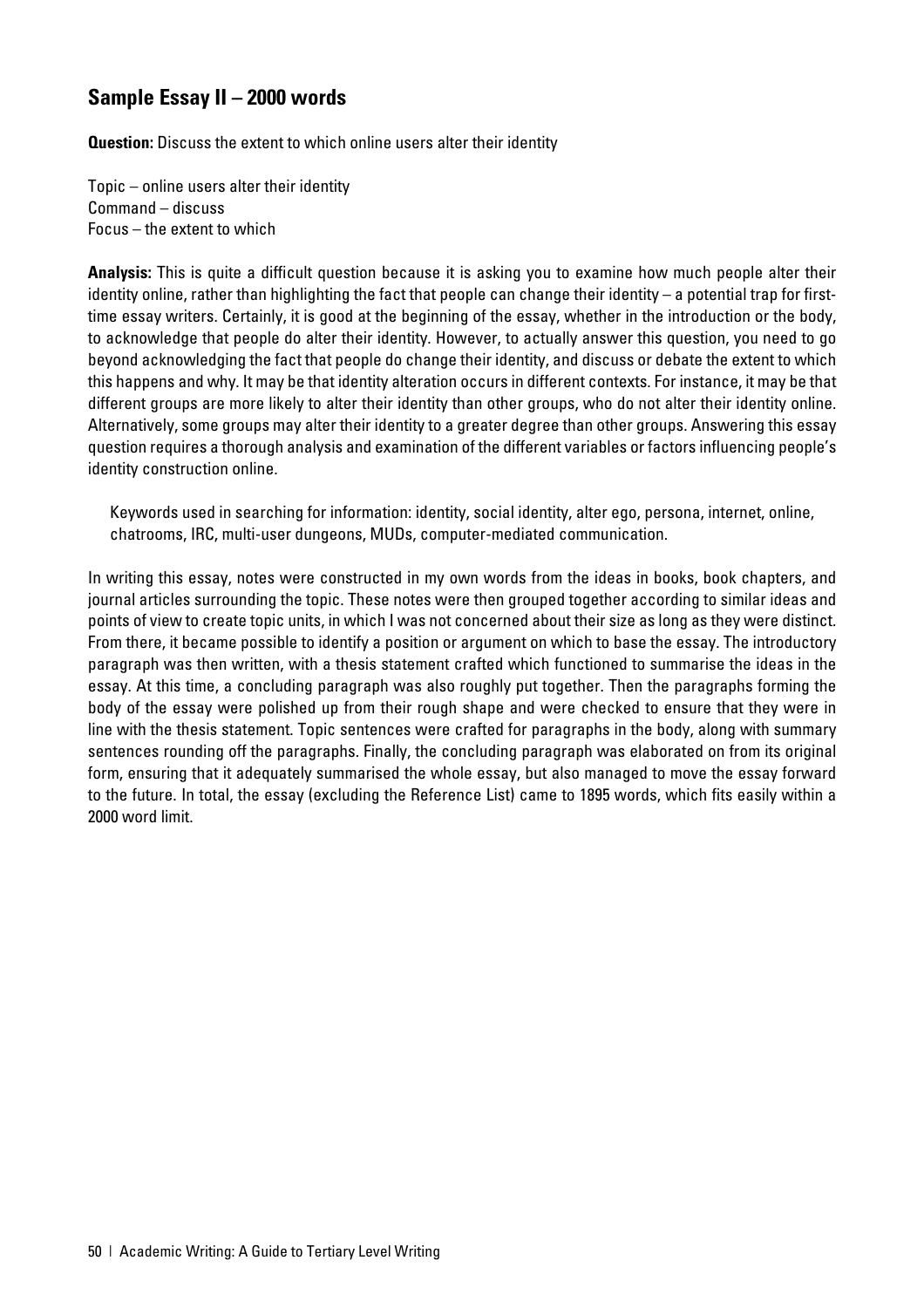#### Essay on the extent to which online users alter their identity

#### By Natilene Bowker

The online medium offers many opportunities for people to explore their identity. In particular, text-based communication enables users to present themselves in ways that may not be possible in face-to-face contexts because of the lack of physical appearance cues. Two such online communities, which operate textually, and in realtime, are Internet Relay Chat (IRC) and Multi-User Dungeons (MUDs). IRC offers users access to hundreds of chatrooms on a vast range of topics. Users are identified by their choice of nickname, dissimilar to real life names, in which "users can appear to be, quite literally, whoever they wish" (Reid, 1993, p. 63). MUDs are virtual reality, roleplaying environments where users create their own character by selecting a name, a gender including neuter and plural, and a description of their physical appearance (Curtis, 1997). Text-based communication forums offer users unprecedented freedoms for identity alteration through the anonymity of the online medium, which enables users to break free from social norms. However, online users' capacity to alter their identity is also constrained by gender norms, including gender socialisation differences in risktaking online.

Research has reported the unprecedented freedom of identity exploration online. Turkle's (1995) observations on MUDs identified how role-playing allows users to explore various aspects of their identity, as well as the capacity to take on other identities. This included opportunities to explore a wider range of roles than those

nbowker 20/10/05 3:40 PM **Comment:** Very general opening sentence about the broad topic area.

#### nbowker 20/10/05 3:43 PM

**Comment:** Begins narrowing the topic down to a closer focus for this essay. Here, the setting moves from "online" to more specific features, namely, "text-based communication".

nbowker 21/10/05 4:51 PM nbowker 21/10/05 4:53 PM **Comment:** These examples indicate to the reader that the essay question is being addressed within the scope of these kinds of online contexts. Hence, the writer is not having to cover all online contexts.

**Comment:** The full term followed immediately by the abbreviation is given for each online community. This means that the full term does not need to be repeated in the body of the essay. So, from here on in, IRC and MUDs are used.

#### nbowker 22/10/05 12:40 PM

**Comment:** These final two sentences in the introduction present the thesis statement for the essay. Instead of saying, "This essay will argue.. it cuts to the chase. Due to the number of aspects involved, the thesis statement has been broken into two sentences, which summarise two distinct positions.

nbowker 21/10/05 4:55 PM **Comment:** Topic sentence for the first paragraph, focusing on the unprecedented freedom of identity exploration online, which was mentioned in the thesis statement.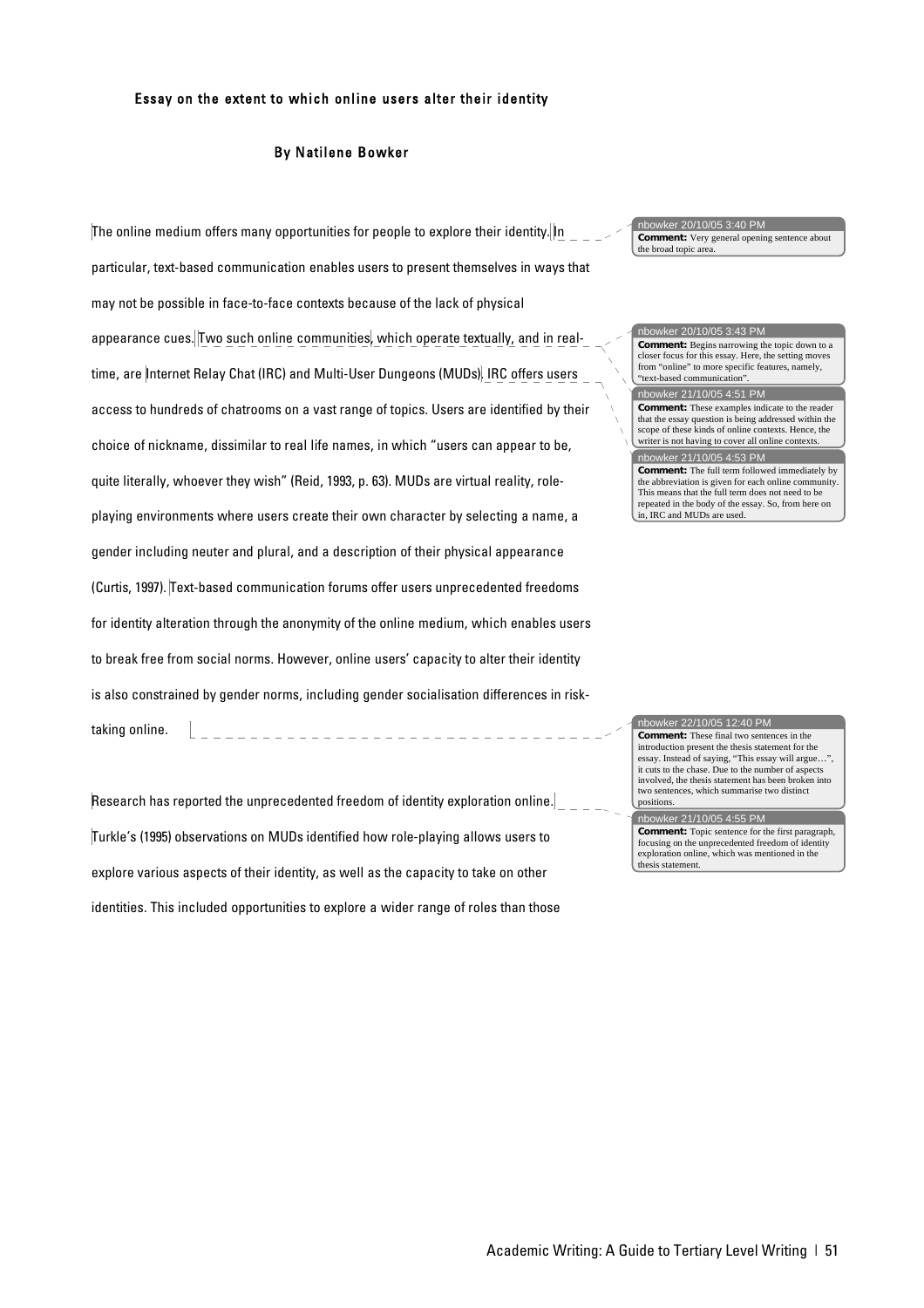available in real life, such as experimenting with radically different personae and transcending to a higher power, in addition to adopting multiple characters with different genders simultaneously. Similarly, on IRC users have the ability to take on multiple identities, signified through user nicknames, simultaneously (Reid, 1993). Such activities demonstrate the freedom users have in constructing identities online as the constraints of physical reality are suspended (Calvert, Mahler, Zehnder, Jenkins, & Lee, 2003). This evidence indicates that the capacity for identity alteration online is vast.

Underlying users' capacity for identity alteration may be the anonymity of online communication. Researchers have argued that users alter their identity because of the anonymous features of the online medium, in which physical appearance cues are unavailable. This allows users to break free of social norms. For instance, Reid (1993) argues that the anonymity "and therefore invulnerability" (p. 403) surrounding one's real life identity enables users to experiment with gender identity norms online by letting go of their social and cultural inhibitions. Literature exists about men and women masquerading as the opposite gender online (Curtis, 1997; Reid, 1996; Turkle, 1995). Consequently, as Calvert (2002) confirms, the anonymity of online interactions enables participants to freely express themselves in ways that are not as constrained by real world expectations.

Further, the physical distance between IRC participants, combined with the anonymity surrounding users' real life identities, means few consequences exist for acting inappropriately and breaking social norms (Reid, 1993). According to Calvert (2002), the lack of consequences for breaching social norms permits users to explore more about

| nbowker 21/10/05 4:56 PM                                                      |
|-------------------------------------------------------------------------------|
| Comment: Evidence from a study is presented to<br>back up the topic sentence. |
| nbowker 21/10/05 4:56 PM                                                      |
| Comment: A second piece of evidence is given.                                 |

#### nbowker 21/10/05 4:58 PM

nbowker 22/10/05 12:40 PM nbowker 21/10/05 5:03 PM nbowker 21/10/05 5:03 PM nbowker 21/10/05 5:04 PM **Comment:** A citation from a further author is used to reinforce the idea that the online medium has unprecedented opportunities for identity exploration compared to real life. **Comment:** Words in the final sentence link back to the same/similar words used in the essay question "identity alteration online". This helps to bring the reader back to the essay topic, as the essay has moved from specific examples to reaffirming the essay's first line of argument. This sentence confirms that there are opportunities, which also links back to the first part of the thesis statement. **Comment:** Topic sentence moves to a reason for identity alteration. Hence, this is dealing with the *why* in relation to answering the essay question. **Comment:** Whenever authors are introduced into the sentence, the year follows in brackets. **Comment:** Whenever a quote is used, a page number is also required.

#### nbowker 21/10/05 5:06 PM

**Comment:** A claim is made about the literature, which is then backed up with citations of the literature in brackets. When more than one citation is mentioned, these are added into the brackets after a semi-colon. Note that these references are in alphabetical order.

#### nbowker 21/10/05 5:07 PM

**Comment:** Statement at end of paragraph functions to summarise the points made, which also subtly acts to bring the reader back to the broader topic.

nbowker 22/10/05 11:26 AM **Comment:** Another topic sentence elaborating on the rationale for identity construction online.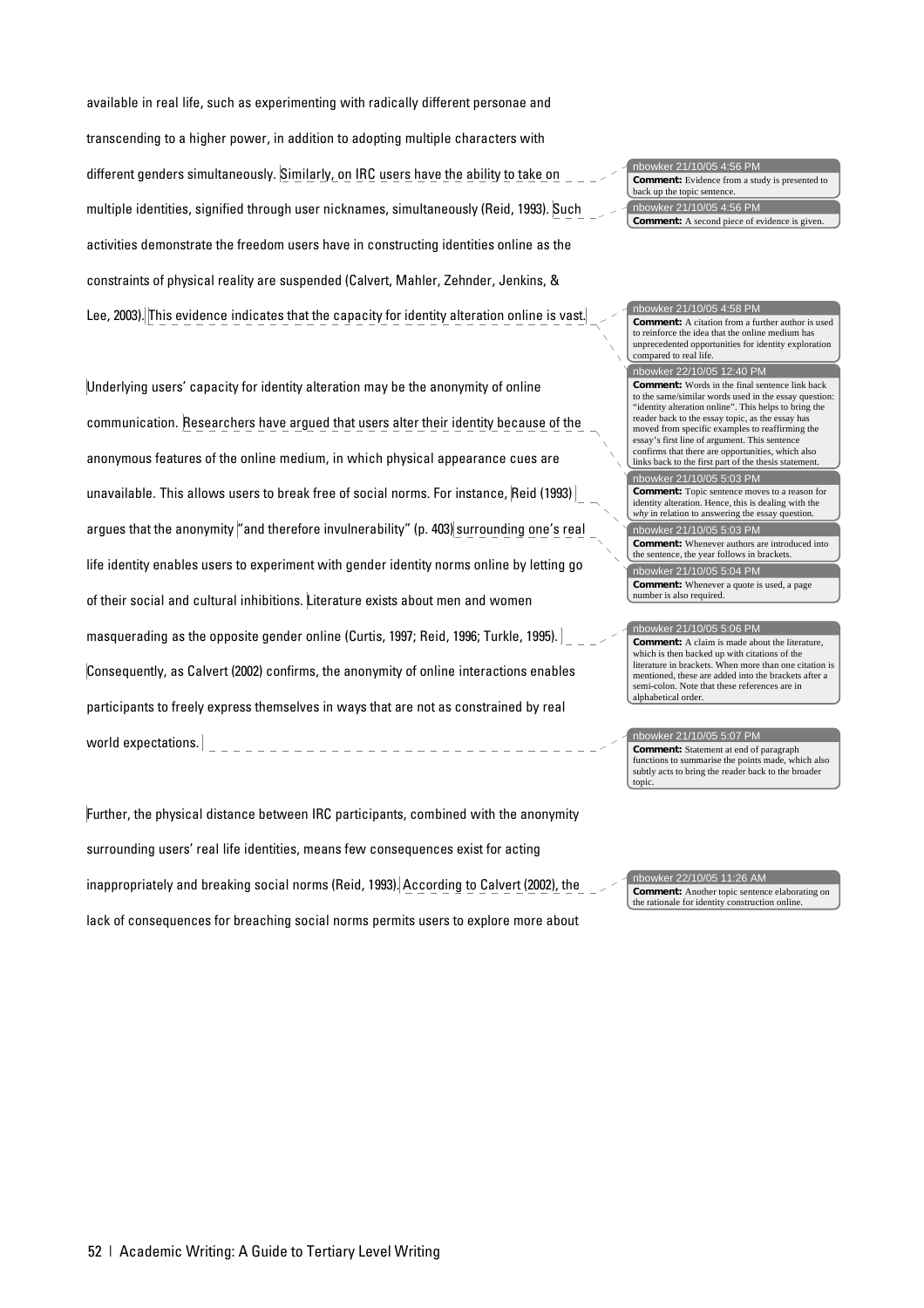themselves, compared to real life. Indeed, the popularity of experimenting with sexual identity on IRC may be indicative of the proportion of adolescent and young adult users able to safely explore their sexuality without the behavioural taboos of real life (Reid). Also, Calvert suggests how assuming other identities online may offer users, particularly adolescents who are less popular in real life, the chance to gain social importance. Hence, removing the rigid identity boundaries of such factors as age, ethnicity, and gender, which circumscribe behaviour offline, enables the reconstruction of identity online, where the only limits are those created by the users (Reid).

So far then, the research evidence indicates that text-based communication forums offer users unprecedented freedoms for identity alteration. This is made possible through the anonymity of the online medium, which enables users to break free from social norms constraining offline behaviour. Further, the lack of social consequences for breaking free of social norms, as a result of anonymity in conjunction with the geographic distance between online users, provides additional support for users' identity alteration online.

Nevertheless, while online users have the capacity to alter their identity and interact as other than themselves, Baym (1998) argues that, in reality, many probably create identities consistent with real life. In support of this, Baym points out how online norms develop out of pre-existing norms within contexts external to online environments. For instance, according to Reid (1993), IRC users consistently prefer being identified under

nbowker 22/10/05 11:18 AM nbowker 22/10/05 11:17 AM **Comment:** As Reid has already been mentioned in the paragraph, further references to Reid do not need a year, likewise for Calvert. **Comment:** An example is provided demonstrating the benefits of experimenting with identity online for a particular group, and likewise for the following sentence.

#### nbowker 22/10/05 11:26 AM

**Comment:** This final sentence rounds off the paragraph by looking at the situation from a broader and more inclusive perspective, which takes into account several variables – age, ethnicity, as well as gender. The word "hence" functions to create an explanation for the events that have occurred.

#### nbowker 22/10/05 11:28 AM

**Comment:** This paragraph serves a very specific function – to summarise the evidence presented so far. This brings the reader immediately back to the first part of the thesis statement, mentioned in the ductory paragraph. This sum needed because the argument in this essay is complex as it is organised around two very distinct points of view: the unprecedented freedom surrounding identity alteration online, and the gender socialisation constraints influencing identity alteration online.

#### nbowker 22/10/05 11:33 AM

**Comment:** This sentence turns the essay towards a different path, which contrasts with the preceding argument. "Nevertheless" functions to emphasise this change of direction.

#### nbowker 19/1/06 4:06 PM

**Comment:** Including this author's idea serves to provide a justification for users' online behaviour and, consequently, the proceeding examples, which function to support the influence of offline norms. "In support of this" is a useful phrase to tell the reader that back up for the position follows.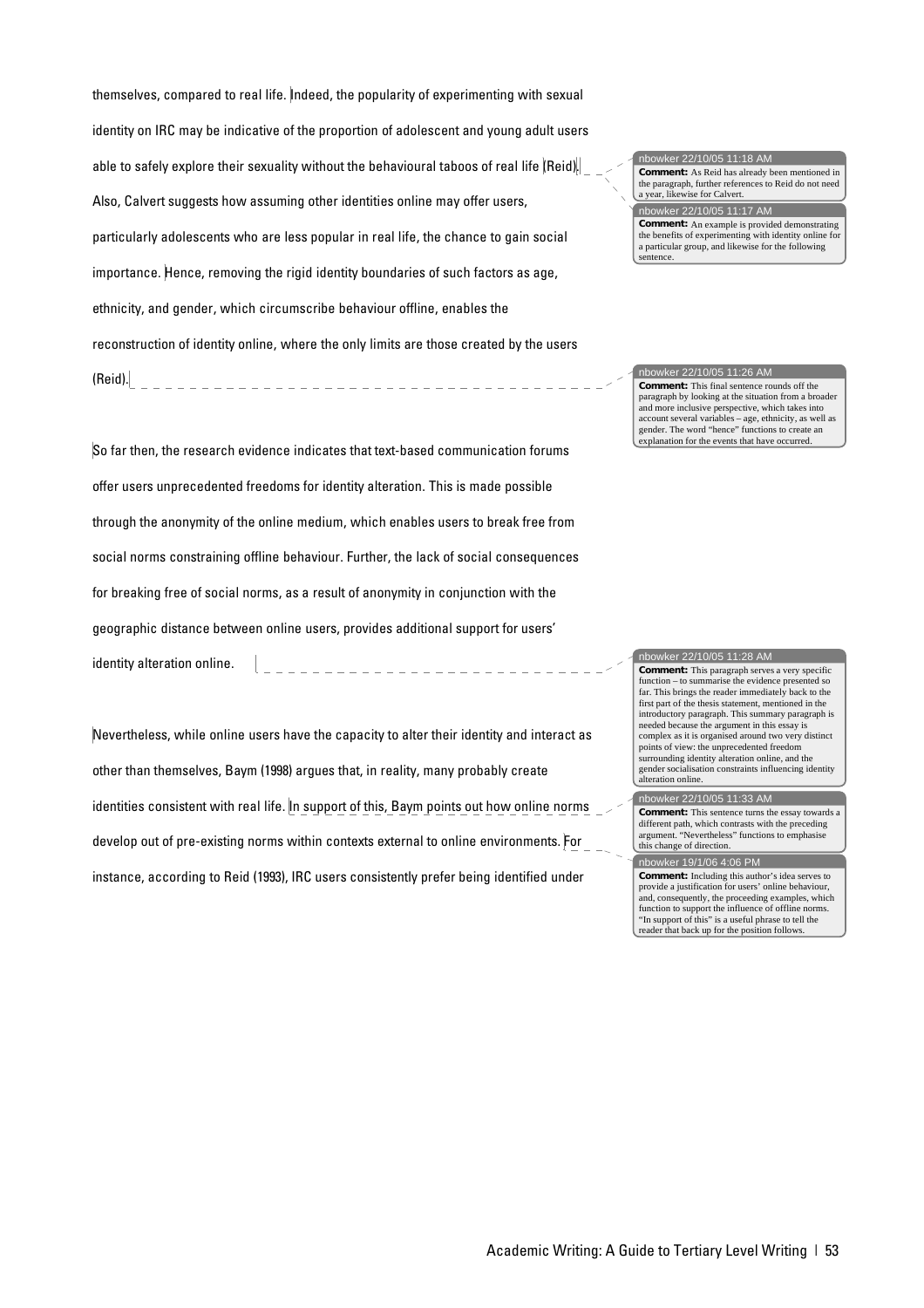one nickname – which is consistent with identifying under one name in real life contexts – as opposed to multiple nicknames.

Other research reinforces the view that online users may also behave much as they do in real life and conform to identity norms common in face-to-face contexts. For instance, a posting to a discussion group about online personae highlighted equal numbers of participants acted the same as real life versus being different (Turkle, 1997). While MUD users can adopt a character as near or as distant from their real life self (Turkle), with neuter, plural, and hermaphrodite choices available, a number of MUDs have restricted gender to male and female only (Reid, 1996). Similarly, Curtis' (1997) observations from a 12-month longitudinal study of LambdaMOO, a highly populated MUD, indicated gender identity comprised the fewest choices available. Further, even when players identified under a non-traditional gender, other users still requested real life gender identity disclosure. This evidence suggests that despite the opportunities for identity alteration, some online users, at least, are choosing to retain offline identity conventions, which constrains their identity construction.

Another study, conducted by Danet (1998), also offers further evidence in support of online users conforming to real life identity conventions. Danet's analysis of gender identities chosen on two MUDs (MediaMOO and LambdaMOO), constituting 1055 and 7308 players, revealed that a majority chose male or female, while only a minority adopted unconventional identities encompassing neuter and gender neutral. Further, far fewer players (3% and 4%) chose to create unique gender identities.

nbowker 22/10/05 11:38 AM **Comment:** Another topic sentence, which summarises the evidence presented in this paragraph.

nbowker 22/10/05 11:41 AM **Comment:** Another summary sentence, which rounds the paragraph off by acknowledging that while opportunities are available for identity alteration, online users are also following real life conventions.

nbowker 22/10/05 11:44 AM

**Comment:** This paragraph is made up of only three sentences – the minimum number of sentences required for a paragraph. It is good to have variation in paragraph length. The first sentence functions to highlight the new evidence contained in the paragraph, and, thus, makes distinct the topic of the paragraph.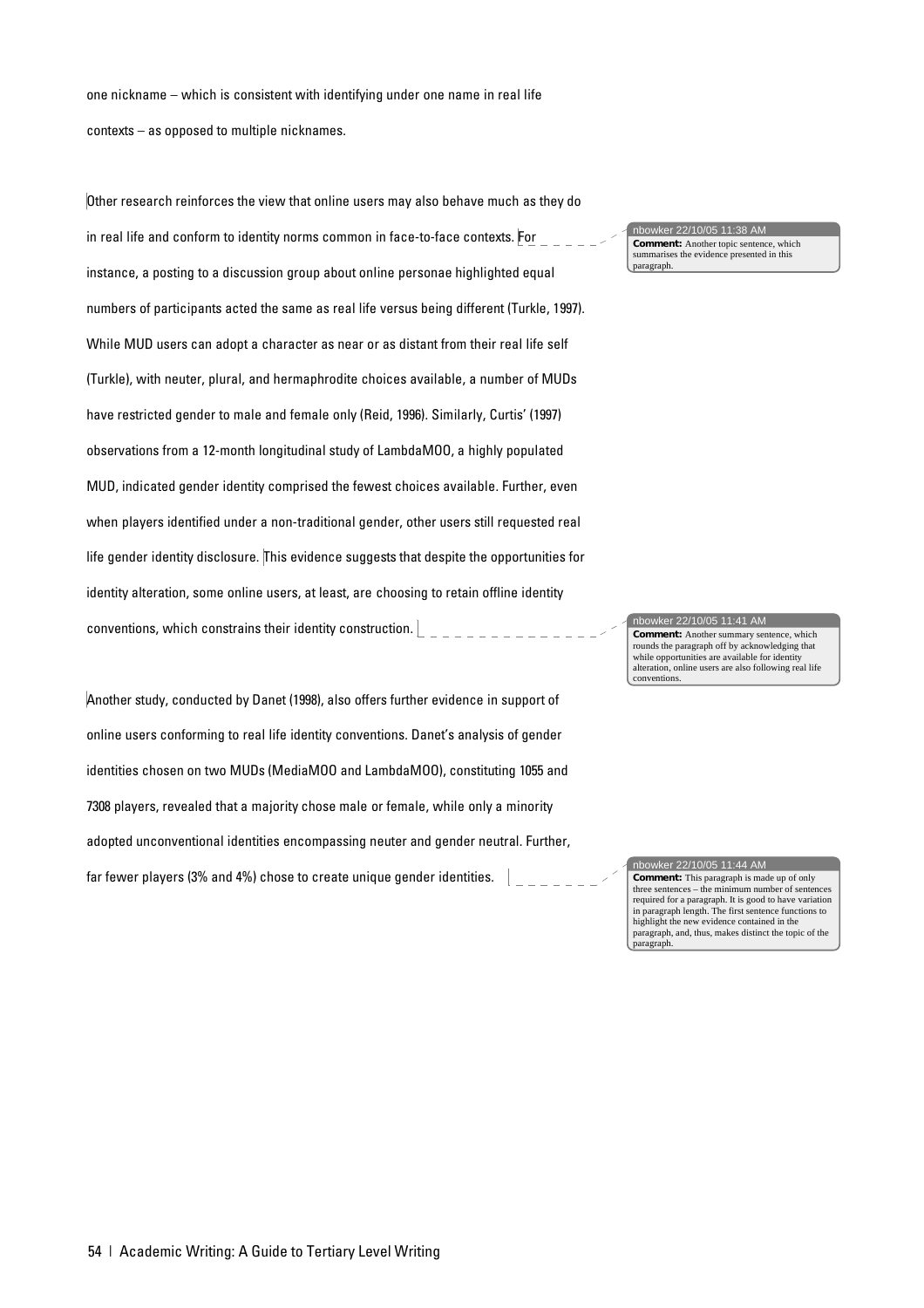Although it was not possible to verify the real life gender identity of the players in Danet's (1998) study, Danet estimated, based on current internet user population statistics recording 70% male and 30% female participation, that many male players were likely to be identifying under a female or unconventional identity. In support of males' likelihood to explore identity boundaries, Reid's (1996) survey results of LambdaMOO showed a majority were male (76.6%). Similarly, Turkle's (1997) observations on the MUD, Habitat, revealed that while there was a 4:1 ratio of male versus female real life participants, the ratio of male to female presenting players was actually 3:1, indicating a greater proportion of males altering their gender identity. This evidence also suggests that while some users' may participate in identity alteration, male users may be more likely to do so than females.

Researchers have proposed several reasons for males altering their gender identity online. For instance, according to Curtis (1997), males are the most common MUD participants, which leads to a lack of female (presenting) players. This scarcity heightens the novelty of interacting with females online, leading real life males to present as female to gain the same attention. Another prominent reason for males' altering their gender identity is to find out what it is like to be treated as a female. Males are also attracted to the fun in deceiving other males and enticing them into sexually explicit interactions by taking on a female gender identity (Curtis).

#### nbowker 22/10/05 11:49 AM

**Comment:** While the evidence in this paragraph belongs to the study mentioned in the former paragraph, it highlights a different focus of attention: males may be more likely to alter their identity online than females. Consequently, the idea warrants a separate paragraph.

nbowker 22/10/05 11:54 AM

**Comment:** This sentence states that authors have presented justification. The next sentence backs this up by naming an author who provides such justification for males' gender identity alteration online.

nbowker 22/10/05 11:51 AM **Comment:** This paragraph provides justification for males' identity alteration online

However, females also alter their gender identity, but typically for a different reason. Due to the proportion of males gender-switching, many females have been required to nbowker 22/10/05 11:56 AM

**Comment:** Topic sentence indicates a change in direction in that it acknowledges that females also alter identity online. This is qualified by the fact that they do so for a very different reason.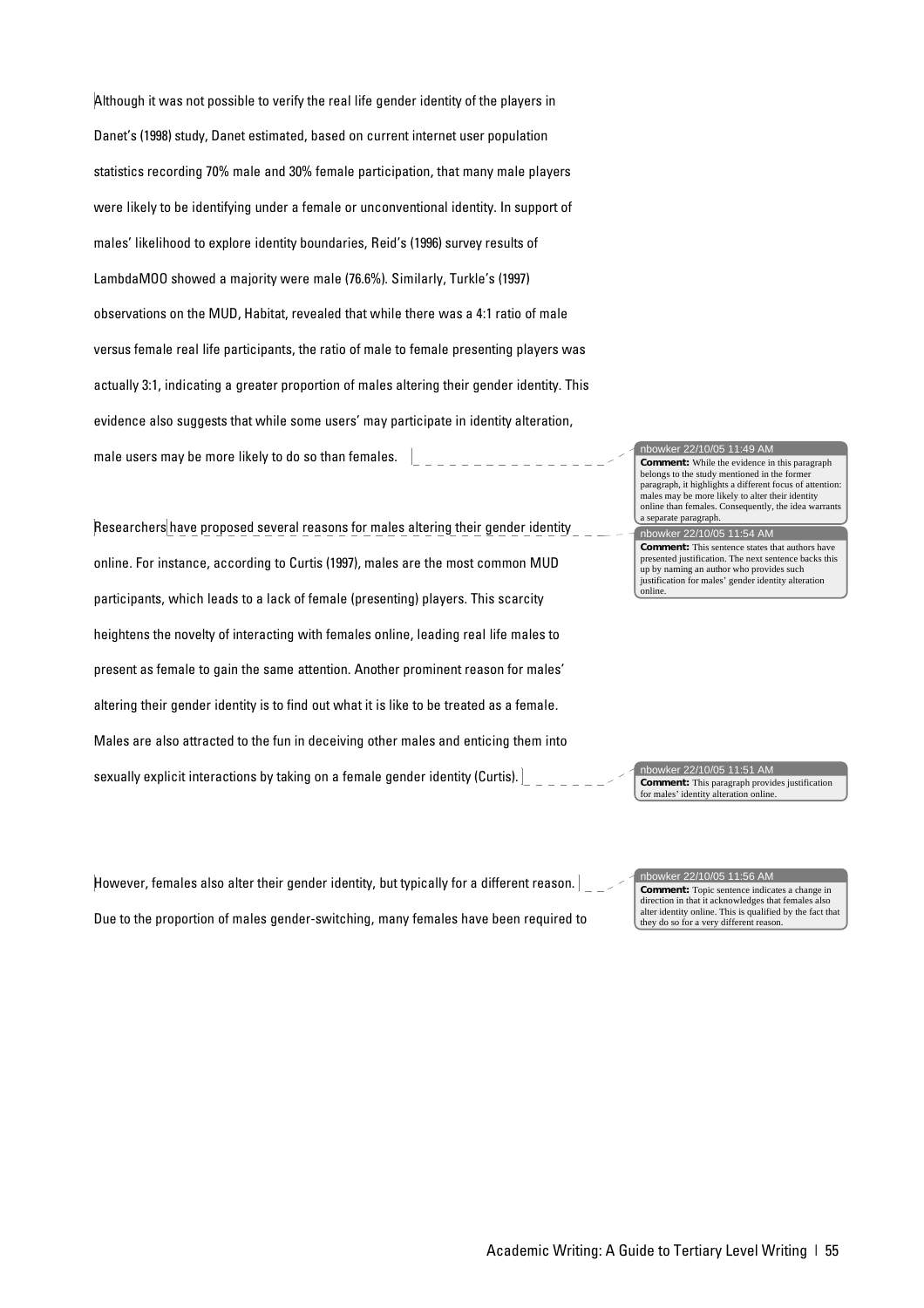"prove" their real life gender. Consequently, many females alter their identity from female to neuter, gender-neutral, or male (Curtis, 1997). Similarly, other research indicates that females alter their identity to avoid harassment, including sexual harassment (Turkle, 1995).

nbowker 22/10/05 12:01 PM **Comment:** "Other research" is backed up with the citation from Turkle in brackets at the end of the sentence

Research investigations indicate that when it comes to identity alteration online, it is not a simple case of observing whether or not the behaviour occurs. Rather, researchers also need to consider the reasons for users engaging in identity alteration, to better understand the extent to which online users actually alter their identity. Indeed, the evidence indicates that males and females may alter their gender identity for very different reasons. While males may do so for a range of reasons, including general identity exploration, gaining attention, and deceiving others, the research suggests that females typically do so to avoid harassment. Furthermore, this contrast in reasons may reflect effects of gender socialisation differences in risk-taking behaviours, learnt in real life, face-to-face contexts.

In support of gender socialisation differences in risk-taking behaviour, underlying gender socialisation theory is the notion that males learn to engage in risk-taking activities by extending behavioural boundaries. In contrast, females learn to stay within appropriate behavioural conventions, maintaining their safety (Spender, 1995). The disorientation surrounding the adoption of masculine identities by real life females, evident in Bruckman (1996) and Reid's (1996) gender-switching encounter, in contrast to the liberation from the restrictions of gender appropriate behaviour experienced by a

nbowker 22/10/05 12:15 PM

**Comment:** This paragraph functions to summarise the ideas mentioned to date, which link into the second part of the thesis statement mentioned in the introductory paragraph.

nbowker 22/10/05 12:24 PM **Comment:** This part of the sentence works to support the focus in the essay on explaining why users engage in identity alteration online – so that researchers attain a *better understanding* of the events taking place.

nbowker 22/10/05 12:19 PM **Comment:** This clause has been specifically constructed to conform to the essay question – notice the overlap in phrasing in terms of "the extent to which online users [actually] alter their identity". This helps demonstrate to the reader that the essay question has been addressed.

nbowker 22/10/05 12:25 PM

**Comment:** This end sentence moves the focus forward by suggesting further justification, through theoretical evidence, to support the second position in the thesis statement.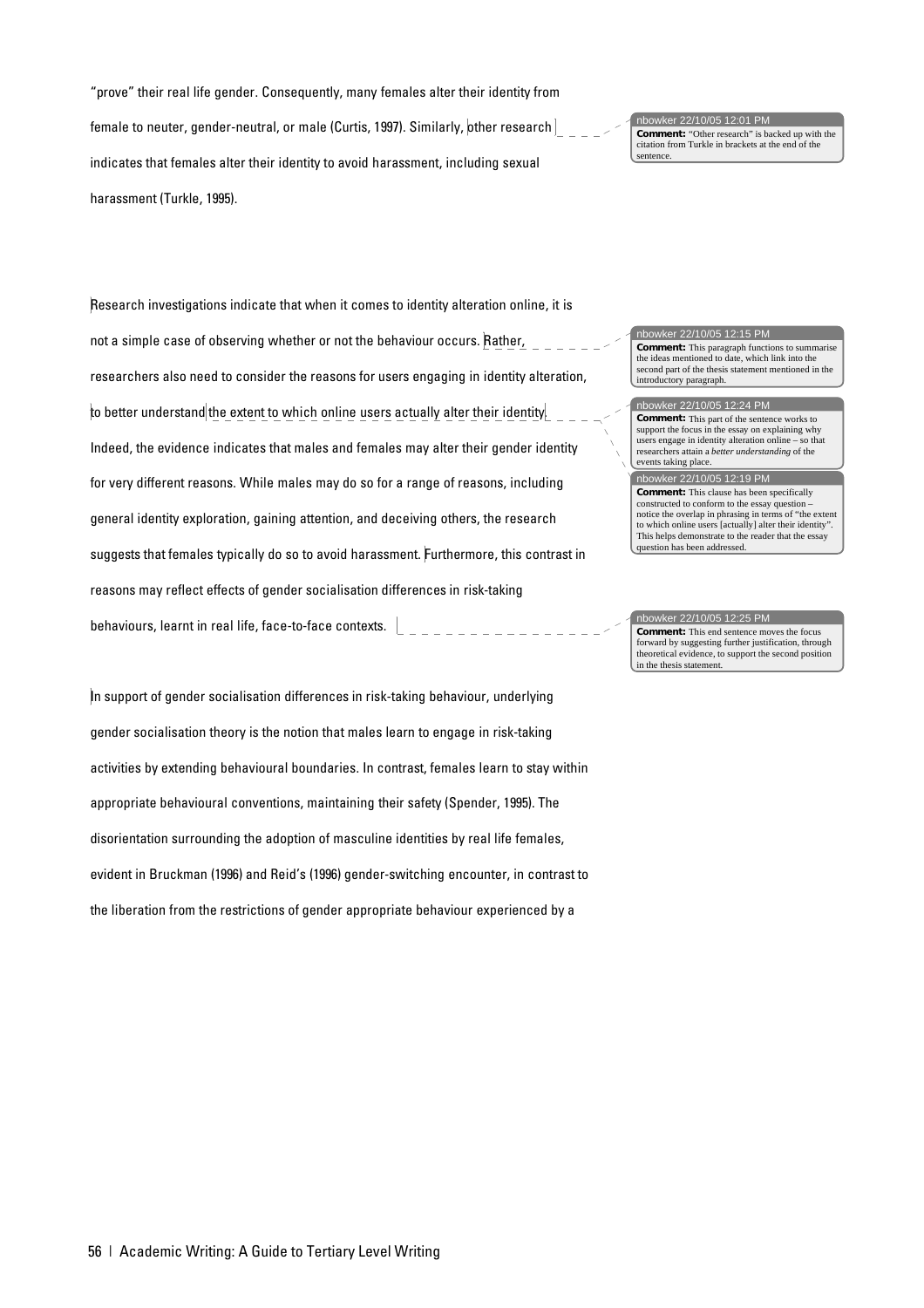male when gender-switching (Reid), together, may provide some support for the influence of gender socialisation differences in risk-taking online.

Further, the anonymity created by textual communication forums online provides a protective mechanism, reducing social risk. If social errors occur, players can easily log on as another character without redress. Hence, the shield of anonymity relieves players of any accountability for their actions, eliminating the physical consequences of irresponsible and offensive acts (Curtis, 1997). Subsequently, it is argued that those more likely to engage in risk-taking, namely males (Coet & McDermott, 1979), may also be more likely to utilise online environments for identity exploration, including identity alteration, compared to females.

Indeed, the evidence indicates that while males and females may alter their identity online, they do so to different extents. Males engage in identity alteration for a variety of reasons, not least of which includes identity exploration. This supports males' predisposition to engage in risk-taking behaviours as a consequence of their gender socialisation. In contrast, females engage in identity alteration to stay safe, by escaping harassment. In support of such normative behaviour practices online, Curtis (1997) argues that although MUD players may create a character vastly different from how they are in reality, many conform to their real life behaviours and personality.

In conclusion, the extent to which online users alter their identity is a complex phenomenon. On the one hand, evidence demonstrates the unprecedented freedom of identity exploration online. The anonymity of online communication forums enables

nbowker 22/10/05 12:51 PM **Comment:** This paragraph functions to provide the link between gender socialisation differences in risk-taking between males and females off line, and males and females' risk-taking in identity alteration

online.

nbowker 22/10/05 12:28 PM **Comment:** While this evidence repeats and elaborates earlier evidence mentioned in the first part of the essay supporting the first argument, it also functions here to support the second argument in the thesis statement.

nbowker 22/10/05 12:29 PM **Comment:** This citation backs up the statement that males are more likely to engage in risk-taking.

nbowker 22/10/05 12:30 PM **Comment:** This paragraph summarises the second argument in the thesis statement.

nbowker 19/1/06 4:06 PM **Comment:** This topic sentence introduces the concluding paragraph. It manages to bring togethe the different points of view by highlighting the fact that it is a complex situation.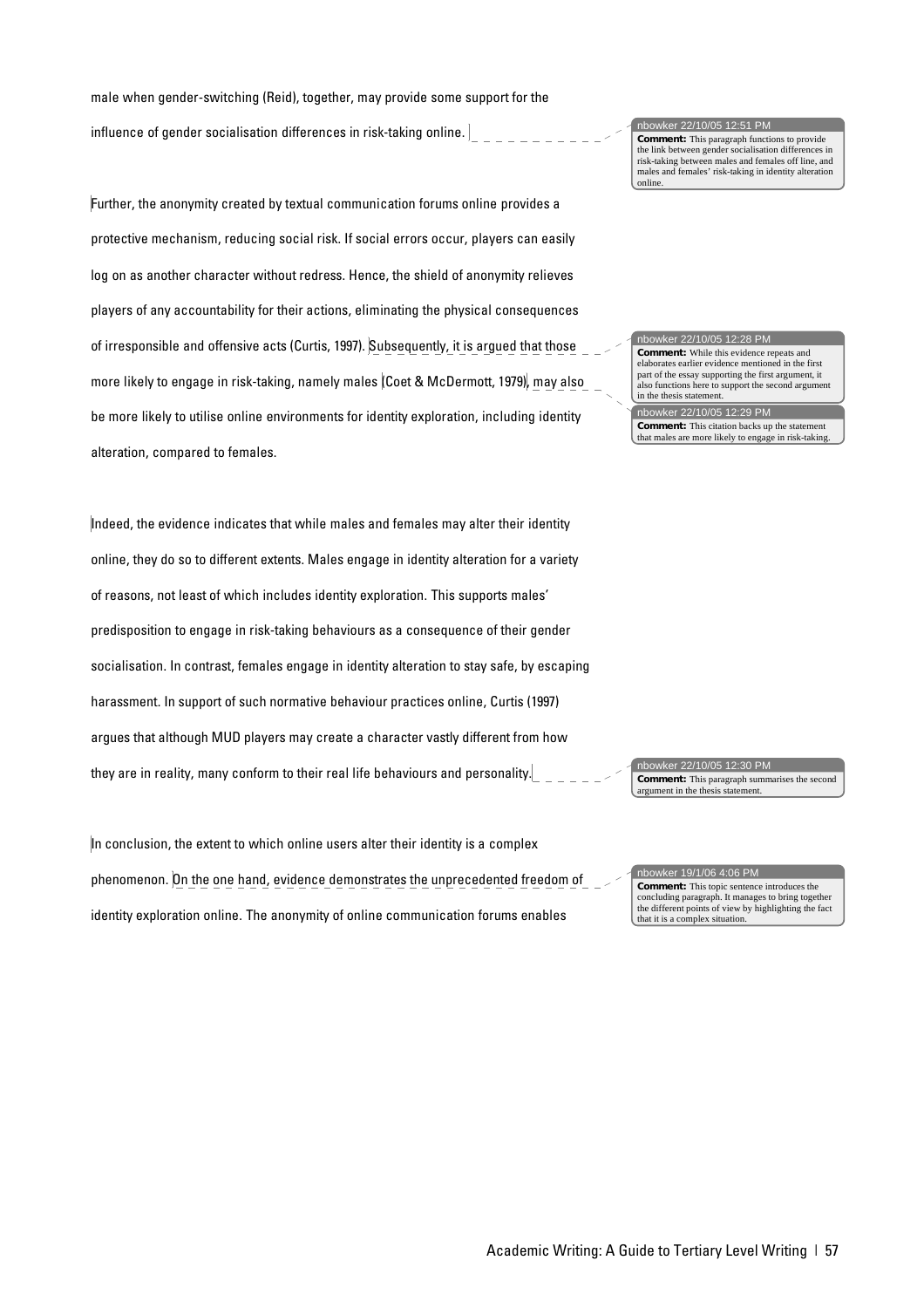users to break free of social norms because of the lack of physical appearance cues, which may constrain behaviour in face-to-face contexts. Secondly, the physical distance between users, in conjunction with the anonymous nature of the online medium, means there are few social consequences for breaching social conventions, which offers further support for users to freely engage in identity alteration online. Yet, despite freedom from the constraints of social norms governing online behaviour, leading to increased opportunities for identity alteration online compared to real life, the extent to which online users freely alter their identity may be influenced by the reproduction of gender socialisation norms. Indeed, the literature suggests that males and females' identity alteration may be linked to their gender socialisation differences in risk-taking, leading males to be more likely to take risks in exploring their identity online. This finding has implications for research into cyberpsychology, in which gender socialisation differences may influence other behaviours of online users, beyond just identity alteration.

nbowker 22/10/05 12:32 PM **Comment:** These sentences summarise the first argument in the thesis statement.

ker 22/10/05 12:32 PM

**Comment:** These sentences summarise the second argument in the thesis statement.

#### nbowker 22/10/05 12:34 PM

**Comment:** This last sentence works to bring the essay forward beyond the immediate essay context to consider the implications within a broader topic setting, namely, cyberpsychology. This movement forward from addressing the essay question is achieved without raising any new evidence.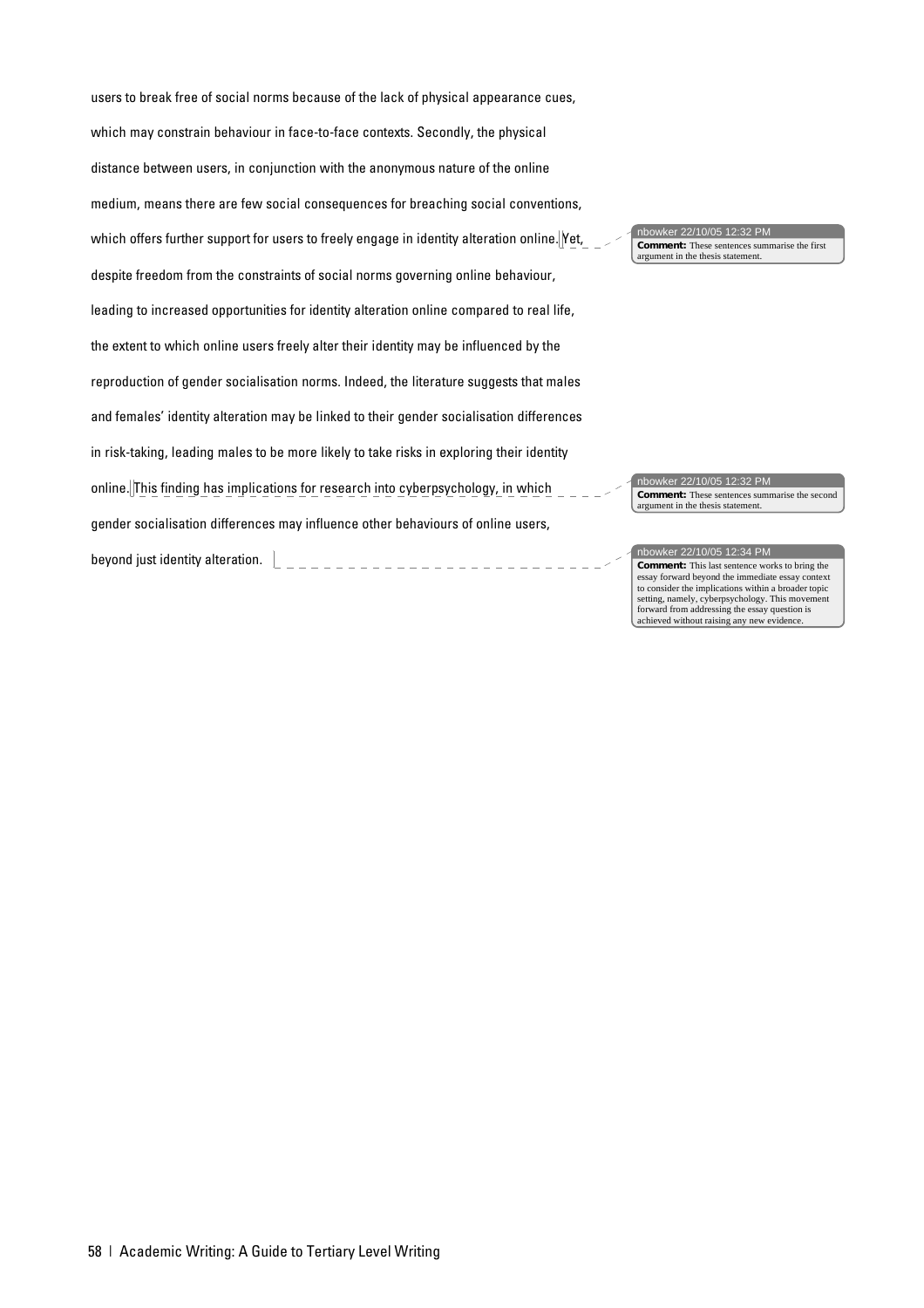- Baym, N. (1998). The emergence of on-line community. In S. G. Jones (Ed.), Cybersociety 2.0: Revisiting computer-mediated communication and community (pp. 35-68). Thousand Oaks, CA: Sage.
- Bruckman, A. S. (1996). Gender swapping on the internet. In P. Ludlow (Ed.), *High noon* on the electronic frontier: Conceptual issues in cyberspace (pp. 317-325). Cambridge, MA: MIT Press.
- Calvert, S. L. (2002). Identity construction on the Internet. In S. L. Calvert, A. B. Jordan, & R.R. Cocking (Eds.), Children in the digital age (pp. 57-70). Westport, CT: Praeger.
- Calvert, S. L., Mahler, B. A., Zehnder, S. M., Jenkins, A., & Lee, M. S. (2003). Gender differences in preadolescent children's online interactions: Symbolic modes of self-presentation and self-expression. Journal of Applied Development

 $Psychology, 24, 627-644.$ 

Coet, L. J., & McDermott, P. J. (1979). Sex, instructional set, and group make-up: Organismic and situational factors influencing risk-taking. Psychological Reports, <sup>44</sup>(3), 1283-1294.

Curtis, P. (1997). Mudding: Social Phenomena in text-based virtual realities. In S. Keisler (Eds.), Culture of the Internet (pp. 121-142). Mahwah, NJ: Lawrence Erlbaum Associates.

nbowker 22/10/05 12:45 PM **Comment:** Notice that book chapters make up a significant proportion of the references. There is external less to read in a book chapter versus a whole book.

nbowker 19/1/06 4:08 PM **Comment:** Within the references, two more recent

(at the time this book was printed) publications have been sourced, which indicates that up-to-date ideas have been found.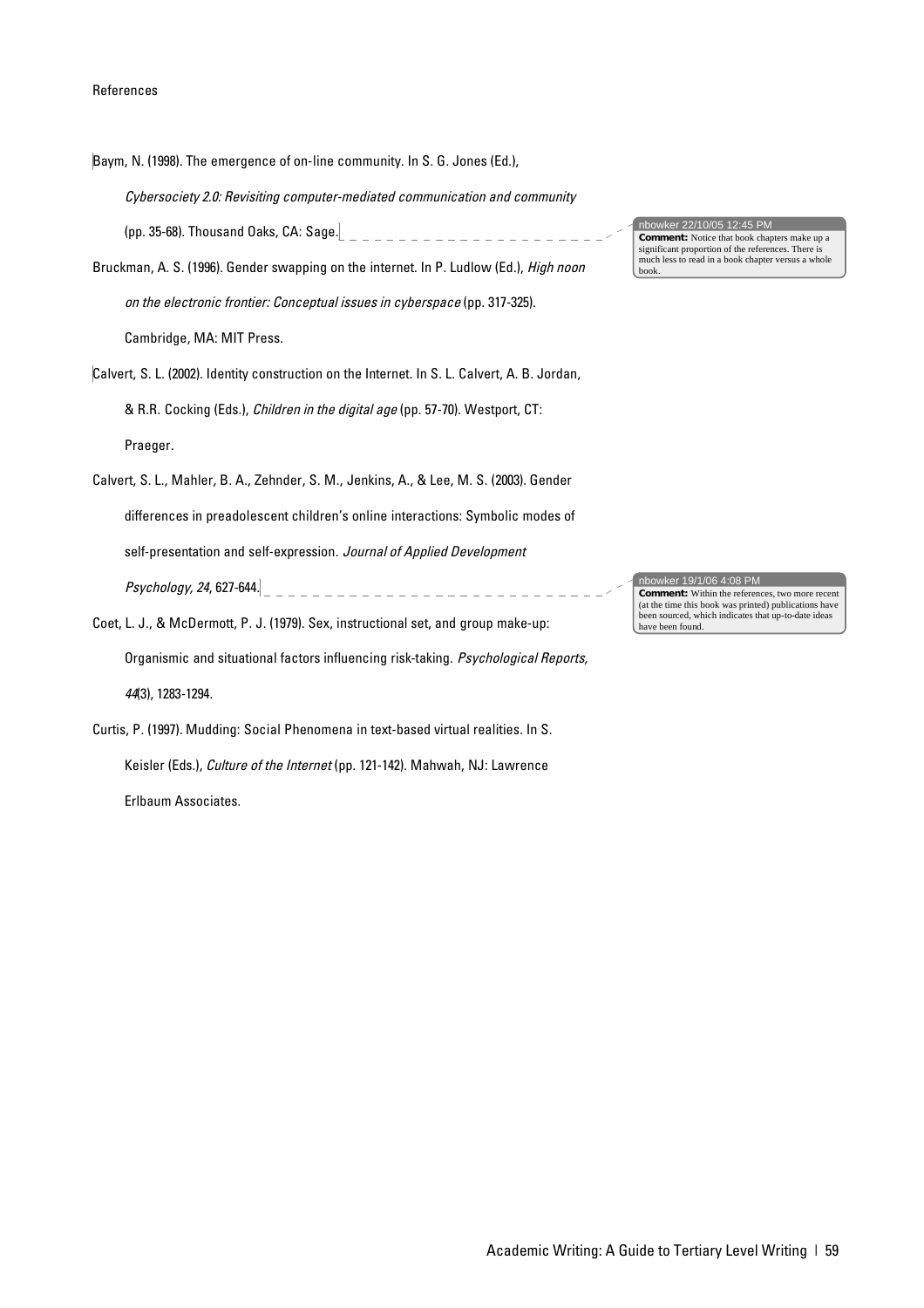- Danet, B. (1998). Text as mask: Gender, play, and performance on the Internet. In S. G. Jones (Ed.), Cybersociety 2.0: Revisiting computer-mediated communication and community (pp. 129-158). Thousand Oaks, CA: Sage.
- Reid, E. (1993). Electronic chat: Social issues on internet relay chat. Media Information Australia, 67, 62-70.
- Reid, E. (1996). Text-based virtual realities: Identity and the cyborg body. In P. Ludlow (Ed.), High noon on the electronic frontier: Conceptual issues in cyberspace (pp. 327-345). Cambridge, MA: MIT Press.
- Spender, D. (1995). Nattering on the net: Women, power and cyberspace. Melbourne, Australia: Spinifex Press.

Turkle, S. (1995). Life on the screen: Identity in the age of the internet. New York: Simon

& Schuster.

Turkle, S. (1997). Constructions and reconstructions of self in virtual reality: Playing in

MUDs. In S. Kiesler (Ed.), Culture of the internet (pp. 143-155). Mahwah, NJ:

Erlbaum.<br>
Erlbaum.<br>
Comment: Interestingly, while the state of the state of the state of the state of the state of the state of the state of the state of the state of the state of the state of the state of the state of th

**Comment:** Interestingly, while the essay topic focuses on the online medium, no references present online documents. Rather, they have all be sourced from traditional hard copy sources – which may add credibility to the research for the essay because the ideas identified have been peer-reviewed, which is not always the case with online sources.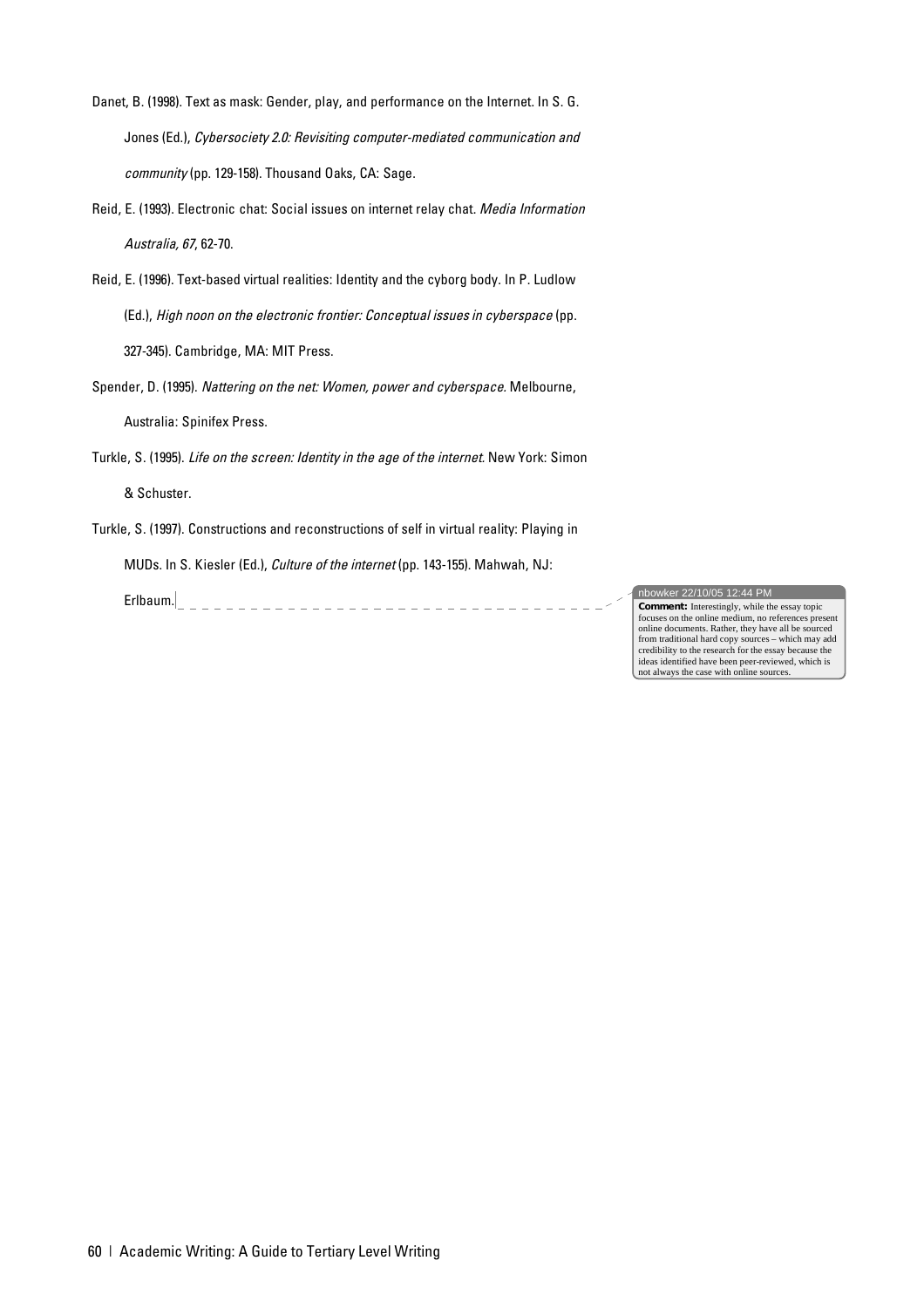# **Reports**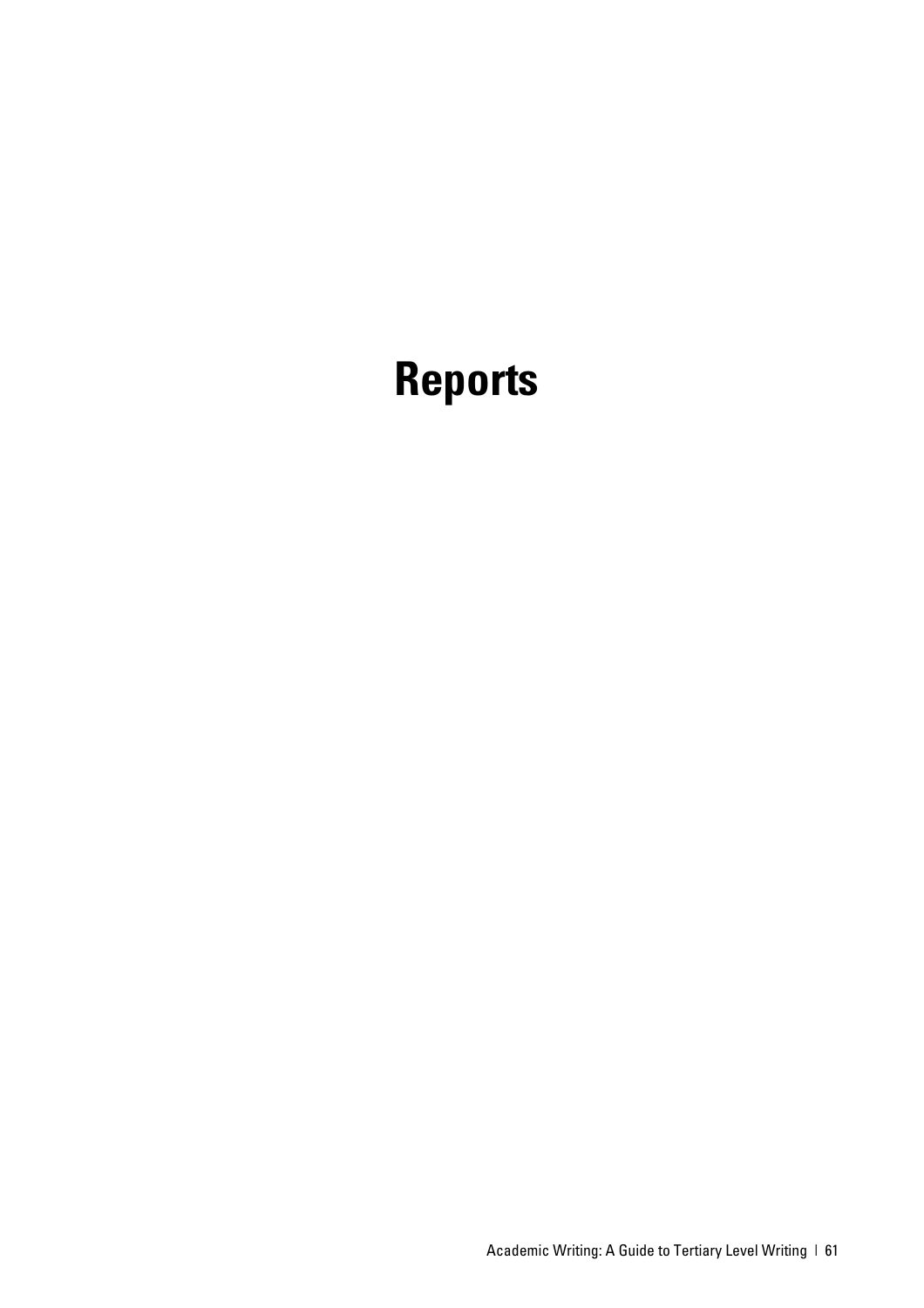# **Basic Report Writing**

# **What Is a Report?**

A report is a specific form of writing that is organised around concisely identifying and examining issues, events, or findings that have happened in a physical sense, such as events that have occurred within an organisation, or findings from a research investigation. These events can also pertain to events or issues that have been presented within a body of literature. The key to report writing is informing the reader simply and objectively about all relevant issues. There are three features that, together, characterise report writing at a very basic level: a pre-defined structure, independent sections, and reaching unbiased conclusions.

## **Having a Pre-Defined Structure**

At a very basic level, a report can be distinguished from an essay by the creation of headings into which information is organised. Broadly, these headings may indicate sections within a report, such as an Introduction, Discussion, and Conclusion. Within the main section(s) making up the body of the report (the Discussion in the example just given), there is often an opportunity to create your own structure according to the literature you have sourced, your development of ideas, and the task assigned. An example of a report structure is presented below. Two versions are provided in which the first version indicates main sections and sub-sections through indenting, and the second does so through a numbering system.

You may find that the headings provide a link between sections, without the necessity of a linking sentence, although including a linking sentence from time-to-time may assist the reader's understanding.

| Introduction                  | Introduction                         |
|-------------------------------|--------------------------------------|
| <b>Discussion</b>             | <b>Discussion</b><br>2.              |
| <b>Technological benefits</b> | <b>Technological benefits</b><br>2.1 |
| Efficiency                    | 2.1.1 Efficiency                     |
| Access to monitoring          | 2.1.2 Access to monitoring           |
| Technological weaknesses      | Technological weaknesses<br>2.2      |
| <b>Disconnections</b>         | 2.2.1 Disconnections                 |
| Lack of face-to-face support  | 2.2.2 Lack of face-to-face support   |
| Conclusion                    | Conclusion<br>3.                     |
|                               |                                      |

In the body of the report, the difference between main sections and sub-sections may be indicated through changes in heading font style. You may need to check the assignment instructions to see whether this is appropriate.

Overall, a report is a highly structured piece of work. Typically, the course coordinator or lecturer identifies the main sections required. Hence, you are often given more guidance on how to write the assignment, with respect to its structure, compared to an essay where you decide the order of information in the (essay's) body. While you may have more freedom in structuring an essay, there can also be more difficulties in deciding upon exactly what structure that freedom will take. In contrast, a report provides you with that structure before you begin to answer the question, while still allowing you some flexibility and freedom in deciding on the organisation of sub-sections comprising the report's main sections. The second element of report writing follows.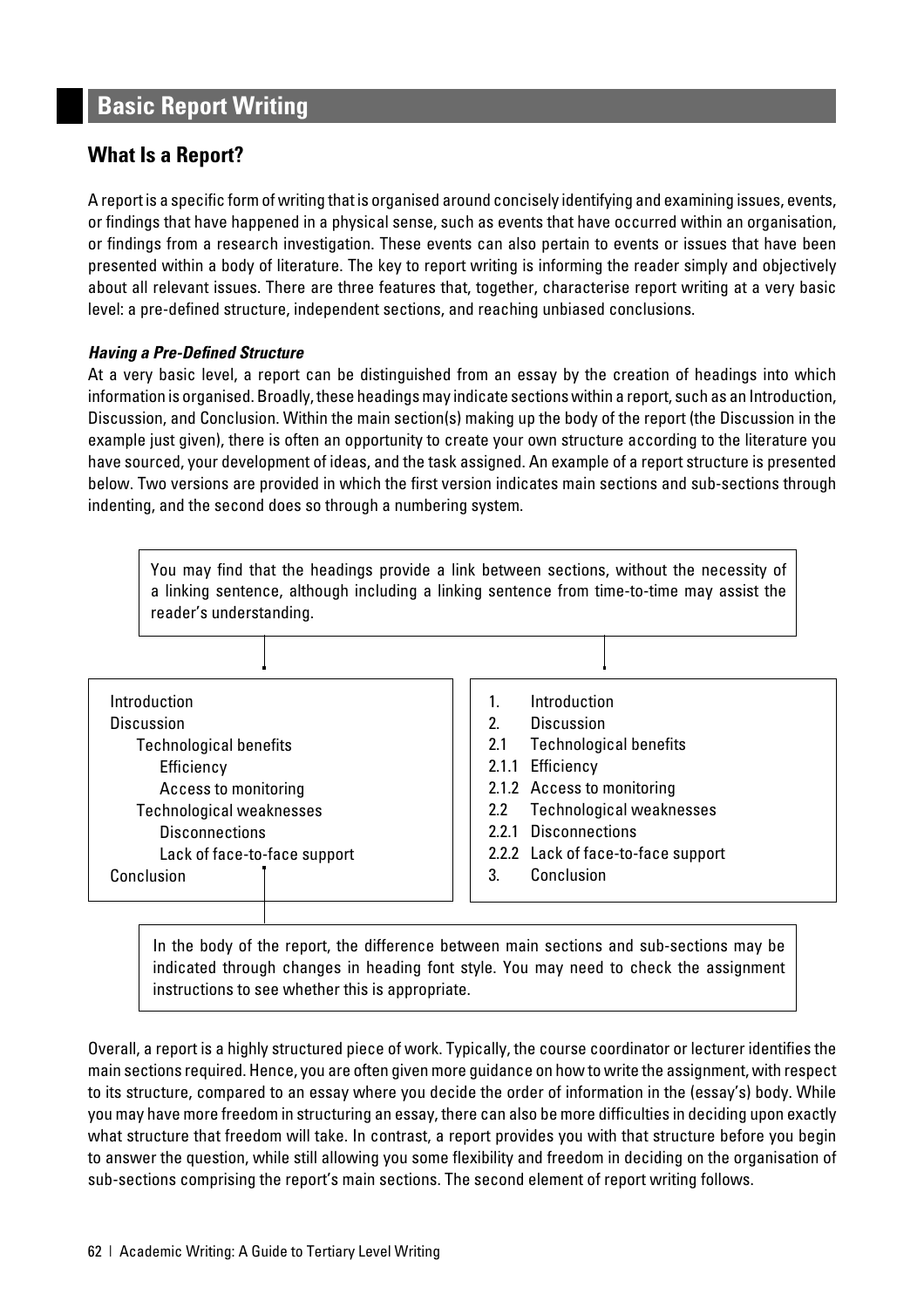## *Having Independent Sections*

Each section in a report is typically written as a stand alone piece, so the reader can selectively identify the report sections they are interested in, rather than reading the whole report through in one go from start to finish. It is important to keep this in mind when writing the report because your marker may in fact follow this practice when marking the actual report. Consequently, the marker may go through all the Introduction sections of students' assignments first, select a mark for that section, then proceed to all the Discussion sections and select a mark, and so forth. Hence, if you have not written each section as an independent unit, you may lose marks because you have missed information that may be in another section. This process of creating distinct units may lead to some instances of overlap in information across sections. This is often the case with reports. Avoiding these overlaps of information may require a restructuring of the order and themes within which the information is categorised.

#### *Reaching Unbiased Conclusions*

A third element of report writing is that it is an unbiased and objective form of writing. Certainly, all academic writing holds to this ideal, including essays. However, while essays put forward a particular position or argument at the very beginning, summarised in the thesis statement and then backed up in the body, a report's focus is slightly different. It sways more towards the process of identifying and overviewing the range of issues in the body of the report, and then reaching an objective conclusion or position at the end, as a consequence of the issues represented in the report's body. Of course, you can always have in mind a particular point of view when you begin your report, but try to give the impression that you have come to your conclusion via an objective and methodical review of the issues involved. The Introduction section of the report may force you to summarise the report's findings briefly, perhaps by drawing on the sub-headings within the report's body. Nevertheless, try to ensure that the conclusion is the space where you give emphasis to your findings and the decision(s) you have arrived at after a careful analysis of all the issues. Indeed, it should be clear to the reader that your conclusion is reasoned logically from the discussion of the issues and the evidence you have presented in the body of the report.

## **Deciding on the Report's Structure**

When planning your report, it is often a good idea to select a structure that will most effectively demonstrate your organisation and examination of relevant issues. What follows is an illustration of different structural formats to choose from: flat, hierarchical, general-specific, and relationship-oriented structures.

## **Flat Structure**

This involves organising issues of relatively equal importance, or when there is no need to consider how issues appear in relation to other issues in terms of whether they are more or less important.

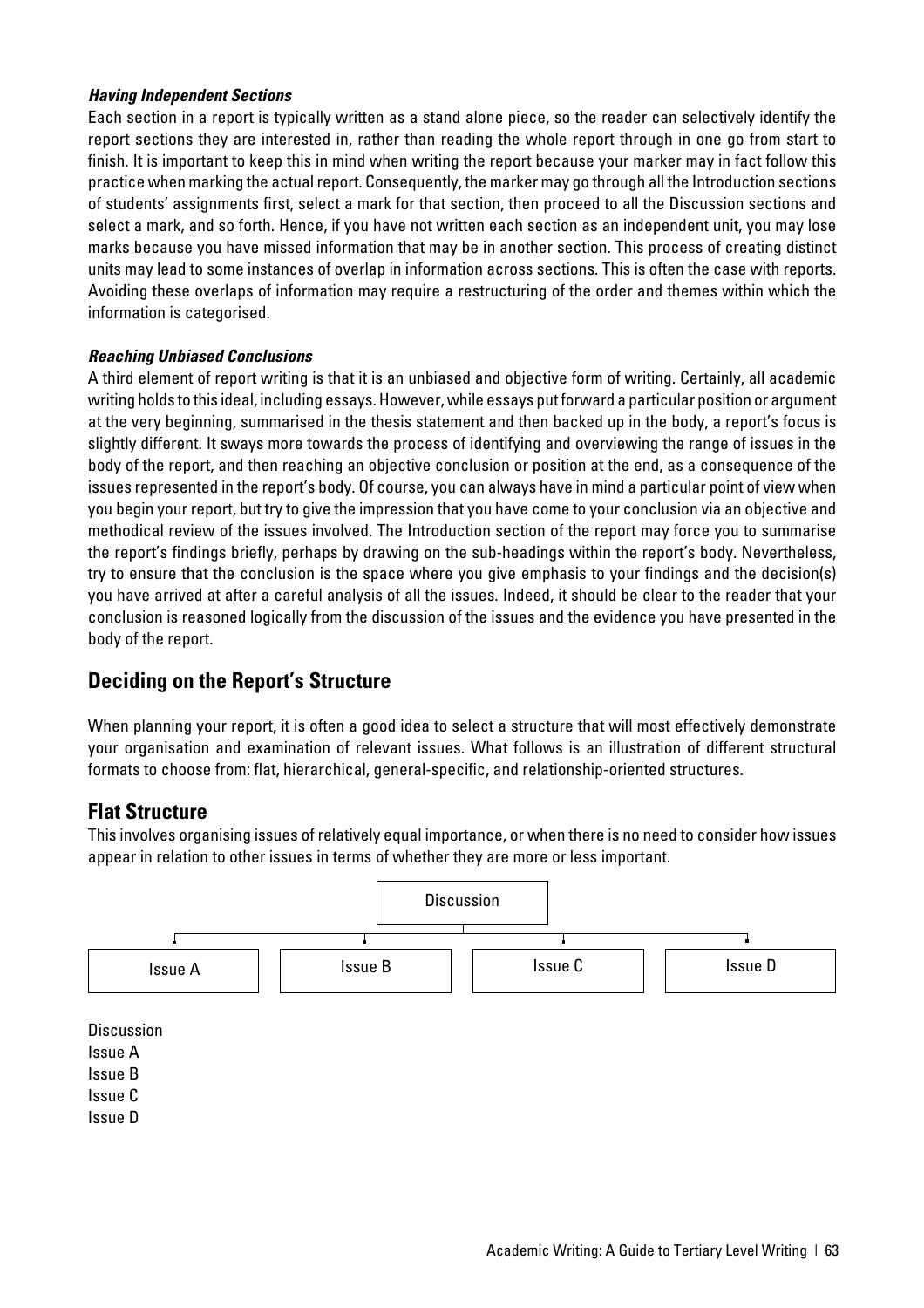#### *Hierarchical Structure*

This is organised around issues in order of rank or importance, with the most significant issue first.



Discussion Ist Important Issue 2nd Important Issue 3rd Important Issue

#### *General – Specific Structure*

In this structural pattern, a general issue is divided into several specific issues.



Discussion General Issue Specific Issue A Specific Issue B Specific Issue C

#### *Relationship Structures*

In this type of structure, each issue is related to another issue. These relationships or intersections comprise important components in the structure.

## **Relationship Structure A**

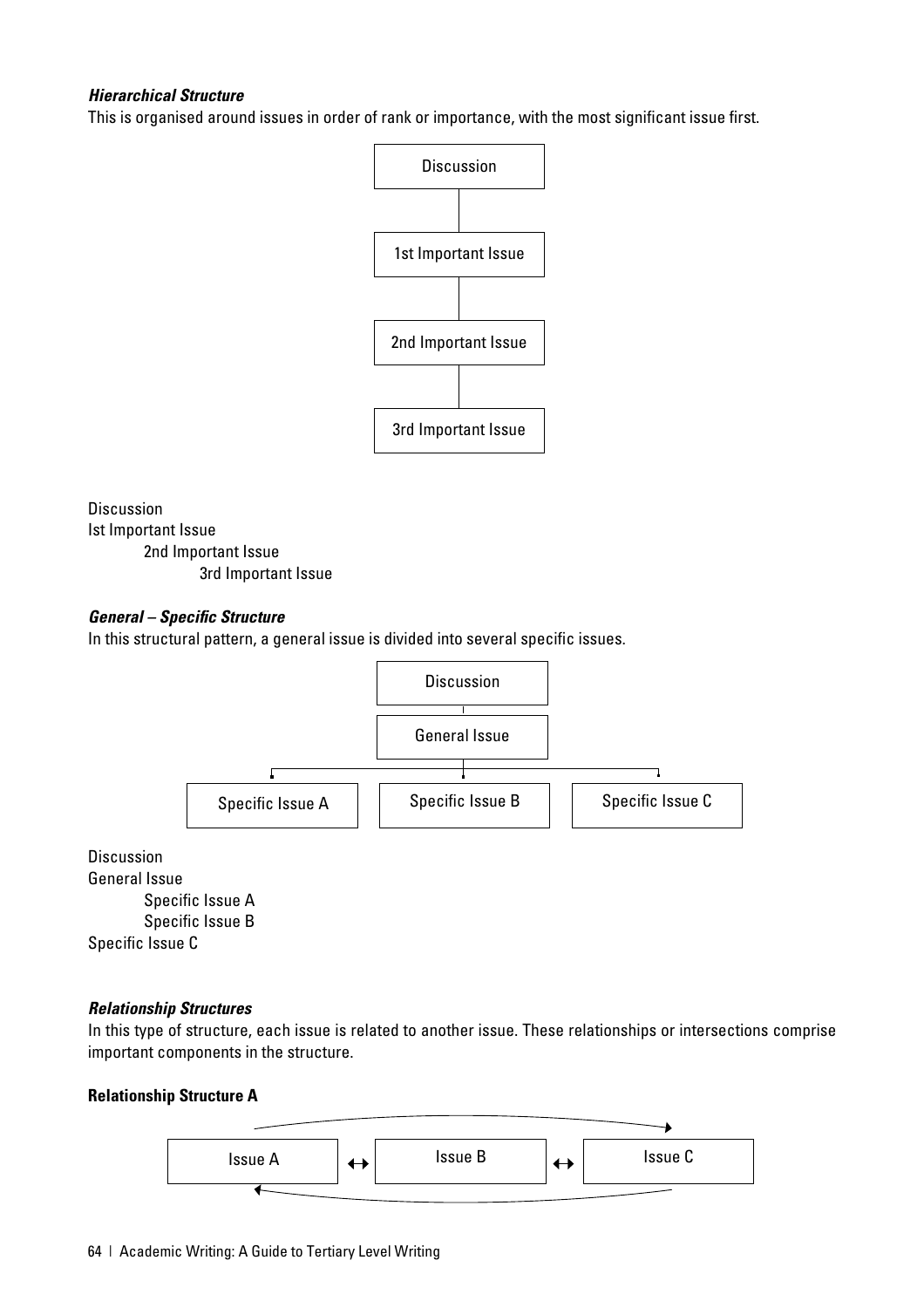Discussion Main Issues Issue A Issue B Issue C **Relationships**  Relationship between A and B Relationship between B and C Relationship between C and A

## **Relationship Structure B**

This structure of intersecting circles involves similar connections already identified in the previous structure. In contrast though, this pattern is focused more on the new structures and ideas emerging from the intersection points between two and three components (i.e. A, B, & C), rather than concentrating solely on the interconnections between existing components.



# **Techniques for Carrying Out Your Analysis of the Issues**

Typically, reports will require you to engage in some kind of analysis of the issues or events that the report is based on. This analysis can vary from quite simple identification and description to a complex comparison of the factors involved as well as an evaluation of the value or effectiveness of particular events, processes, or policies. At a basic level, you may only need to

- identify the issues that are relevant to the report,
- escribe what they comprise or how they work, and
- explain why they are relevant and important, or why you have chosen them from a pool of available issues, or why these issues involve advantages or disadvantages.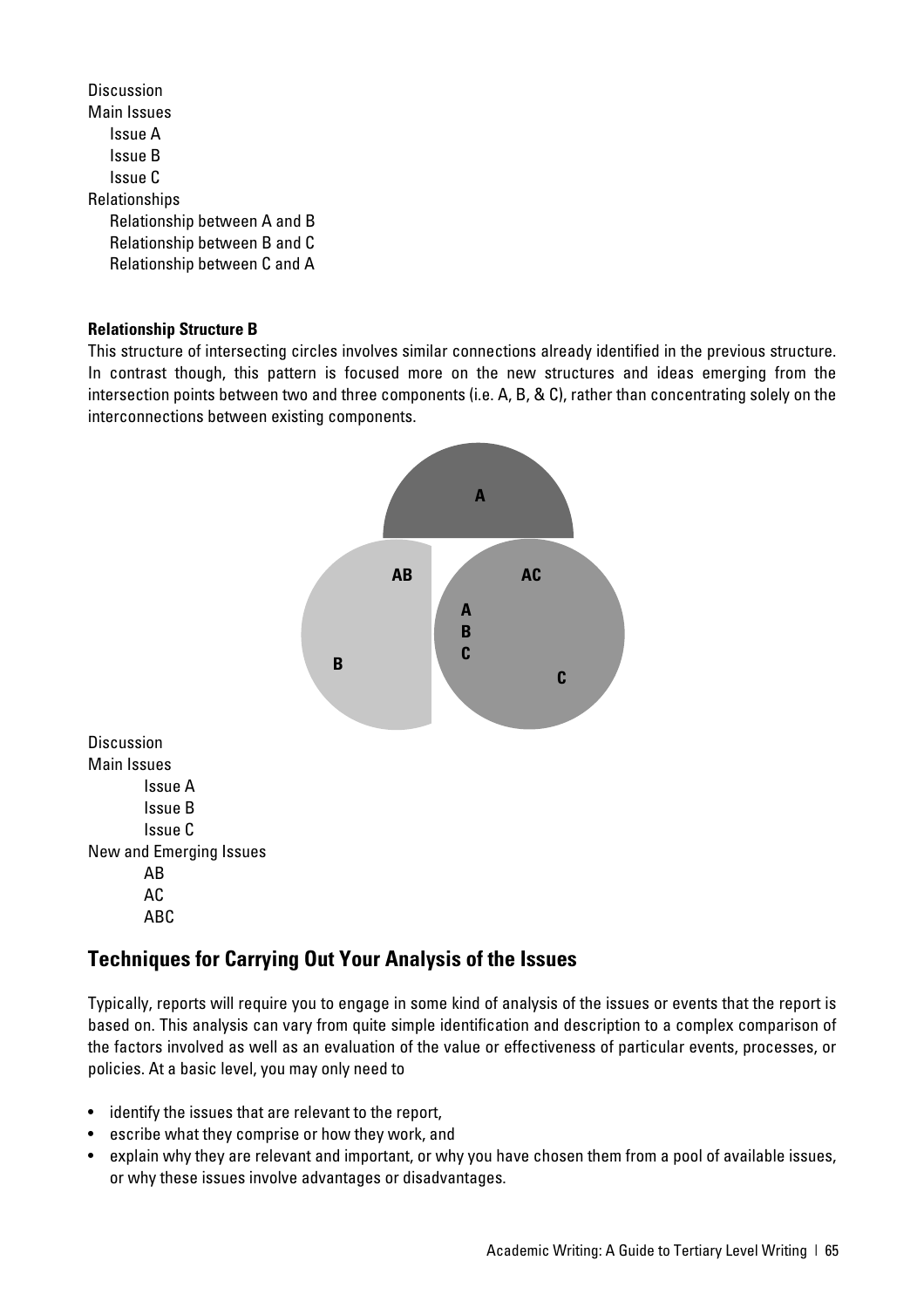Alternatively, you may wish to include a more evaluative focus to your analysis. A common technique, drawn from business studies' approaches to report writing, involves looking at the pros and cons surrounding a particular issue. This approach is conceptualised in terms of SWOT –

- Strengths
- Weaknesses
- Opportunities
- Threats

Each of these headings could form a separate section or a single paragraph within the body of your report's structure. Looking at the issue from different angles, especially pros and cons, will allow a more reflective and objective analysis of the topic. In cases where there are many issues at stake, you may also use SWOT as a method for analysing each individual issue involved in your report.

A similar technique to SWOT analysis has also been developed called Force Field analysis. This particular technique is drawn from a management arena. It identifies the process of comparing the pros and cons before arriving at a decision. Three steps are involved as follows:

- Identifying the driving forces in support of a decision
- Identifying the restraining forces or obstacles against a decision.
- Prioritising the most significant driving and restraining forces that will impact on the decision and writing these up in your report.

A further technique for managing your analysis, which is also drawn from the discipline of management, involves simply addressing the following issues, aspects, or influences in relation to your topic:

- Political
- Economic (or educational)
- Sociological (or social)
- Technological
- Legal
- Environmental

Each of these perspectives could form a single paragraph or a separate section of the body of your report. An easy way to remember these multiple perspectives is by using the acronym

PESTLE. In some cases, you may find that it is more beneficial to select three out of the six perspectives and discuss each of these in depth. Once you have addressed the issues in the body of your report, there may also be a requirement to look at ways to move forward with a particular issue or how to proceed with a particular decision. In such cases, considering the implications for the future or recommendations may be relevant.

# **Developing a Report Writing Style**

With report writing, in particular, it is important that you present your points to the reader as efficiently as possible in the word space allowed. Often, a report can be assigned to a context involving several different kinds of issues, or a particularly complex issue, which needs to be broken down into smaller issues, or a combination of these two contexts. Therefore, if you are concise, yet direct and also detailed enough to demonstrate your level of understanding and evaluation, you will be more likely to cover a greater number of issues. While this seems an obvious point about the benefits of conciseness in your writing, it is very easy to lose sight of this when you are in the process of examining the issues. What follows is a list of points to help you to write concisely.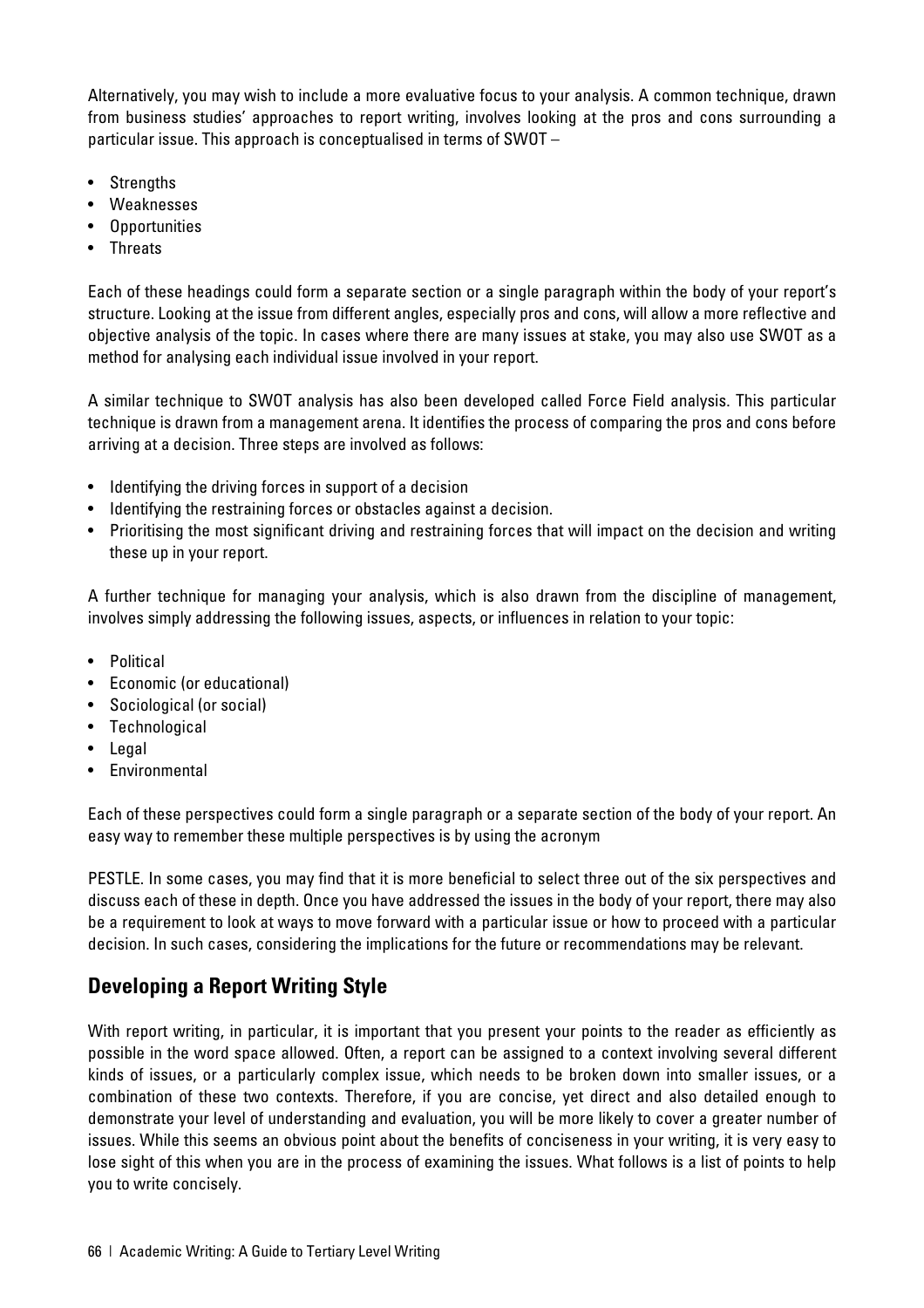#### *Tips on Being Concise in Your Writing*

1. Get straight to the point in the first sentence

The first issue is…/involves…/relates to…/ is organised around… A second issue focuses on… The … context presents another relevant issue because...

2. Explain the point more simply

**At the present time** = Presently... **In spite of the fact that** = Although... **In the event that** = If... Portfolios can be developed **so as** to consider other options.. = Portfolios can be developed to consider other options…

3. Consider whether a phrase adds new meaning to the sentence?

The point is that… – Just state the point without the build up.

All things considered, the factors are… – It is assumed by your reader that you will have considered all the points in coming to your conclusion.

As a matter of fact… – In a very general sense, it is often assumed in academic writing that you are dealing with factual evidence, so there may be no need to assert something as a fact.

In a very real sense… – To an extent, everything can be real or you would not be writing about it.

4. Avoid **qualifying words** which are redundant. The following examples highlight the redundant words and phrases.

Either **and**/or both… = either or both… Each **and every… One and** the same Equal to **one another Exactly** the same The **end** result = The result Earlier **in time Past** records **Look back** in retrospect = in retrospect **Real** truth **True** facts **Established** fact = fact **Actual** experience **Past** experience = experience **Helpful** assistance **Perfect** ideal Estimated **at about Rough** estimate Cost **the sum of…**= cost… **Sum** total Sufficient **enough**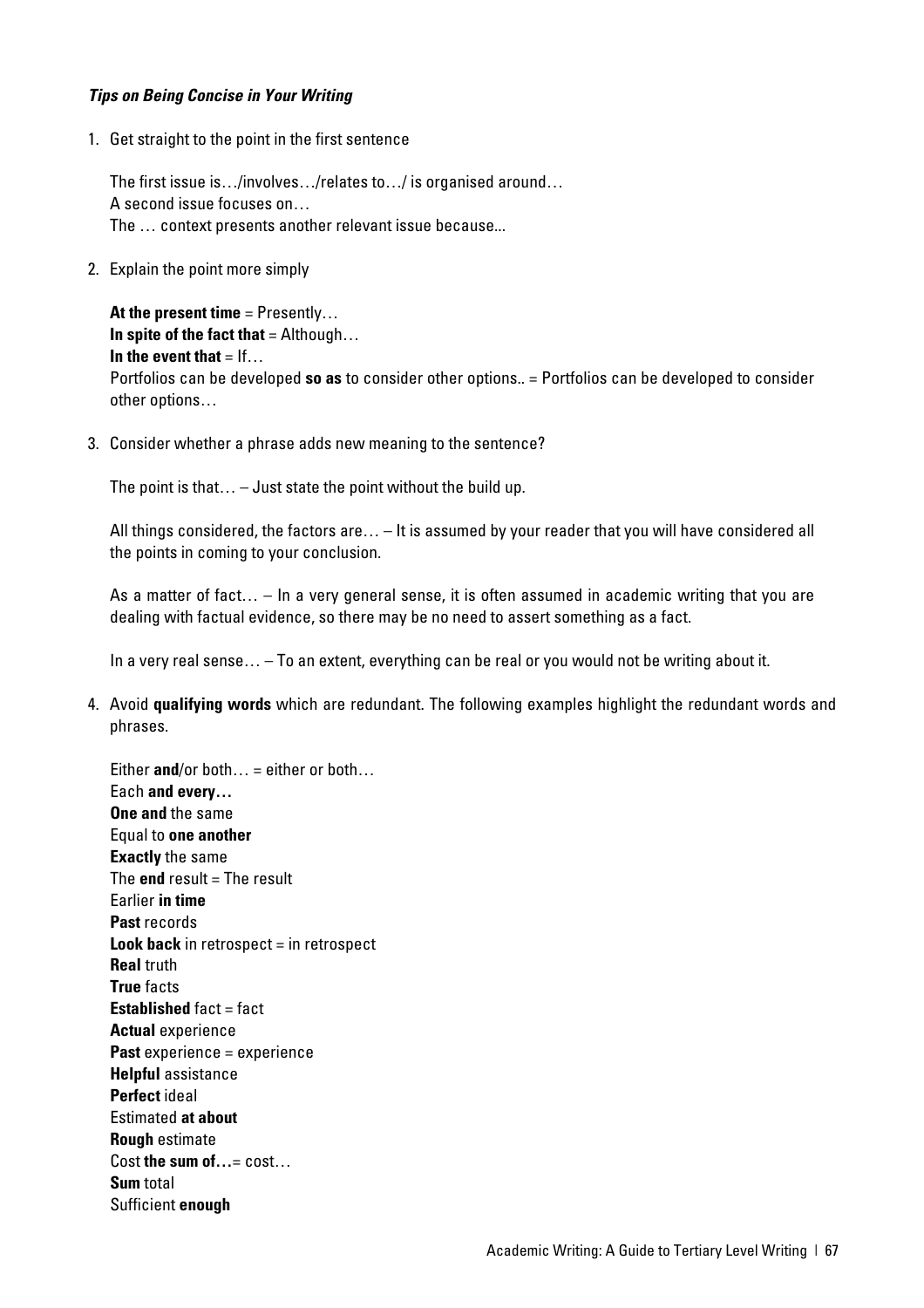The concept is important, **but, however** it is not crucial… = The concept is important, but it is not crucial…; The concept is important, however it is not crucial… Combine **together** Separate **out Suddenly** collapse = collapse Continue **to remain Close** proximity **Random** chance **Inner** feelings  $I$ , **personally**,  $\ldots = I \ldots$ My **personal** opinion Consensus of **opinion Unexpected** surprise = surprise **Unsolved** mystery

New Zealand ATM **machines** have been in existence since…= New Zealand ATMs have been in existence since… HIV **virus** is increasing exponentially. = HIV is increasing exponentially.

#### *Tips on Being Objective in Your Writing*

As well as being concise, it is also important to be objective in writing reports. Here are three strategies you can use to develop an objective writing style.

1. Express ideas accurately by including some sense of precision, which can be achieved by quantifying something or expressing it in measurement terms, as follows:

a lot – a high proportion; a large proportion quite a few  $-$  five to six approximately a long time – three hours

- 2. Central to being objective in your writing is eliminating exaggeration and words for dramatic effect. The following examples highlight the words that may not be useful in your writing.
	- It is extremely important to… Absolutely complete Absolutely essential Completely destroy Completely fill Over exaggerate Very unique Severely tormented Really effective
- 3. Refer to actions independently of yourself. This helps frame your writing within a more formal and distant context, incorporating an impersonal tone. So, instead of saying "I argue", "I recommend", or "I suggest", to position your work from an objective and independent stance, refer to the following:

It is argued that… It can be argued… It is recommended that… It is suggested that…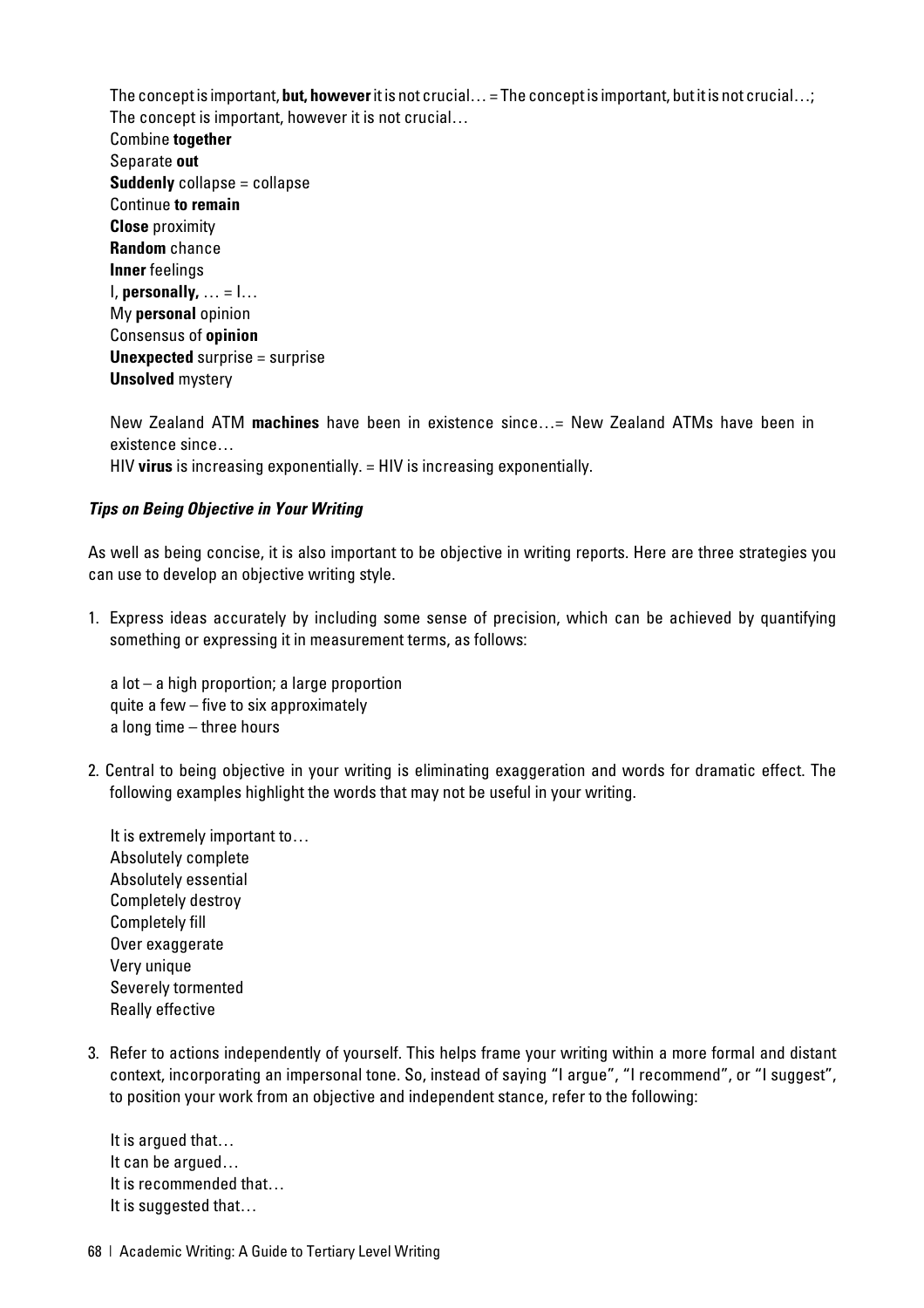However, in cases where you are referring to published authors, then it can be effective to present the author as the subject of the sentence as in the following examples:

Smith and Jones (2003) argue… Hills (1987) recommends… Abberley and Thompson (1976) suggest…

While you are referring to people in such instances, you are still referring to people independent of yourself. Moreover, they are people who have had their ideas scrutinised through a peer-review process, leading to academic publication.

# **Example of a Report**

**Question:** Write a report on the extent to which online users alter their identity

## **Length:** 2000 words

This assignment question is virtually the same as the essay question provided for the 2000 word mock essay on "discuss the extent to which online users alter their identity." Consequently, it follows the same process of searching for literature and analysing the assignment question. It also contains the same information and evidence. However, the main difference is the work of reconstructing the essay into a report format and style. This change is most clearly evident from the use of headings to signify distinct sections, as follows:

- 1. Introduction
- 2. Discussion
	- 2.1 Possibilities for altering identity online
		- 2.1.1 Anonymity of the medium
		- 2.1.2 Lack of social consequences
	- 2.2 Constraints on altering identity online
		- 2.2.1 Conforming to real life identity norms
		- 2.2.2 Gender differences
			- 2.2.2.1 Gender socialisation differences in risk-taking
- 3. Conclusion

In developing section headings, it was necessary to have a well-thought out structure, which allowed for main sections as well as specific sub-sections within this, and when required, sub-sections within sub-sections, as evident in 2.2.2.1. It was also important to phrase topic sentences effectively so they clearly and directly addressed the report's purpose, without the need to necessarily link back with the previous sentence.

In total, the report comes to 2026 words, which fits broadly within the margins of a 2000 word assignment, even though it is 26 words over the limit. Generally, it is acceptable to go over or under by 10% of the word limit. However, CHECK WITH THE ASSIGNMENT INSTRUCTIONS OR COURSE CO-ORDINATOR ABOUT THIS as some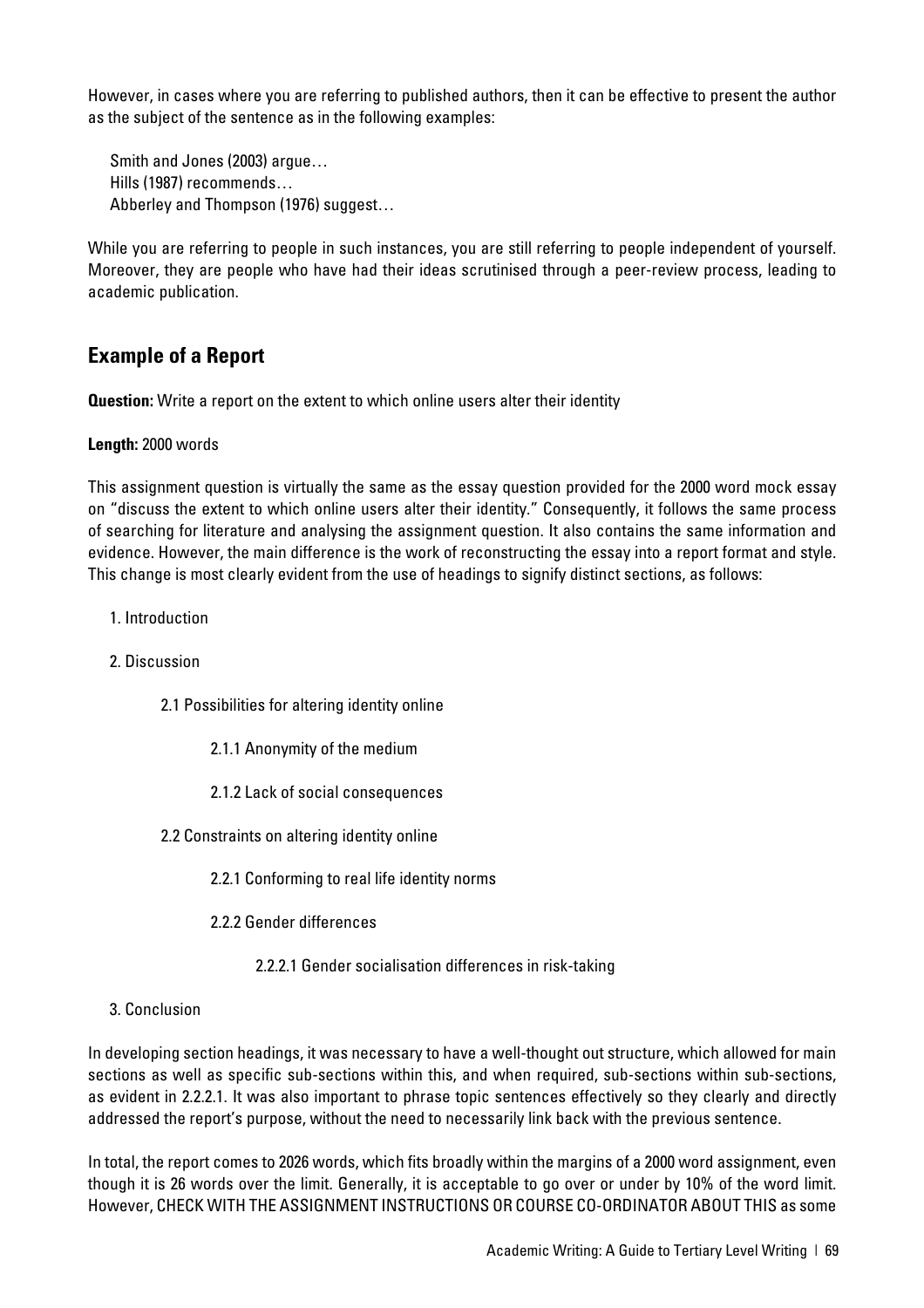choose to create their own rules. In contrast to the report's 2026 words, the essay came to 1895 words. The difference may occur because in defining each new section in the report, an additional sentence or two was required to establish and introduce the new sub-topic. While the content of the report repeats the content of the essay, specific sections, namely the introduction and conclusion, have been moulded to comply with the conventions of a report. Nevertheless, overall the information is the same. Therefore, if you want to find out how to effectively answer the assignment question, see the notes attached to the essay.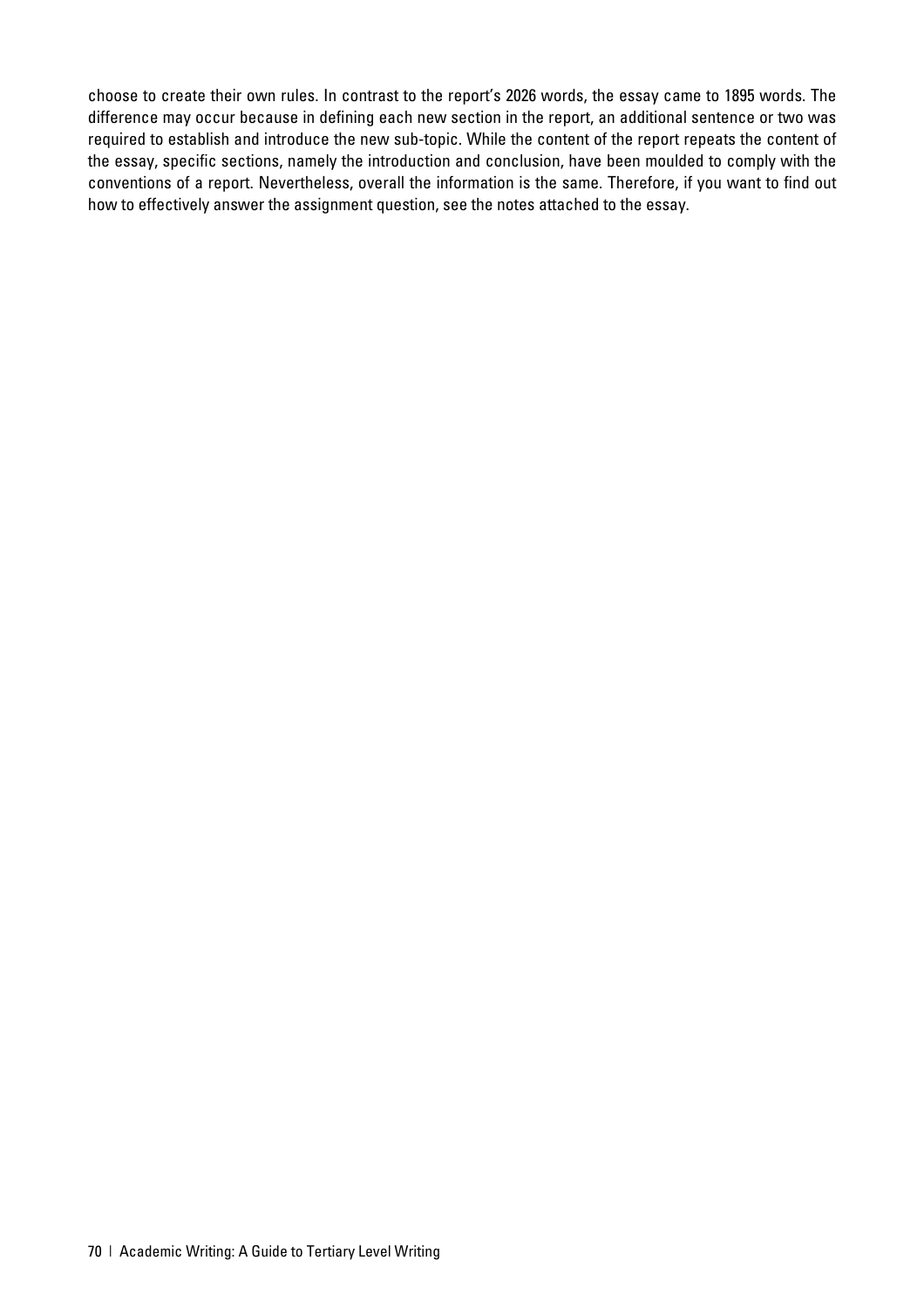#### 1. Introduction

This report examines the extent to which online users alter their identity. It draws on evidence from two online communities, which operate textually and in real time, namely, Internet Relay Chat (IRC) and Multi-User Dungeons (MUDs). IRC offers users access to hundreds of chatrooms on a vast range of topics. On IRC, users are identified by their choice of nickname, dissimilar to real life names, in which "users can appear to be, quite literally, whoever they wish" (Reid, 1993, p. 63). In contrast, MUDs are virtual reality, role-playing environments where users create their own character by selecting a name, a gender including neuter and plural, and a description of their physical appearance (Curtis, 1997). The findings from this report demonstrate that while there are many possibilities for altering identity online, due to the anonymity of the medium and the lack of social consequences, definite constraints exist. These constraints pertain to the practice of conforming to offline identity norms. Gender differences, especially gender socialisation differences in risk-taking, also influence users' capacity to alter their identity online.

#### 2. Discussion

2.1 Possibilities for altering identity online The online medium offers many possibilities for people to explore their identity. In particular, text-based communication enables users to present themselves in ways that may not be possible in face-to-face contexts. Indeed, research has reported the unprecedented freedom of identity exploration online within online communities that operate textually. Turkle's (1995) observations on MUDs identified how role-playing

nbowker 12/1/06 11:46 AM **Comment:** The purpose of the report is made clear in the first sentence, as evident in the direct statement, "This report examines..

#### nbowker 12/1/06 11:45 AM

nbowker 12/1/06 11:51 AM **Comment:** Relevant background details about the two pieces of evidence used to address the report's purpose are offered. These details include an introduction to the communities, including distinguishing characteristics and features relevant to the report's focus. **Comment:** A summary statement of the report's findings is presented, as evident in the direct phrase, "The findings from this report demonstrate…".

Further major details pertaining to the report' findings are also summarised. Note here that it is much easier to write the Introduction section after the rest of the report is complete and you have summarised your findings in the Conclusion see

#### nbowker 12/1/06 11:53 AM

**Comment:** This heading is broad enough to incorporate the sub-section topics covered under  $2.1.1$  and 2.1.2

#### nbowker 12/1/06 12:39 PM

Comment: You may notice that these sentence were actually used to begin the introductory paragraph of the essay. Similarly, in the report, they also function to introduce, but in this case, they introduce the first main section within the discussion, by leading from the general topic of possibilities for identity alteration online to specific examples from the literature. This, in itself, creates a convenient context for moving into the more specific issues addressed in 2.1.1 and 2.1.2.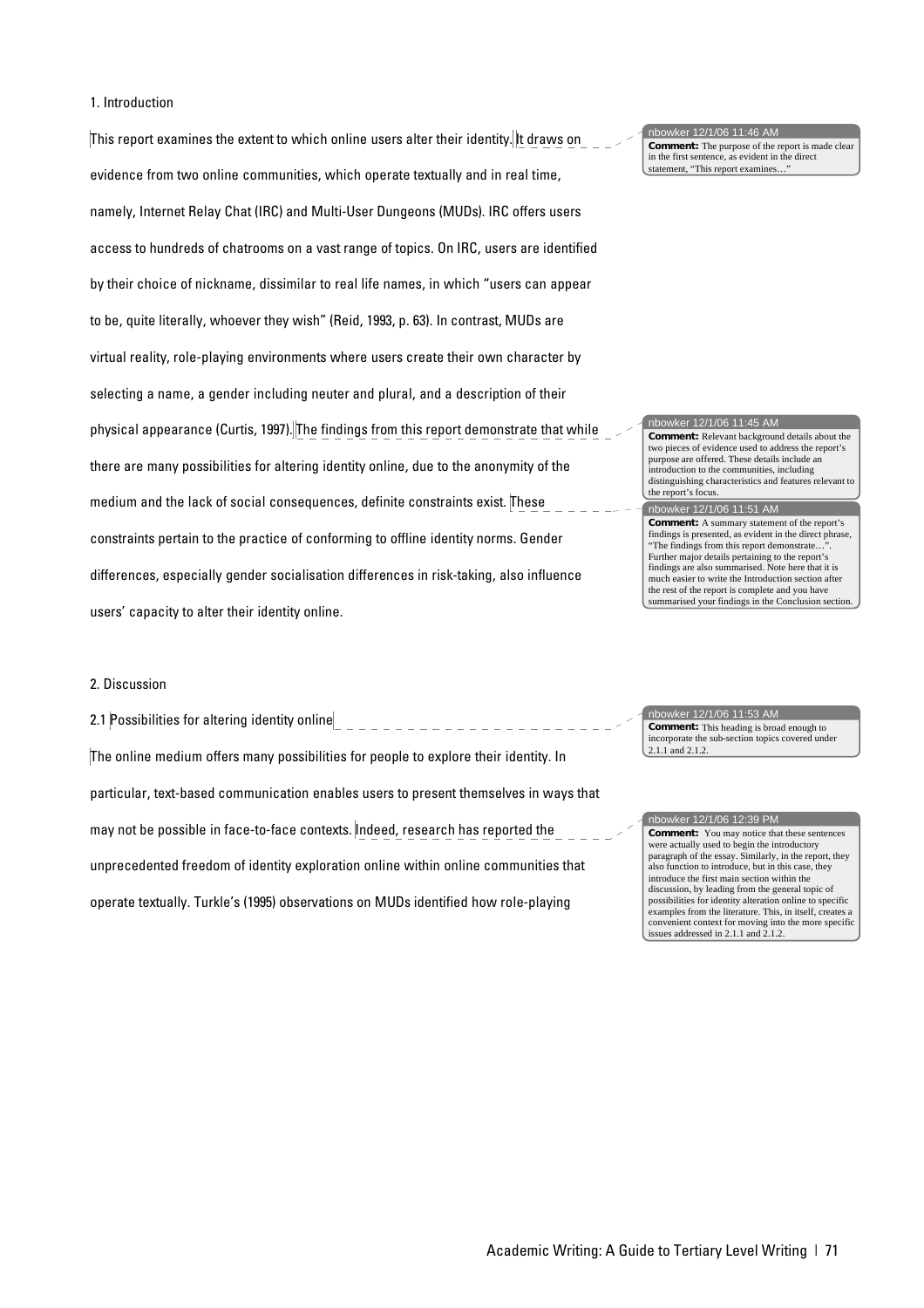allows users to explore various aspects of their identity, as well as the capacity to take on other identities. This included opportunities to explore a wider range of roles than those available in real life, such as experimenting with radically different personae and transcending to a higher power, in addition to adopting multiple characters with different genders simultaneously. Similarly, on IRC users have the ability to take on multiple identities, signified through user nicknames, simultaneously (Reid, 1993). Such activities demonstrate the freedom users have in constructing identities online as the constraints of physical reality are suspended (Calvert, Mahler, Zehnder, Jenkins, & Lee, 2003). This evidence indicates that the capacity for identity alteration online is vast.

nbowker 12/1/06 12:40 PM **Comment:** The remainder of this paragraph is the same as the second paragraph in the essay.

#### 2.1.1 Anonymity of the medium

Underlying users' capacity for identity alteration may be the anonymity of online communication. Researchers have argued that users alter their identity because of the anonymous features of the online medium, in which physical appearance cues are unavailable. This allows users to break free of social norms. For instance, Reid (1993) argues that the anonymity "and therefore invulnerability" (p. 403) surrounding one's real life identity enables users to experiment with gender identity norms online by letting go of their social and cultural inhibitions. Literature exists about men and women masquerading as the opposite gender online (Curtis, 1997; Reid, 1996; Turkle, 1995). Consequently, as Calvert (2002) confirms, the anonymity of online interactions enables participants to freely express themselves in ways that are not as constrained by real world expectations. Hence, removing the rigid identity boundaries of such factors as age, ethnicity, and gender, which circumscribe behaviour offline, enables the

#### nbowker 19/1/06 4:09 PM

**Comment:** Topic sentence repeats the key word in the sub-section heading, "anonymity". Conveniently, the topic sentence manages to move from the broad topic of identity alteration to a possible reason for this behaviour brought about through the online medium – anonymity. This also functions to provide a link between the focus of the previous paragraph and the more specific focus of the current one. In this sense, although there is no linking sentence between paragraphs, this function can be carried out within the first sentence of a new section, even after the new sub-section heading is made available.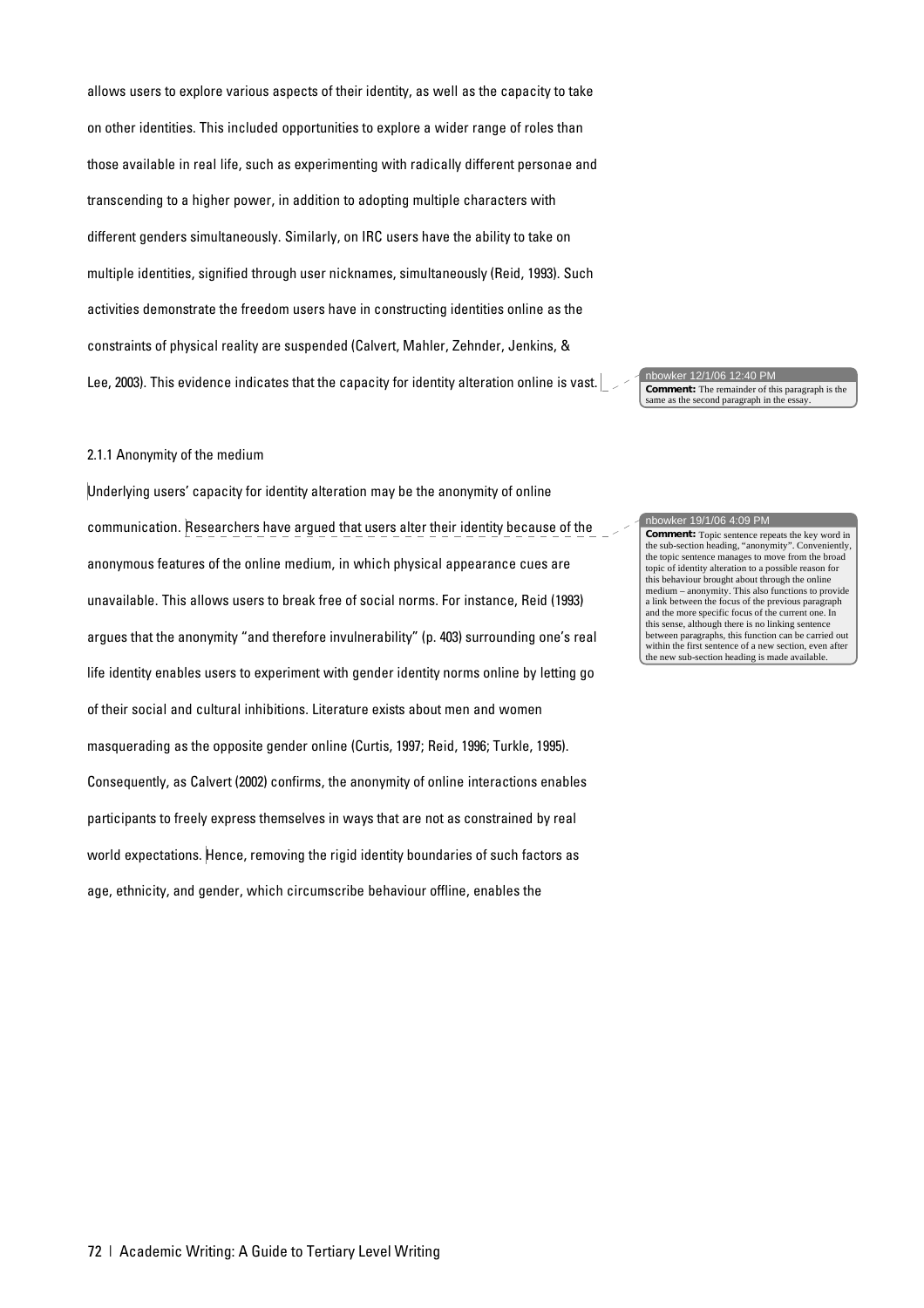#### reconstruction of identity online, where the only limits are those created by the users

(Reid, 1993).

#### 2.1.2 Lack of social consequences

Another relevant factor influencing users' capacity to alter their identity online is the lack of social consequences. Indeed, the physical distance between IRC participants, combined with the anonymity surrounding users' real life identities, means few consequences exist for acting inappropriately and breaking social norms (Reid, 1993). According to Calvert (2002), the lack of consequences for breaching social norms permits users to explore more about themselves, compared to real life. Following this line of argument then, the popularity of experimenting with sexual identity on IRC may be indicative of the proportion of adolescent and young adult users able to safely explore their sexuality without the behavioural taboos of real life (Reid).

2.2 Constraints on altering identity online

In addition to the unprecedented freedom online enabling users to alter their identity, the literature indicates a number of constraints limiting users' very ability to explore their identity online. These constraints are organised around conforming to real life identity norms, and gender differences. Central to gender differences are gender socialisation differences in risk-taking.

#### 2.2.1 Conforming to real life identity norms

While online users have the capacity to alter their identity and interact as other than themselves, Baym (1998) argues that, in reality, many probably create identities

nbowker 12/1/06 1:36 PM

**Comment:** Although the paragraph could have ended on the previous sente function to round-off the paragraph effectively, while also gently moving the focus beyond anonymity towards a broader focus on identity (re)construction.

nbowker 12/1/06 1:37 PM **Comment:** This topic sentence clearly states the introduction of a further factor to be discussed in relation to the report's topic.

nbowker 12/1/06 1:40 PM **Comment:** You will notice the lack of linking sentences between sections. This is because headings provide the reader with a brief idea of the next topic, without having to read the topic sentence or entire paragraph.

#### nbowker 12/1/06 1:48 PM

**Comment:** Interestingly, while there are no apparent linking sentences, this paragraph functions to deal with the change from focusing on the freedom surrounding identity construction online to the constraints, as indicated in the first sentence. The reader already knows about the change in direction from the topic heading – constraints on altering identity. The last two sentences are based on the sub-section headings, 2.2.1, 2.2.2, and 2.2.2.1.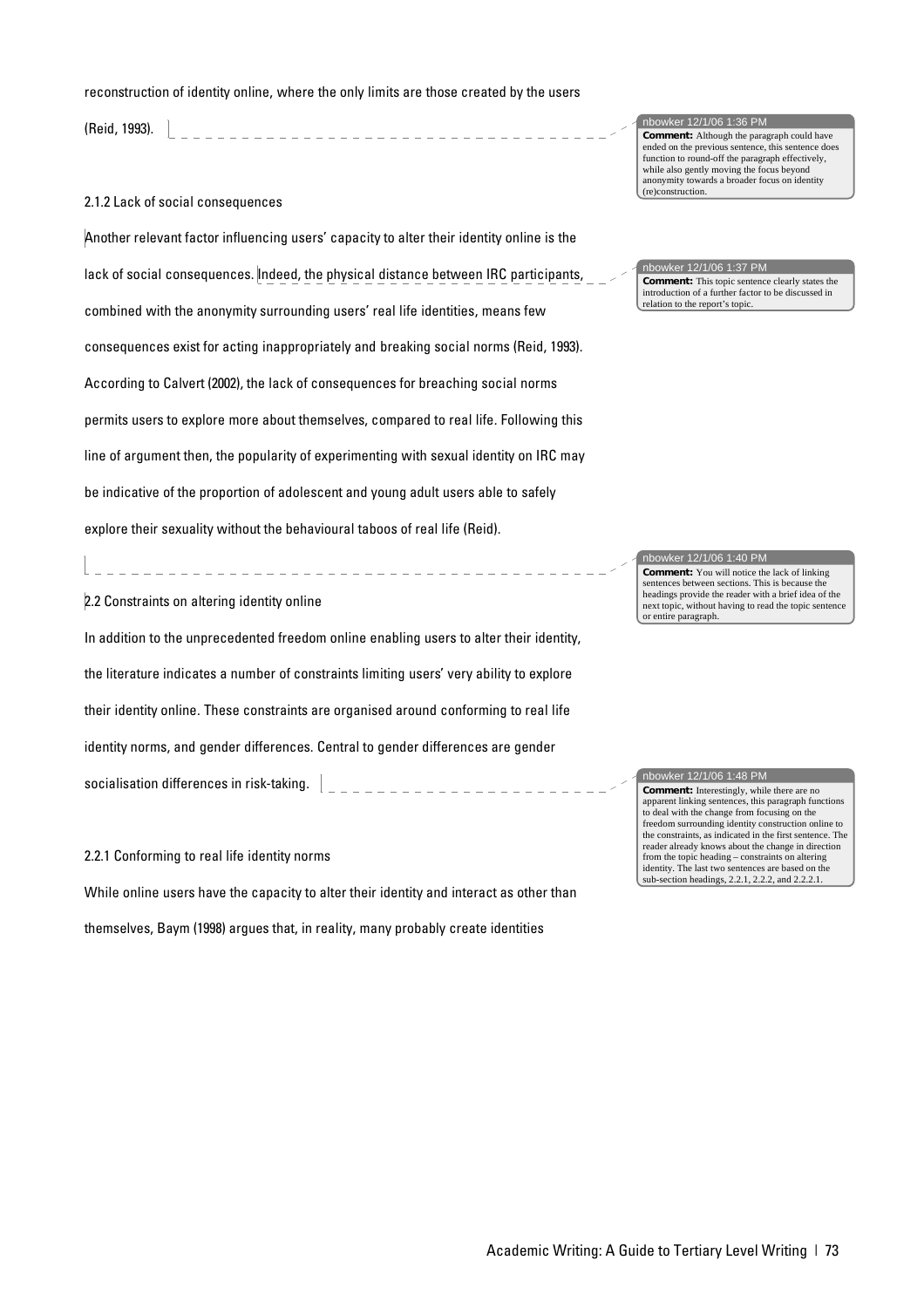consistent with real life. In support of this, Baym points out how online norms develop out of pre-existing norms within contexts external to online environments. For instance, according to Reid (1993), IRC users consistently prefer being identified under one nickname – which is consistent with identifying under one name in real life contexts – as opposed to multiple nicknames. Similarly, based on his 12-month observations of MUDs, Curtis' (1997) states that although MUD players may create a character vastly different from how they are in reality, many conform to their real life behaviours and personality.

Other research reinforces the view that online users may behave much as they do in real life and conform to identity norms common in face-to-face contexts. For instance, a posting to a discussion group about online personae highlighted equal numbers of participants acted the same as real life versus being different (Turkle, 1997). While MUD users can adopt a character as near or as distant from their real life self (Turkle), with neuter, plural, and hermaphrodite choices available, a number of MUDs have restricted gender to male and female only (Reid, 1996). Similarly, Curtis' (1997) observations from a 12-month longitudinal study of LambdaMOO, a highly populated MUD, indicated gender identity comprised the fewest choices available. Further, even when players identified under a non-traditional gender, other users still requested real life gender identity disclosure. This evidence suggests that despite the opportunities for identity alteration, some users, at least, are choosing to retain offline identity conventions, which constrains their possibilities for identity alteration online.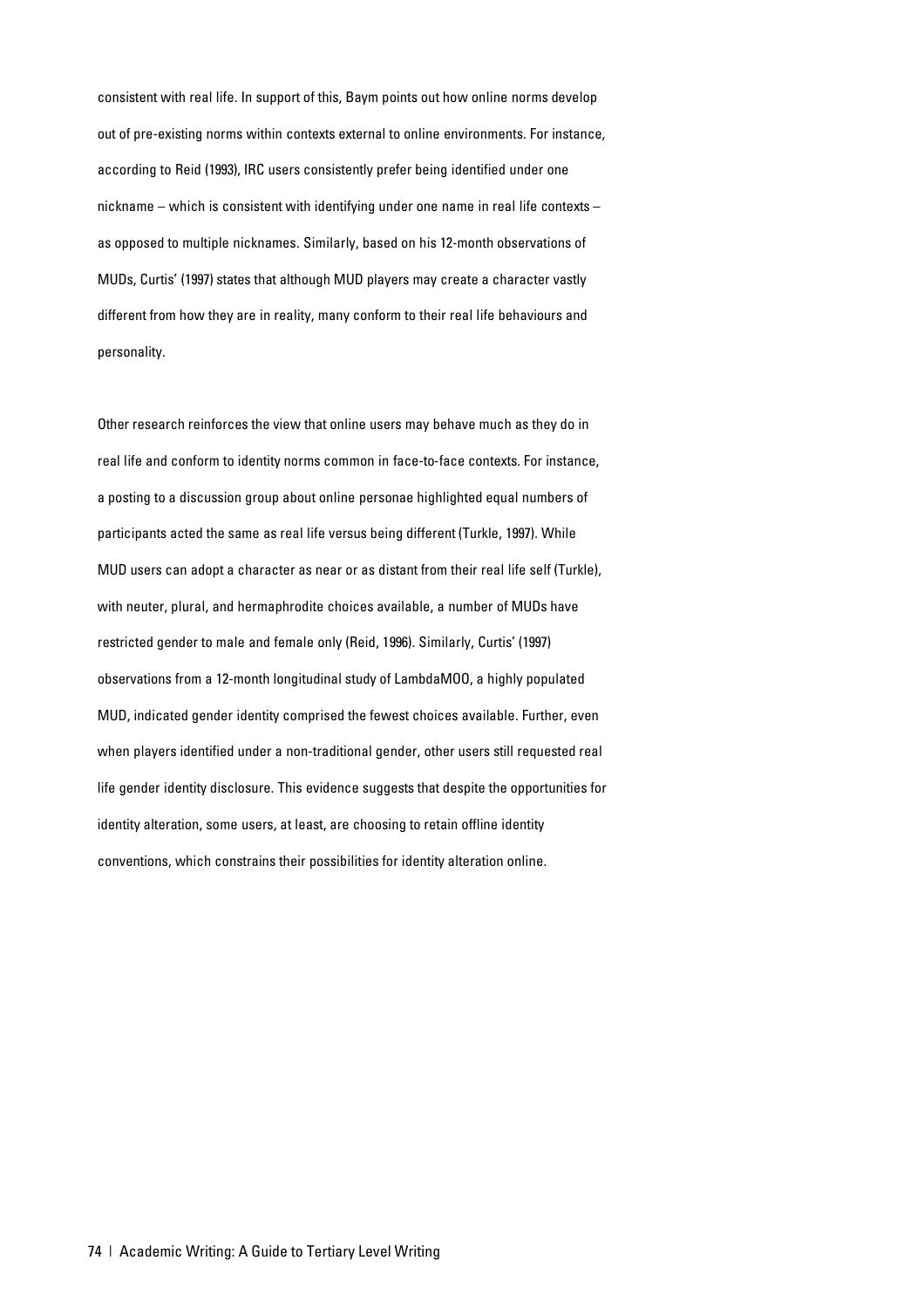Another study, conducted by Danet (1998), offers further evidence in support of online users conforming to real life identity conventions. Danet's analysis of gender identities chosen on two MUDs (MediaMOO and LambdaMOO), constituting 1055 and 7308 players, revealed that a majority chose male or female, while only a minority adopted unconventional identities encompassing neuter and gender neutral. Moreover, far fewer players (3% and 4%) chose to create unique gender identities.

#### nbowker 19/1/06 4:09 PM **Comment:** Although this paragraph is relatively short, it still complies with the three sentence minimum rule constituting a paragraph.

#### 2.2.2 Gender differences

Interlinked with users' conformity to real life identity norms, a second factor identified in the literature that constrains the extent to which users alter their identity online relates to gender differences. The influence of gender differences can also be illustrated in Danet's (1998) study, which was described above. Although it was not possible to verify the real life gender identity of the players in Danet's study, he estimated, based on current internet user population statistics recording 70% male and 30% female participation, that many male players were likely to be identifying under a female or unconventional identity. In support of males' likelihood to explore identity boundaries, Reid's (1996) survey results of LambdaMOO showed a majority were male (76.6%). Similarly, Turkle's (1997) observations on the MUD, Habitat, revealed that while there was a 4:1 ratio of male versus female real life participants, the ratio of male to female presenting players was actually 3:1, indicating a greater proportion of males altering their gender identity. This evidence suggests that while some users' may participate in identity alteration, male users may be more likely to do so than females.

nbowker 12/1/06 2:02 PM

**Comment:** This topic sentence clearly establishes the introduction of a second relevant issue to be included within the discussion of constraining influences on identity alteration online, which is already signalled in the sub-section heading.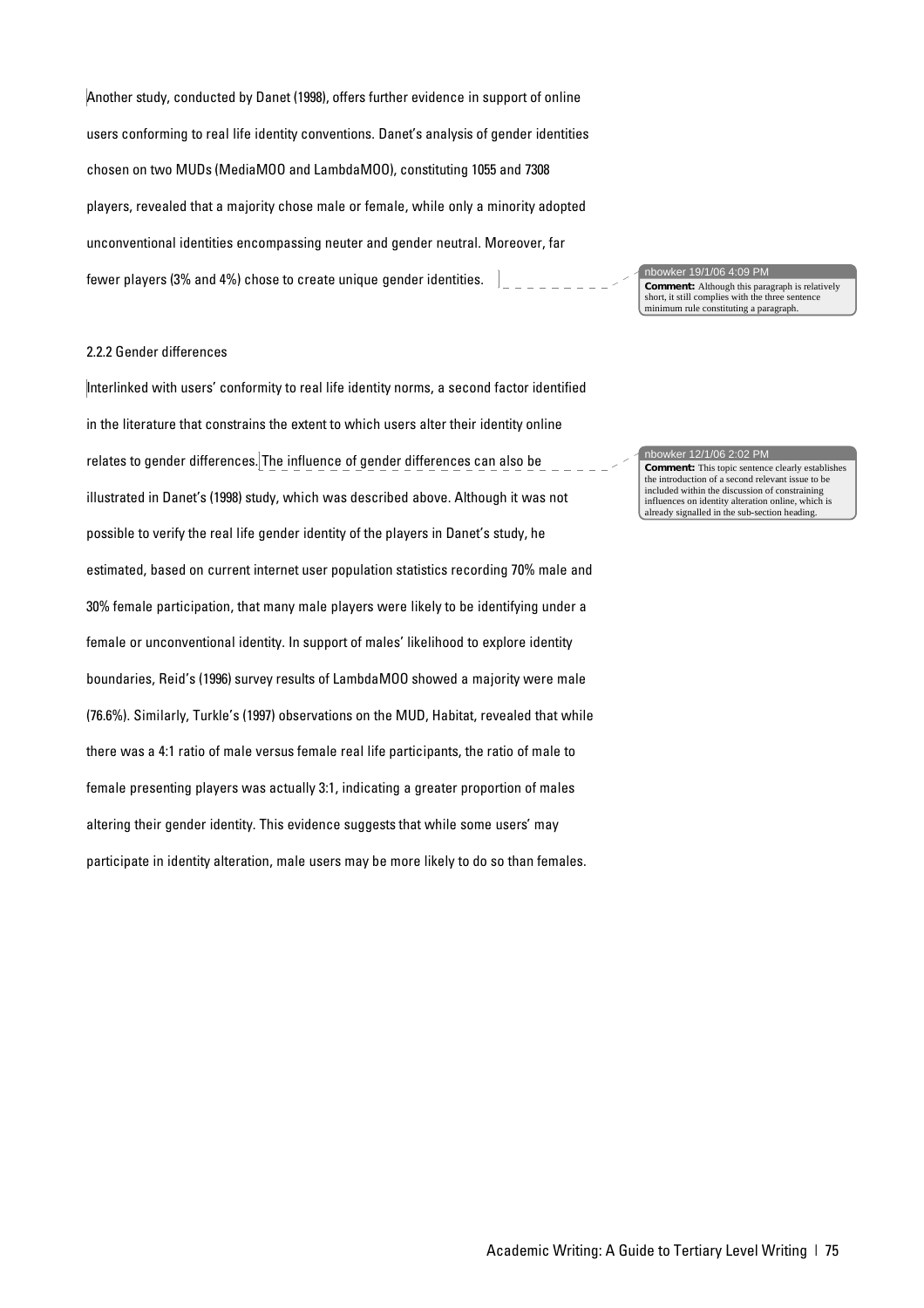Researchers have proposed several reasons for males altering their gender identity online. For instance, according to Curtis (1997), males are the most common MUD participants, which leads to a lack of female (presenting) players. This scarcity heightens the novelty of interacting with females online, leading real life males to present as female to gain the same attention. Another prominent reason for males' altering their gender identity is to find out what it is like to be treated as a female. Males are also attracted to the fun in deceiving other males and enticing them into sexually explicit interactions by taking on a female gender identity (Curtis).

However, females also alter their gender identity, but typically for a different reason. Due to the proportion of males gender-switching, many females have been required to "prove" their real life gender. Consequently, many females alter their identity from female to neuter, gender-neutral, or male (Curtis, 1997). Similarly, other research indicates that females alter their identity to avoid harassment, including sexual harassment (Turkle, 1995).

Therefore, the research indicates that when it comes to identity alteration online, it is not a simple case of observing whether or not the behaviour occurs. Rather, researchers also need to consider the reasons for users engaging in identity alteration, to better understand the extent to which online users actually alter their identity. The evidence indicates that males and females may alter their gender identity for very different reasons. While males may do so for a range of reasons, including general identity exploration, gaining attention, and deceiving others, the research suggests that females typically do so to avoid harassment.

#### nbowker 12/1/06 2:22 PM

**Comment:** These two sentences offer some advice on what is at stake when examining identity alteration online. In particular, the second sentence could be seen to actually present some recommendations on the issue for researchers. If the assignment instructions had requested a recommendations section, such as in the case of business reports, it would be best to place this advice within such a section.

#### nbowker 12/1/06 2:12 PM

**Comment:** This paragraph functions to summarise the evidence put forward within the gender differences section. It also functions to link this subtopic back to the overall report topic on examining identity alteration online.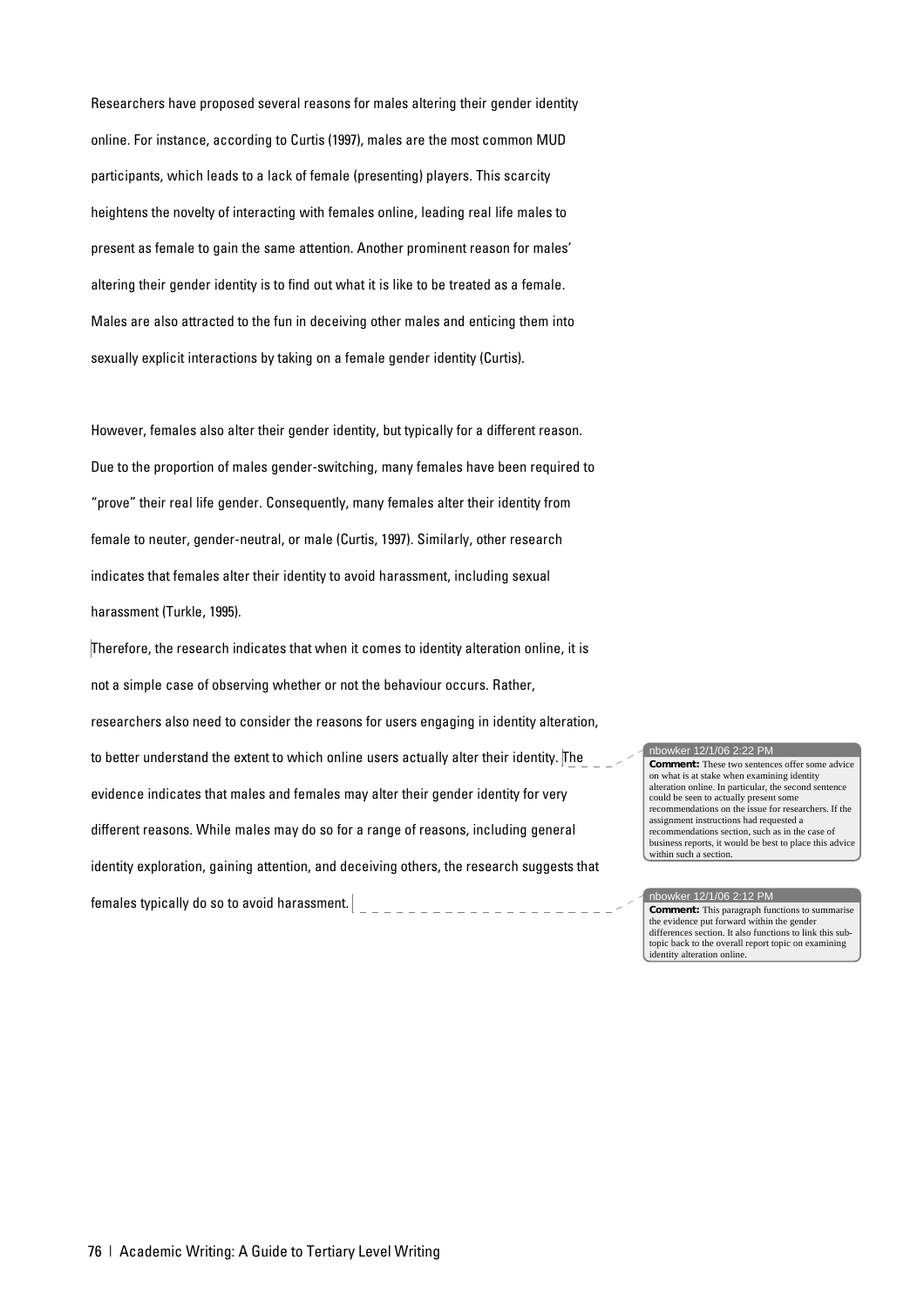#### 2.2.2.1 Gender socialisation differences in risk-taking

Within the context of gender differences, gender socialisation differences in risktaking, learnt in real life, face-to-face contexts, may further impact on the extent to which males and females alter their identity online. In support of gender socialisation differences in risk-taking, underlying gender socialisation theory is the notion that males learn to engage in risk-taking activities by extending behavioural boundaries. In contrast, females learn to stay within appropriate behavioural conventions, maintaining their safety (Spender, 1995). Disorientation surrounding the adoption of masculine identities by real life females, evident in Bruckman (1996) and Reid's (1996) genderswitching encounter, in contrast to liberation from the restrictions of gender appropriate behaviour experienced by a male when gender-switching (Reid) may provide support for the existence of gender socialisation differences in risk-taking online.

Further, the anonymity created by textual communication forums online, which provides a protective mechanism for reducing social risk, may help facilitate opportunities for risk-taking online, thereby offering additional support for males' capacity to alter their identity online more so than females. As Curtis (1997) highlights, if social errors occur, users can easily log on as another character without redress. Hence, as already identified in this discussion with respect to the lack of social consequences, the shield of anonymity relieves users of any accountability for their actions, eliminating the physical consequences of irresponsible and offensive acts. Subsequently, it is argued that those more likely to engage in risk-taking, namely males

nbowker 12/1/06 2:24 PM **Comment:** This topic sentence introduces a subsection within gender differences.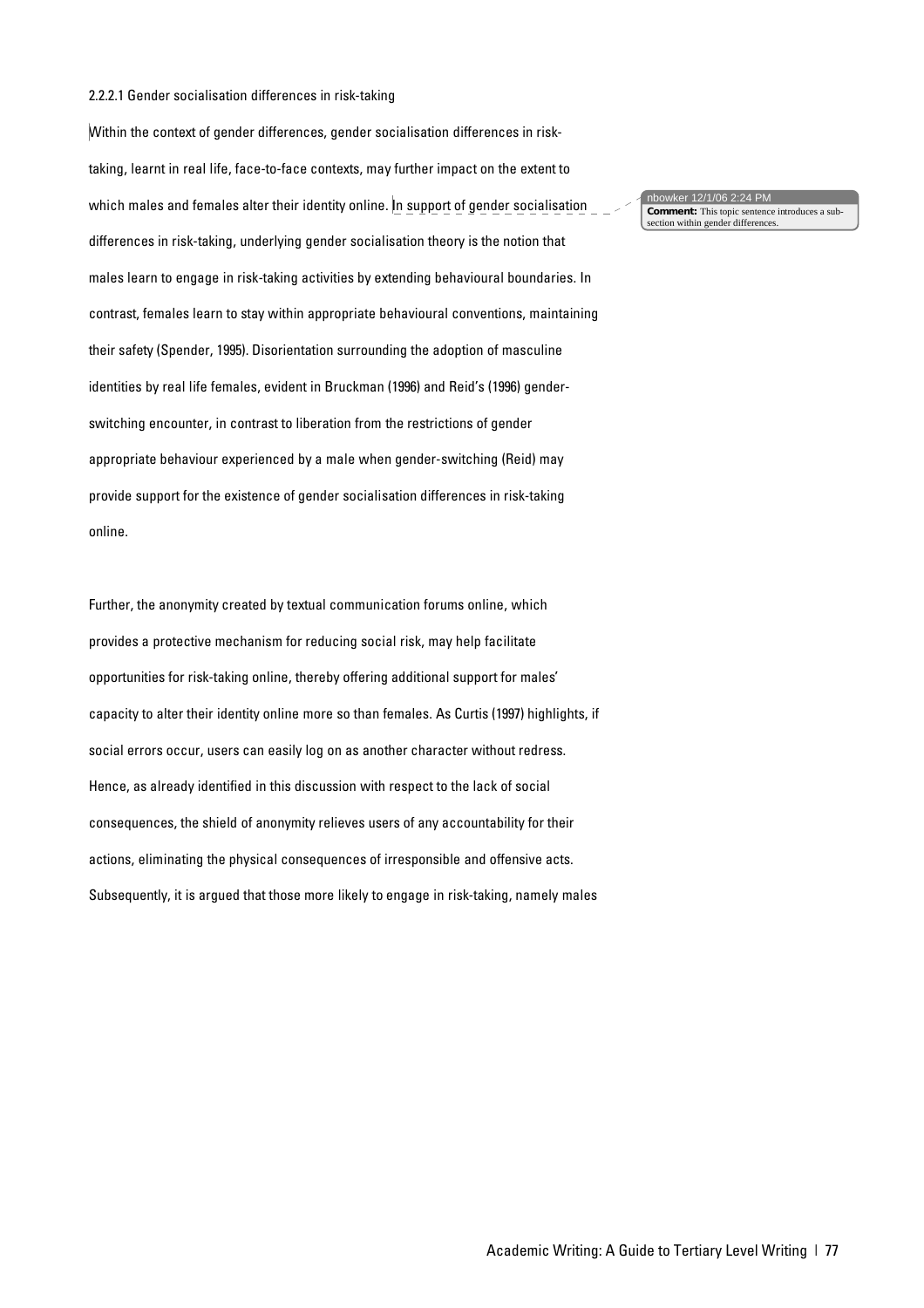(Coet & McDermott, 1979), may also be more likely to utilise online environments for identity exploration, including identity alteration, compared to females.

#### 3. Conclusion

The findings in this report clearly show that the extent to which online users alter their identity is a complex phenomenon. On the one hand, evidence demonstrates the unprecedented freedom of identity exploration online. The anonymous features of the online medium made available through the lack of physical appearance cues, combined with the lack of social consequences for one's actions as a result of physical distance and anonymity, lead to vast possibilities for users to alter their identity online.

On the other hand, research evidence demonstrates how, despite freedom from the constraints of social norms governing online behaviour, users do engage in practices, which function to constrain their very capacity to take full advantage of the medium to alter their identity. These practices involve users' choice to conform to real life identity norms, such as in the case of preferring one nickname identity, and retaining the male and female gender dichotomy. In addition, there are clear gender differences surrounding users' choices to alter their gender identity. Moreover, the literature suggests that males and females' identity alteration may be linked to their gender socialisation differences in risk-taking, leading males to be more likely to take risks in exploring their identity online compared to females.

nbowker 12/1/06 2:33 PM

**Comment:** This sentence directly affirms that the report does present clear findings. Secondly, the sentence manages to summarise the competing viewpoints, with respect to the liberating versus constraining factors influencing identity alteration online, by referring to the complexity of the situation.

nbowker 12/1/06 2:31 PM **Comment:** These two paragraphs provide a thorough summary of the competing arguments surrounding identity construction online, which were covered in the body of the report.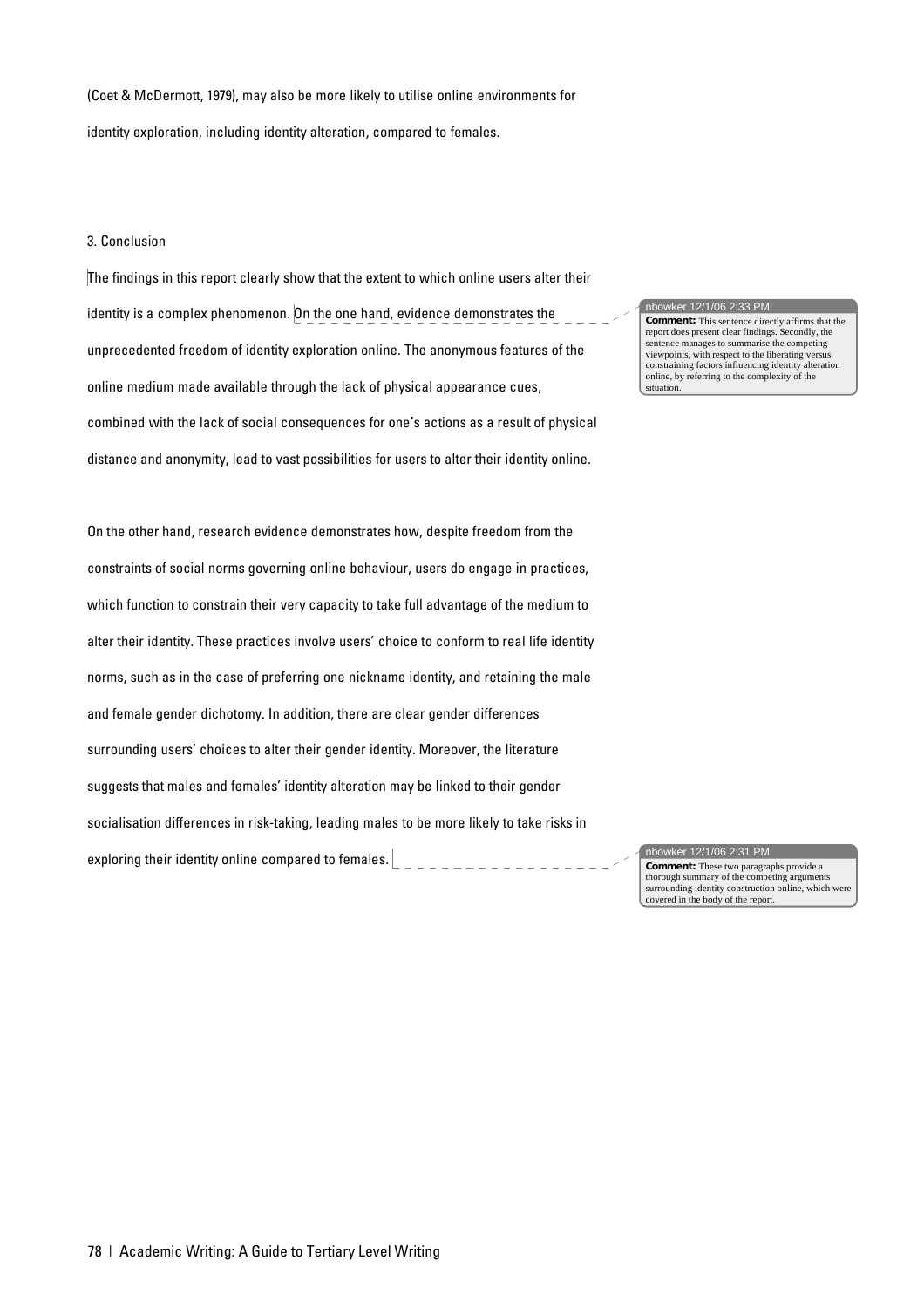The findings in this report may have implications for research within the field of cyberpsychology. In particular, gender socialisation differences per se as well as gender socialisation differences in risk-taking may impact on behaviours of online users, beyond identity alteration. Future research needs to investigate this issue.

To avoid duplication of information, refer to the essay on the same topic for the list of references used on pages 62-63, which is formatted according to APA conventions.

#### nbowker 12/1/06 3:19 PM

**Comment:** This final paragraph serves an important function of reports – to move the issue forward by introducing a practical application for the outcome. This may include the identification of future implications/recommendations, and/or the need to do further research.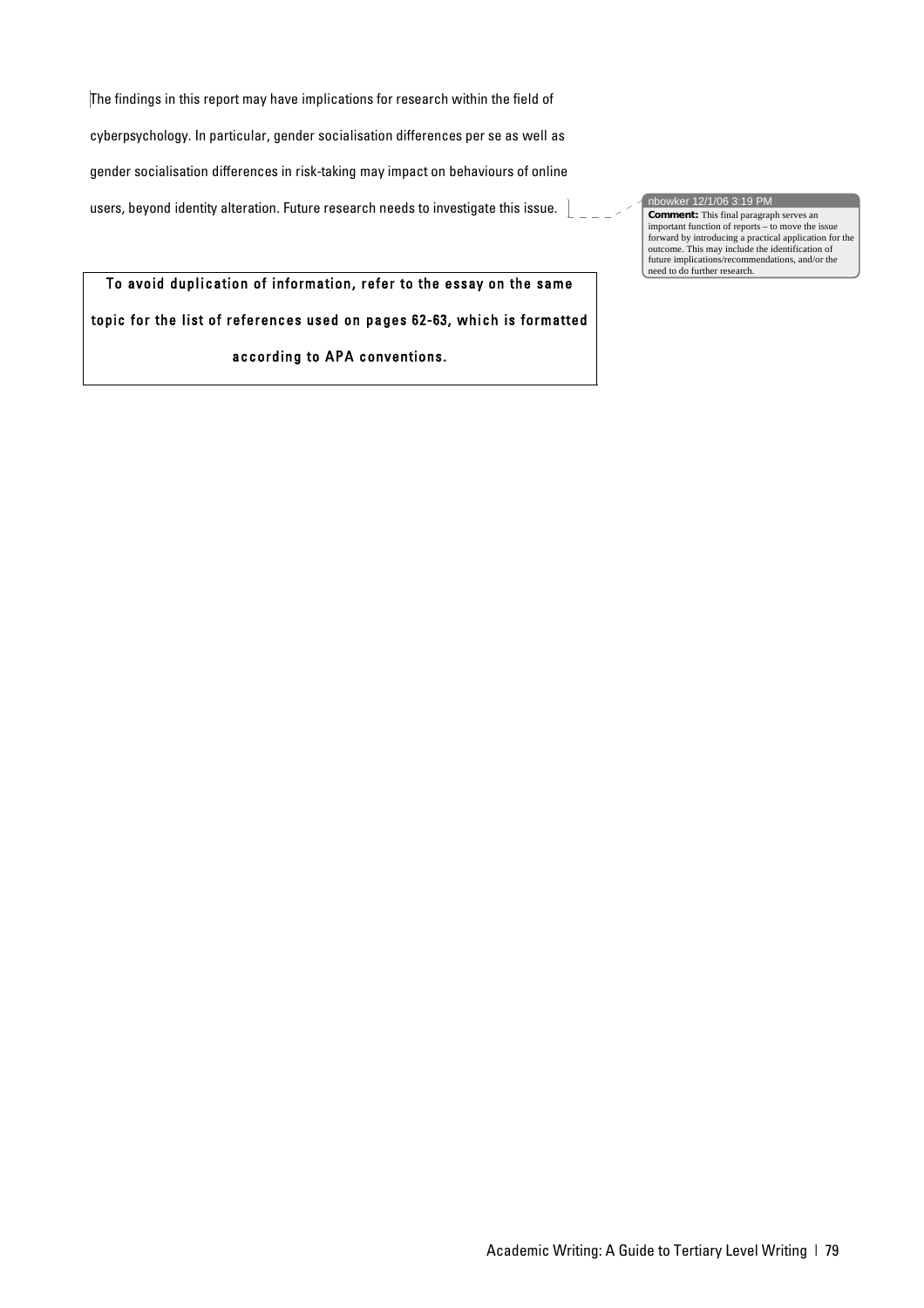# **Basics on Business Report Writing**

There are many good resources available on how to write business reports, which are mentioned at the end of this section. Hence, to avoid duplication of information, this section provides a very brief overview of the typical requirements involved in business report writing. It addresses the following topics: purpose of business report writing, typical sections, the difference between inductive and deductive reports, as well as what to include in the main sections. It ends with a list of qualities for an effective business report.

## *What Is the Purpose of Writing a Business Report?*

Business reports are typically assigned to enable you to

- examine available and potential solutions to a problem, situation, or issue
- apply business and management theory to a practical situation
- demonstrate your analytical, reasoning, and evaluation skills in identifying and weighing-up possible solutions and outcomes
- reach conclusions about a problem or issue
- provide recommendations for future action
- show concise and clear communication skills

Remember that with business reports, typically, there is no single correct answer but several solutions, each with their own costs and benefits to an organisation. It is these costs and benefits which you need to identify and weigh-up in your report. Further, when writing the report, you need to consider the audience you are writing for, whether it is the CEO or will the report be available to all staff concerned? Therefore it is vital that you ensure an appropriate level of formality, sensitivity, fairness, and objectivity.

## *What Are the Typical Sections of a Business Report?*

Business reports typically adopt the following sections:

Introduction **Discussion Conclusions** Recommendations

## *What Is the Difference between an Inductive and a Deductive Report?*

The order of the report sections will depend on whether you are required to write an inductive or deductive report. An inductive report involves moving from the specific issues, as outlined in the discussion, to the more general, summarised information, as displayed in the conclusions and recommendations. The list above provides an example of an inductive report, where the discussion appears first (after the introduction), followed by conclusions and recommendations. Such reports are ideal for an audience who has the time to read the report from cover to cover, and also in instances where the findings may be somewhat controversial, hence, the need to demonstrate your reasoning and evidence, as laid out in the discussion, for the recommendations decided upon. In contrast, a deductive report is one where you move from the general then to the specific. Hence, the conclusions and recommendations appear first, followed by the discussion. This type of order is effective when faced with an audience who does not have time to read the whole document, but can access the conclusions and recommendations. Consequently, such an order is also appropriate for reports which are not contentious or unexpected in their decision outcomes and recommendations.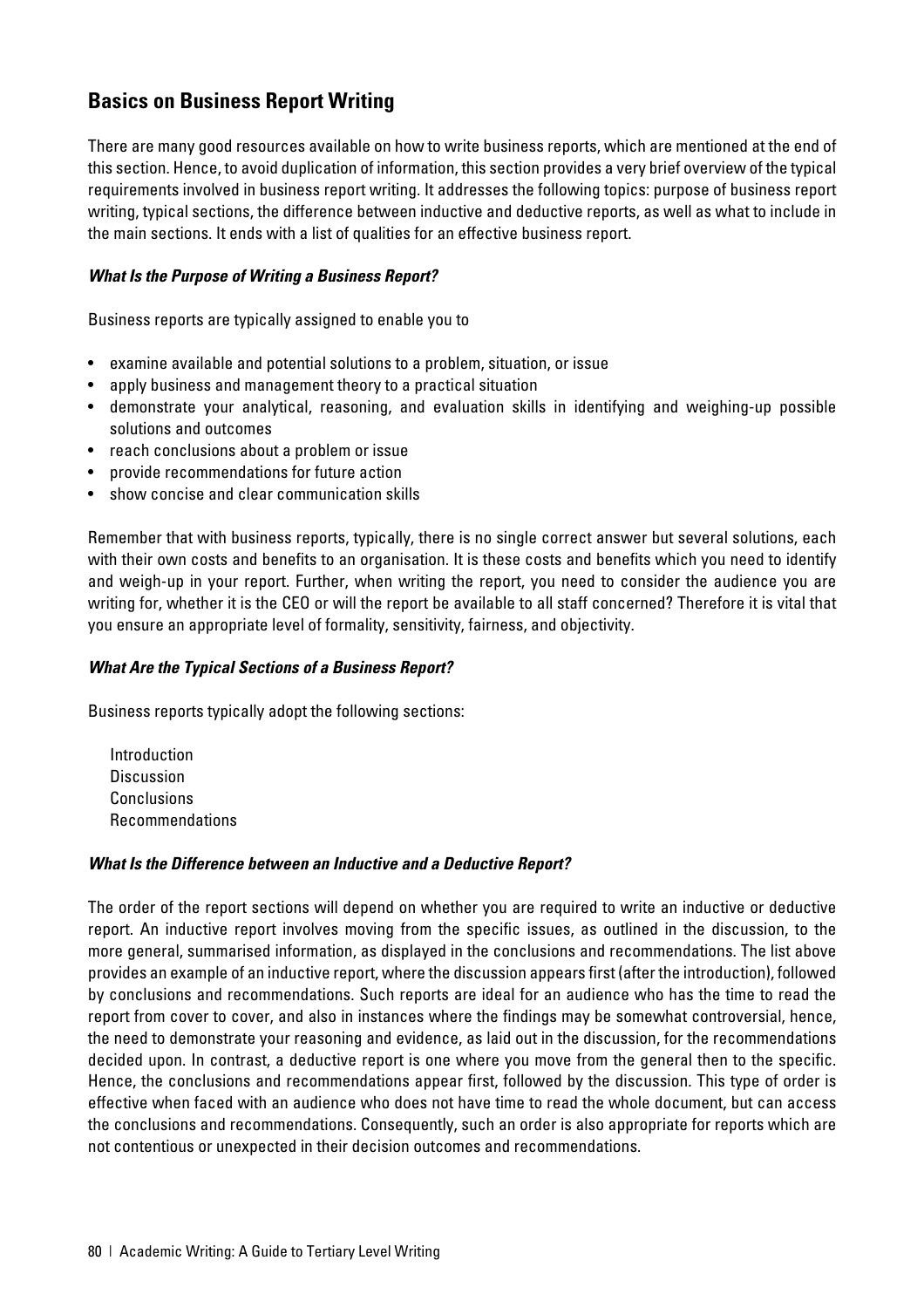#### *Managing the Introduction section*

This is the first section of the report and is easiest to write after you have written the other report sections, as then you know what your outcomes will be, which you can briefly summarise in the introduction. The purpose of the introduction is to

- State the purpose or aim of the report, which may include who has commissioned it, if relevant.
- Provide background details relevant to the situation, such as a brief overview of historical developments, as well as definitions of any terms that are unlikely to be recognised by the audience.
- Summarise the problems and recommended solutions.
- Clarify any limitations, restrictions, and/or assumptions made in undertaking your investigation of the situation, such as restrictions on time, lack of money, limited access to information and people, and/or assumptions made about the organisation because of the lack of information available.

In general, one page is more than adequate to address the issues typically required in an introduction.

#### *Managing the Discussion section*

This section is traditionally allocated the most marks, so it is well worth your investment in time to do it thoroughly. The Discussion section is generally the only section where you are able to support your analysis and reasoning with theoretical ideas, concepts, and models available within the course. Secondly, it is the only place where you can actually provide evidence to back up your conclusions and recommendations. Therefore, ensure that you draw on evidence from the literature, course materials, as well as your own observations from the actual case or organisation, where applicable.

A key task of the discussion is for you to be able to identify the problem(s) and then consider a range of possible solutions. Consequently, it may be useful in preparing this section to identify your conclusions and recommendations first, before proceeding to support these outcomes in the Discussion. Once you have planned the points you need to cover in your Discussion, it is very appropriate to look at creating different subsections within the Discussion that encompass and frame each of the issues, with meaningful headings for each sub-section. When writing each sub-section within the Discussion, the following structure may be useful for demonstrating the process you used to carry out your analysis and evaluation.

1. Identify the problem

Example: The problem involves a lack of coordination at top-level management.

2. Identify the causes

Example:This is caused by a lack of organisational skills and a lack of assistance from support people.

3. Identify the symptoms

Example: As a result, the department is constantly in a state of flux, with no knowledge of where it should be heading.

4. Identify possible solutions

 This can be achieved by explaining advantages and disadvantages of Option A and Option B, which may involve describing short-term and long-term benefits.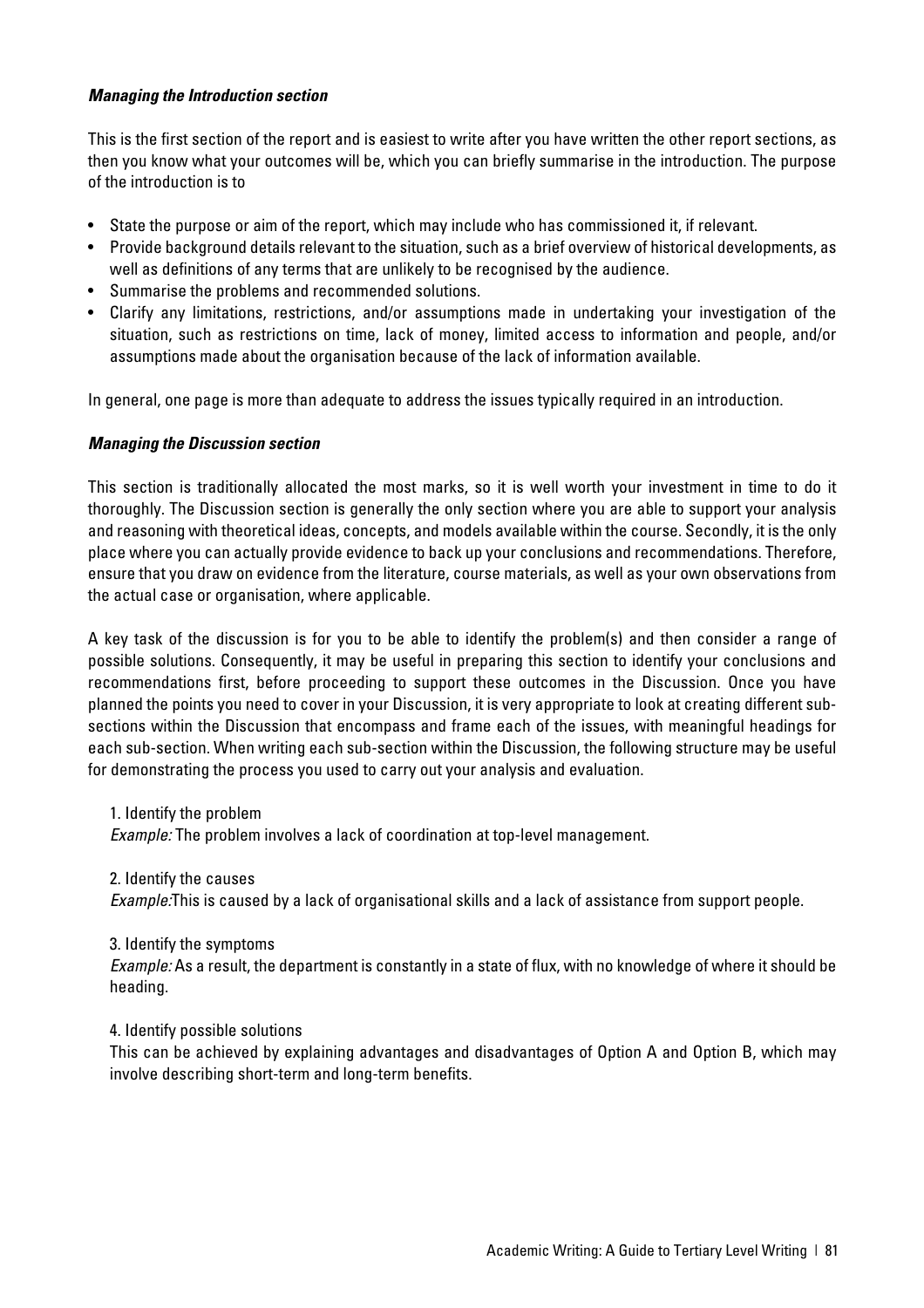## *Managing the Conclusions section*

- 1.1 This is arranged as a numbered, bulleted-list.
- 1.2 Arrange each point in order of importance, rather than necessarily in the order found in your Discussion.
- 1.3 Match each point in sequence with the list of recommendations.
- 1.4 Each point provides a brief summary of one of the problems outlined in detail in the report.
- 1.5 Ensure each point links with the report's objectives.
- 1.6 Write each conclusion in the present tense.
- 1.7 Each point needs to be specific and clear.

#### *Managing the Recommendations section*

- 1.1 This is also arranged as a numbered, bulleted-list.
- 1.2 Each recommendation should appear in sequence with the order of points in the list of conclusions.
- 1.3 Each recommendation should provide a response to each problem identified in the list of conclusions.
- 1.4 Each recommendation should be action-oriented, concise, and clear.
- 1.5 Each recommendation should also be realistic and feasible within the social, economic, and political climate.
- 1.6 Write each recommendation in the future tense, as appropriate.

## *Qualities of an Effective Business Report*

(Sourced from Ruch & Crawford, 1999, p. 40.)

- A management tool, usually assigned, for decision-making.
- Read for business gain, rather than entertainment.
- Provides an accurate way of obtaining information.
- Answers a question or solves a problem.
- Meets the needs of the situation.
- Usually written in a formal style, compared to other types of business writing.
- Reflects good, clear thinking and thorough planning.
- Organises the material in a natural sequence.
- Presents information from the reader's perspective.
- Stresses the value of the report in the title or first paragraph.

## *Resources on Business Report Writing*

Bowden, J. (1997). Writing a report: A step-by-step guide to effective report writing (4th ed.). Plymouth, England: How to Books.

Emerson, L. (Ed.). (2005). Writing guidelines for business students (3rd ed.). Southbank, Victoria: Thomson Dunmore Press. **See chapter 6 on reports.** 

Eunson, B. (1994). Writing and presenting reports. Brisbane: John Wiley & Sons.

Manalo, E., Wong-Toi, G., & Trafford, J. (2004). The business of writing: Written communication skills for business students (2nd ed.). Auckland, New Zealand: Longman.

**Excellent resource, see chapter 2 on writing reports.**

Ruch, W.V., & Crawford, M.L. (1988). Business reports: Written and oral. Boston: PWS-Kent.

## **Websites**

There are also useful websites on business report writing, two of which are presented here. They were current at the time of publishing this book.

Skills Unit Pack, University of Surrey. (1999). Communications: Report writing. Retrieved January 13, 2006, from http://www.surrey.ac.uk/Skills/pack/report.html

Merchant, S. (2003). Business report writing. Technical Vocational Institute, Albuquerque, New Mexico. Retrieved January 13, 2006, from http://planet.tvi.cc.nm.us/ba122/Reports/Report%20Writing.htm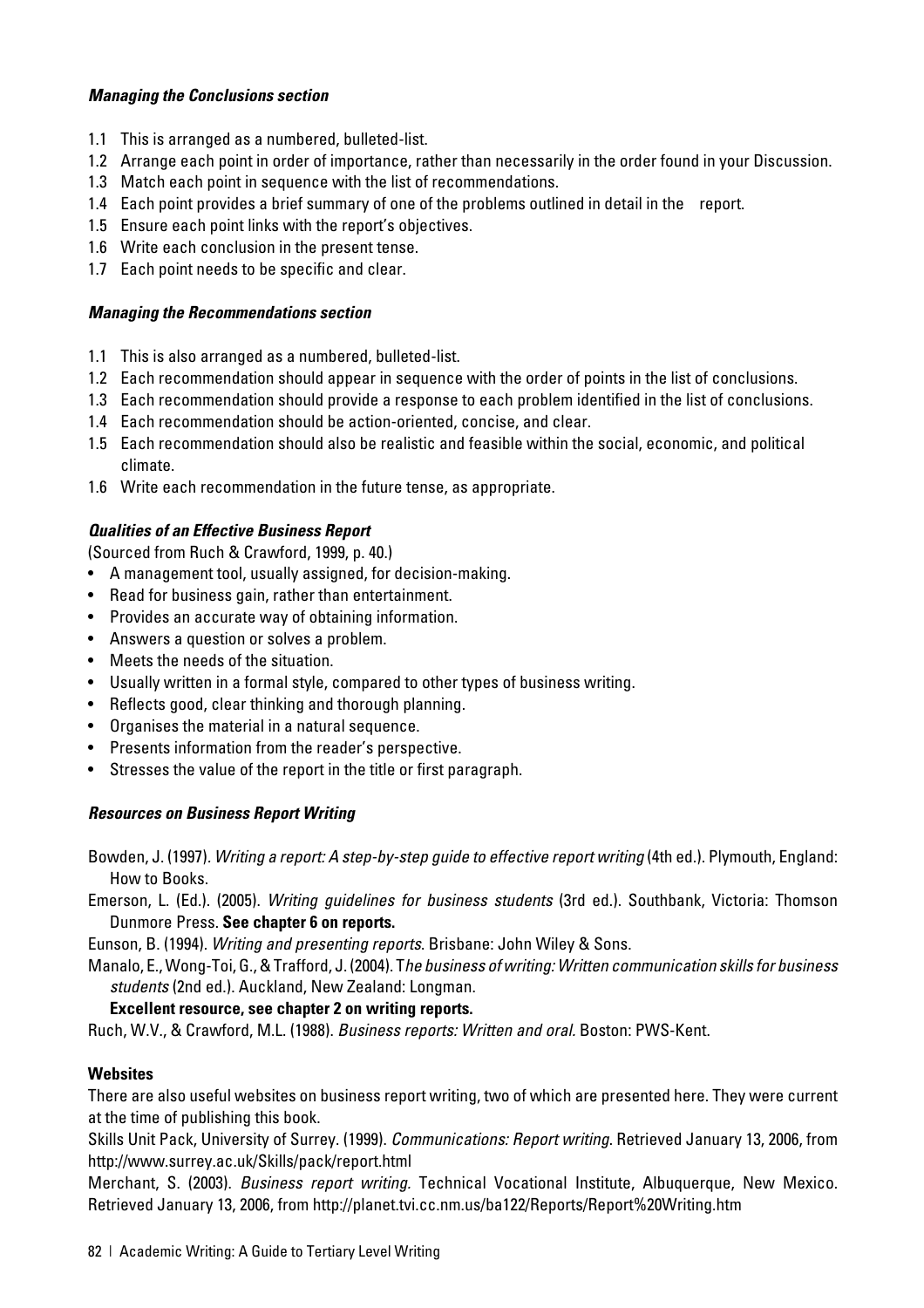# **Basics on Lab Report Writing**

This section offers a brief overview of the traditional requirements involved in writing a lab report, typical for psychology students. However, this section may also have some use to science students who are required to write scientific reports. For more detailed information on lab report writing, a list of useful resources is available at the end of this section.

#### *What Is the Purpose of Writing a Lab Report?*

Lab reports are typically assigned to enable you to

- conduct scientific research
- formulate a hypothesis(es) about a particular stimulus, event, and/or behaviour.
- review relevant literature to justify your hypothesis
- allow someone to replicate your study by providing precise details
- apply statistics to test your hypothesis
- explore theoretical explanations
- evaluate research objectively and methodically
- communicate concisely and precisely

Remember that with lab reports, it may be impossible to rely on a single explanation for your findings. Therefore, it is vital that you provide as many potential and relevant interpretations as possible. Even if your findings do not support your hypothesis, they are still valuable because you can then demonstrate that within the contextual constraints of your study, your argument was not reliable, and you can then move on to consider other areas for research, without having to do down the same path. Further, this may open up avenues for others to investigate your hypothesis under different conditions. Nevertheless, there may have been unforeseen circumstances or conditions that were not possible to isolate and control, which you can use to help justify your results.

It is also important to be clear about the voice or grammatical style in which you write your report. For instance, traditionally, lab reports have been written in the passive voice, and used the third person pronoun, as in "The study was conducted by Smith and Jones (1996)" and "It was hypothesised that…". However, more recently, it has become acceptable to use the active voice, as in "Smith and Jones (1996) conducted the study", as well as make reference to yourself where relevant, as in "I hypothesised that…". CHECK YOUR ASSIGNMENT INSTRUCTIONS for clarification or CONTACT THE COURSE CO-ORDINATOR. Further, you will also need to ensure a consistency in tense throughout the report, typically, the past tense, except when first referring to your hypothesis in the Introduction, which is likely to require the future tense.

#### *What Are the Typical Sections of a Lab Report?*

Lab reports typically adopt the sections listed below, which should appear in a bold font and centred on the page, with the exception of the Introduction, which may or may not follow the other heading formats. Check your assignment instructions for clarification.

**Abstract** Introduction Method **Results** Discussion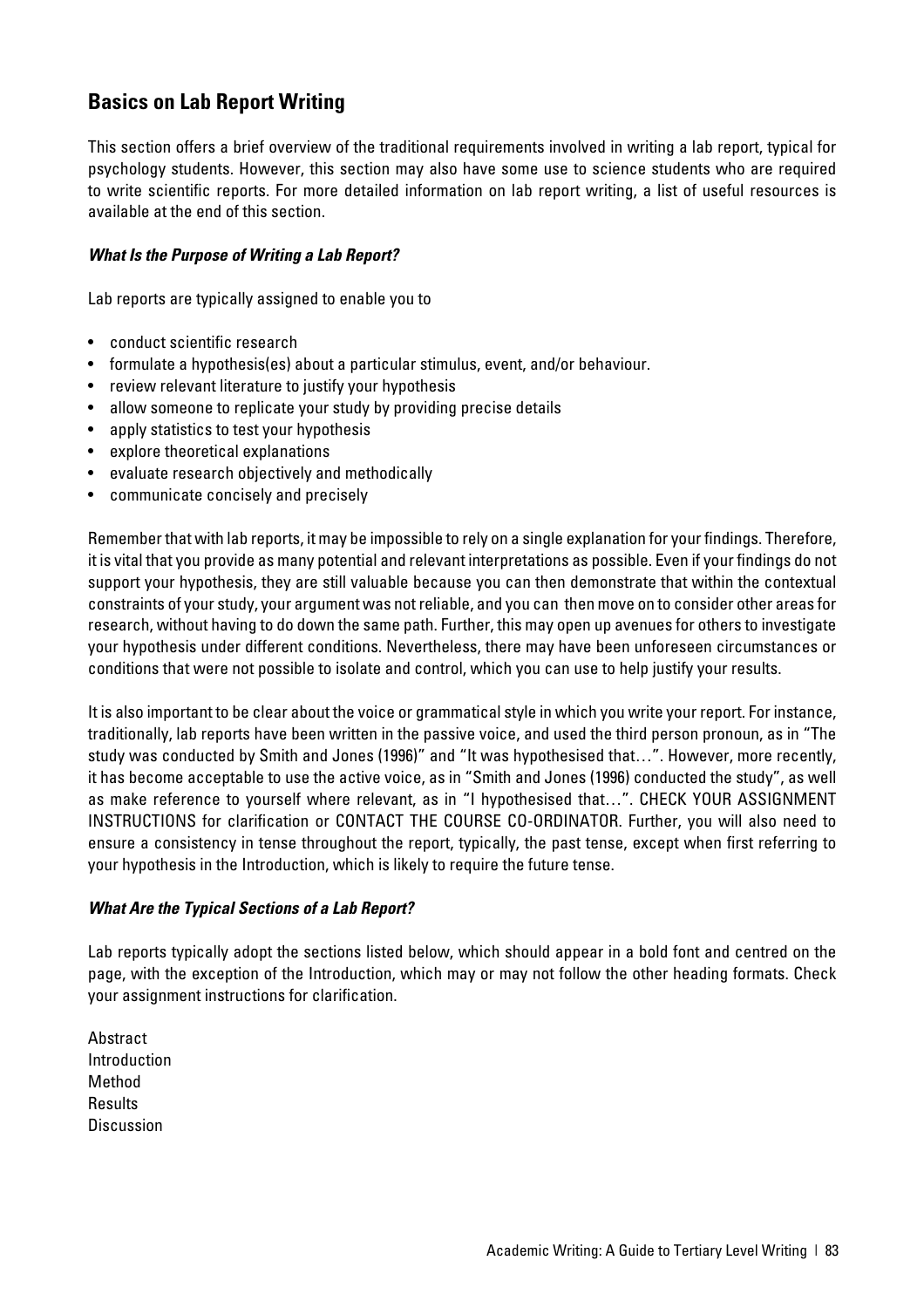## *Managing the Abstract*

The Abstract functions as a short, yet detailed, summary of the whole report. Hence, it is far easier to write at the very end, once you have completed the report. Ideally, you may be able to extract a sentence or two from each main section of the report to build your abstract. In creating your summary, it is important to include a sentence or two about each of the following:

- A statement about the topic, which demonstrates some reasoning for formulating the hypothesis.
- The hypothesis
- Brief details about how the study was conducted, including
	- number of participants.
	- participant characteristics, such as, for example, gender, undergraduate psychology students.
	- how they were recruited, and assigned to experimental conditions where appropriate.
	- any special equipment used to carry out the research.
- The main findings and whether they supported or disconfirmed the hypothesis.
- Identify theoretical explanations for the findings, as well as any major inconsistencies and/or alternative explanations, where word space permits.
- Research avenues for the future or implications of the research.

The Abstract can vary in word length from a minimum of 120 words through to 250 words. However, always check the assignment instructions to be sure of the limit required for your report.

## *Managing the Introduction section*

This is the first main section of the report and may be easiest to write in conjunction with the Discussion section because it is often important to follow-up, in your discussion, on at least one or two of the studies you mentioned in your introduction. The central purpose of the introduction is to justify your hypothesis. However, to begin the Introduction, you need to start back at a more general area of interest that is relevant to your study. From there, you move rapidly into any major theories or models, as well as studies that have been conducted, which relate to the focus of your hypothesis.

When considering what studies to include, it is always useful to mention an original, pioneering study that may have been carried out many years ago, in the 60s or 70s, which led the research path. In some instances, the topic area may be an emerging one, and the original study or several pioneering works may have occurred in more recent times. Then from here, you have a range of options. It may be the case that the research findings in the topic area have been fairly consistent, except for one or two outcomes. In which case, it would probably be helpful to include the inconsistent studies to at least highlight the lack of consistency and hence the need to continue the investigation. In other cases, it may be more difficult, in that there may be a range of studies which all highlight diverse aspects of the study you have conducted. Here, you will need to prioritise which studies are most relevant to the current one – whether it be the particular technique used or the actual findings and type of research question.

From my own experience, as well as those of other students, the Introduction can be one of the most difficult sections of a report to write because it is difficult to develop a sense of direction about where to start and how much to include at the beginning. My best advice is to write the Introduction in pieces by summarising one study at a time, or one theoretical framework at a time. Then return as appropriate to shaping these pieces together to get a sense of the order in which these items can be best placed to most convincingly lead up to the reasoning for your hypothesis. Do not forget to also include definitions of any relevant terms and concepts, including the use of acronyms throughout your report.

In terms of how much word space to allocate to the Introduction, it is probably the second most important section, so assign words accordingly. For a 2000 word lab report, about 500 words would be a fair figure to aim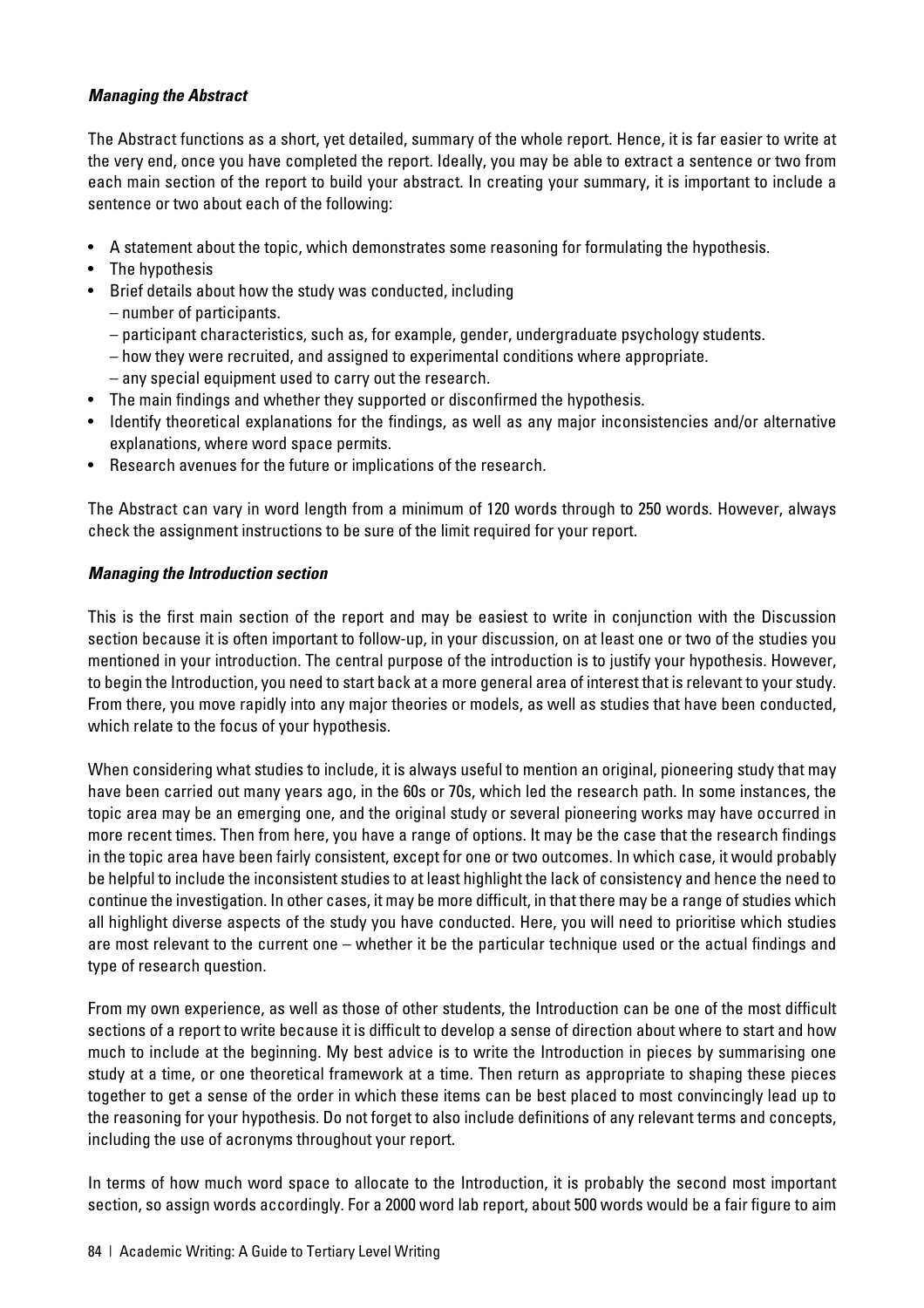for, depending on how many words are required to adequately describe the Method and Results sections. If these take substantially less words, you may be able to increase the Introduction accordingly.

## *Managing the Method section*

This is a relatively formulaic section in that there is a clearly marked out structure to follow, namely, three subsections: participants, materials or apparatus, procedure.

#### **Participants**

In this section, give enough details about the participants so that someone could repeat the study using people with the same characteristics. Hence, you will need to mention the number of participants, their gender, whether they are students, as well as how they were recruited. It's also important to mention whether participants volunteered and whether they were randomly assigned to experimental conditions.

#### Materials or Apparatus

Here you need to give details about the equipment required to carry out the study. This may include a particular type of technology, in which case you may need a model number and brand name. If you used a paper-pencil survey, which was designed specifically for the study, then you need to provide enough details so that someone could replicate it, if they wanted to repeat the study. In such cases, it may be appropriate to attach a copy of the survey in an Appendix at the end of the report, and give general details in this section, but refer readers to the Appendix for a full copy. If a paper-pencil test is well-known, you may only need to mention its name.

#### Procedure

In this section, you need to repeat the exact instructions that were given to the participants. If it is important in conducting the study to express instructions to participants using particular words and phrases, then mention these exactly as they were stated in the study. You may also need to include activities and tasks undertaken by the researcher.

The Method section can be the easiest to write because it follows a straight forward structure. Therefore, it is often the best section to start with when writing-up your report.

#### *Managing the Results section*

The Results section is often a good section to write-up after the Method because it can provide clarity on the findings, before you embark on thinking about possible explanations for the findings in your Discussion. The results provide the reader with information about what you found. Consequently, one of the key features of the Results section is to ensure that you only mention the findings, and not what they mean in relation to the study.

It may be useful to begin by naming the type of analysis carried out on the data, and if the data had been changed in any way from its raw form before you undertook the analysis. Then mention the difference or lack of difference between groups with respect to the activity they participated in during the study. If relevant, you can express this difference (or lack of) by including each group's score numerically in brackets. This then needs to be backed up with statistical evidence to support the difference (or lack of). In this case, you will need to mention the name of the statistical test using appropriate statistical symbols, such as t, F, M. With each test, include the degrees of freedom, the value of the statistic, and the level of probability. For some tests, you may also need to provide the N value or number of participants. Most importantly, you also need to state whether the difference was "significant" or "not significant".

When you have a lot of data, it may be convenient to display this in a table or graph and then summarise the main features or patterns in words. However, remember not to duplicate information. So, if you have a table with data contained within it, and then go on to repeat much of this data in the form of sentences, the written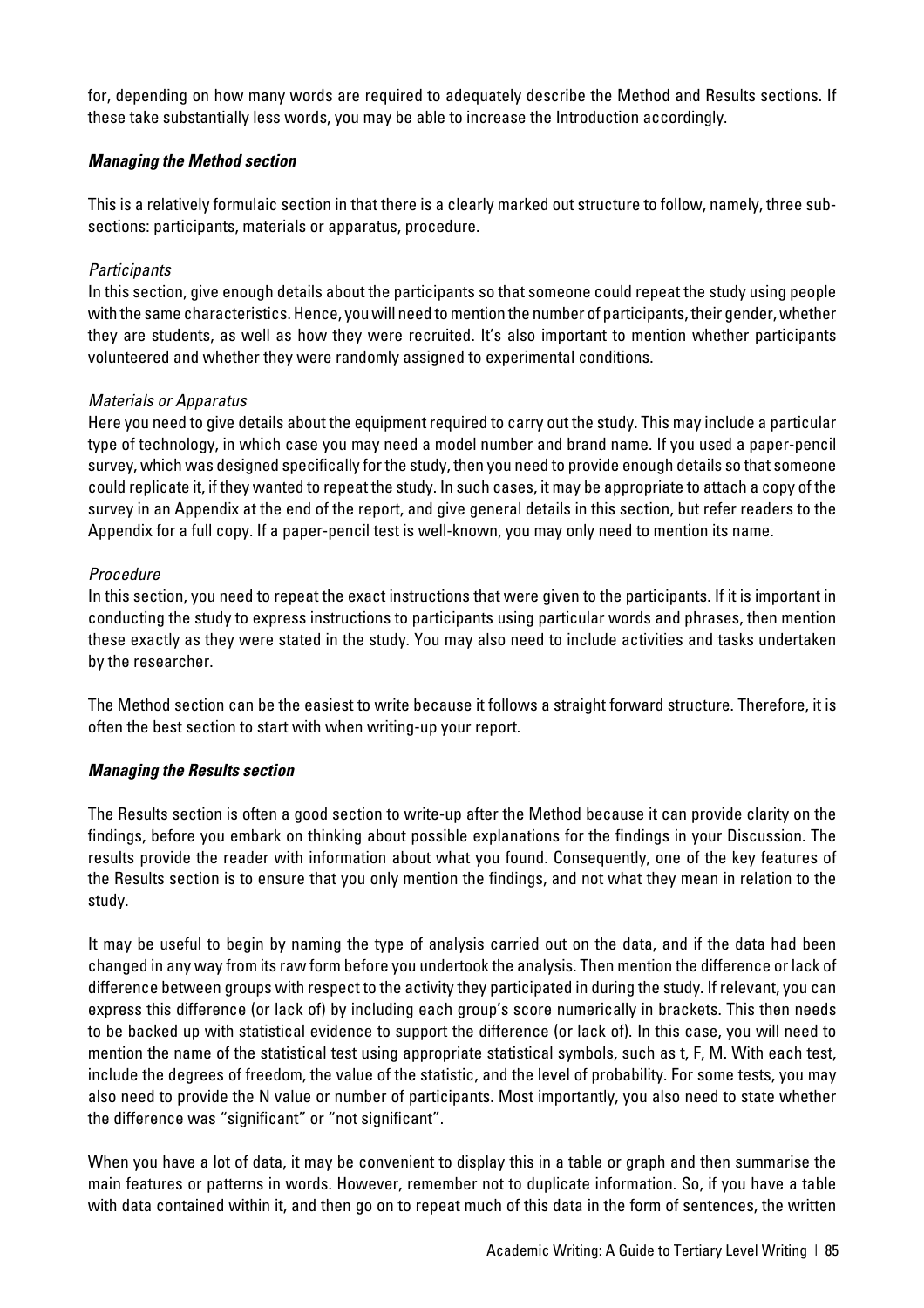expression of the data will be redundant. When using tables, the title appears at the top of the table; when using graphs, the title appears below.

## *Managing the Discussion section*

This section is allocated the most marks, so it is well worth your investment in time to do it thoroughly. You typically begin with a sentence or paragraph, summarising the results, including whether they support or disconfirm the hypothesis. You can then choose to highlight the similarities in findings with the current study and previous ones. It is then relevant to move on to the most challenging part of the Discussion: explaining your findings.

A good proportion of your Discussion should be devoted to explaining, interpreting, and where relevant, justifying your findings. This can involve repeating some of the theoretical frameworks or models mentioned in the Introduction, but with a greater focus towards making sense of the outcomes in the current study. Beyond affirming the theory, you should also consider any alternative explanations for the findings. These may be drawn from studies that presented inconsistent findings with the theory. Additionally, you may also be able to draw on aspects of the study which may have been left to chance, rather than being experimentally controlled.

In the last part of the Discussion, it is beneficial to mention any flaws in the study, such as a lack of diversity amongst participants, sample size, and other characteristics of the sample population. If you can think of other disadvantages associated with the design of the study, this will most certainly add bonus marks. In the final part, before your concluding paragraph, it is a good idea to consider the future application of the findings in some way, and even the need for further investigations to ascertain unexplained aspects of the research outcomes. This particular part can also be included in the concluding paragraph, but will depend on your assignment instructions. In closing the report, finish by reaffirming the findings and their significance to the research area.

## *Resources on Lab Report Writing*

Findlay, B. (2006). How to write psychology research reports and essays (4th ed.). Frenchs Forest, New South Wales: Pearson Education. **See chapters 3 and 4 on research reports – how do you start and sections of a research report, respectively.**

Harris, P. (2002). Designing and reporting experiments in psychology. Buckingham, England: Open University.

O'Shea, R.P. (2002). Writing for psychology (4th ed.). Southbank, Victoria: Thomson Learning Australia. **See chapter 3 on a quick start for reports.**

- Smyth, T.R. (2004). The principles of writing in psychology. Hampshire, England: Palgrave Macmillan. **See part 5 on quantitative research.**
- Rosnow, R.L., & Rosnow, M. (2006). Writing papers in psychology: A student guide to research reports, literature reviews, proposals, posters, and handouts. Australia: Thomson/Wadsworth. **See chapter 4 on planning the research report, includes a good section on communicating statistical information.**

## **Resources on Scientific Report Writing**

- Emerson, L., & Hampton, J. (Eds.). (2005). Writing guidelines for science and applied science students (2nd ed.). Southbank, Victoria: Thomson/Dunmore Press. **See chapter 5 on research reports.**
- Eunson, B. (2005). Communicating in the 21st century for science and technology. Milton, Queensland: John Wiley & Sons.
- Lobban, C. S., & Schefter, M. (1992). Successful lab reports: A manual for science students. Cambridge: University Press.
- Silyn-Roberts, H. (1996). Writing for science: A practical handbook for science, engineering and technology students. Auckland, New Zealand: Addison Wesley Longman. **See section 2 on writing a report.**

Van Emden, J. (2001). Effective communication for science and technology. Basingstoke, England: Palgrave.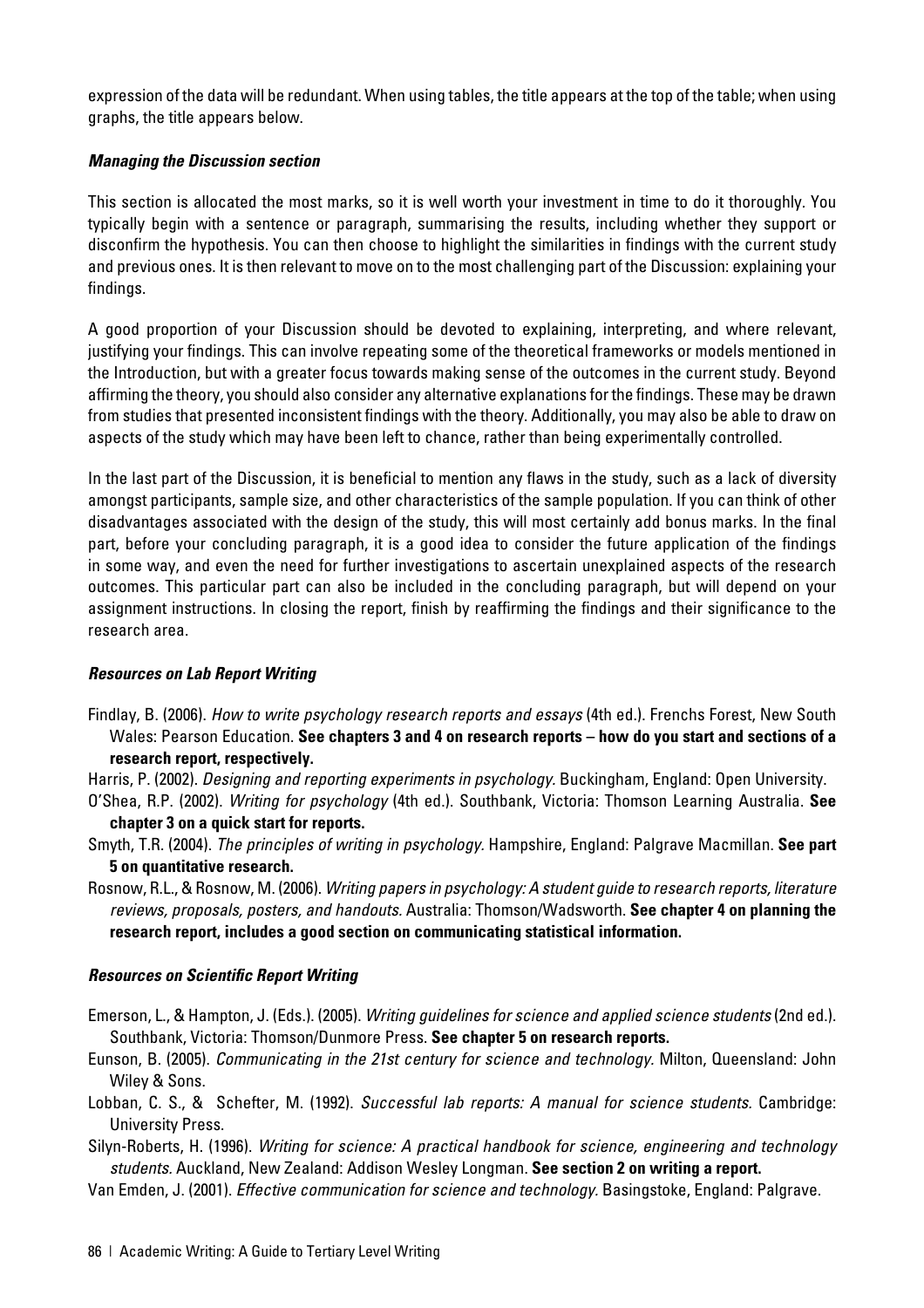## **Websites**

There are also useful websites on scientific laboratory reports, two of which are presented here. They were current at the time of publishing this book.

- Engineering Communication Centre. (2002). Laboratory reports. Retrieved January 13, 2006, from http://www. ecf.utoronto.ca/~writing/handbook-lab.html
- The Trustees of Hamilton College. (2006). Lab reports for biology. Nesbitt-Johnston Writing Center, Hamilton College, Clinton, New York. Retrieved January 13, 2006, from http://www.hamilton.edu/academics/resource/ wc/bio\_lab.html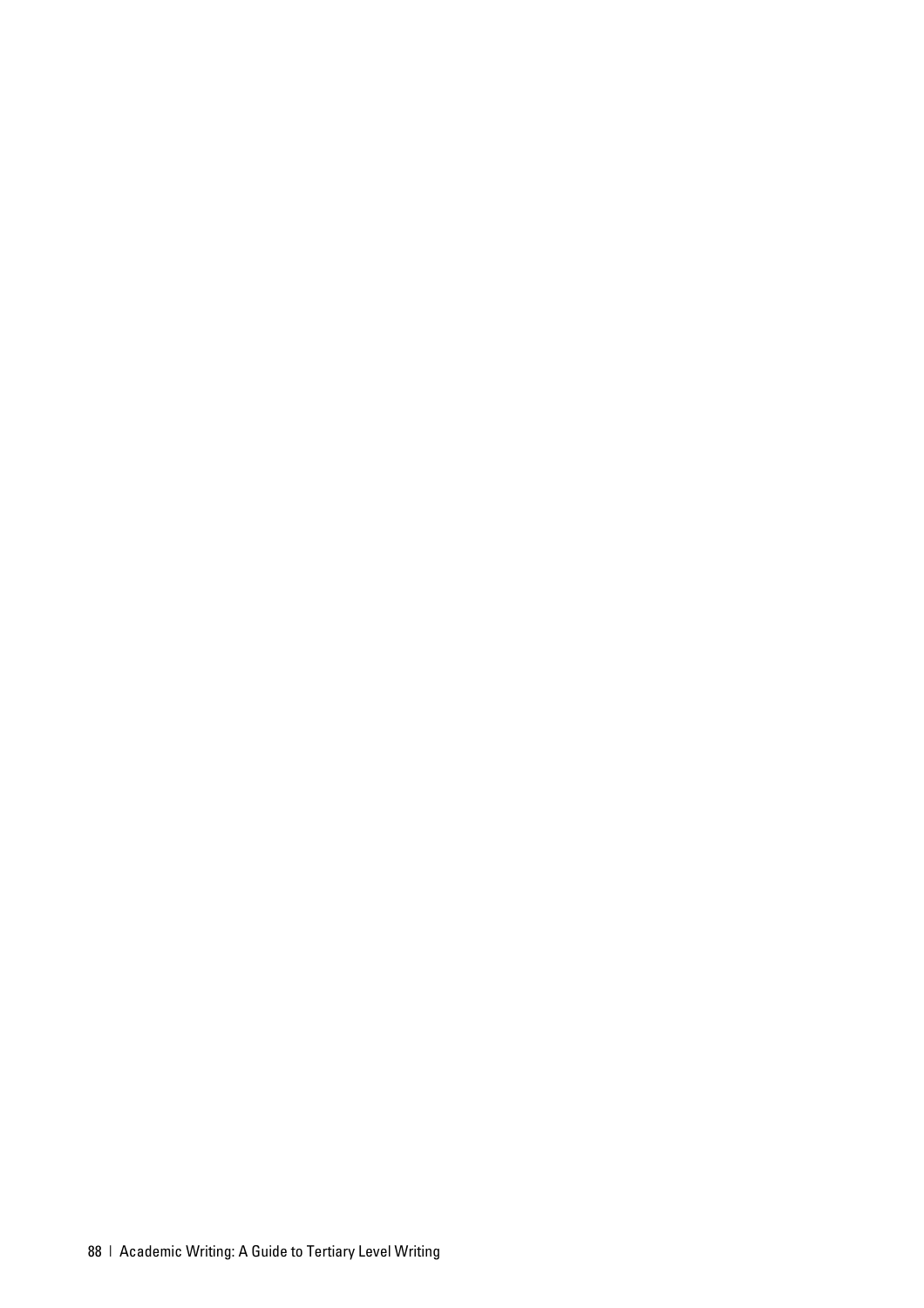# **Critical Thinking**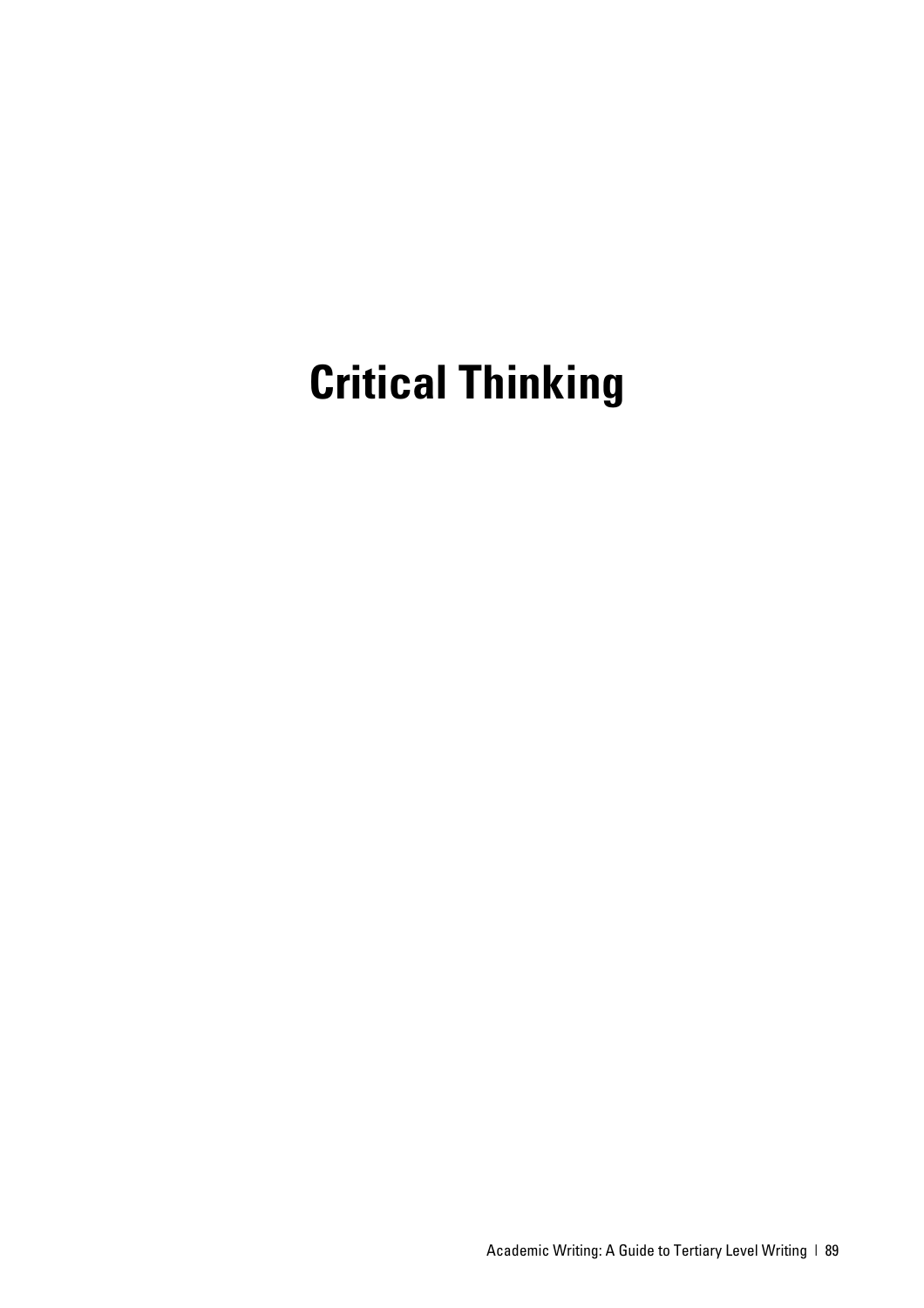# **Being Critical**

Another defining feature of academic writing is evidence of some critical thinking. Although being critical is one of the most difficult and elusive aspects of academic writing, it is a feature that can gain high rewards. Indeed, critiquing theories, arguments, and evidence often gains signifi cant marks in assignments. It is important to be able to develop some critical thinking skills and to communicate these in your writing.

# **What Does "Being Critical" Really Mean?**

Firstly, I would like to identify some concerns surrounding the practice of being critical.

- 1. It is common for those beginning their journey into academic writing to take the view that being critical is all about picking out the negative or weak aspects of a process or theory. This may lead to unnecessary feelings of tension when being assigned the task of criticising a system that may have many useful attributes.
- 2. Secondly, the practice of criticising something that has already been decided upon and implemented may seem futile because of the lack of short and long-term application.
- 3. Thirdly, being assigned the task of criticising the work of an esteemed author may appear to be an unreasonable demand because of the lack of knowledge and experience encountered by someone entering a discipline for the first time.
- 4. Finally, the fact that the author has had their work published means that whatever information they have written has already undergone a rigid process of change and evaluation, thereby rendering the student's own criticisms as unnecessary and without substance, or application.

However, all of these criticisms fail to take into account the fundamental purpose of academic writing. The central task of academic writing is to demonstrate to the marker that you have thoroughly engaged with the ideas and interpretations of academic experts. This process is not (always) about reaching a definitive or absolute answer or conclusion to an issue. Rather, it is about joining in a broader academic debate about the pros and cons, advantages and disadvantages, or strengths and weaknesses surrounding a particular issue. In demonstrating that you have engaged with the literature, using a level of analysis that incorporates some degree of evaluation is an effective method for presenting your engagement with the literature. Being critical is at the heart of this high-powered analysis or evaluation. Indeed, evaluation is a useful way of understanding the work involved in being critical in your writing, even to the point of providing an apt synonym for the word "critical".

In terms of addressing the original criticisms involved in being critical, mentioned in the first paragraph of this section, I would like to respond with the following points.

- 1. Firstly, even when you agree with a process, in which you are required to carry out some critical analysis on, you can still highlight how it could be improved upon, and in so doing, identify areas of weakness. Furthermore, being critical encompasses not only the identification of weaknesses, but also strengths. Indeed, pointing out the benefits and particular advantages of a system also demonstrates a level of evaluation and critical thinking because you are having to make a judgement about the usefulness of a system. This is likely to involve comparing the strengths of one system with another, thereby, contributing to a more in-depth level of analysis.
- 2. Secondly, the practice of being critical is about showing the marker that you have read widely and understood different interpretations and points of view, even if there will never be any application of your discussion and findings.
- 90 | Academic Writing: A Guide to Tertiary Level Writing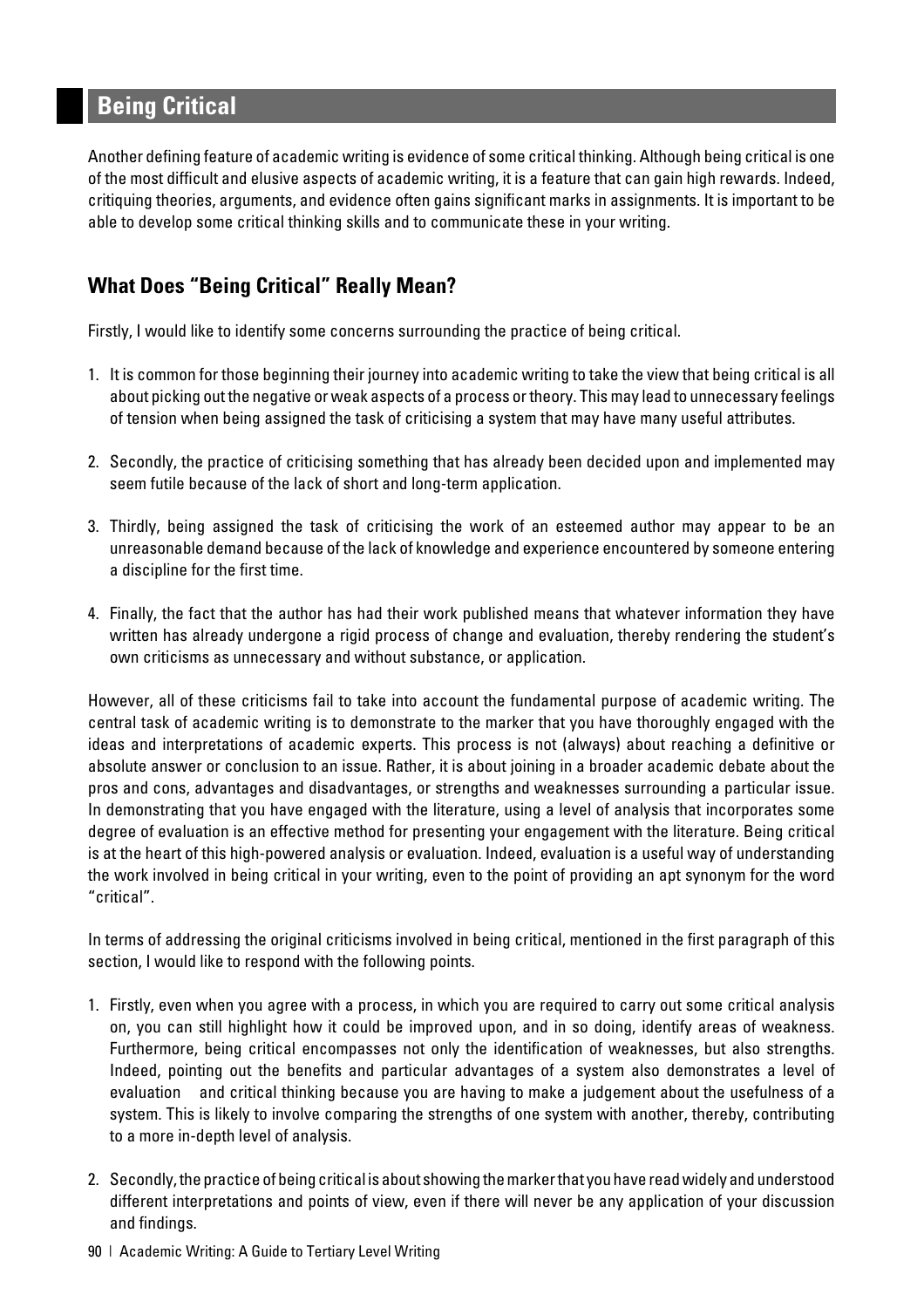- 3. Thirdly, despite being a potential novice within a discipline, reading widely and drawing on the criticisms of other authors (with acknowledgement of your sources) will provide you with the skills and knowledge to competently evaluate the workings and ideas of experts.
- 4. Finally, try not to overestimate the value and certainty of any one theory or point of view, because it is highly unlikely that a single organisation or person can ever totally account for the entire conglomeration of circumstances, positions, and interpretations within their belief system, which has been shaped at a particular point in time.

Included within the practice of being critical, I have already highlighted the concept of evaluation. However, in addition to this, the notions of refutation and justification are also worthy of mention. When you participate in the practice of evaluation, you may also enter the domain of refutation, which is about raising counterevidence for the purpose of highlighting its weaknesses. This is a powerful strategy in arguing because it shows that you are mindful of the opposition's point of view, but you are also astute enough to evaluate the evidence on its merits, thereby conceding to its strengths as well as confirming weaknesses. In other words, if you provide both sides of a debate, this functions to demonstrate balance and lack of bias, leading to a carefully considered evaluation and outcome. In the process of carrying out this evaluation, you are also working to justify your overall position more persuasively. By presenting counter points of view and then minimising them, your position is strengthened. This whole procedure offers a more solid and thorough analytic foundation on which to base and therefore, justify, your point of view. Consequently, being critical also functions as a means of justifying your overall position and conclusion(s). Ultimately, this practice of being critical offers the marker a scholarly context in which to make an informed opinion.

# **What is Available for Critique**

Nothing goes untouched when it comes to carrying out a critique. For instance, you can start with the very topic addressed by the authors and whether or not it appropriately deals with the concerns and issues that need to be discussed within a wider social, cultural, and/or political context. It may be that the authors have developed their topic of focus from a particular position, which neglects other, more pressing issues. In fact, the authors may have failed to consider an important component because of the potential difficulties surrounding access or measurement. Nevertheless, they still could have negotiated these difficulties or, at least, justified why they chose not to pursue them.

In addition to critiquing the nature of the topic chosen, you can also consider alternative ways of analysing the issue. In particular, the authors may have decided to adopt a quantitative approach to their investigation. This in itself upholds particular beliefs and assumptions, which may function to neglect other ways of understanding an issue. Alternatively, the authors may have chosen a qualitative approach, which may present limitations in areas such as measurement, validity, and reliability, depending on the particular philosophical position you choose to support.

Beyond the method of analysis and topic, you can consider how accurately the data has been interpreted. There may have been broad generalisations which have little bearing on what actually happens in real life. Secondly, alternative explanations could have been drawn from some aspects of the data, yet these were not mentioned by the authors. Thirdly, interpretations may not fit well with the theoretical underpinnings explained at the beginning. Moreover, problems with interpretation may result from poorly designed and inaccurate data collection where potential for misrepresentation and carelessness are high.

The type of argument used to support the author's philosophical position may present another area for critique. For instance, the argument may not be rigorous enough to dissuade you from alternative explanations. Further, you may have identified better arguments in support of the same idea in other readings.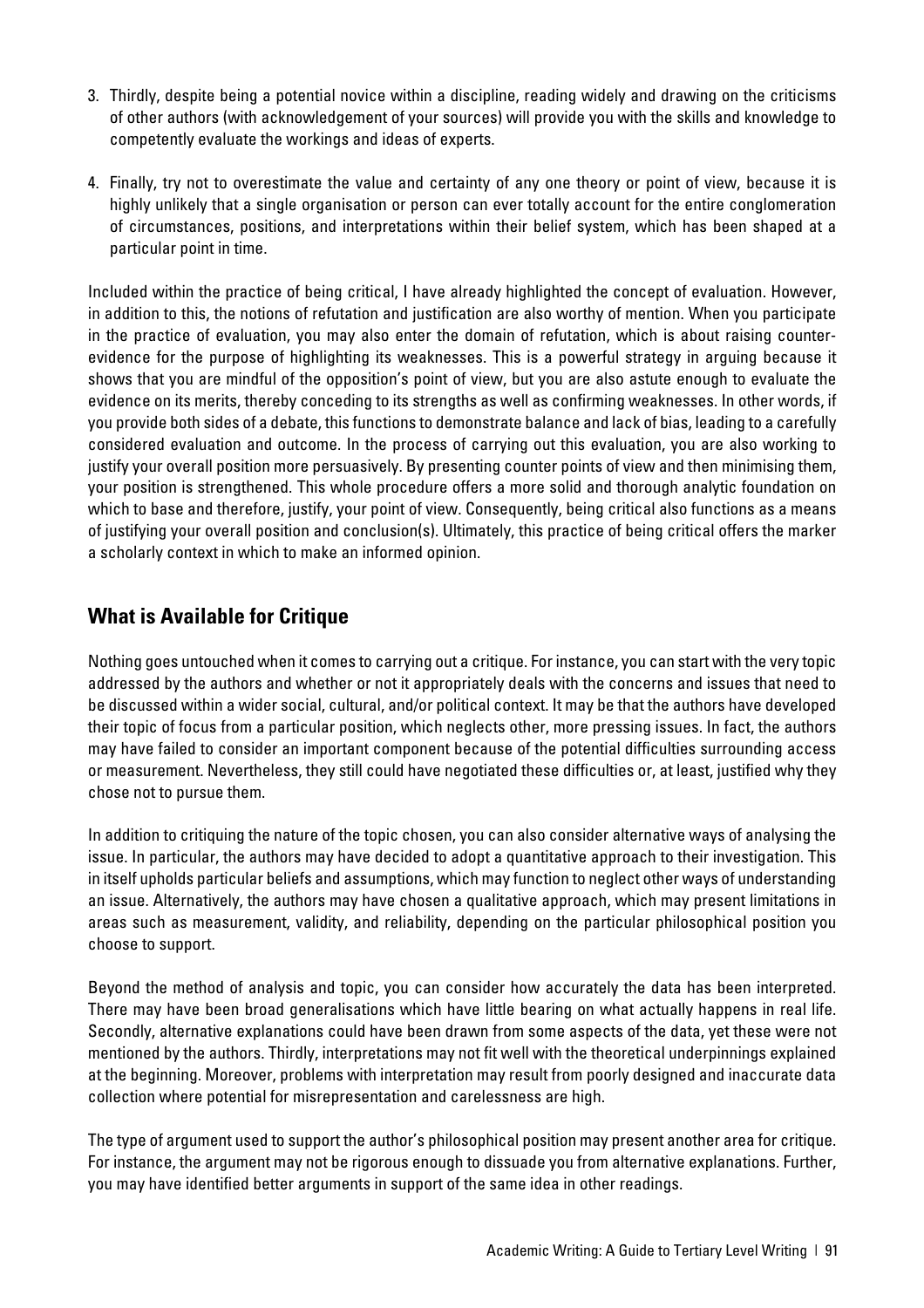Finally, the type of philosophical approach underlying the work can be made available for critique. In this I mean you can focus on the weaknesses or gaps that the philosophical approach does not address. This can be achieved by identifying the points addressed in other relevant philosophical positions, and then demonstrating how these points are not covered by the author's philosophical approach, followed by the potential outcomes gained if another philosophical approach had been utilised.

# **Steps for Developing Critical Thought**

- Make up a list of the strengths and weaknesses or limitations surrounding a topic.
- Consider the advantages and disadvantages pertaining to an issue.
- Write down the costs and benefits of a solution or outcome.
- Carry out a SWOT (strengths, weaknesses, opportunities, threats) analysis.
- Carry out a PESTLE (political, economic, sociological, technological, legal, environmental) analysis. For example, consider the political implications at local, national, and international borders; evaluate the economic impact of a system globally and locally; identify the system's effect(s) on society; overview the impact of technological change; highlight the legal consequences nationally and internationally; and identify the issue's environmental impact globally and locally.
- Question…….Is the argument based on factual evidence that can be proven, or is it merely constructed around biased opinion?
- Does the theory come from only one perspective?
- Look at the topic from different angles. Imagine yourself in the role of someone occupying a different social identity (a woman, man, elderly citizen, greenie, artist, activist, chief executive, politician), and ponder the pros and cons surrounding the topic from this other perspective, as well as the gaps in the topic which neglect your needs and concerns.
- What are the issues at stake for the author? What political motivations are involved? Are there political motivations?
- Does the author provide an inclusive range of options?
- Is the evidence convincing?
- Is the theory logically presented? Does the theory explain all of the outcomes and processes?
- How old is the study/investigation/research? Has any other research disproved or disagreed with the conclusions drawn?
- How many participants were included? Were they students? Did participants come from different cultural backgrounds or did they reflect one cultural group? How old were participants? Were there equal numbers of males and females?
- Could another researcher repeat the methods used and have a reasonable chance of getting the same or similar results?
- Are limitations of the research or theory acknowledged?
- Are there competing theories which offer better explanations?
- Are there more effective, more scientific, more reliable, more cultural sensitive, more ecologically valid, or more practical methods that the researchers could have used?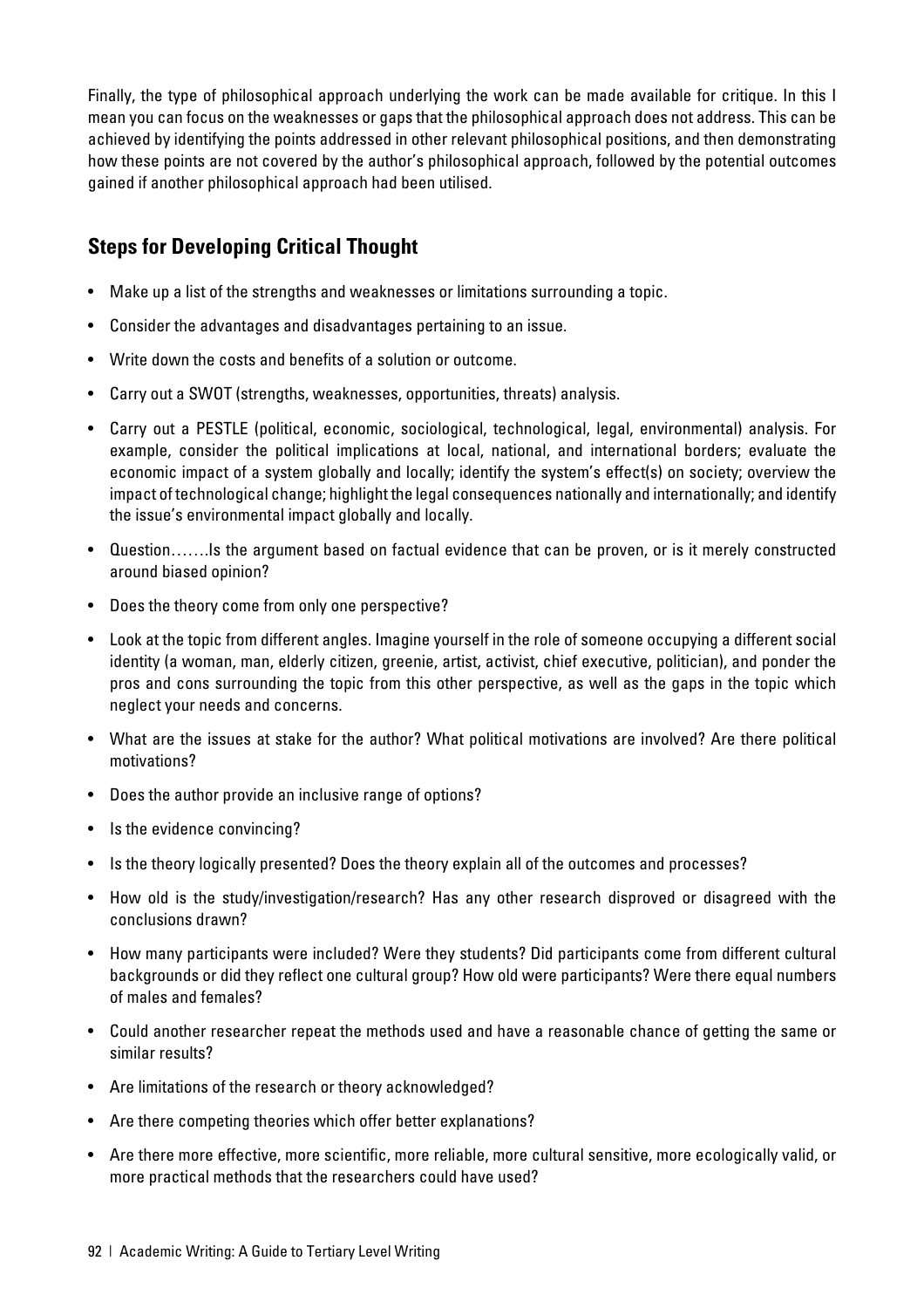# **Organising Your Critique**

Once you have researched and gathered together relevant points to support your critique, it is timely to give some thought to the way this material will be organised and packaged in your writing. The key at this stage is to consider the most convincing order in which to present your material. For instance, if you have 4 points that support your critique and 3 points that dispute your critique, would it be better to present your supporting points first or last? Here are some suggestions for different ways to order your argument.

## **Supporting points first followed by opposition's points**

The advantage with this strategy is that your points are given primacy, and you begin your argument on a strong footing. This structure also allows you to mention the strength of your point of view twice: once at the beginning, and a second time when you minimise the criticisms against your points, thereby reinforcing the strengths of your own position. The disadvantage of this approach is that you may come across with a weak argument, because you end your writing with a defence of your position against opposing points. Secondly, when mentioning the opposition's points, this may function to in turn undermine your own points, which leads to your argument coming off less persuasively.

#### **Opposition's points first followed by supporting points**

Although there may be less opportunity to reinforce the strength of your position twice, your argument may come across more strongly because first mention of your position occurs for the direct purpose of undermining the opposition's point of view. The final information accessed by the reader constitutes the strength of your position.

#### **Individual points debated**

In this structure, each point from the opposition is responded to separately. The advantage of this structure is that it removes any back-tracking in details because each for and against issue is dealt with at the same time.

#### **Most central to least central**

Within this structure, the focus is on the particular order in which to present each of your supporting points. In this case, the most central of your supporting points is mentioned first. The advantage is that this makes your argument convincing and persuasive from the beginning.

#### **Least central to most central**

Within this structure, the focus is on the particular order in which to present each of your supporting points. In this case, the least central of your supporting points is mentioned first. The advantage is that the last point accessed by the reader is the strongest of all the points made. Due to the fact that this is the final piece of information that the reader is likely to receive, such information is likely to remain in the reader's mind for a longer period, which may, therefore, lead to greater recall and greater primacy in the reader's thoughts.

In summary, …

Being critical in your writing is about not just accepting what others argue for and conclude. It is about a carefully considered evaluation. It should be justifiable, that is, you should be able to support your critique with evidence, and it should also be balanced – so you can mention the pros as well as the cons. Often, it is difficult to feel experienced enough to be able to provide a critique of someone's work. A useful tip is to locate a (literature) review of the issue you have to critique and draw on the criticisms mentioned in the review, of course with acknowledgement of your source(s).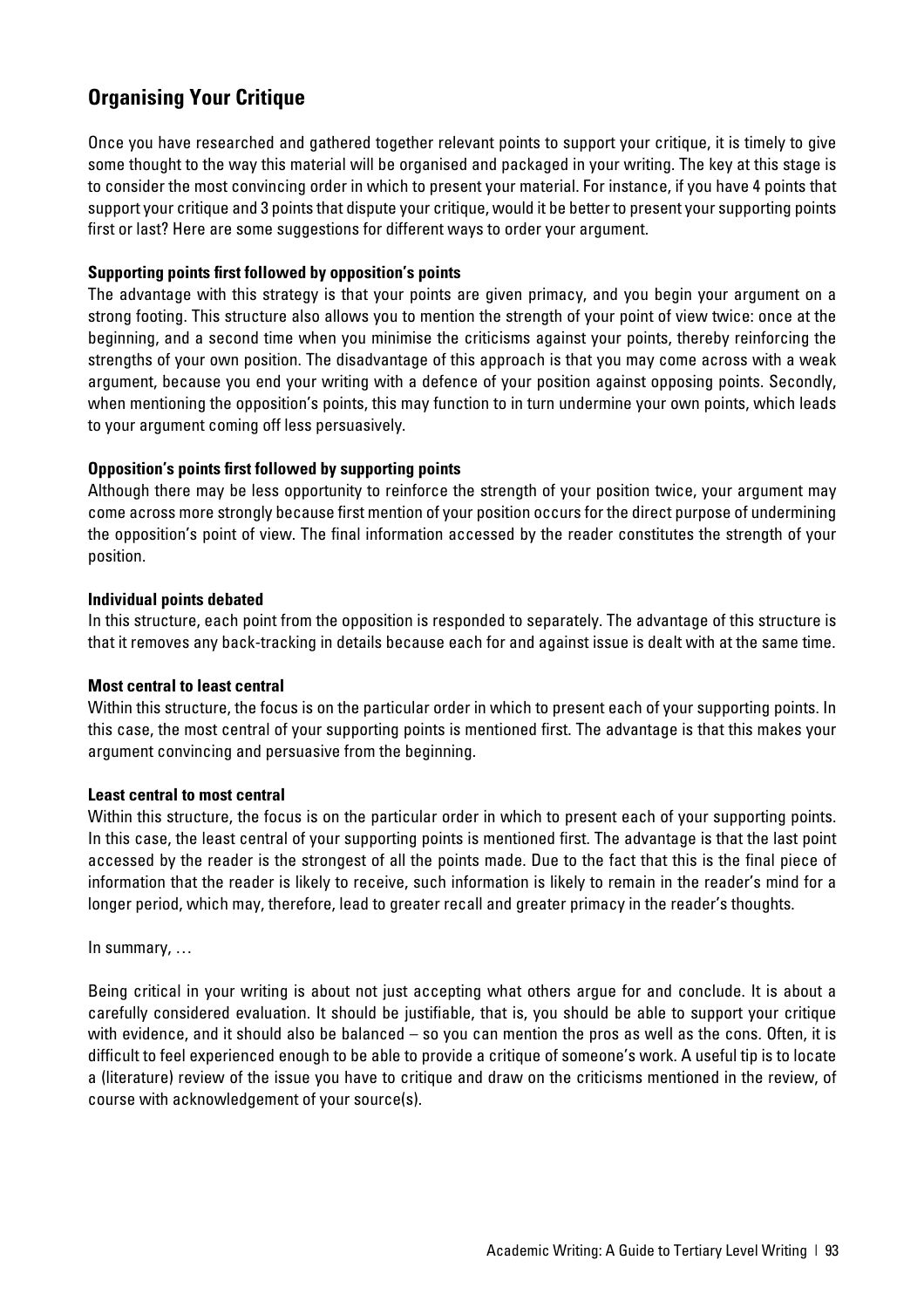# **An Introduction to Marking Guides**

The kinds of marking guides used at university can vary according to discipline, department, and course coordinator. Further, the individual preferences of the marker, who may be the course co-ordinator / lecturer, or a postgraduate student who has been given guidance from the course co-ordinator, will have a significant bearing on your grade. Generally, however, the marking criterion for assignments at university is likely to be divided into two broad areas – content and form.

Content is about the quality of the discussion you raise. This includes the depth and coverage of your explanations and descriptions, the type of evidence you use to support your points, and how well you are able to evaluate the issues you have been assigned. In contrast, form relates to technical aspects of writing, such as whether you have followed grammatical rules and correct spelling, and how clearly you have documented your evidence in the body of the assignment and in the Reference List at the back of your assignment. Form also extends to the physical presentation of the assignment, which involves conforming to the instructions given for formatting, such as page margins and word limits.

Here is a broad list of criteria that markers may be looking for in your assignment, which have been adapted from Holmes (1995):

## **Content**

Coverage: Have you carried out all the requirements of the assignment thoroughly?

Relevance: Is what you have written relevant to the requirements of the assignment?

Overall structure: Is the overall structure of your assignment clear?

Understanding: Do you show understanding of the content of the topic selected and relevant concepts for evaluating it?

Use of terms: Do you use technical terms accurately and appropriately?

Clarity of explanation: Are your explanations clear, logical, and understandable?

Reading: Do you show evidence of having read widely in the relevant area?

Critical viewpoint: Can you see flaws in the theories/frameworks used in the topic being discussed?

## **Form**

Written expression: Grammar, spelling, and punctuation.

Documentation: What references have you used to support your ideas? Are they correctly listed at the end and correctly cited in the text of your assignment?

Word limits: Did you keep to the word limit?

Presentation: Is your assignment clearly presented and readable?

| <b>Content</b>            |                                        |                     |      |                  |                    |  |  |
|---------------------------|----------------------------------------|---------------------|------|------------------|--------------------|--|--|
|                           | <b>Rating Scale For Each Criterion</b> |                     |      |                  |                    |  |  |
|                           | <b>Unsatisfactory</b>                  | <b>Satisfactory</b> | Good | <b>Very Good</b> | <b>Outstanding</b> |  |  |
| Coverage                  |                                        |                     |      |                  | 5                  |  |  |
| Relevance                 |                                        |                     |      |                  | 5                  |  |  |
| <b>Overall Structure</b>  |                                        |                     | 3    |                  | 5                  |  |  |
| Understanding             |                                        | າ                   | 3    |                  | 5                  |  |  |
| Use of terms              |                                        | າ                   |      |                  | 5                  |  |  |
| Clarity of<br>explanation |                                        | າ                   |      |                  | 5                  |  |  |
| Reading                   |                                        | າ                   | 3    | 4                | 5                  |  |  |
| <b>Critical Viewpoint</b> |                                        |                     |      |                  | 5                  |  |  |

94 | Academic Writing: A Guide to Tertiary Level Writing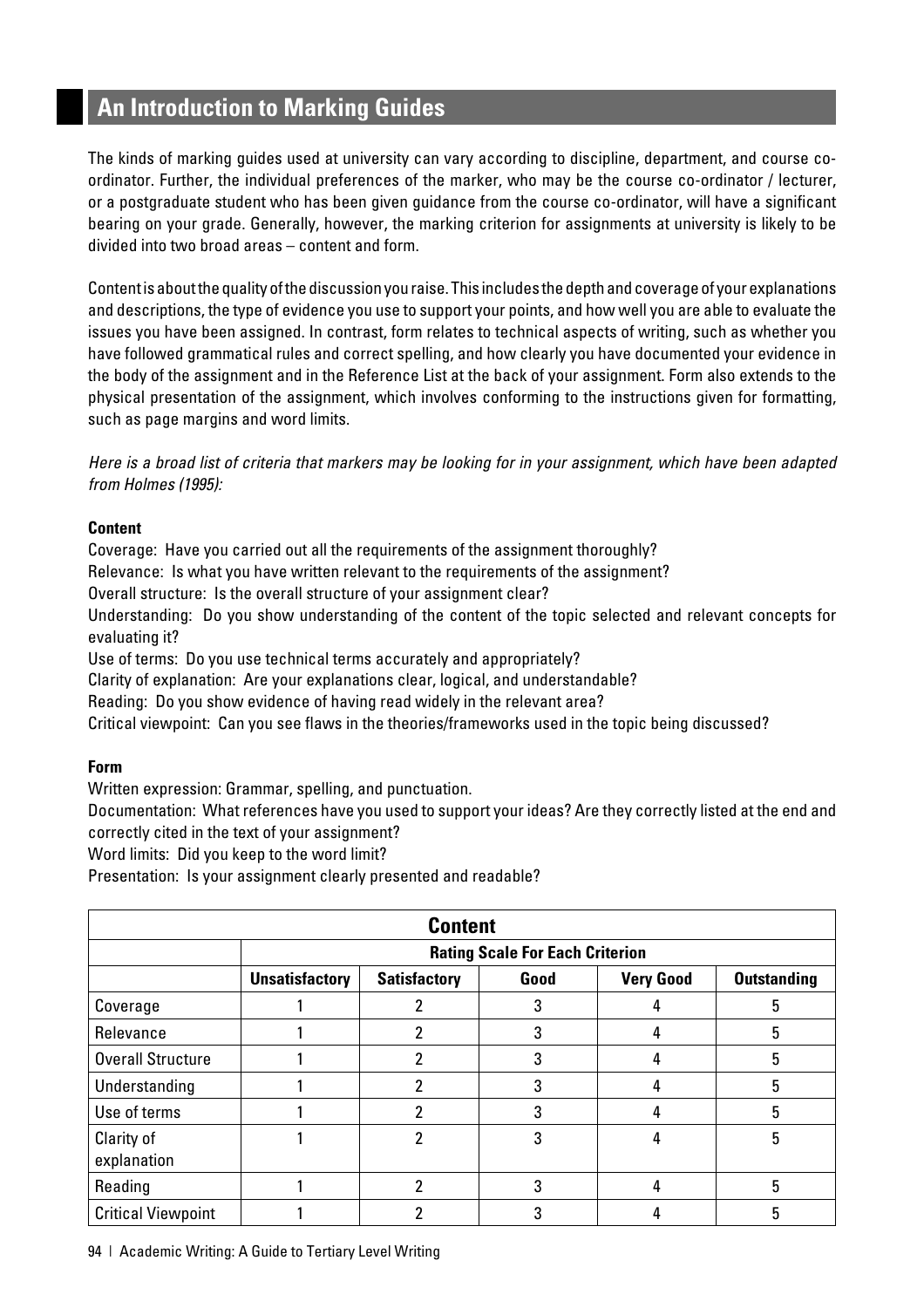| <b>Form</b>        |  |  |  |  |  |
|--------------------|--|--|--|--|--|
| Written expression |  |  |  |  |  |
| Documentation      |  |  |  |  |  |
| <b>Word limits</b> |  |  |  |  |  |
| Presentation       |  |  |  |  |  |

Here is a different example of a marking schedule available to Massey course coordinators and lecturers. Although this guide is not used by all markers, some may adopt the same or similar evaluation criteria.

| <b>TOTAL</b>                       | 100% |
|------------------------------------|------|
| Presentation:                      | 10%  |
| <b>Structure and Organisation:</b> | 30%  |
| <b>Evidence of Reading:</b>        | 10%  |
| Scope of assignment:               | 50%  |

# **Getting an A on Your Assignment**

To get a grade within the A range  $(A - /A /A<sub>+</sub>)$ , you need to fulfil more than the necessary requirements to pass. In other words, you need to produce a piece of work that is over and above an accepted standard. Below is a list of details expanding on each of the four marking criterion displayed on the previous page for an acceptable and competently carried out assignment. Such an assignment may receive a grade within the B range (B-/B/ B+), however this will very much depend on the style and preferences of individual markers.

# *Scope of Assignment*

You have provided an acceptable interpretation of the topic, which may mean that you have developed a logical response to the assignment task. "Acceptable" is likely to involve a subjective judgement, unique to the individual course requirements and marker preferences. Nevertheless, if your response to the assignment differs from mainstream views, you should still be able to attain a grade of value by ensuring that you have referred to examples, explanations, and research evidence from the literature.

It is also important to ensure that you have covered several different aspects relevant to the topic, and not just one. In particular, a balance in views may be useful here where you have considered and acknowledged different or opposing points of view from different authors. This demonstrates to the reader, who is also your marker, that you have thought widely about the topic and are less likely to take a biased position.

# *Evidence of Reading*

This is entwined with scope in that it expects you to have read and referred to relevant literature, typically in the form of the readings and/or textbook chapters as part of the materials for your course. This criterion also requires you to have accurately constructed a list of references at the end of your assignment, which meets the standards of the referencing convention used in your discipline/course, such as APA, MLA, or Harvard.

## *Structure*

The structure of an assignment relates to how you present your ideas. This covers having a logical sequence in which to order your points, ideally, with each paragraph indicating a separate main point. It also means that you need to create additional structure through an introductory section, which may take the form of a paragraph or a few sentences. Likewise, you should also have an ending section where you summarise your ideas and briefly restate your argument in a few sentences or a whole paragraph.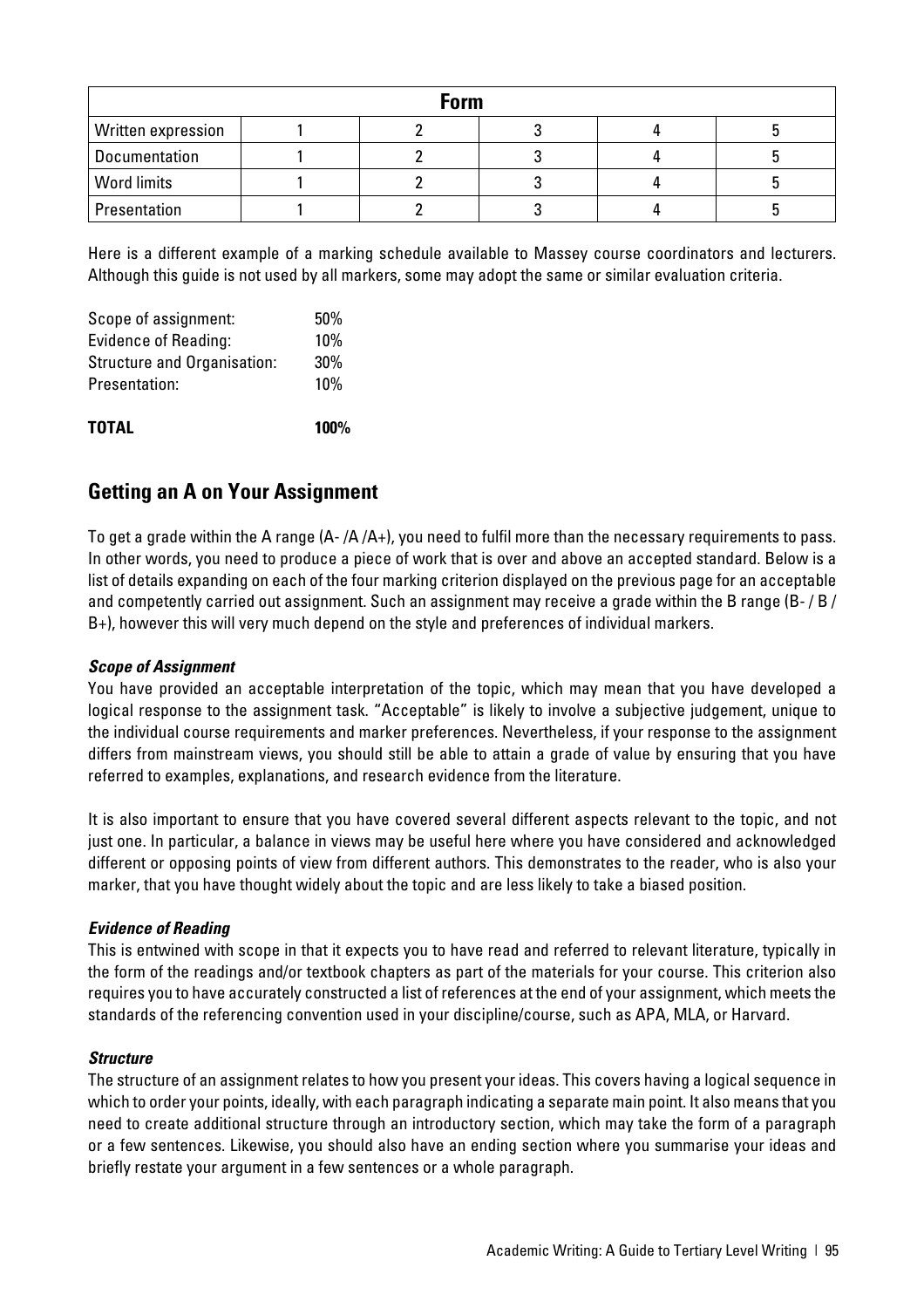Finally, structure may also entail clarity in expression. Hence, it is useful to consider explaining definitions and terms where relevant. Remember that while the reader is likely to be knowledgeable in the topic you are writing about, they want to see that you have understood the issues and ideas. So it is often good to imagine yourself writing for your peers, rather than the expert marker, which allows you plenty of room to elaborate and highlight your comprehension of the topic.

#### *Presentation*

This is usually allocated the least amount of marks in any assignment. However, it is also an area where you can gain the most marks out of the total allocated for this section because it typically requires you to follow instructions, which, hopefully, have been clearly laid out. It is expected that you will present your work clearly. Ideally, typed printing is easier to read than handwritten assignments. Keep in mind other formatting conventions to follow, like a 4cm margin for the markers comments, and one and a half or double spacing of lines so that it is easier to read, as well as grammar and spelling. Overall, to pass an assignment it is expected that you will have met most of these standards.

Now, to get an A requires you to go that extra mile (or kilometre), beyond a competent and acceptable standard. The following list demonstrates some of the extra features that may be included in an assignment awarded a grade within the A range.

- Integrating additional references beyond those assigned in the course, which are included in your assignment to demonstrate new points, or extend and reinforce other points.
- Including some critical reflection and evaluation of the topic and/or the points used to support your argument.
- Including some original analysis of the issue or integrating the ideas in an original way by, for instance, adopting a broader framework in which to position your points.
- Providing two or three pieces of evidence from the literature to back up all or almost all your points.
- Integrating many points that are relevant to the topic, including sub-themes and further sub-themes and / or points from alternative angles that may not necessarily be mainstream.

Overall, getting a grade within the A range is difficult and involves a lot of hard work. Nevertheless, achieving a grade close to an A, such as grades within the B range demonstrates that you have also done well to achieve a competent standard, with potential and promise for even greater work in the future.

What follows is a list of some of the common errors made in assignments, which may contribute towards the lowering of a grade.

- Relying too much on quotations and not using your own words to explain others' ideas. Remember, when you explain information in your own words, this demonstrates to the marker that you have clearly understood the topic.
- Providing too little support from your readings and/or textbook to back up your points.
- Covering only a few points related to the topic, rather than the full scope of issues and sub-issues.
- Including details about the topic which are too brief, and, which require more explanation through examples, details of events, and / or evidence from theories or studies.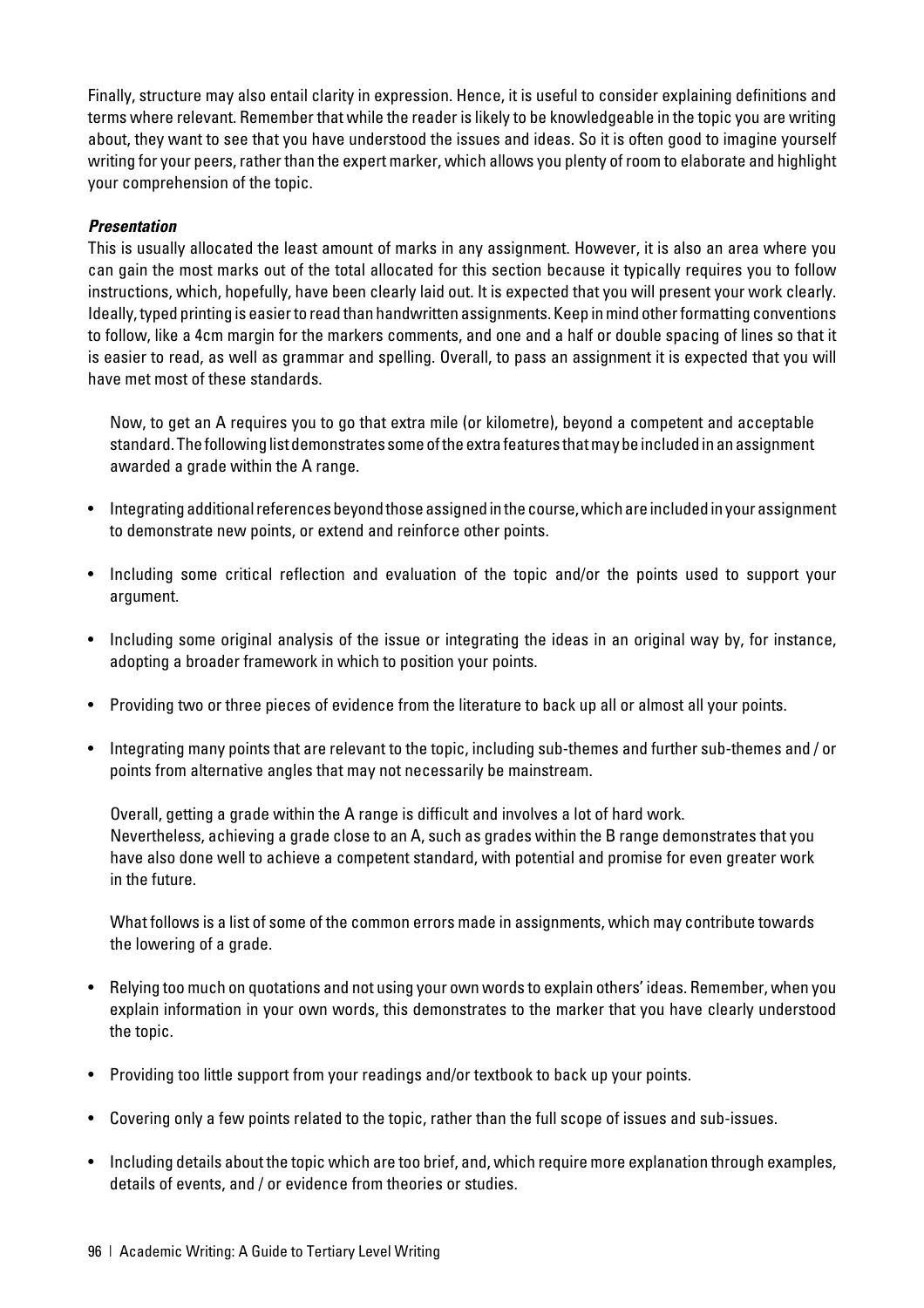- Providing too little explanation of the ideas in your readings and / or textbook that relate to the assignment topic.
- Failing to follow accepted standards in acknowledging the work and/or ideas of other authors in your text and in the Reference List at the back of the assignment.
- Providing a structure to your assignment that is very difficult and / or uninteresting to follow, such as not having a very clear introduction telling the reader what you are going to focus on, having points that do not lead logically on from one to another, and having a conclusion that merely restates what you said in the Introduction.
- Having too many presentation errors.

The following section goes on to consider the particular levels of educational tasks embedded in many assessment questions (including those for written assignments) by looking at Bloom and others' (1956) taxonomy of educational objectives.

# **Hierarchy in Assessment Tasks**

Bloom, Engelhart, Furst, Hill, and Krathwohl (1956) conducted an in-depth analysis of the types of educational objectives embedded in tests and exams that are constructed by academics. Their analysis revealed a series of categories that different test questions may fall into for testing students' competence as follows: knowledge, comprehension, application, analysis, synthesis, and evaluation. While the categories are central to tests and exams, they can also be useful to keep in mind when answering assignments.

- **Knowledge** this represents a basic level of competence expected in assessment through the recalling, naming, and identifying of facts, theories, and concepts.
- **Comprehension** this is fundamental to answering any test, exam, and written assessment because it is about the demonstration of understanding, which goes beyond mere recall and identification. Comprehension is likely to involve the following:
	- Thoroughly explaining the subtle and not so subtle features.
	- Making links with other ideas and concepts.
	- Summarising main points/features.
	- Suggesting reasons or causal factors.
	- Interpreting information may also be involved. This may be achieved by comparing and contrasting with other similar and different information to highlight the significance or insignificance of the information in question.
- **Application** this level requires
	- In-depth knowledge and understanding of information to the point that the knowledge can then be transported and incorporated into a new context outside of the current contexts in which the information has been presented in the course.
	- The ability to show how academic concepts have real world value and utility.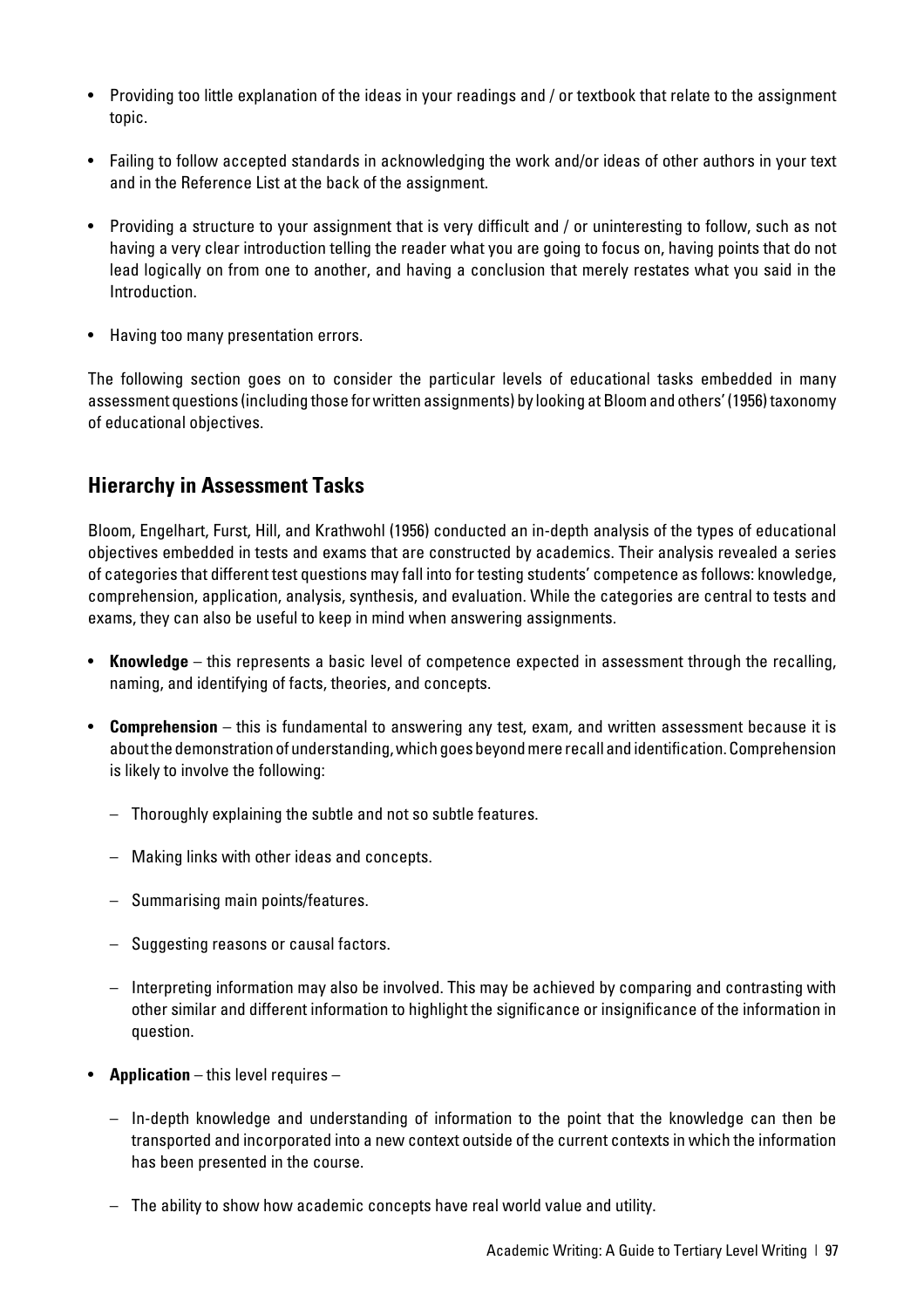Application may be awarded more marks, than say the previous level, because it involves having a good grasp of the concepts and details beyond an academic context to the point of being able to understand and apply information to innovative and real world situations.

- **Analysis** this integrates many of the levels already covered in terms of identifying relevant and applicable knowledge, and providing a thorough explanation of how this knowledge operates within a particular context. Analysis is central to any substantial piece of academic work because it involves
	- breaking something down
	- examining its component parts separately as well as how these parts operate within a whole, and
	- generally looking at an issue from different angles.

Analysis has similarities with comprehension as –

- a thorough explanation of features,
- making links with other ideas and concepts,
- summarising main points/features, and
- suggesting reasons or causal factors

 are all activities required in carrying out an in-depth investigation, or, in other words, an analysis of a topic. The application of a particular procedure or process to be used in the analysis may also be relevant. Due to the fact that the analysis category includes so many of the features mentioned under the previous educational levels, it is likely that this category will be worth more marks than the other levels mentioned so far.

- **Synthesis** this is one of the most difficult educational objectives or levels, and, as such, is likely to be awarded more marks than earlier objectives. Synthesis involves the creation of new ideas from old ones. This can be achieved by
	- combining and integrating different concepts, theories, and research under a new focus.

Typically, synthesis may consist of finding ways to link diverse ideas or developing a broader, overarching theme to group together distinct pieces of information. The reformulation involved in synthesis leads to drawing conclusions about what has come before.

- **Evaluation** this is the highest educational objective identified by Bloom et al. (1956). More than any other objective, evaluation involves making a judgement about the value of something and backing up that decision with evidence. Such a process is likely to incorporate
	- each of the previous objectives, and
	- perhaps an emphasis on analysis, and
	- $-$  comparing and contrasting with other similar and different information to highlight the significance or insignificance of the information in question.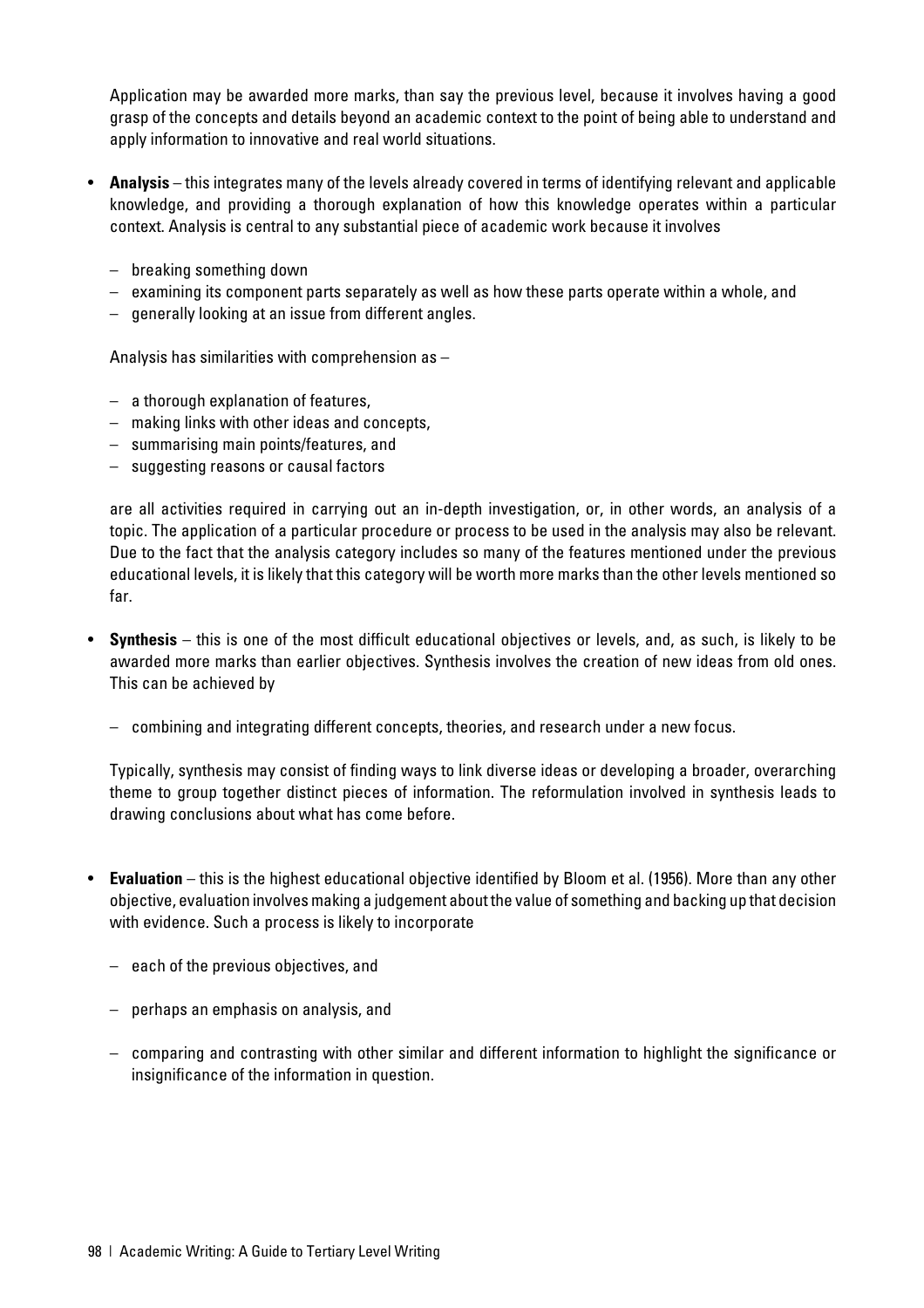# **Other Useful Tips**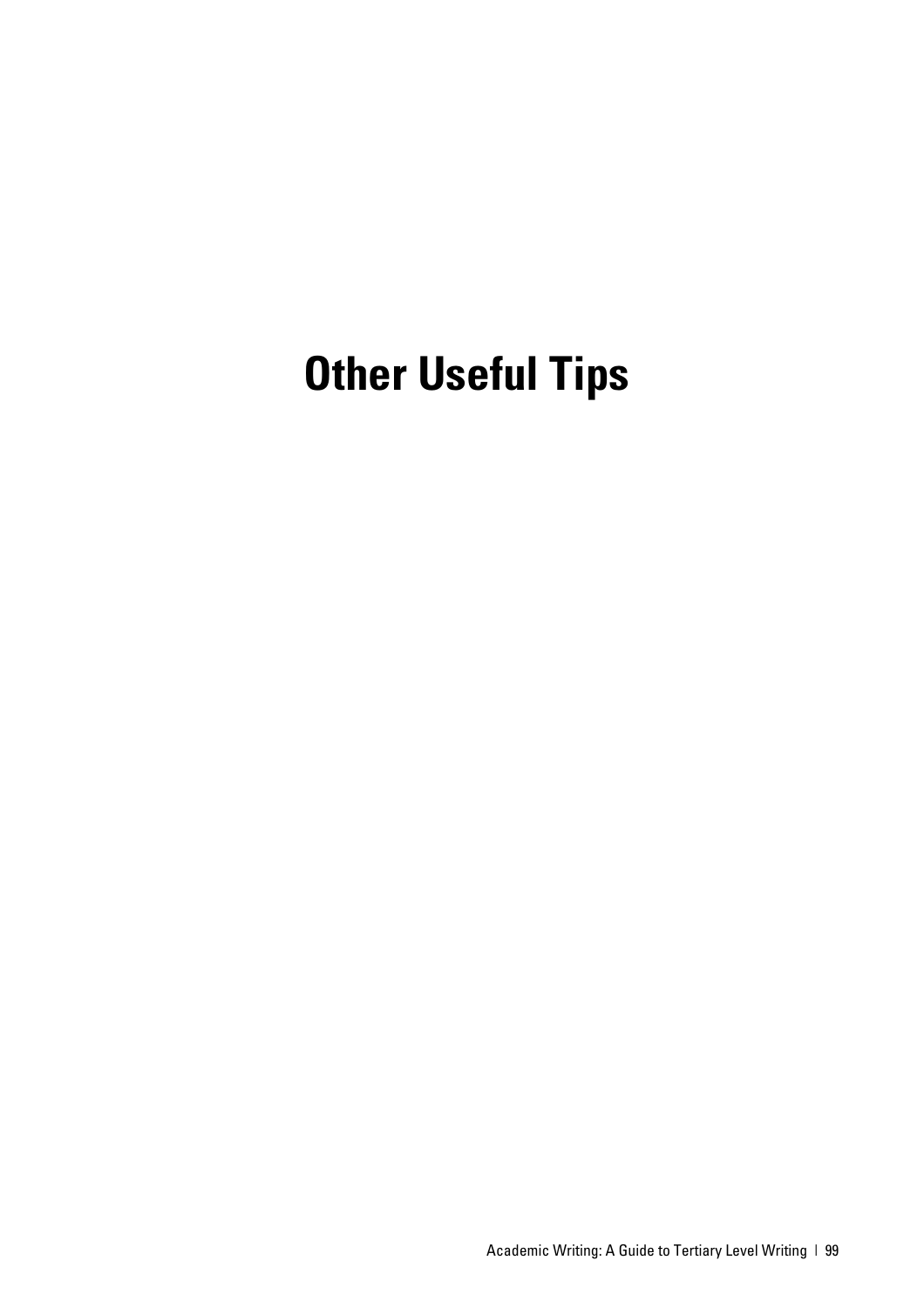# **Dealing with Feedback on Assignments**

Receiving feedback is often one of the most difficult aspects of being a student because it involves elements of vulnerability and judgement.

After labouring over an assignment that incorporates much of yourself in respect to

- your own organisation and integration of points into the assignment,
- as well as your own choice of words and phrases,

you are then required to hand over your creation to someone else who pronounces judgement. This involves detaching yourself from the project, and, in many instances, doing so at a stage where there may be a feeling of incompleteness because not enough time has been available to fully finish the project, perhaps leading to feelings of regret and possibly guilt over not meeting personal and internal standards. At the same time, however, it is often a time of relief and excitement where you are no longer burdened by the task and can stand back and reflect in the achievement of relative completion.

After a delay of many weeks, the assignment is returned with a grade or mark, which may not meet expectations. This may lead to frustration, disappointment, regret, and sometimes confusion after having spent many hours of hard work on the project. In managing the process of dealing with feedback, some tips and strategies are suggested to help you gain the most from the experience. So, before reading assignment feedback, try to keep the following in mind:

- Being a student is a learning experience, which offers its own unique lessons of personal discovery for each individual participant.
- Mistakes are not mistakes, in the conventional sense, but opportunities to learn.
- Constructive criticism leads to opportunities for improvement. (Without feedback, how can anyone progress and improve?)
- Each person enters university from a different cultural background, with different expectations, and with varying and diverse levels of prior participation in education.
- The mark or grade awarded is the judgement of one individual, within a specific cultural and historical context.
- The mark or grade is based on one piece of work within the entirety of a person's life, which does not reflect or acknowledge the management of all other tasks and commitments achieved.

When receiving feedback, try to always allow some time to reflect deeply about the comments made so improvement can be gained the next time round. If you think your assignment feedback is inadequate or unfair, contact your course co-ordinator for clarification.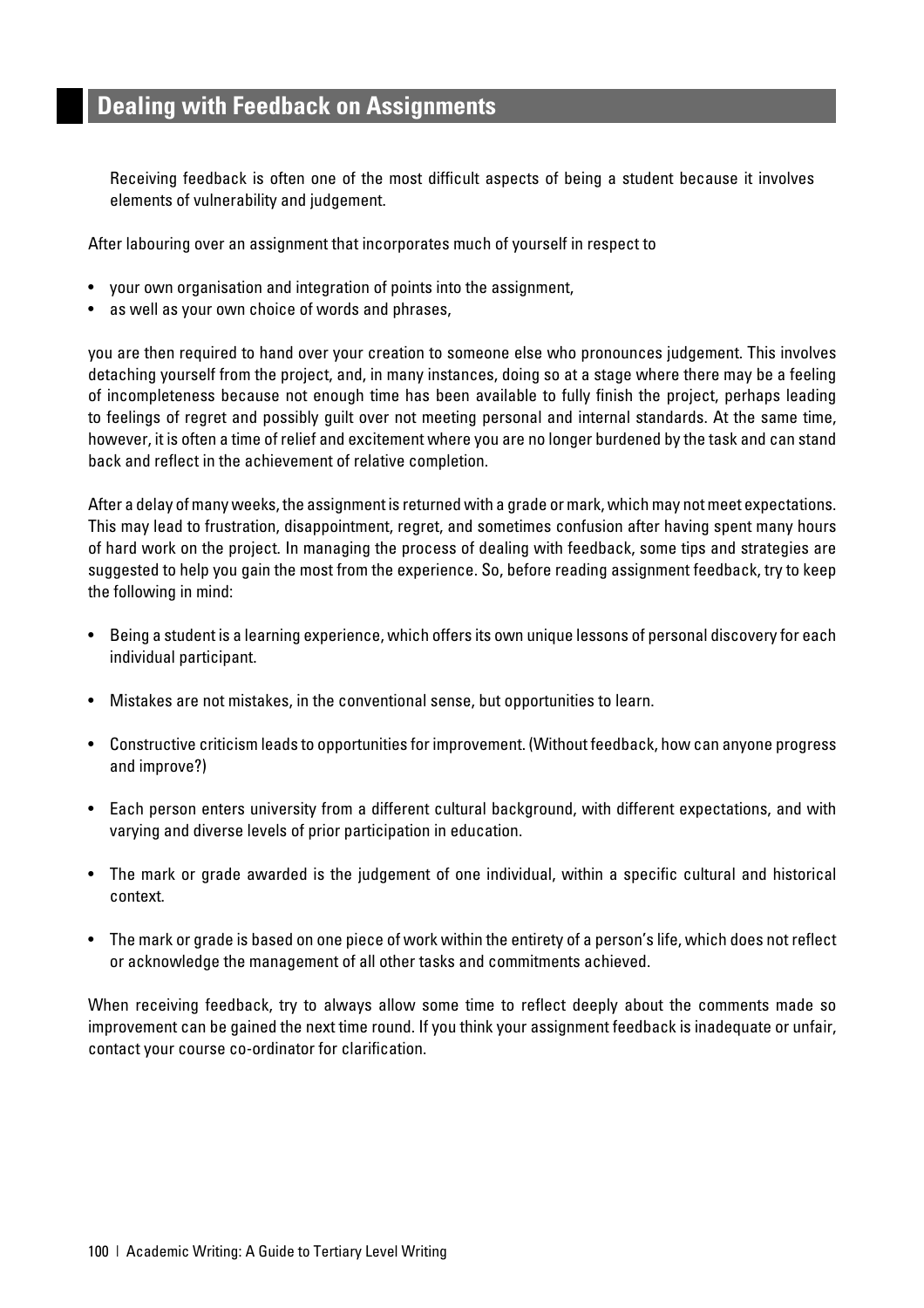# **Procrastination**

Procrastination can be defined as the avoidance of doing things that need to be done, and is commonly encountered by students when undertaking a course of study, including the writing of assignments. The act of procrastinating may arise from any one or a combination of beliefs as follows:

- having excessively high standards.
- not seeing the relevance of the assignment.
- lacking clarity in how to manage the assignment.
- fearing the unknown process surrounding assignment writing.
- imagining catastrophes you will encounter while doing the assignment that function to prevent you from starting.
- feeling less than sufficiently skilled to complete the assignment.

To limit the effects of procrastination, several strategies are offered:

- Break your assignment into small, manageable tasks. This will allow you to use small sections of time instead of waiting for complete days, which may not eventuate.
- Set realistic timeframes with flexibility to deal with life crises.
- Look at the purpose of what you are doing and remind yourself of the end goal as a way into seeing the relevance of your study to your life.
- Reward yourself after small tasks. This will help retain the motivation.

Remember that great writers always have to start somewhere. It is rare for complete products of writing to develop in a short period of time. Rather, the process of writing takes time and involves transitions and transformations in thinking, understanding, and creating. To give justice to these stages in academic development, it is vital that adequate time is given to each stage. To achieve this, you REALLY do need to start an assignment as SOON as YOU CAN!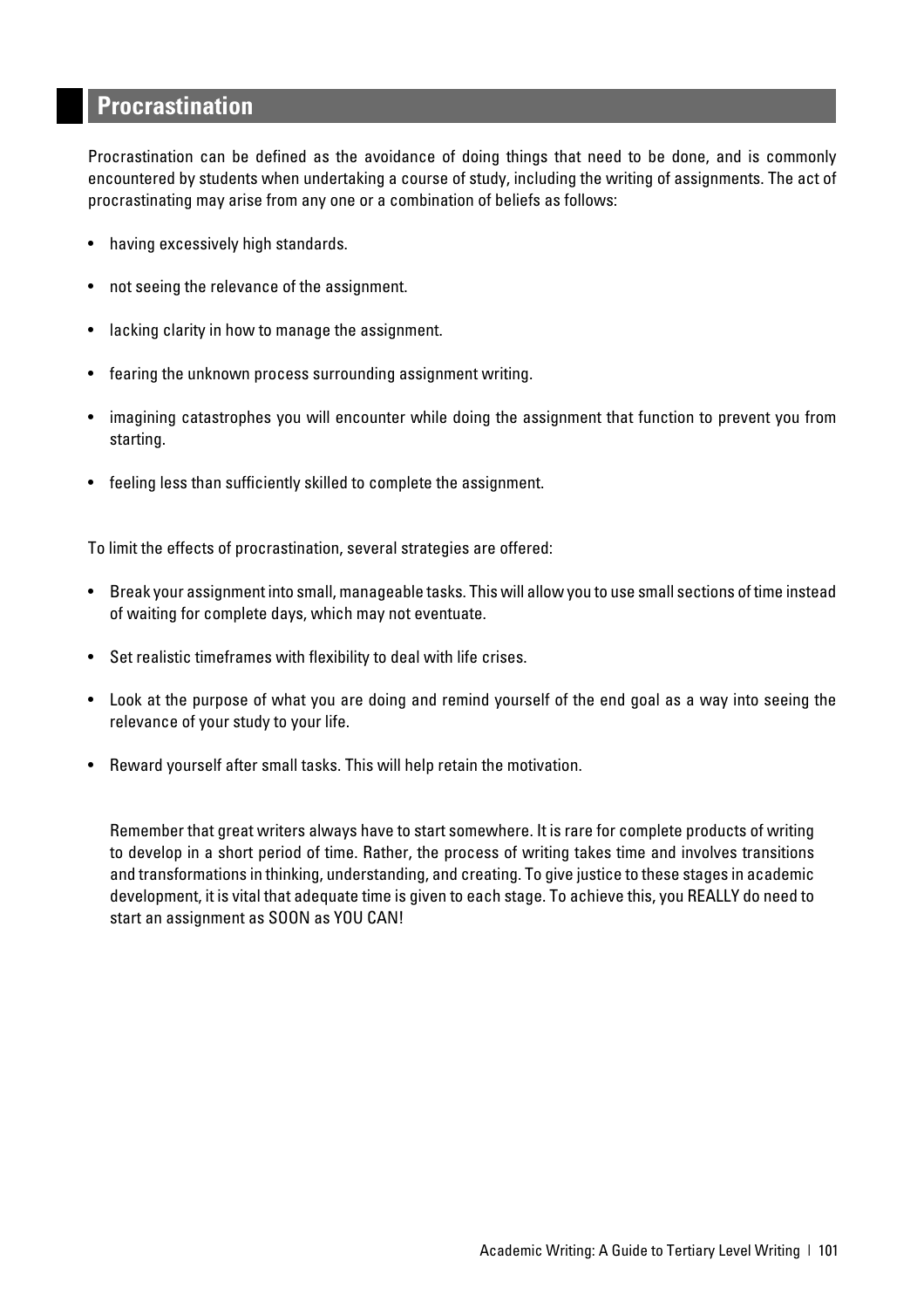# **Perfectionism**

This is an equally paralysing activity and has associations with procrastination. Perfectionism may also arise from excessively high standards involving absolutist, all-or-nothing attitudes, such as "anything less than an A is not worth it". Pursuing the need to follow a routine perfectly to get a perfect result, such as waiting for the perfect moment to start writing, may be a further factor driving perfectionist ideals. The following strategies are offered to manage perfectionism.

- Value the process, not just the outcome.
- If you break goals into smaller ones, it is easier to get an on-going sense of achievement.
- Put your efforts into those things that will gain the most return writing.
- See mistakes as opportunities to learn.

Remember, nothing can ever be perfect because it is impossible to produce something that takes into account every angle / argument / perspective, since everyone brings to an assignment their own situated perspective. The remaining pages of this book now cover a series of supplementary resources that deal with the micro elements of writing, such as grammar, punctuation, and spelling.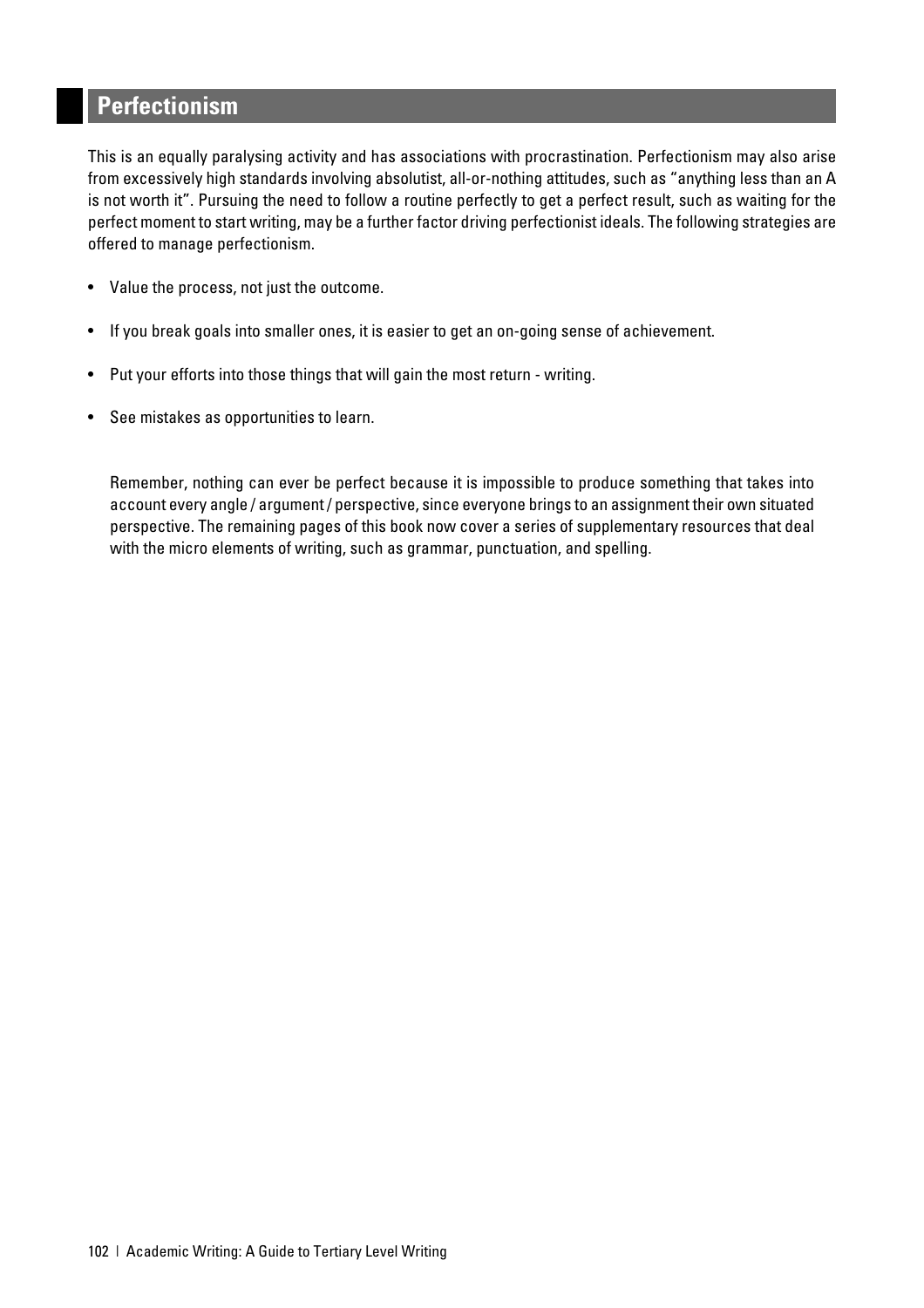# **Parts of Speech**

| <b>Nouns</b>         | Nouns name something. A proper noun names a particular person, place, or thing. A common<br>noun names a general class of things.<br>Examples                  |
|----------------------|----------------------------------------------------------------------------------------------------------------------------------------------------------------|
|                      | stone, tree, house, George, America, California, committee, herd, navy                                                                                         |
| <b>Pronouns</b>      | Pronouns stand in for nouns. The noun a pronoun represents is called its antecedent.<br>Examples                                                               |
|                      | I, you, he, she, it, we, they, you, who, which, that, what, this, these, those, such, one, any, each,<br>few, some, anyone, everyone, somebody, each, another. |
| <b>Verbs</b>         | Verbs express actions or a state of being.<br>Examples                                                                                                         |
|                      | hit, run, walk, meditate, is, are, sing                                                                                                                        |
| <b>Adjectives</b>    | Adjectives describe nouns or pronouns.<br>Examples<br>green, beautiful, fat                                                                                    |
| <b>Adverbs</b>       | Adverbs describe verbs, adjectives, or other adverbs.<br>Examples<br>slightly, after                                                                           |
| <b>Prepositions</b>  | Prepositions link nouns or pronouns to another word in the sentence.<br>Examples<br>by, from, for                                                              |
|                      | <b>Conjunctions</b> Conjunctions join words, phrases, and clauses.<br>Examples<br>and, but, or, yet, since, because                                            |
| <b>Interjections</b> | Interjections interrupt the usual flow of the sentence to emphasise feelings.<br>Examples<br>oh, ouch, alas                                                    |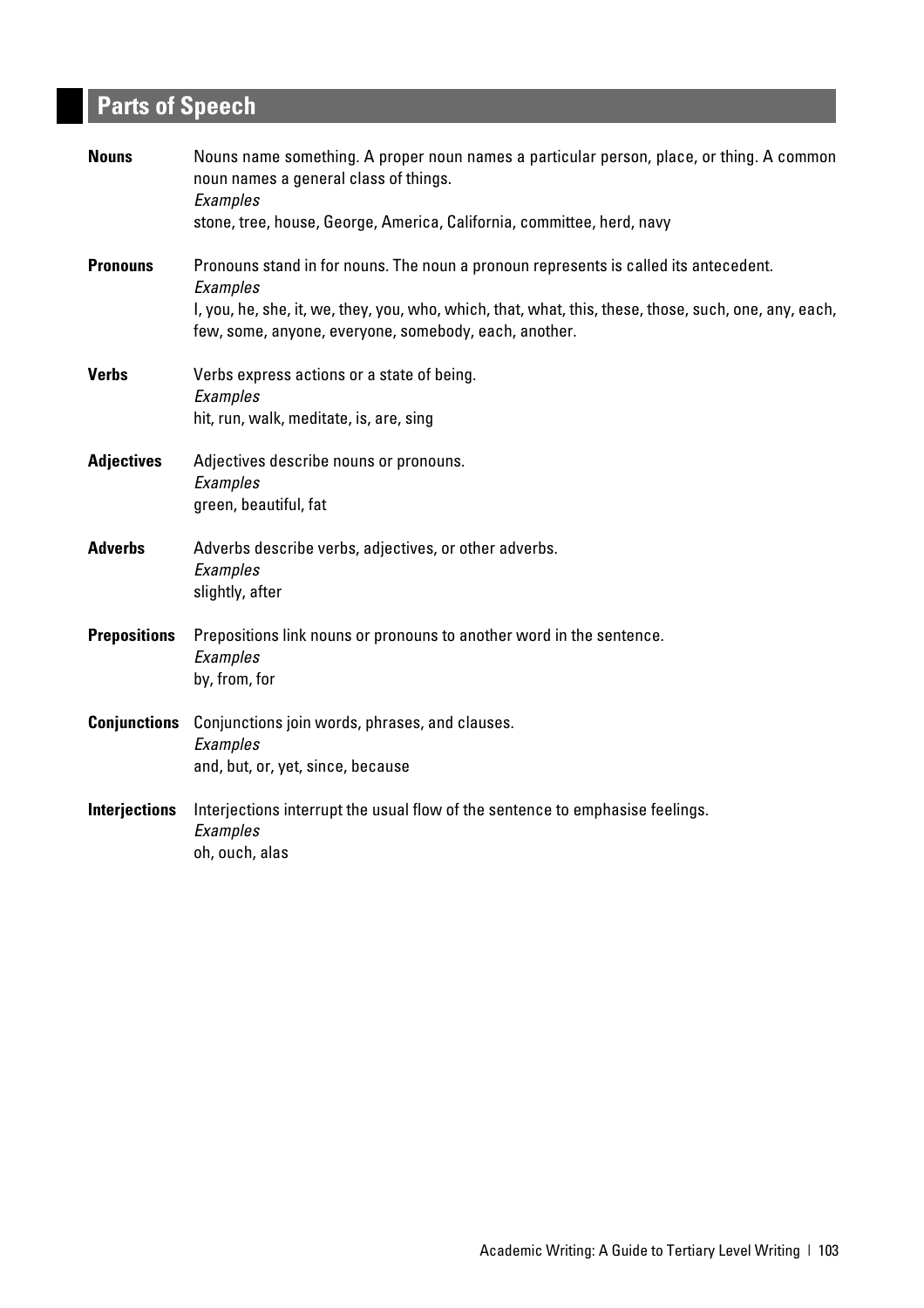Before you hand in any piece of writing, use this list to make any necessary corrections. Remember that the grammar checker on your computer may help you, but it can mislead you.

Incomplete sentences

#### 1. **Using the** *-ing* **for a verb as a complete verb.**

x He being the most capable student in the class.

**Correction:** either change being to is or use a comma to attach the whole phrase to a complete sentence.

#### 2. **Punctuating a dependent clause as though it were a complete sentence.**

x Even if it has a capital letter and a full stop.

x Which is why I always carry an umbrella.

**Correction:** Join the whole phrase onto a complete sentence; commas may be needed, depending on which part of the sentence the phrase is attached to.

Lack of agreement

#### 3. **Using a plural verb for a singular subject (or vice versa).**

 x One of the most widespread trends have been increased advertising by tertiary institutions. **Correction:** change have to has (one....has, not one......have).

x The College of Education are located on the Hokowhitu site in Palmerston North.

**Correction:** even though the college is made up of a large number of people, the college itself is singular ("The College of Education is….")

4. **Using a pronoun that does not agree in number or gender with the noun to which it refers (its antecedent).**

x Each university has to keep within their budget.

**Correction:** change the pronoun their to its because each university (the antecedent) is singular (as the verb has indicates).

#### Inconsistency

#### 5. **Inconsistent tenses.**

 x The sun was shining brightly, but the temperature is quite cold. **Correction:** put both verbs (*was shining* and *is*) in the present or the past tense.

6. **Faulty parallels.**

x Children enjoy painting, drawing, and to make things.

**Correction:** change to make to making so that it matches painting and drawing. This mistake is often made in bulleted lists.

Joining sentences incorrectly

7. **Running two sentences together (a run-on sentence).**

 x This is my last assignment I only have to sit the exam now. **Correction:** put a semicolon or a full stop after assignment.

#### 8. **Joining ("splicing") two complete sentences with only a comma (a comma splice)**

My first essay was not very good, this one is much better.

**Correction:** either put in a conjunction like but after the comma, or place a semicolon or full stop after good.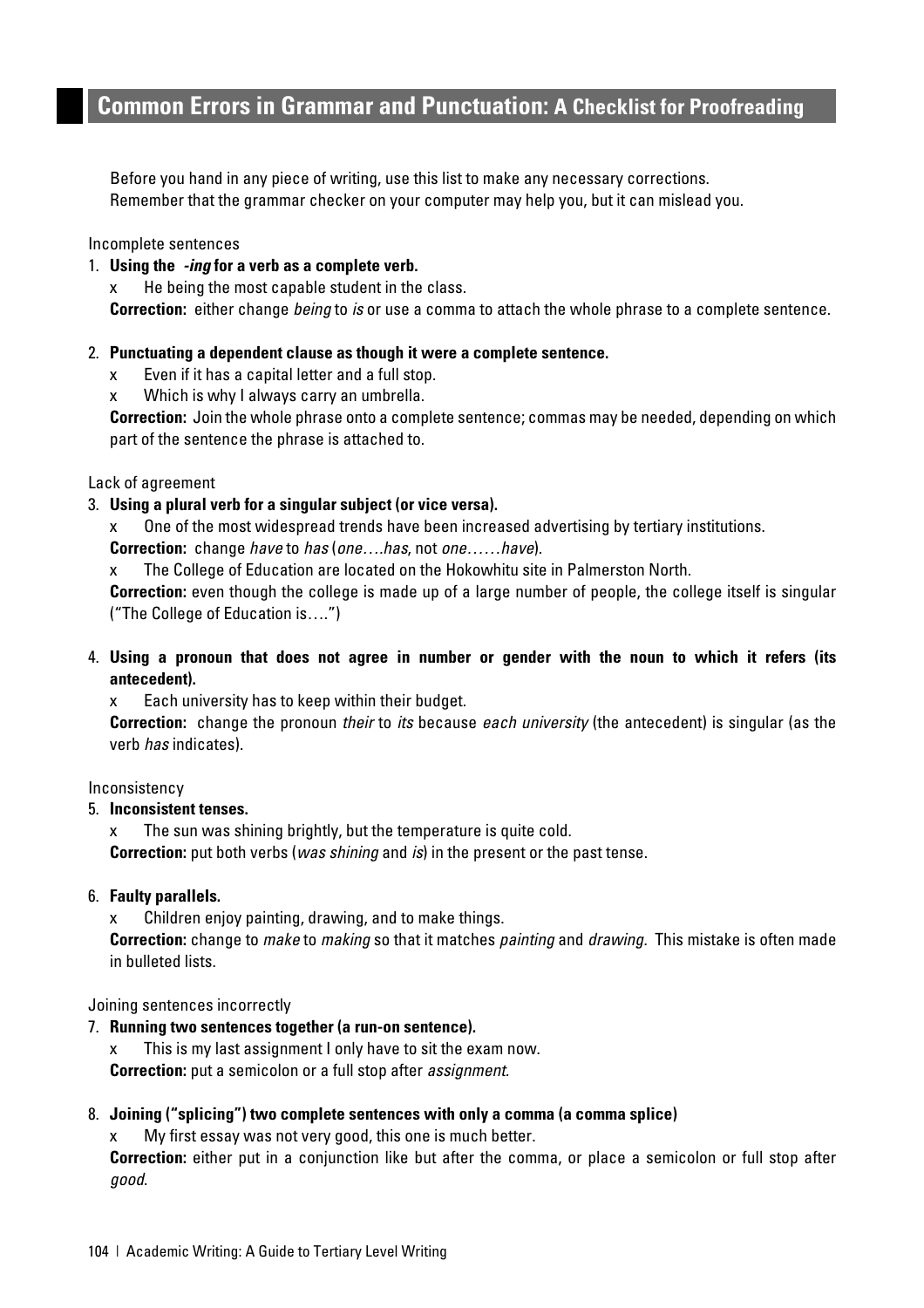9. **Using an adverb** (Such as consequently, hence, however, meanwhile, moreover, nevertheless, otherwise, or therefore) **instead of a conjunction** (such as and, although, as because, but, if, unless, until, when, whereas, or while) **to join two sentences (also a comma splice).**

 x Some students earn high marks for internal assessment, however they do not always do so well in exams .

**Correction:** change the comma before however to a semicolon or a full stop.

10. **Omitting the comma when two sentences are joined by a co-ordinating conjunction** (and, but, for, nor, or, so, or yet).

 x The academic year used to be only two semesters long but it is increasingly extended to three. **Correction:** insert a comma before a co-ordinating conjunction like but when it links two complete sentences (the comma is sometimes omitted in a short sentence).

#### Inaccurate embedding

#### 11. **Omitting the comma after an introductory word or phrase at the beginning of a sentence.**

 x However appropriate commas make meaning clearer. **Correction:** add a comma after However.

#### 12. **Omitting one on the commas when a pair of commas is needed.**

x At the end of the semester, when the lectures are over students have to sit exams.

**Correction:** the phrase when the lectures are over needs a comma at each end because it is an embedding and not a part of the main sentence structure.

#### Adding unnecessary commas

#### 13. **Placing a single comma between the subject and the verb of a sentence.**

x All the trees that have lost their leaves, will grow new ones in the spring.

**Correction:** remove the comma between the subject (All the trees that have lost their leaves) and the verb phrase (will grow).

#### 14. Placing a comma before a final dependent clause.

x Punctuation matters, because is helps readers to understand a written text.

**Correction:** no comma is needed before a final dependent clause (such as one beginning with *although*, because, if, since, unless, or when) unless there is a strong contrast between the main clause and the dependent clause.

#### 15. **Placing a comma before a restrictive clause.**

x The Pohutukawa is a New Zealand tree, that flowers at Christmas time.

**Correction:** the words *that flowers at Christmas time* make up a defining or restrictive clause, one that limits the meaning of *tree*. This clause does not present extra information, but is an essential part of the sentence and therefore should not be separated from the rest of the sentence by a comma.

#### Inappropriate colons and semicolons

#### 16. **Using an unnecessary colon.**

 x Some of the main reasons for going to university are: to learn about interesting subjects, to meet new people, and to prepare for employment.

**Correction:** either omit the colon or make sure there is a complete sentence before it, for example by adding the words the following after are.

#### 17 **Using a semicolon instead of a colon.**

- x These items were on the breakfast menu; cereal, toast, tea, and coffee.
- **Correction:** use a colon, not a semicolon, to introduce the list after menu.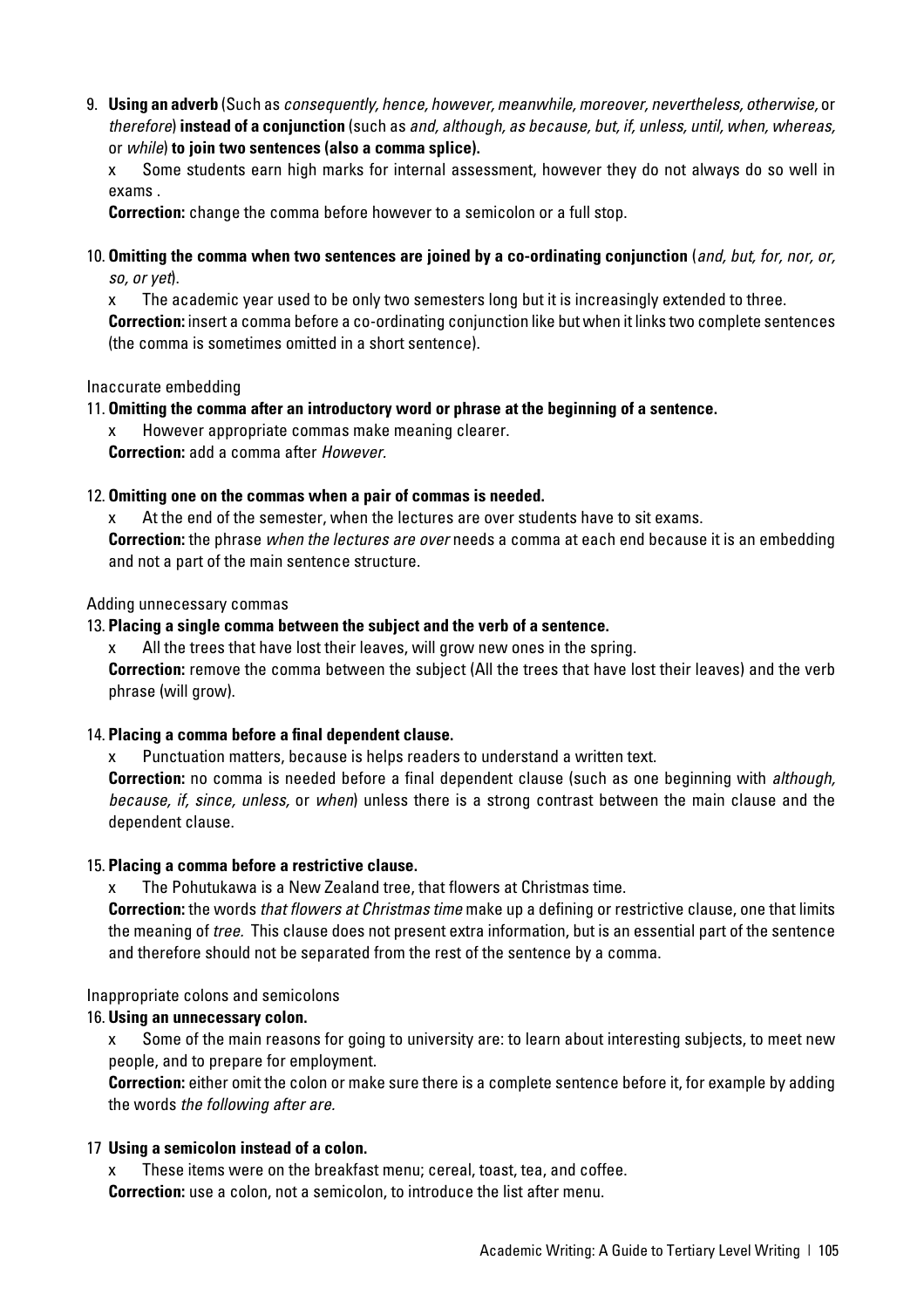#### Misplaced or omitted apostrophes

#### 18. **Unnecessary apostrophes**

x talk's, sleep's, avocado's, banana's, serie's, business'

**Correction:** present-tense, third person singular verbs ending in/s/ (she *talks*, he *sleeps*) do not need apostrophes; plural nouns (avocados, bananas) do not need apostrophes just because they are plural; no noun requires an apostrophe just because it happens to end in /s/ (series; business).

#### 19. **Confusing its for it's and whose for who's.**

x Its for the person who's birthday is today. Does the dog recognise it's name?

**Correction:** *its* means *belonging to it; it's* means *it is* or *it has*; whose means *belonging to who; who's* means who is or who has.

#### 20. **Apostrophes on the wrong side of the /s/.**

X one boy's toy truck; two boy's toy trucks

**Correction:** to use an apostrophe with a possessive noun or indefinite pronoun (*anyone, everyone, each* other, one, others, or someone else), write the name of the possessor (one boy; two boys), add an apostrophe after it (one boy'; two boys'), and add an /a/ after the apostrophe if you pronounce one (*one boy's; two* boys').

#### Missing errors

#### 21. **Question marks with indirect questions.**

x There was a question in everyone's mind about how stable the bridge was?

**Correction:** this is a statement not a question, so it should end with a full stop, not a question mark.

#### Spelling errors

- 22. **Confusion over the plural forms of classical words** (such as data, criteria, media, and phenomena).
	- x there were no objective criterias for showing that the data was inaccurate.

Correction: the plural of *criterion in criteria;* the word *data* is always plural (*the data were........*).

#### 23. **American spelling.**

x color, labor, theatre, center, traveller, fulfil, defense, encyclopedia, program **Correction:** colour, labour, theatre, centre, traveller, fulfi l, defence, encyclopaedia, programme (but computer program).

#### 24. **Confusing words that are similar in sound or meaning.**

The main affect of the scandal was that the principle had to resign.

**Correction:** affect is a verb meaning to influence; a principle is a rule or idea. The sentence should read, "The main *effect* of the scandal was that the *principal* had to resign". If necessary, consult a dictionary to be sure you can distinguish between the words in each pair: accept/except; affect/effect; principle/principal; practice/practise; advice/advise; between/among; fewer/less.

> A word of advice: make your own list of words that you often misspell or the meaning of which you find confusing.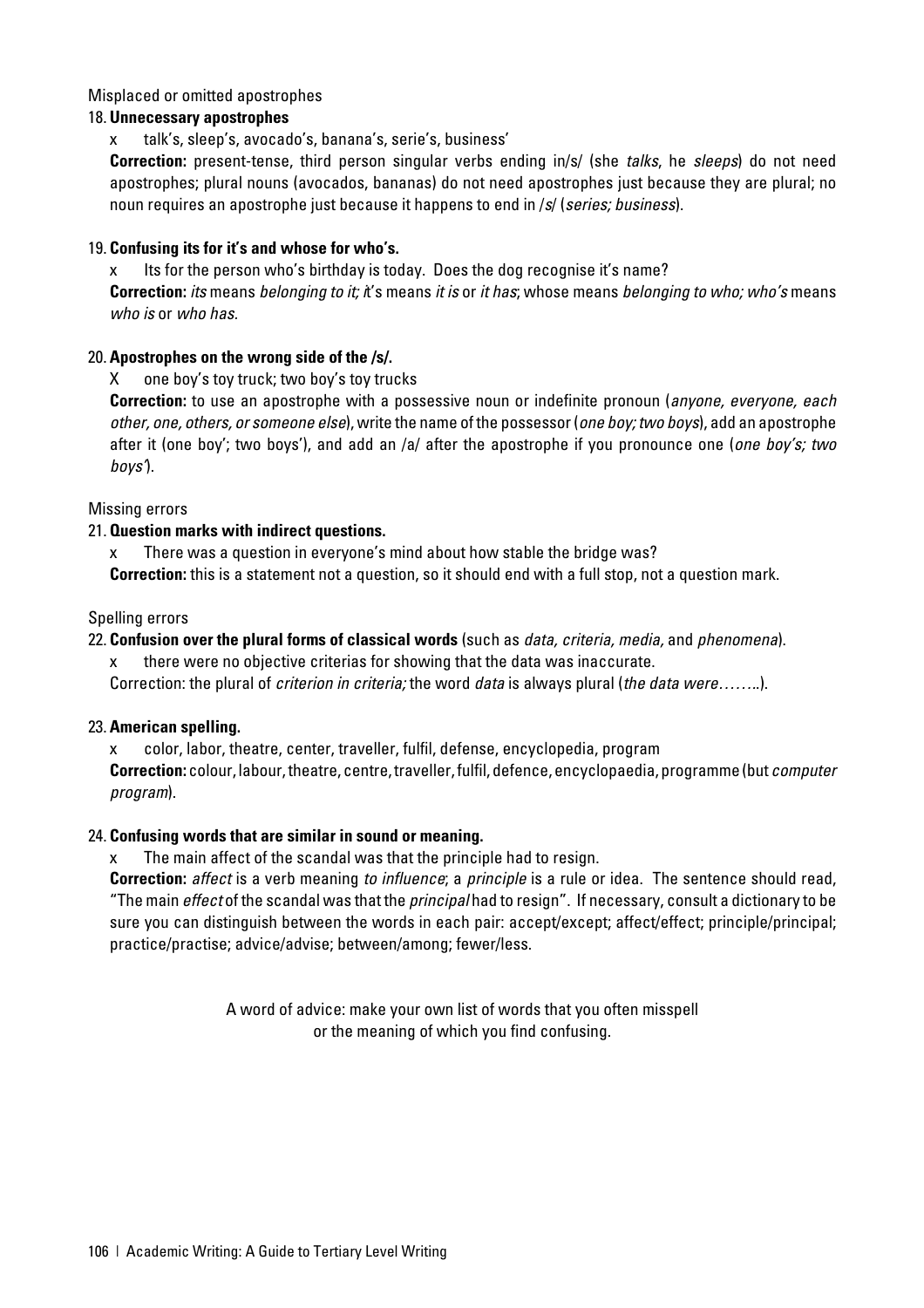# **Tricky Words**

Certain word pairs seem to confuse beginner writers and they may choose the wrong word. A list of the most commonly confused pairs follows:

### **Affect / Effect**

Affect as a verb; use it when you mean that one thing influences another thing. e.g. The wind will affect TV reception. e.g. Rheumatic fever affected his heart.

#### Affected as an adjective

e.g. The affected parts of the plant were pruned.

e.g. An "affected" person behaves in a snobbish or artificial way.

Effect as a verb; use it when you mean one thing caused something else.

- e.g. The storm effected a change to the appearance of the village.
- e.g. He effected a political coup by sending in a private army.

Effect is usually used as a noun.

- e.g. The yen has an effect on the Kiwi dollar.
- e.g. The effects of the earthquake were felt in several countries.

#### **Accept / Except**

Accept is always a verb meaning "to take or receive", "to believe or approve", "to agree to" or "to take on". e.g. He accepts the Treasurer's job.

e.g. Will you accept this proposal.

e.g. We all accept the principle of freedom of thought.

Except can be a verb, meaning "to leave out" or it can be a preposition meaning "apart from" or "excluding". e.g. Citizens older than 50 are excepted from military duties.

e.g. Everyone must pay taxes, except (for) those without any income.

#### **Advice / Advise**

Advice is the noun form; check by seeing if you could put "some" in front of the word. eg The bank manager gave me (some) advice about my mortgage.

e.g. I advise you to reconsider.

#### **Practice / Practise**

Practice is the noun form and practise is the verb form.

e.g. She has a very successful dental practice.

e.g. You must practise your scales every day; Pianists need such regular practice.

#### **To / Too**

To is used as part of the infinitive verb. e.g. to search and (to) find.

To is also a preposition used to show direction. e.g. They travelled to Turkey; Please fax it to me.

Too is an adverb meaning "also", "as well as". e.g. Cut up the onions, and the garlic too.

Too can also be used to express an excessive degree. e.g. The soil is too dry for planting.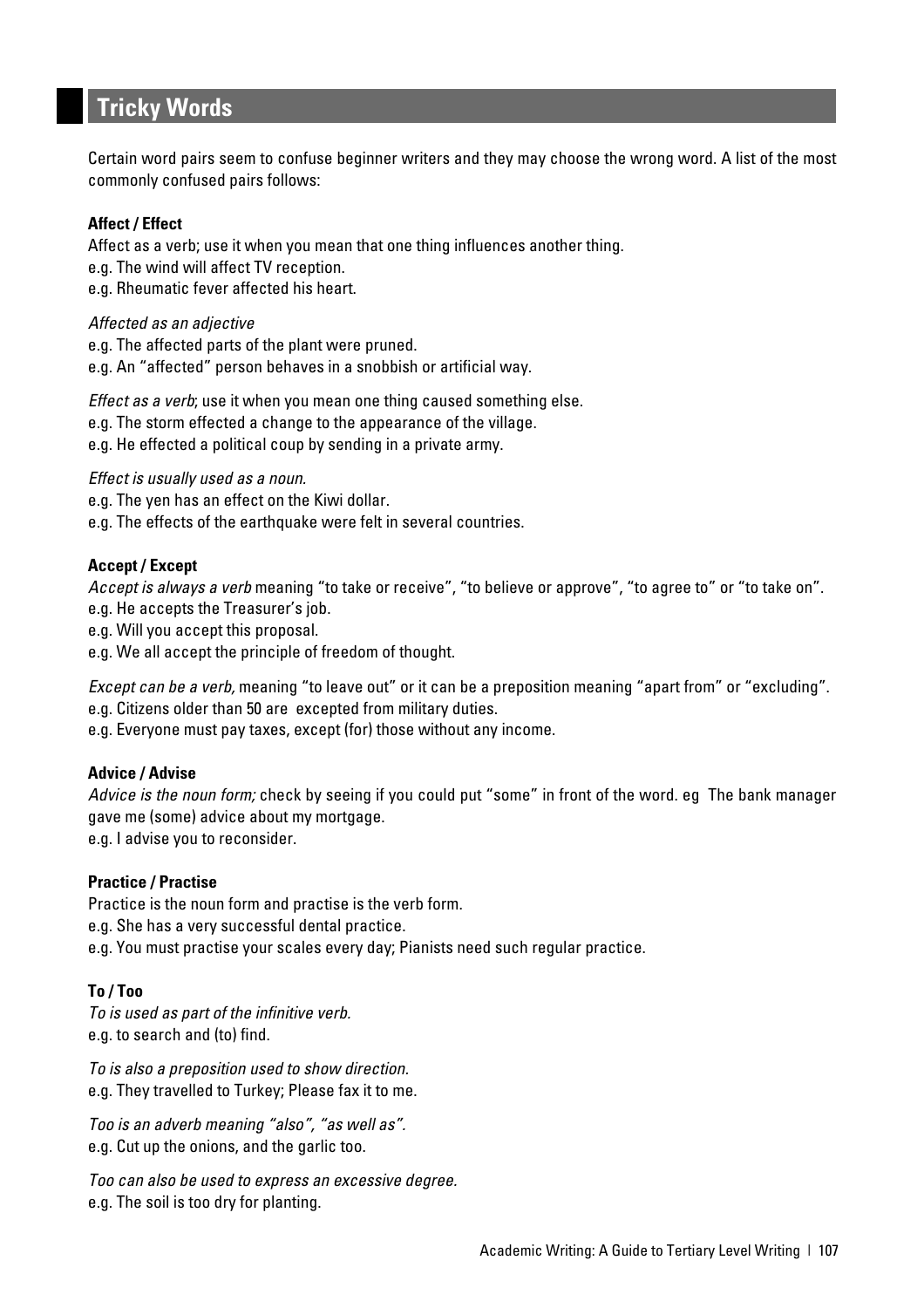#### **Were / We're / Where**

Were is the plural past tense form of the verb "to be" and is used with "we", "you" and "they". e.g. They were involved in an accident; Were you born in Australia?

We're is the contracted form of "we are" and is used informally. e.g. We're having a barbecue after work this afternoon.

Where relates to place, point or position. Often, it forms part of a question. e.g. Where did you buy that book?

It may also form part of a statement e.g. Auckland is the place where I grew up; Where they live is a very new part of the town.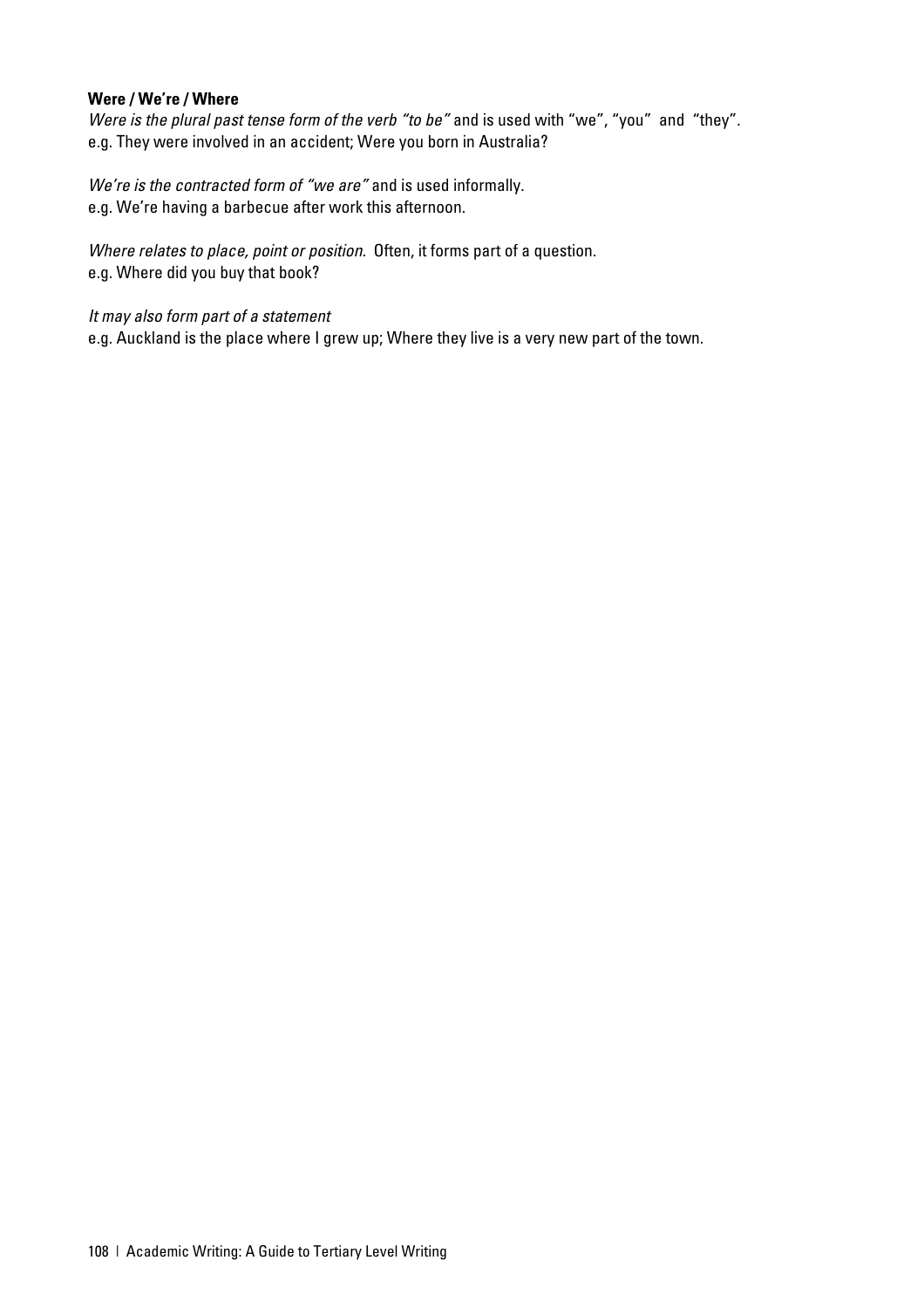## **Strategies for Improving Spelling**

(Adapted from Newby, M. (1989). Writing: A guide for students. Cambridge: Cambridge University Press, cited in Van der Krogt, C. (2001). Academic writing: Study guide. Palmerston North, New Zealand: College of Education, Massey University, pages 42-43.)

One way to improve your spelling is to analyse where you seem to be going wrong. There are different types of spelling errors. Understanding some of the different types of errors, and the reasons behind them, will help you to identify the types of spelling errors you make. This will help you to avoid them in the future.

Words that get confused because they sound like each other

too to two hear here feet feat there their they're through threw know no weather whether won one for four fore your you're paw pour pore discrete discreet licence license practice practise current currant principle principal effect affect dependent dependant accept except who's whose

#### Words that have been put together into one (the correct spellings are on the left in bold)

| at least | atleast |
|----------|---------|
| such as  | suchas  |
| in spite | inspite |
|          |         |
|          |         |
| in front | infront |
| a lot    | a lot   |

#### Words which have been split in two

| instead    | in stead     |
|------------|--------------|
| together   | to gether    |
| without    | with out     |
| already    | all ready    |
| although   | all though   |
| altogether | all together |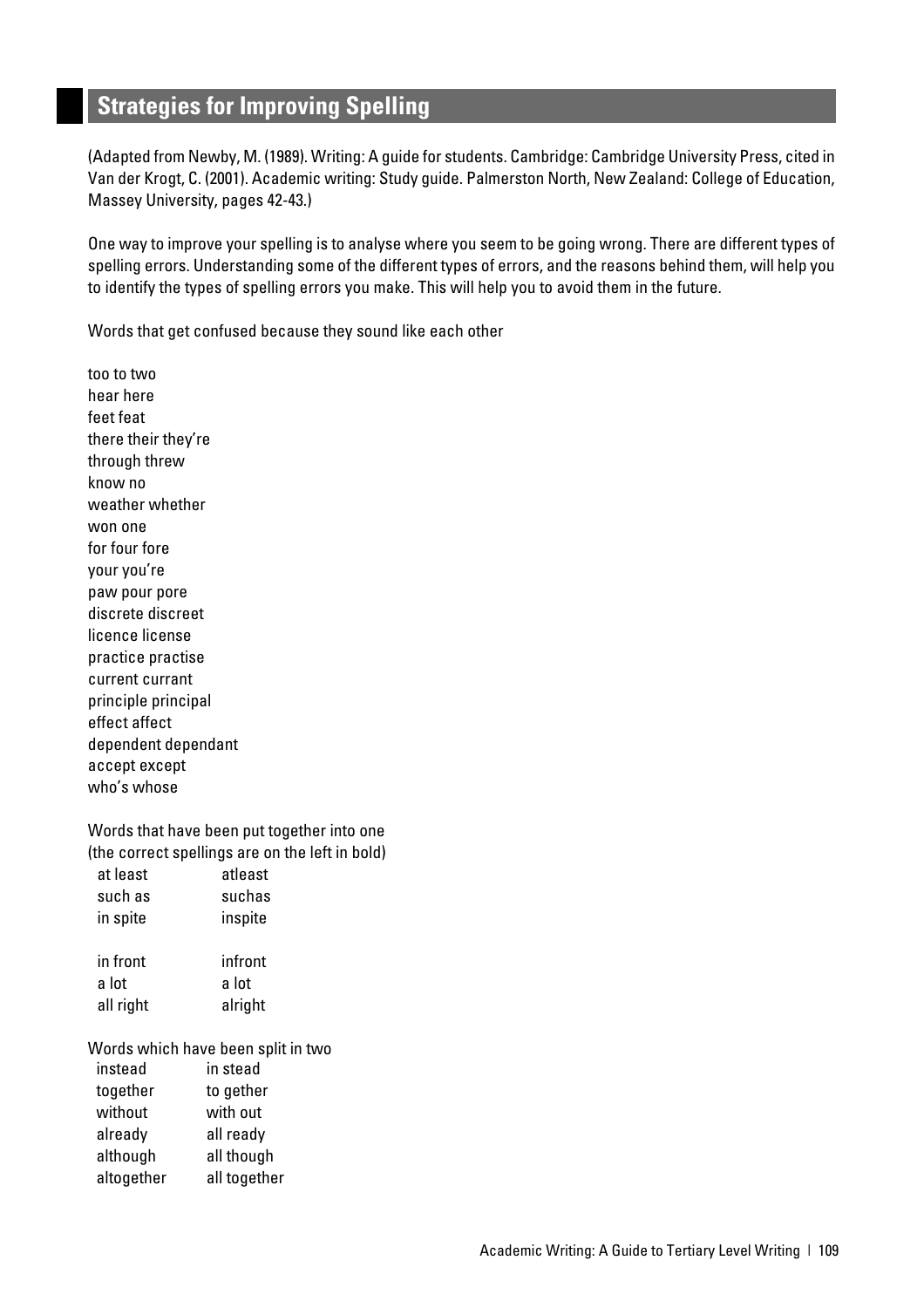Words where pronunciation gets in the way

| favourite  | favrit     |
|------------|------------|
| perhaps    | prehaps    |
| miniature  | minature   |
| ancillary  | ancilliary |
| would have | would of   |
| sentence   | sentance   |
| involve    | envolve    |
| imaginary  | imaginry   |
| attract    | attrac     |
| comparison | conparison |
| ınput      | ımput      |

Words in which the endings are misspelled

| appearence   |
|--------------|
| availiable   |
| attendent    |
| responsable  |
| formidible   |
| definately   |
| applys       |
| existance    |
| independance |
| dispensible  |
| absolutly    |
|              |

Words with doubled-up letters

| beginning    | begining            |
|--------------|---------------------|
| committee    | commitee / comittee |
| getting      | geting              |
| written      | writen              |
| too          | to                  |
| innate       | inate               |
| accommodated | accomodated         |
| aggression   | agression           |
|              |                     |

## Words without doubled-up letters

| fulfil     | fulfill      |
|------------|--------------|
| fulfilment | fullfillment |
| commitment | committment  |
| always     | allways      |

Problems with 'e' and 'ing'

| coming | comeing |
|--------|---------|
| taking | takeing |
| using  | useing  |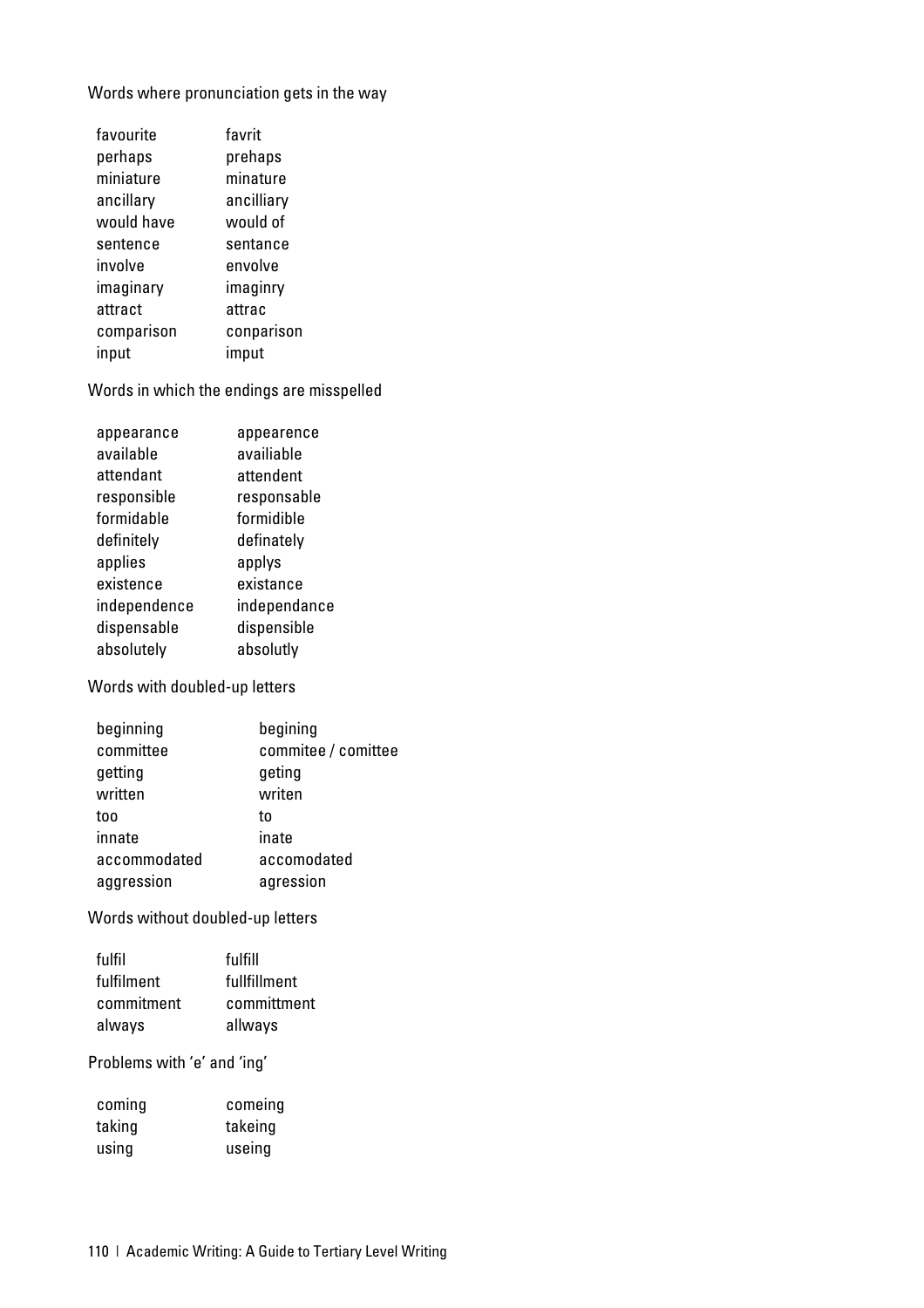More problems with 'e' department considering excitement precisely immediately truly address statement lovely departement considereing excitment precisley immediatley truely addresse statment lovley

Words with a missing sound

| created     | crated     |
|-------------|------------|
| literature  | litrature  |
| interesting | intresting |

Words with letters swapped round

| friend   | freind   |
|----------|----------|
| their    | thier    |
| strength | strentgh |
| height   | hieght   |

## Vowel sounds

| retrieve | retreave |  |
|----------|----------|--|
| speech   | speach   |  |

Problems with 's' and 'c'

| necessary  | nescessary          |
|------------|---------------------|
| dissociate | disociate           |
| occasion   | ocassion            |
| conscious  | concious / consious |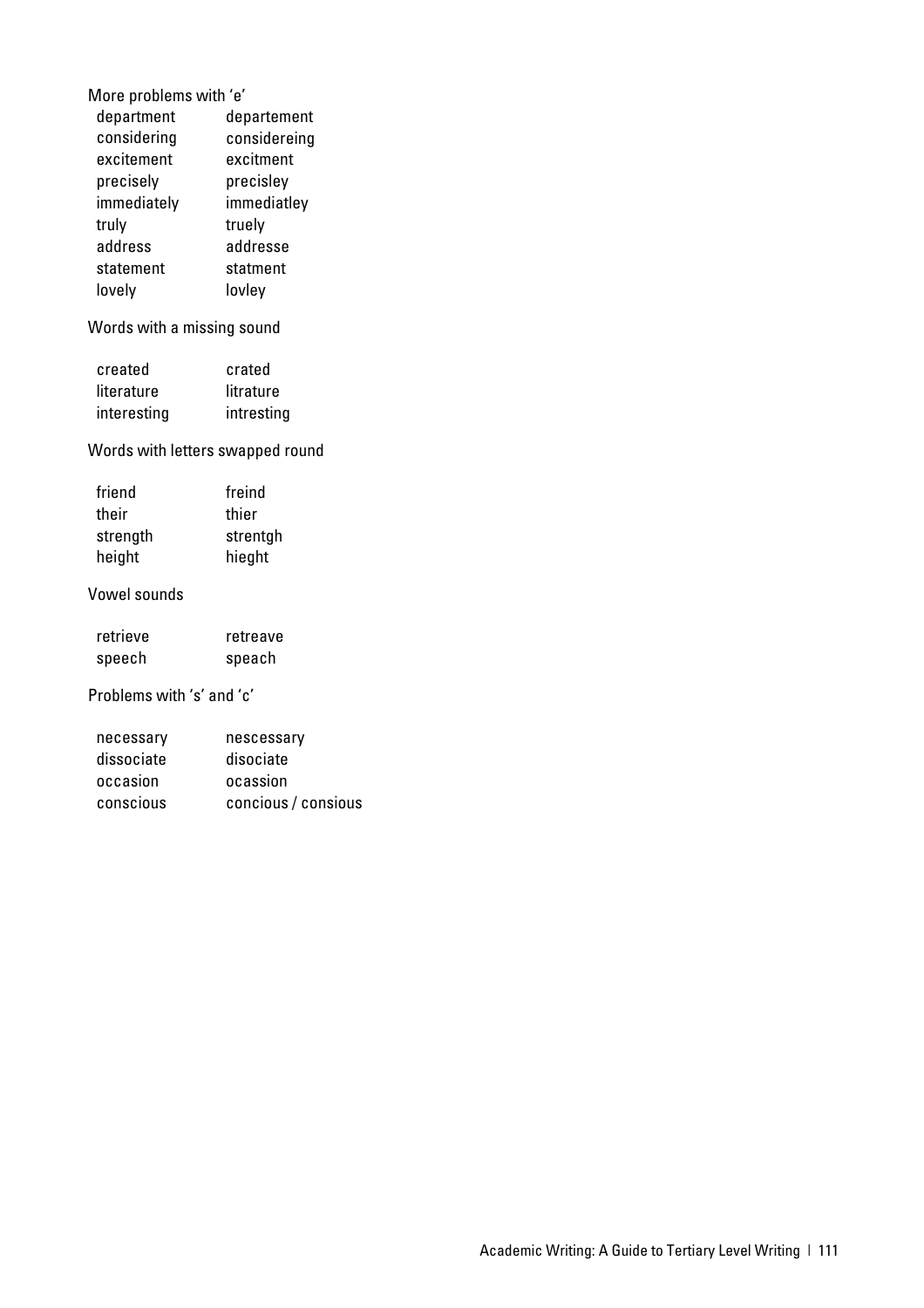# **Differences between British and American Spelling**

(Adapted from Marriot, S., & Farrell, B. (1992). Common errors in written English. Edinburgh: Chambers, cited in Van der Krogt, C. (2001). Academic writing: Study guide. Palmerston North, New Zealand: College of Education, Massey University, page 44.)

Always write your assignment using British spelling, unless you know that your marker accepts American spelling.The main differences between British and American spelling are as follows:

| 1. Most words ending in -our in British English are spelt -or in American English. |                                                 |                                                                                                                                      |                          |                         |                                                                                                                                             |  |
|------------------------------------------------------------------------------------|-------------------------------------------------|--------------------------------------------------------------------------------------------------------------------------------------|--------------------------|-------------------------|---------------------------------------------------------------------------------------------------------------------------------------------|--|
|                                                                                    |                                                 | <b>British</b>                                                                                                                       | colour                   | flavour                 | labour                                                                                                                                      |  |
|                                                                                    |                                                 | American                                                                                                                             | color                    | flavor                  | labor                                                                                                                                       |  |
|                                                                                    |                                                 | 2. Words ending in -re in British English are usually written -er in American English.                                               |                          |                         |                                                                                                                                             |  |
|                                                                                    |                                                 | <b>British</b>                                                                                                                       | theatre                  | centre                  | fibre                                                                                                                                       |  |
|                                                                                    |                                                 | American                                                                                                                             | theater                  | center                  | fiber                                                                                                                                       |  |
|                                                                                    |                                                 | <b>British</b><br>American                                                                                                           | specialise<br>specialize | realise<br>realize      | 3. With verbs which may end in -se or -ize, British spelling often uses -ise, and American always uses -ize.<br>equalise<br>equalize        |  |
|                                                                                    |                                                 |                                                                                                                                      |                          |                         |                                                                                                                                             |  |
|                                                                                    |                                                 | 4. Most words spelt-ogue in British English are spelt-og in American English.<br><b>British</b><br>analogue<br>catalogue<br>dialogue |                          |                         |                                                                                                                                             |  |
|                                                                                    |                                                 | American                                                                                                                             | analog                   | catalog                 | dialog                                                                                                                                      |  |
|                                                                                    |                                                 | This is not the case in American English.<br><b>British</b><br>American                                                              | equalling<br>equaling    | kidnapping<br>kidnaping | 5. In British English some words double their consonants before -er or -ed and -ing (e.g. those ending in I or p).<br>traveller<br>traveler |  |
|                                                                                    |                                                 |                                                                                                                                      |                          |                         |                                                                                                                                             |  |
|                                                                                    | English.                                        |                                                                                                                                      |                          |                         | 6. Words derived from Greek and Latin which have ae or oe in the middle, usually have e in American                                         |  |
|                                                                                    |                                                 | <b>British</b>                                                                                                                       | encyclopaedia            | gynaecologist           | anaesthesia                                                                                                                                 |  |
|                                                                                    |                                                 | American                                                                                                                             | encyclopedia             | gynecologist            | nesthesia                                                                                                                                   |  |
|                                                                                    | Other common words which are spelt differently. |                                                                                                                                      |                          |                         |                                                                                                                                             |  |
|                                                                                    | <b>British</b>                                  |                                                                                                                                      | American                 |                         |                                                                                                                                             |  |
|                                                                                    | programme                                       |                                                                                                                                      | program                  |                         |                                                                                                                                             |  |
|                                                                                    | bank cheque                                     |                                                                                                                                      | bank check               |                         |                                                                                                                                             |  |
|                                                                                    | defence                                         |                                                                                                                                      | defense                  |                         |                                                                                                                                             |  |
|                                                                                    | pretence                                        |                                                                                                                                      | pretense                 |                         |                                                                                                                                             |  |
|                                                                                    | speciality                                      |                                                                                                                                      | specialty                |                         |                                                                                                                                             |  |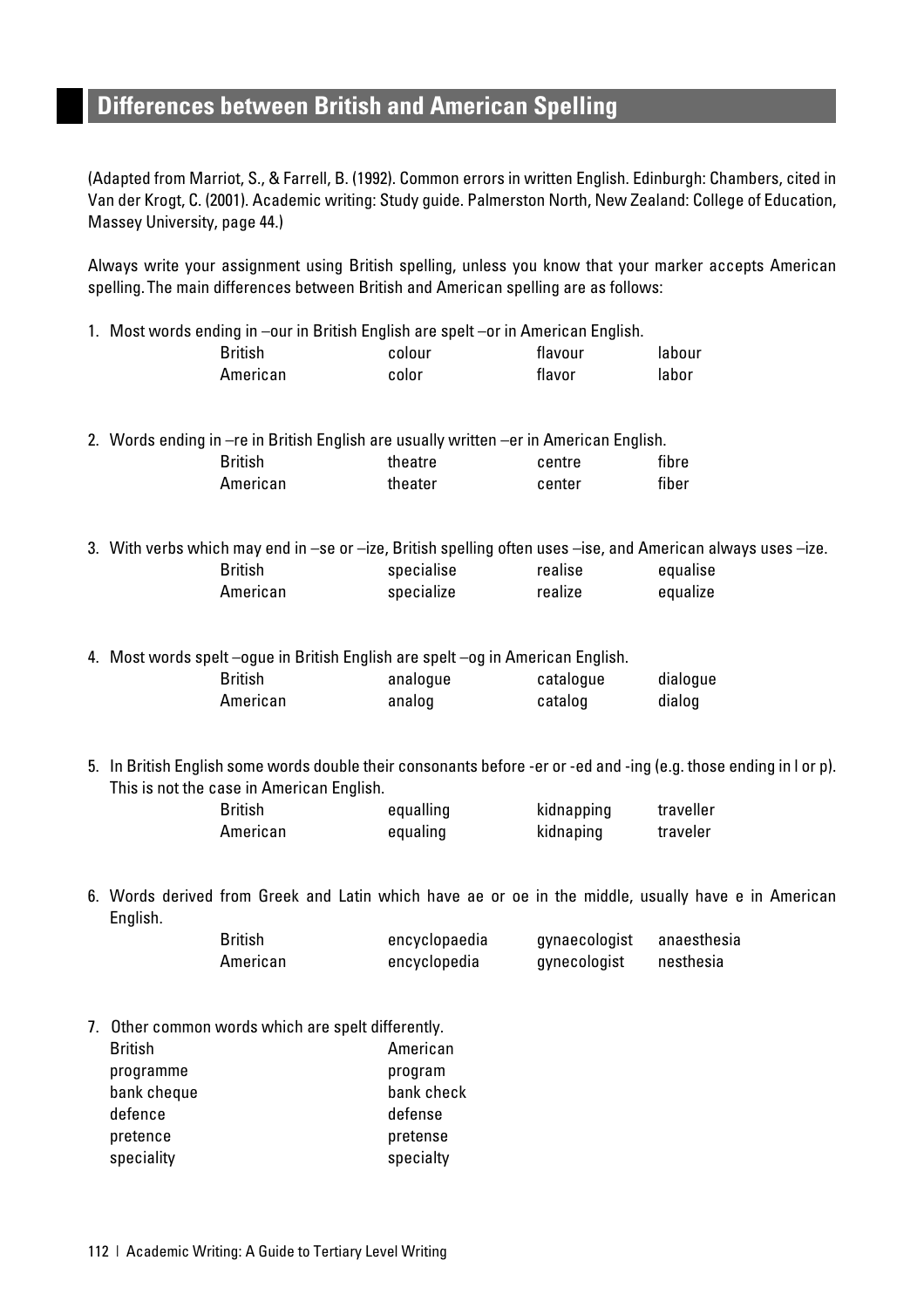# **References**